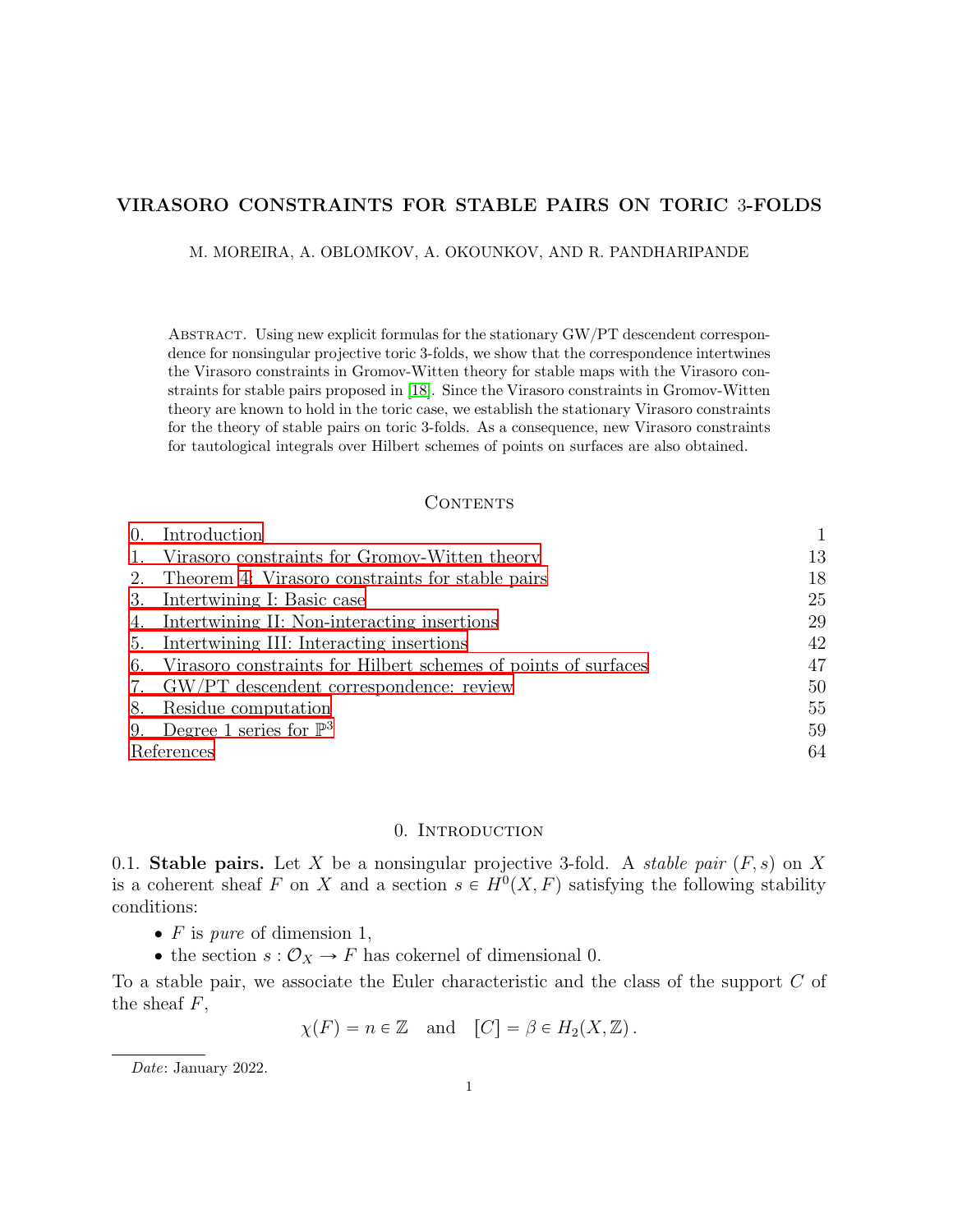For fixed n and  $\beta$ , there is a projective moduli space of stable pairs  $P_n(X, \beta)$ . Unless  $\beta$  is an effective curve class, the moduli space  $P_n(X, \beta)$  is empty. An analysis of the deformation theory and the construction of the virtual cycle  $[P_n(X, \beta)]^{vir}$  is given [\[28\]](#page-64-1). We refer the reader to [\[21,](#page-64-2) [29\]](#page-64-3) for an introduction to the theory of stable pairs.

Tautological descendent classes are defined via universal structures over the moduli space of stable pairs. Let

$$
\pi: X \times P_n(X, \beta) \to P_n(X, \beta)
$$

be the projection to the second factor, and let

$$
\mathcal{O}_{X \times P_n(X,\beta)} \to \mathbb{F}_n
$$

be the universal stable pair on  $X \times P_n(X, \beta)$ . Let<sup>[1](#page-1-0)</sup>

$$
\mathsf{ch}_k(\mathbb{F}_n-\mathcal{O}_{X\times P_n(X,\beta)})\in H^*(X\times P_n(X,\beta)).
$$

The following *descendent classes* are our main objects of study:

<span id="page-1-3"></span>
$$
\mathsf{ch}_k(\gamma) = \pi_* \left( \mathsf{ch}_k(\mathbb{F}_n - \mathcal{O}_{X \times P_n(X,\beta)}) \cdot \gamma \right) \in H^*(P_n(X,\beta))
$$

for  $k \geq 0$  and  $\gamma \in H^*(X)$ . The summand  $-\mathcal{O}_{X \times P_n(X,\beta)}$  only affects  $\mathsf{ch}_0$ ,

(1) 
$$
\mathsf{ch}_0(\gamma) = -\int_X \gamma \in H^0(P_n(X,\beta)).
$$

Since stable pairs are supported on curves, the vanishing

$$
\mathsf{ch}_1(\gamma)=0
$$

always holds.

<span id="page-1-1"></span>We will study the following descendent series:

(2) 
$$
\left\langle \mathsf{ch}_{k_1}(\gamma_1)\cdots \mathsf{ch}_{k_m}(\gamma_m) \right\rangle_{\beta}^{X,\mathrm{PT}} = \sum_{n\in\mathbb{Z}} q^n \int_{[P_n(X,\beta)]^{vir}} \prod_{i=1}^m \mathsf{ch}_{k_i}(\gamma_i).
$$

For fixed curve class  $\beta \in H_2(X, \mathbb{Z})$ , the moduli space  $P_n(X, \beta)$  is empty for all sufficiently negative n. Therefore, the descendent series  $(2)$  has only finitely many polar terms.

<span id="page-1-2"></span>Conjecture 1. [\[28\]](#page-64-1) The stable pairs descendent series

$$
\left\langle\mathsf{ch}_{k_1}(\gamma_1)\cdots\mathsf{ch}_{k_m}(\gamma_m)\right\rangle_{\beta}^{X,\operatorname{PT}}
$$

is the Laurent expansion of a rational function of q for all  $\gamma_i \in H^*(X)$  and all  $k_i \geq 0$ .

For Calabi-Yau 3-folds, Conjecture [1](#page-1-2) reduces immediately to the rationality of the basic series  $\langle 1 \rangle^{\text{PT}}_{\beta}$  proven via wall-crossing in [\[2,](#page-63-1) [32\]](#page-64-4). In the presence of descendent insertions, Conjecture [1](#page-1-2) has been proven for rich class of varieties [\[23,](#page-64-5) [24,](#page-64-6) [25,](#page-64-7) [26,](#page-64-8) [27\]](#page-64-9) including all nonsingular projective toric 3-folds.

<span id="page-1-0"></span><sup>&</sup>lt;sup>1</sup>We will always take singular cohomology with  $\mathbb{Q}$ -coefficients.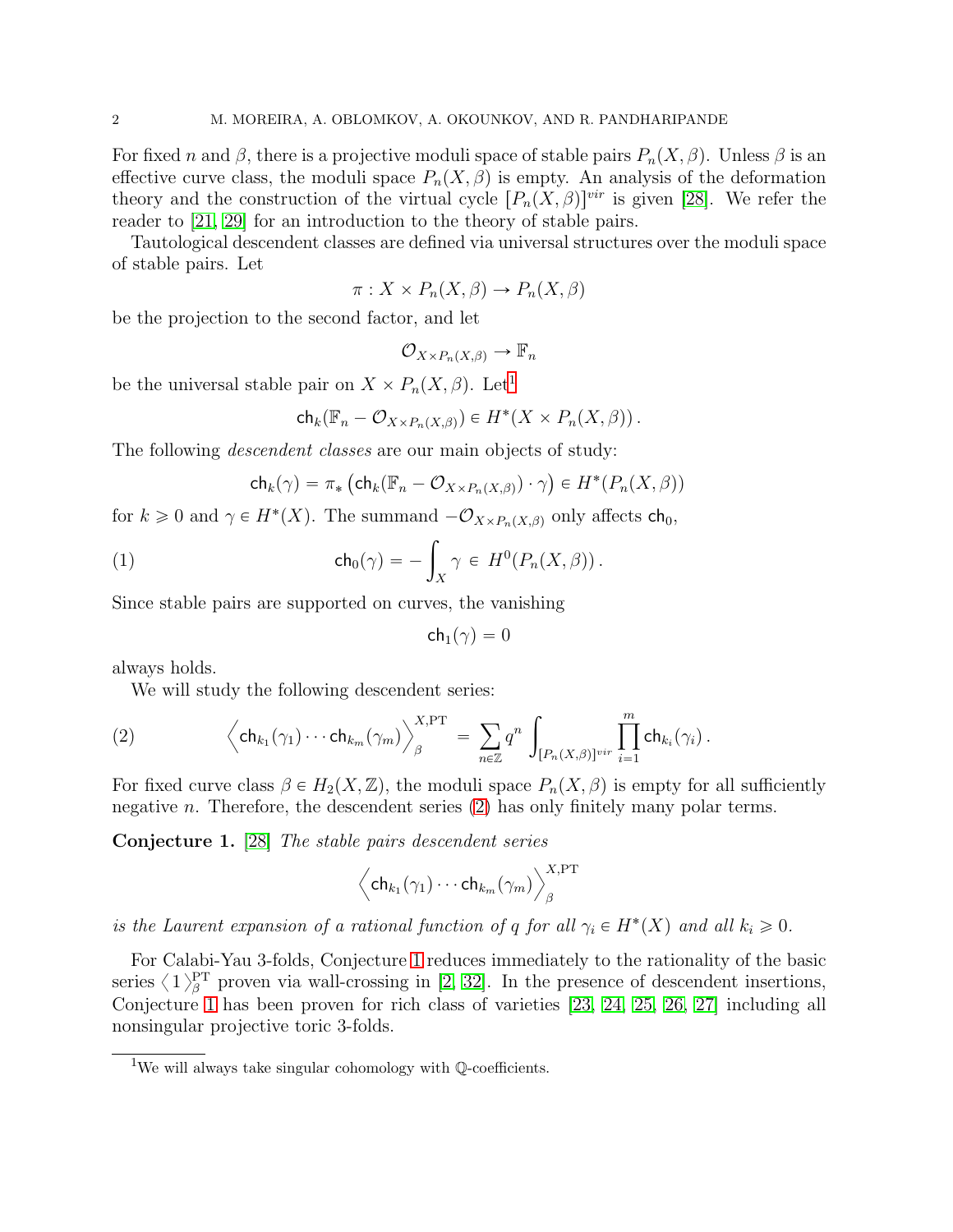For our study of the GW/PT descendent correspondence and the Virasoro constraints, modified stable pair descendent insertions will be more suitable for us. Let<sup>[2](#page-2-0)</sup>

$$
\widetilde{\mathsf{ch}}_k(\alpha) = \mathsf{ch}_k(\alpha) + \frac{1}{24} \mathsf{ch}_{k-2}(\alpha \cdot c_2),
$$

where  $c_2 = c_2(T_X)$  is the second Chern class of the tangent bundle, and let

$$
\left\langle \widetilde{\mathsf{ch}}_{k_1}(\gamma_1)\cdots \widetilde{\mathsf{ch}}_{k_m}(\gamma_m) \right\rangle_{\beta}^{X,\mathrm{PT}} = \sum_{n\in\mathbb{Z}} q^n \int_{[P_n(X,\beta)]^{vir}} \prod_{i=1}^m \widetilde{\mathsf{ch}}_{k_i}(\gamma_i)
$$

<span id="page-2-2"></span>be the corresponding descendent series.

0.2. Virasoro constraints for stable pairs. Let  $X$  be a nonsingular projective 3-fold with only  $(p, p)$ -cohomology.<sup>[3](#page-2-1)</sup> Let

$$
c_i = c_i(T_X) \in H^*(X) .
$$

The simplest example is  $\mathbb{P}^3$  with

$$
c_1 = 4H, \quad c_1c_2 = 24p,
$$

where H and p are the classes of the hyperplane and the point respectively.

Let  $\mathbb{D}_{\text{PT}}^X$  be the commutative Q-algebra with generators

$$
\big\{\operatorname{ch}_i(\gamma)\,\big|\, i\geqslant 0\,, \gamma\in H^*(X)\,\big\}
$$

subject to the natural relations

$$
ch_i(\lambda \cdot \gamma) = \lambda ch_i(\gamma),
$$
  
\n
$$
ch_i(\gamma + \widehat{\gamma}) = ch_i(\gamma) + ch_i(\widehat{\gamma})
$$

for  $\lambda \in \mathbb{Q}$  and  $\gamma, \hat{\gamma} \in H^*(X)$ .

In order to define the Virasoro constraints for stable pairs, we require three constructions in the algebra  $\mathbb{D}_{\text{PT}}^X$ :

• Define the derivation  $R_k$  on  $\mathbb{D}_{\text{PT}}^X$  by fixing the action on the generators:

$$
\mathrm{R}_k(\mathrm{ch}_i(\gamma)) = \left(\prod_{n=0}^k (i+d-3+n)\right) \mathrm{ch}_{i+k}(\gamma)\,, \quad \gamma \in H^{2d}(X,\mathbb{Q})
$$

for  $k \ge -1$ . In case  $k = -1$ , the product is empty and

$$
R_{-1}(ch_i(\gamma)) = ch_{i-1}(\gamma).
$$

<span id="page-2-0"></span><sup>2</sup>We set  $ch_{\ell}(\gamma) = 0$  for  $\ell < 0$ .

<span id="page-2-1"></span><sup>3</sup>Our results will be about nonsingular projective toric varieties, but the formulas here are all welldefined when there is no odd cohomology and the Hodge classes in the even cohomology are all  $(p, p)$ . To write the Virasoro constraints for varieties with non- $(p, p)$  cohomology requires the Hodge grading and signs. A treatment is presented in [\[17\]](#page-64-10) where the Virasoro constraints are checked in several non- $(p, p)$ geometries. The theory leads to surprising predictions for vanishings [\[17\]](#page-64-10).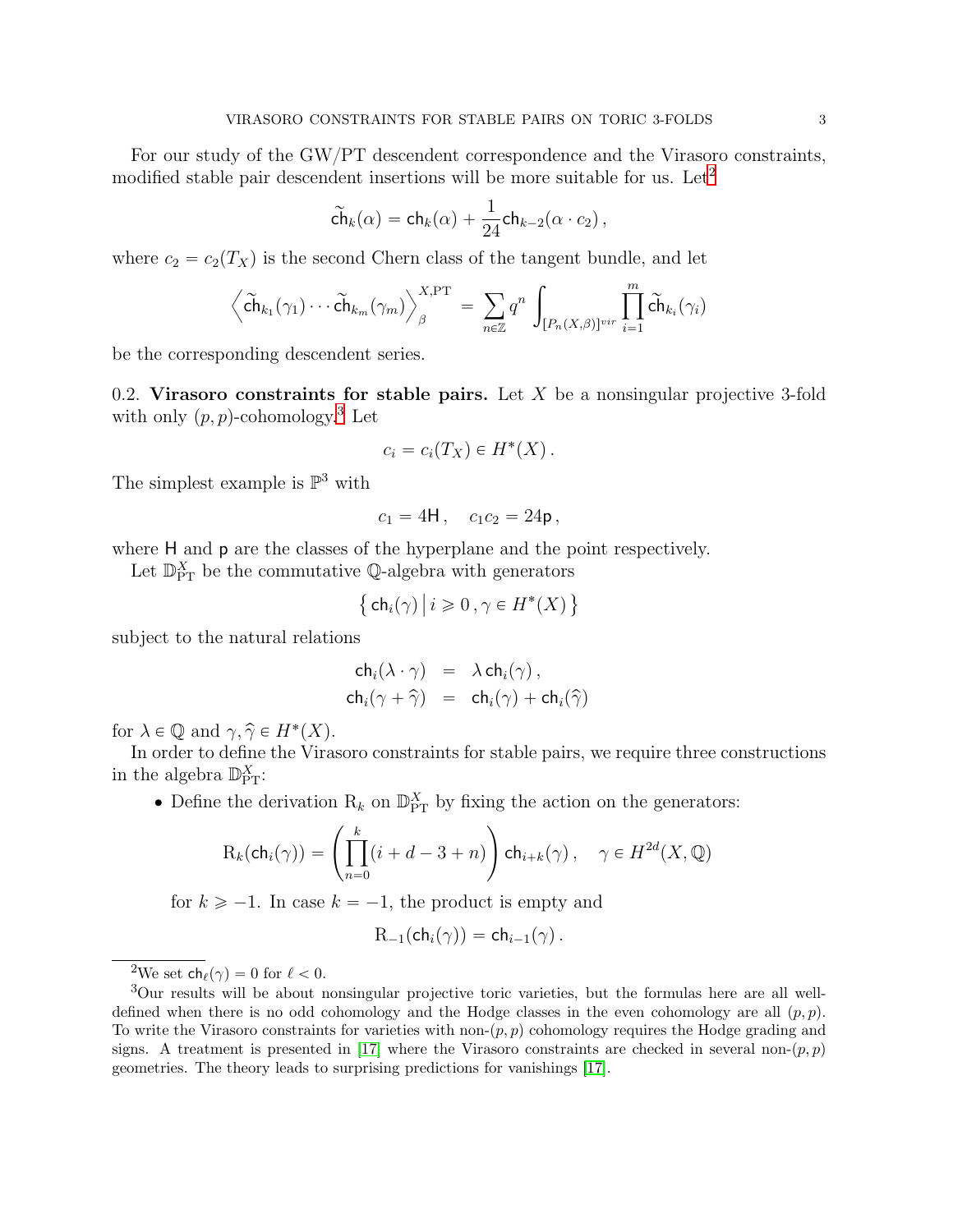• Define the element

$$
\mathsf{ch}_a \mathsf{ch}_b(\gamma) = \sum_i \mathsf{ch}_a(\gamma_i^L) \mathsf{ch}_b(\gamma_i^R) \in \mathbb{D}_{\operatorname{PT}}^X
$$

where  $\sum_i \gamma_i^L \otimes \gamma_i^R$  is the Künneth decomposition of the product,

$$
\gamma \cdot \Delta \in H^*(X \times X),
$$

with the diagonal  $\Delta$ . The notation

$$
(-1)^{d^L d^R} (a + d^L - 3)!(b + d^R - 3)! \, \text{ch}_a \text{ch}_b(\gamma)
$$

will be used as shorthand for the sum

$$
\sum_i (-1)^{d(\gamma_i^L)d(\gamma_i^R)} (a+d(\gamma_i^L)-3)!(b+d(\gamma_i^R)-3)!\operatorname{ch}_a(\gamma_i^L)\operatorname{ch}_b(\gamma_i^R),
$$

where  $d(\gamma_i^L)$  and  $d(\gamma_i^R)$  are the (complex) degrees of the classes. All factorials with negative arguments vanish.

• Define the operator  $T_k : \mathbb{D}_{PT}^X \to \mathbb{D}_{PT}^X$  by

$$
T_k = -\frac{1}{2} \sum_{a+b=k+2} (-1)^{d^L d^R} (a+d^L-3)!(b+d^R-3)!\operatorname{ch}_a \operatorname{ch}_b(c_1) + \frac{1}{24} \sum_{a+b=k} a!b! \operatorname{ch}_a \operatorname{ch}_b(c_1c_2)
$$

<span id="page-3-1"></span>for  $k \ge -1$ . The sum here is over all ordered pairs  $(a, b)$  satisfying  $a + b = k + 2$ with  $a, b \ge 0$  (and all factorials with negative arguments vanish). Written in terms of renormalized descendents, the formula simplifies to

(3) 
$$
T_k = -\frac{1}{2} \sum_{a+b=k+2} (-1)^{d^L d^R} (a + d^L - 3)!(b + d^R - 3)!\tilde{c} \tilde{h}_a \tilde{c} \tilde{h}_b(c_1).
$$

**Definition 2.** Let  $\mathcal{L}_k^{\text{PT}} : \mathbb{D}_{\text{PT}}^X \to \mathbb{D}_{\text{PT}}^X$  for  $k \geq -1$  be the operator  $\mathcal{L}_k^{\rm PT} = {\rm T}_k + {\rm R}_k + (k+1)! \, {\rm R}_{-1} {\rm ch}_{k+1}(\mathsf{p})$ .

Since X is a nonsingular projective 3-fold with only  $(p, p)$ -cohomology, Hirzebruch-Riemman-Roch implies

<span id="page-3-0"></span>
$$
\frac{c_1c_2}{24} = \mathsf{p} \in H^6(X)\,,
$$

where  $p \in H^6(X)$  in the point class. Hence, for our paper, we can write

(4) 
$$
\mathcal{L}_k^{\text{PT}} = \mathbf{T}_k + \mathbf{R}_k + (k+1)! \mathbf{R}_{-1} \mathsf{ch}_{k+1} \left( \frac{c_1 c_2}{24} \right).
$$

The operators for more general varieties  $X$  defined in [\[17\]](#page-64-10) specialize to [\(4\)](#page-3-0) when all the cohomology is  $(p, p)$ .

The operators  $\mathcal{L}_k^{\text{PT}}$  impose constraints on descendent integrals in the theory of stable pairs which are analogous to the Virasoro constraints of Gromov-Witten theory. We formulate the stable pairs Virasoro constraints as follows.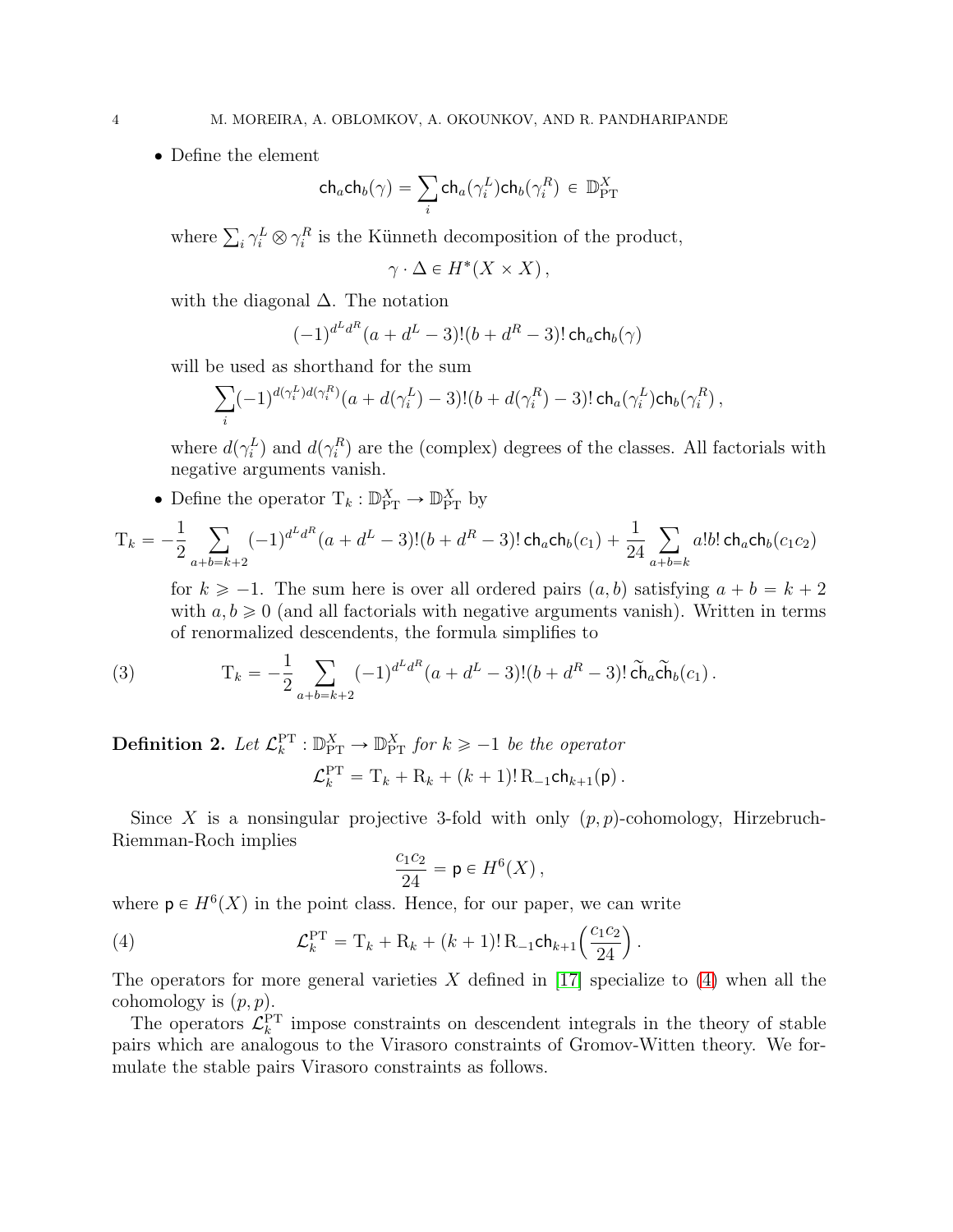<span id="page-4-2"></span>**Conjecture 3.** [\[18\]](#page-64-0) Let X be a nonsingular projective 3-fold with only  $(p, p)$ -cohomology, and let  $\beta \in H_2(X, \mathbb{Z})$ . For all  $k \ge -1$  and  $D \in \mathbb{D}_{\text{PT}}^X$ , we have

$$
\left\langle \mathcal{L}^{\rm PT}_k(D)\right\rangle_{\beta}^{X,\rm PT}=0\,.
$$

Our main result is a statement about stationary descendents for nonsingular projective toric 3-folds. The subalgebra  $\mathbb{D}_{PT}^{X+} \subset \mathbb{D}_{PT}^{X}$  of stationary descendents is generated<sup>[4](#page-4-1)</sup> by

$$
\left\{\,\mathsf{ch}_i(\gamma)\,\middle|\, i\geqslant 0\,,\gamma\in H^{>0}(X,\mathbb{Q})\,\right\}.
$$

The operators  $\mathcal{L}_k^{\text{PT}}$  are easily seen to preserve  $\mathbb{D}_{\text{PT}}^{X+}$ . Therefore, the *stationary* Virasoro constraints are well-defined. We prove that the stationary Virasoro constraints hold in the toric case.

<span id="page-4-0"></span>**Theorem 4.** Let X be a nonsingular projective toric 3-fold, and let  $\beta \in H_2(X, \mathbb{Z})$ . For all  $k \geqslant -1$  and  $D \in \mathbb{D}_{\rm PT}^{X+}$ , we have

$$
\left\langle \mathcal{L}^{\rm PT}_k(D)\right\rangle_{\beta}^{X,\rm PT}=0\,.
$$

In the basic case of  $\mathbb{P}^3$ , Theorem [4](#page-4-0) specializes to the Virasoro constraints for stable pairs announced earlier in [\[21\]](#page-64-2) via [\(4\)](#page-3-0). A table of data of stable pairs descendent series for  $\mathbb{P}^3$  is presented in Section [9.](#page-58-0) The Virasoro constraints are seen to provide nontrivial relations.

<span id="page-4-3"></span>0.3. The Virasoro bracket. For  $k \ge -1$ , we introduce the operators

$$
L_k^{\text{PT}} = -\frac{1}{2} \sum_{a+b=k+2} (-1)^{d^L d^R} (a + d^L - 3)!(b + d^R - 3)! \text{ch}_a \text{ch}_b(c_1) + \frac{1}{24} \sum_{a+b=k} a!b! \text{ch}_a \text{ch}_b(c_1c_2) + R_k,
$$

where the sum, as before, is over ordered pairs  $(a, b)$  with  $a, b \geq 0$ .

Our conventions with regard to the factorials in the above definition of  $L_k^{\text{PT}}$  differ slightly from those of the definition of  $\mathcal{L}_k^{\text{PT}}$ . For  $L_k^{\text{PT}}$ , all terms with negative factorial vanish except for the term  $(-1)!$  ch<sub>1</sub> $(c_1)$ . For example, we have

$$
L_{-1}^{\rm PT} = R_{-1} + (-1)! \, \mathsf{ch}_1(c_1) \mathsf{ch}_0(\mathsf{p}) \, .
$$

The new conventions will play a role in the exceptional cases in our analysis. We extend the action of  $R_k$  by

$$
R_k((-1)!\,ch_1(c_1)) = -(k-1)!\,ch_{k+1}(c_1).
$$

We view  $(-1)!$ ch<sub>1</sub> $(c_1)$  and

$$
R_{-1}((-1)!ch_1(c_1)) = -(-2)!ch_0(c_1)
$$

as formal symbols.

<span id="page-4-1"></span><sup>&</sup>lt;sup>4</sup>Equivalently,  $\mathbb{D}_{\text{PT}}^{X+}$  is generated by  $\{\widetilde{\text{ch}}_i(\gamma) \mid i \geqslant 0, \gamma \in H^{>0}(X, \mathbb{Q})\}.$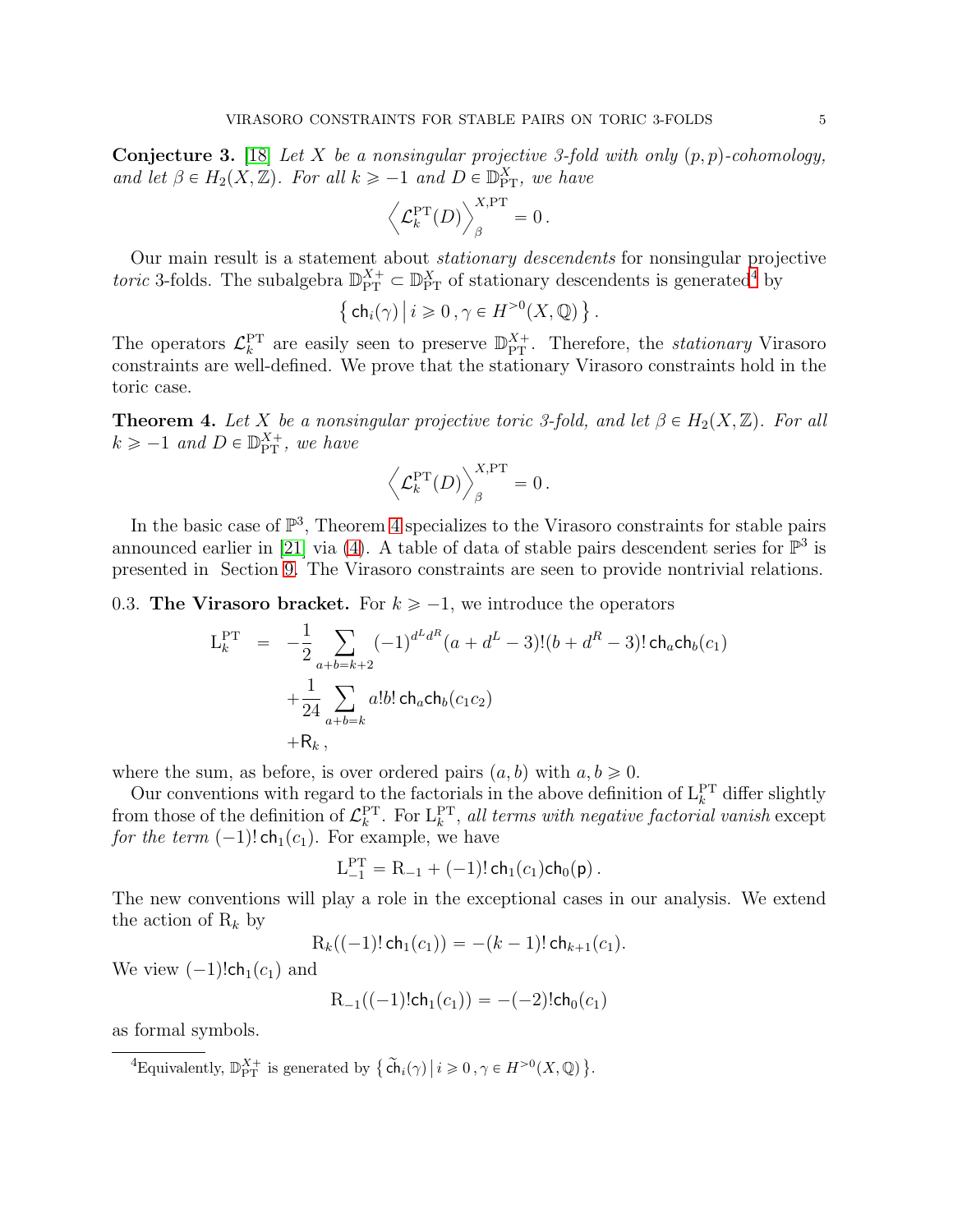We define an equivalence relation  $\stackrel{\langle \cdot \rangle}{=}$  for operators  $\mathcal{A}, \mathcal{B} : \mathbb{D}_{PT}^X \to \mathbb{D}_{PT}^X$  by

$$
\mathcal{A} \stackrel{\langle \cdot \rangle}{=} \mathcal{B} \quad \leftrightarrow \quad \langle \mathcal{A}(D) \rangle_{\beta}^{X,\operatorname{PT}} = \langle \mathcal{B}(D) \rangle_{\beta}^{X,\operatorname{PT}} \ \ \text{for all} \ \ D \in \mathbb{D}_{\operatorname{PT}}^X \ \ \text{and} \ \ \beta \in H_2(X,\mathbb{Z}) \, .
$$

Inside the bracket,  $ch_0(p)$  acts as  $-1$ , and  $ch_1(\gamma)$  acts as 0 for all  $\gamma \in H^*(X)$ . Moreover, the formal symbols  $(-1)!$ ch<sub>1</sub> $(c_1)$  and  $(-2)!$ ch<sub>0</sub> $(c_1)$  are *defined* to act as 0 inside the bracket.

Using the equivalence relation  $\frac{\langle \cdot \rangle}{\langle \cdot \rangle}$ , we obtain the Virasoro bracket and the following bracket with  $\mathsf{ch}_k(\mathsf{p}),$ 

$$
\left[\mathbf{L}_n^{\mathrm{PT}}, \mathbf{L}_k^{\mathrm{PT}}\right] \stackrel{\langle \cdot \rangle}{=} (k-n) \, \mathbf{L}_{n+k}^{\mathrm{PT}}, \qquad \left[\mathbf{L}_n^{\mathrm{PT}}, (k-1)!\, \mathsf{ch}_k(\mathsf{p})\right] \stackrel{\langle \cdot \rangle}{=} (n+k)!\, \mathsf{ch}_{n+k}(\mathsf{p})\,.
$$

The operators  $\mathcal{L}_k^{\text{PT}}$  are expressed in terms of  $\mathcal{L}_k^{\text{PT}}$  by

$$
\mathcal{L}_k^{\mathrm{PT}} \stackrel{\langle \cdot \rangle}{=} \mathrm{L}_k^{\mathrm{PT}} + (k+1)! \, \mathrm{L}_{-1}^{\mathrm{PT}} \mathsf{ch}_{k+1}(\mathsf{p}) \, .
$$

The occurrences of the negative factorial terms  $(-1)!$ ch<sub>1</sub> $(c_1)$  cancel on the right side. The expressions  $L_k^{PT}$  will play a role in the proof of Theorem [4.](#page-4-0)

The Virasoro algebra is the unique central extension of the Witt algebra. The Witt algebra is the algebra of polynomial vector fields on the circle and basis

$$
L_n = -z^{n+1}\frac{\partial}{\partial z}, \quad n \in \mathbb{Z}.
$$

The relations in the Virasoro algebra Vir are generated by

<span id="page-5-2"></span>
$$
[L_m, L_n] = (m - n)L_{m+n} + \frac{c}{12}(m^3 - m)\delta_{m+n}^{5},
$$

where c is the central element. The elements  $L_n$ ,  $n \ge -1$  generate a subalgebra Vir<sub> $\ge -1$ </sub> of Vir. Only the subalgebra  $Vir_{\geq -1}$  appears to be relevant in our geometric constructions. For further discussion of the full Virasoro algebra in the context of Gromov-Witten theory reader may consult [\[8\]](#page-63-2).

0.4. Virasoro constraints for surfaces. Let  $S$  be a nonsingular projective toric surface. As a consequence of the stationary Virasoro constraints for

(5) 
$$
X = S \times \mathbb{P}^1 \text{ and } \beta = n[\mathbb{P}^1],
$$

we obtain new Virasoro constraints for the integrals of the tautological classes over Hilbert schemes of points  $Hilb^{n}(S)$  of surfaces S in Section [6.](#page-46-0) The case of all simply connected nonsingular projective surfaces is proven in [\[17\]](#page-64-10).

As we explain in Section [6,](#page-46-0) the descendent algebra  $\mathbb{D}(S)$  for the surface S is generated by the tautological classes  $ch_k(\gamma)$ ,  $\gamma \in H^*(S)$ . The classes  $ch_k(\gamma)$  are defined<sup>[6](#page-5-1)</sup> in terms of the universal ideal sheaf  $\mathcal I$  on  $S \times \text{Hilb}^n(S)$ . If X and  $\beta$  satisfy [\(5\)](#page-5-2), the tautological integrals over  $[P_n(X, \beta)]^{vir}$  can be expressed in terms of integrals of the tautological classes over  $Hilb<sup>n</sup>(S)$ . The Virasoro operators  $L_k^{\text{PT}}$  yield operators  $L_k^S$  (see Section [6\)](#page-46-0) on  $\mathbb{D}(S)$ , and we obtain the following result.

<sup>&</sup>lt;sup>5</sup>Here  $\delta$  denotes the  $\delta$ -function:  $\delta_k = 0$  unless  $k = 0, \delta_0 = 1$ .

<span id="page-5-1"></span><span id="page-5-0"></span> ${}^{6}$ See formula [\(100\)](#page-47-0).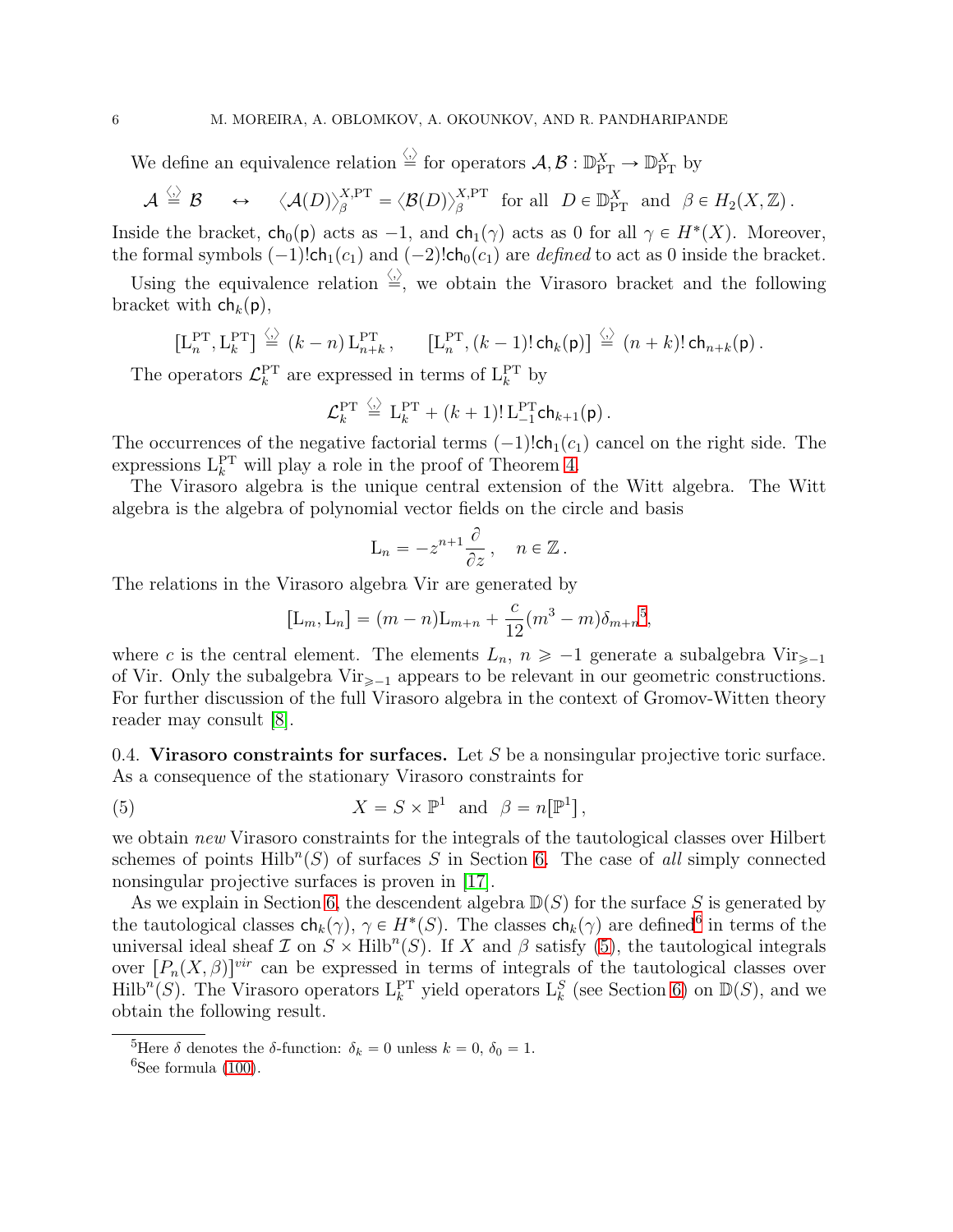<span id="page-6-0"></span>**Theorem 5.** Let S be a nonsingular projective toric surface. For all  $k \ge -1$  and  $D \in \mathbb{D}(S)$ , we have

$$
\int_{\text{Hilb}^n(S)} (L_k^S + (k+1)! R_{-1} \text{ch}_{k+1}(p)) (D) = 0
$$

for all  $n \geqslant 0$ .

Taking Theorem [5](#page-6-0) and [\[17\]](#page-64-10) as a starting point, D. van Bree [\[33\]](#page-64-11) has formulated parallel Virasoro constraints for the descendent theory of moduli spaces of stable sheaves on surfaces in higher rank (and has provided many numerical checks).

0.5. **Path of the proof.** Our proof of Theorem [4](#page-4-0) relies upon two central results. The first is the Virasoro conjecture in Gromov-Witten theory which has been proven for nonsingular projective toric varieties [\[8,](#page-63-2) [10\]](#page-63-3). We refer the reader to the extensive literature on the subject [\[3,](#page-63-4) [7,](#page-63-5) [8,](#page-63-2) [10,](#page-63-3) [19,](#page-64-12) [20,](#page-64-13) [30\]](#page-64-14). The second is the stationary GW/PT correspondence of [\[23,](#page-64-5) [24,](#page-64-6) [25\]](#page-64-7) which was cast in terms of vertex operators in [\[18\]](#page-64-0) and has been proven for nonsingular projective toric 3-folds. We show the stationary GW/PT correspondence intertwines the Virasoro constraints of the two theories. Along the way, we derive a more explicit form for the stationary GW/PT correspondence. Our proof of Theorem [4](#page-4-0) yields the following stronger statement.

**Theorem 6.** Let X be a nonsingular projective 3-fold with only  $(p, p)$ -cohomology for which the following two properties are satisfied:

- (i) The stationary Virasoro constraints for the Gromov-Witten theory of X hold.
- (ii) The stationary  $\frac{GW}{PT}$  correspondence holds.

Then, the stationary Virasoro constraints for the stable pairs theory of X hold.

A challenge for the subject is to prove the Virasoro constraints for stable pairs directly using the geometry of the moduli of sheaves. New ideas will almost certainly be required.

<span id="page-6-2"></span>0.6. Gromov-Witten theory. Let X be a nonsingular projective 3-fold. Gromov-Witten theory is defined via integration over the moduli space of stable maps.

Let C be a possibly disconnected curve with at worst nodal singularities. The genus of C is defined by  $1 - \chi(\mathcal{O}_C)$ . Let  $\overline{M}'_{g,m}(X,\beta)$  denote the moduli space of stable maps with possibly disconnected domain curves  $C$  of genus g with no collapsed connected components of genus greater or equal to 2. The latter condition<sup>[7](#page-6-1)</sup> requires each non-rational and nonelliptic connected component of C to represent a nonzero class in  $H_2(X, \mathbb{Z})$ .

Let

$$
ev_i: \overline{M}'_{g,m}(X,\beta) \to X,
$$
  

$$
\mathbb{L}_i \to \overline{M}'_{g,m}(X,\beta)
$$

<span id="page-6-1"></span><sup>7</sup>The exclusion here of collapsed connected components of genus greater or equal to 2 matches the conventions of [\[18\]](#page-64-0). The definition of  $\overline{M}'_{g,m}(X,\beta)$  differs slightly from the definitions of [\[26,](#page-64-8) [27\]](#page-64-9) where no collapsed connected components are permitted. The difference is minor, see Section 3 of [\[18\]](#page-64-0) for a discussion.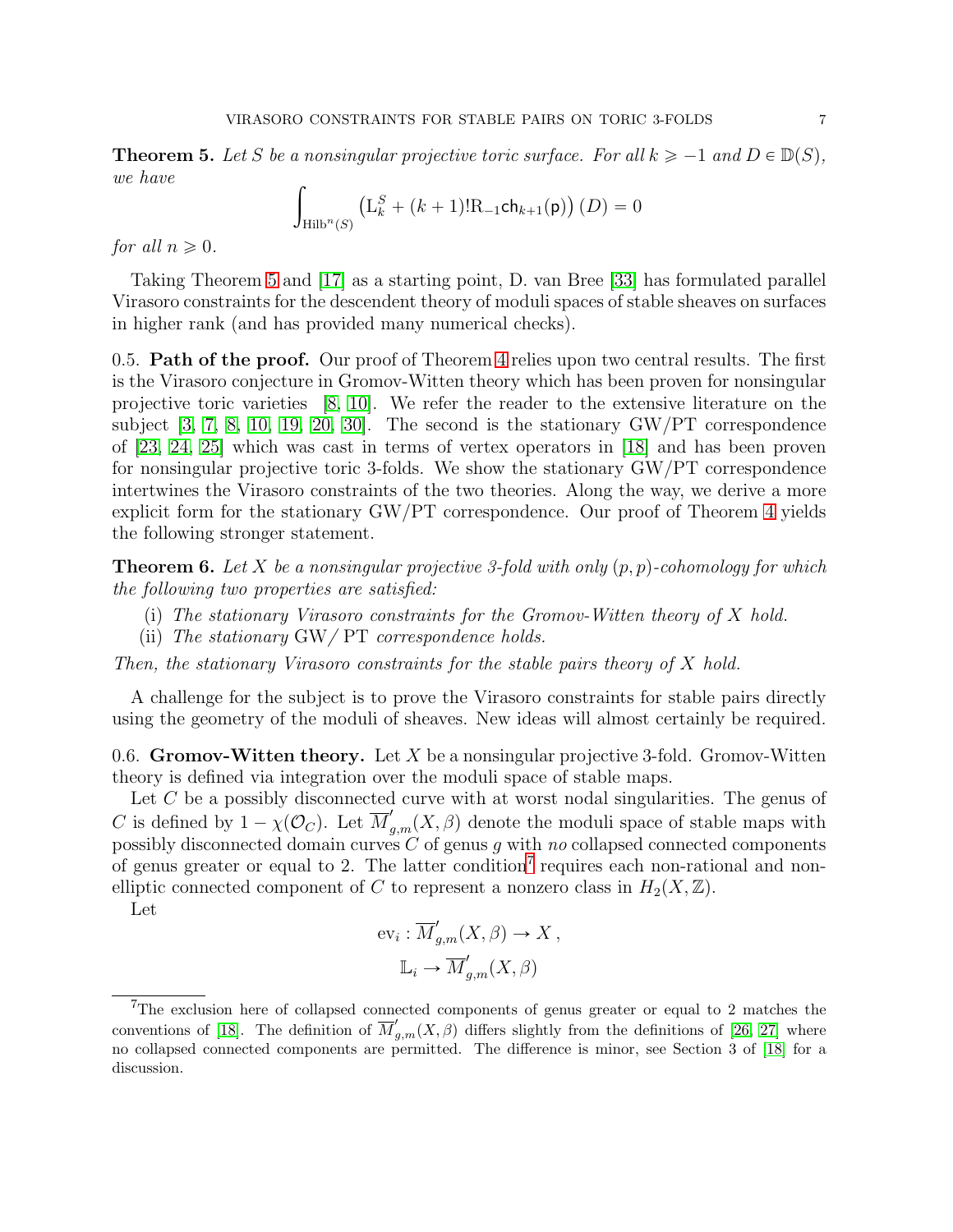denote the evaluation maps and the cotangent line bundles associated to the marked points. Let  $\gamma_1, \ldots, \gamma_m \in H^*(X)$ , and let

$$
\psi_i = c_1(\mathbb{L}_i) \in H^2(\overline{M}'_{g,m}(X,\beta)).
$$

The descendent insertions, denoted by  $\tau_k(\gamma)$  for  $k \geq 0$ , correspond to classes  $\psi_i^k ev_i^*(\gamma)$  on the moduli space of stable maps. Let

<span id="page-7-0"></span>
$$
\left\langle \tau_{k_1}(\gamma_1)\cdots\tau_{k_m}(\gamma_m) \right\rangle_{g,\beta}^{X,\mathrm{GW}} = \int_{\left[\overline{M}'_{g,m}(X,\beta)\right]^{\mathrm{vir}}} \prod_{i=1}^m \psi_i^{k_i} \mathrm{ev}_i^*(\gamma_i)
$$

denote the descendent Gromov-Witten invariants. The associated generating series is defined by

(6) 
$$
\left\langle \tau_{k_1}(\gamma_1)\cdots\tau_{k_m}(\gamma_m) \right\rangle_{\beta}^{X,\text{GW}} = \sum_{g\in\mathbb{Z}} \left\langle \prod_{i=1}^m \tau_{k_i}(\gamma_i) \right\rangle_{g,\beta}^{X,\text{GW}} u^{2g-2}.
$$

Since the domain components must map nontrivially, an elementary argument shows the genus q in the sum  $(6)$  is bounded from below. Foundational aspects of the theory are treated, for example, in [\[1,](#page-63-6) [5,](#page-63-7) [13\]](#page-64-15).

<span id="page-7-3"></span>Using the above definitions, the string equation<sup>[8](#page-7-1)</sup> is easily checked:

(7) 
$$
\left\langle \tau_0(1) \prod_{i=1}^m \tau_{k_i}(\gamma_i) \right\rangle_{\beta}^{X,\text{GW}} = \left\langle \sum_{j=1}^m \prod_{i=1}^m \tau_{k_i - \delta_{i-j}}(\gamma_i) \right\rangle_{\beta}^{X,\text{GW}} + \text{collapsed contributions.}
$$

The Gromov-Witten descendent insertions  $\tau_k(\gamma)$  in [\(6\)](#page-7-0) are defined for  $k \geq 0$ . We include the nonstandard descendent insertions  $\tau_{-2}(\gamma)$  and  $\tau_{-1}(\gamma)$  by the rule:

<span id="page-7-2"></span>(8) 
$$
\left\langle \tau_k(\gamma) \prod_{i=1}^m \tau_{k_i}(\gamma_i) \right\rangle_{\beta}^{X,\text{GW}} = \frac{\delta_{k+2}}{u^2} \int_X \gamma \cdot \left\langle \prod_{i=1}^m \tau_{k_i}(\gamma_i) \right\rangle_{\beta}^{X,\text{GW}}, \text{ for } k < 0.
$$

We impose Heisenberg relations [\(102\)](#page-49-1) on the operators  $\tau_k(\gamma)$ :

(9) 
$$
[\tau_k(\alpha), \tau_l(\beta)] = (-1)^k \frac{\delta_{k+l+1}}{u^2} \int_X \alpha \cdot \beta.
$$

In particular, the evaluation [\(8\)](#page-7-2) applies only after commuting the negative descendents to the left.

Assume now that X has only  $(p, p)$ -cohomology. Let  $\mathbb{D}_{\text{GW}}^X$  be the commutative Q-algebra with generators

<span id="page-7-4"></span>
$$
\{ \tau_i(\gamma) \, \big| \, i \geqslant 0 \, , \gamma \in H^*(X) \, \}
$$

subject to the natural relations

$$
\tau_i(\lambda \cdot \gamma) = \lambda \tau_i(\gamma), \n\tau_i(\gamma + \widehat{\gamma}) = \tau_i(\gamma) + \tau_i(\widehat{\gamma})
$$

<span id="page-7-1"></span><sup>&</sup>lt;sup>8</sup>The standard correction term for the string equation occurs here since we allow collapsed connected components of genus 0 in our definition of the Gromov-Witten descendent series.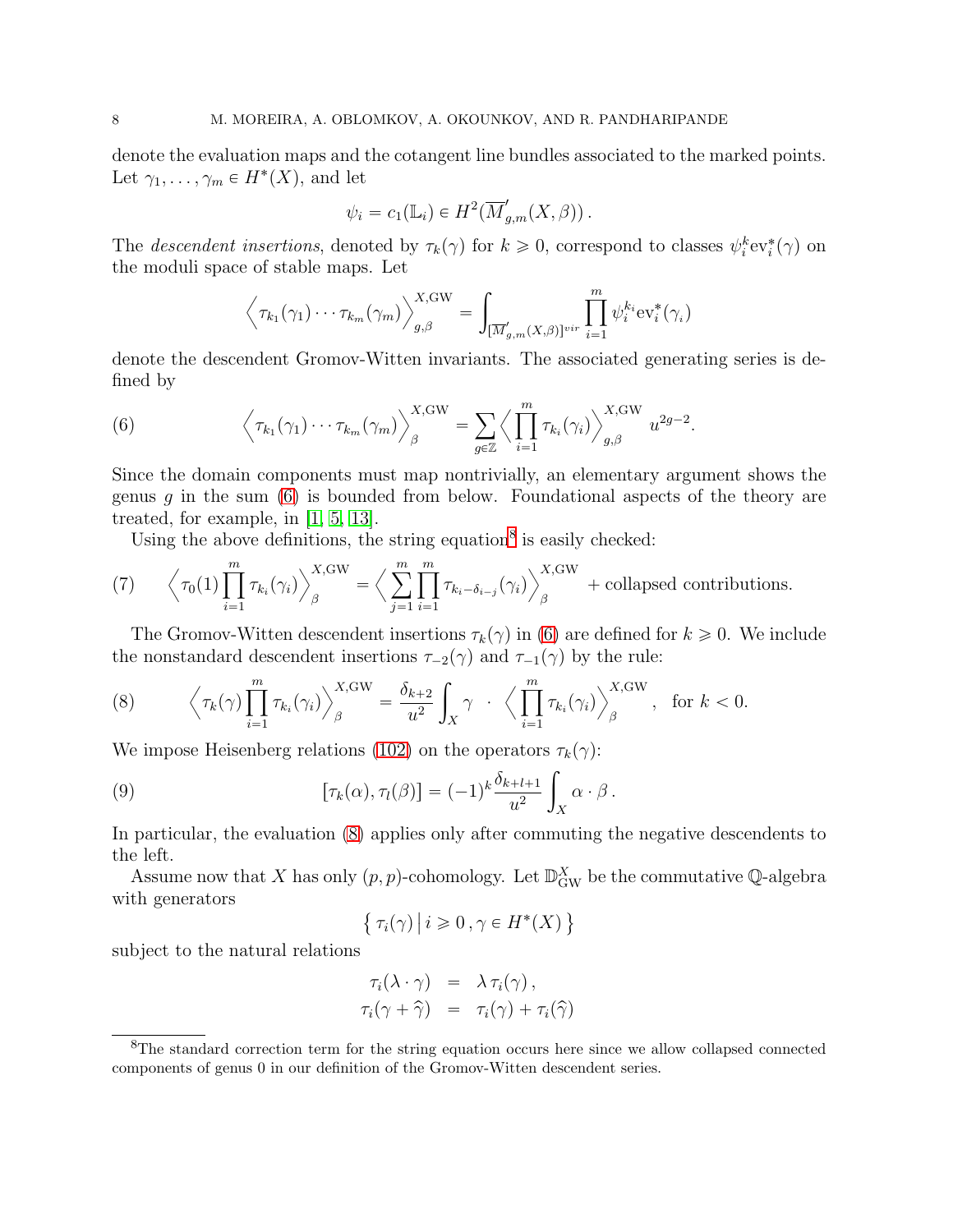for  $\lambda \in \mathbb{Q}$  and  $\gamma, \hat{\gamma} \in H^*(X)$ . The subalgebra  $\mathbb{D}_{\text{GW}}^{X+} \subset \mathbb{D}_{\text{GW}}^X$  of stationary descendents is generated by

$$
\{ \tau_i(\gamma) \, \big| \, i \geqslant 0 \, , \gamma \in H^{>0}(X, \mathbb{Q}) \, \} \, .
$$

We will use Getzler's renormalization  $a_k$  of the Gromov-Witten descendents<sup>[9](#page-8-0)</sup>:

(10) 
$$
\sum_{n=-\infty}^{\infty} z^n \tau_n = Z^0 + \sum_{n>0} \frac{(uz)^{n-1}}{(1+zc_1)_n} \mathfrak{a}_n + \frac{1}{c_1} \sum_{n<0} \frac{(uz)^{n-1}}{(1+zc_1)_n} \mathfrak{a}_n,
$$

$$
Z^0 = \frac{z^{-2}u^{-2}}{\mathcal{S}\left(\frac{zu}{\theta}\right)} - z^{-2}u^{-2},
$$

where we use standard notation for the Pochhammer symbol

$$
(a)_n = \frac{\Gamma(a+n)}{\Gamma(a)}.
$$

For example<sup>[10](#page-8-1)</sup>,

(11) 
$$
\tau_0(\gamma) = \mathfrak{a}_1(\gamma) + \frac{1}{24} \int_X \gamma c_2,
$$

(12) 
$$
\tau_1(\gamma) = \frac{iu}{2} \mathfrak{a}_2(\gamma) - \mathfrak{a}_1(\gamma \cdot c_1).
$$

For  $k \geq 2$  and  $\gamma \in H^{>0}(X)$ , we have the general formula

<span id="page-8-3"></span>
$$
(13) \quad \tau_k(\gamma) = \frac{(iu)^k}{(k+1)!} \mathfrak{a}_{k+1}(\gamma) - \frac{(iu)^{k-1}}{k!} \left(\sum_{i=1}^k \frac{1}{i}\right) \mathfrak{a}_k(\gamma \cdot c_1) + \frac{(iu)^{k-2}}{(k-1)!} \left(\sum_{i=1}^{k-1} \frac{1}{i^2} + \sum_{1 \le i < j \le k-1} \frac{1}{ij}\right) \mathfrak{a}_{k-1}(\gamma \cdot c_1^2).
$$

# <span id="page-8-4"></span>0.7. The GW $/PT$  correspondence for essential descendents. The subalgebra

$$
\mathbb{D}_{\mathrm{PT}}^{X \bigstar} \subset \mathbb{D}_{\mathrm{PT}}^{X+}
$$

of essential descendents is generated by

$$
\left\{ \widetilde{\mathsf{ch}}_i(\gamma) \,|\, (i \geqslant 3, \gamma \in H^{>0}(X, \mathbb{Q})) \text{ or } (i = 2, \gamma \in H^{>2}(X, \mathbb{Q})) \right\}.
$$

While closed formulas for the full GW/PT descendent transformation of [\[26\]](#page-64-8) are not known in full generality, the stationary theory is much better understood  $[18].^{11}$  $[18].^{11}$  $[18].^{11}$  The transformation takes the simplest form when restricted to essential descendents.

The GW/PT transformation restricted to the essential descendents is a linear map

$$
\mathfrak{C}^\bullet: \mathbb{D}_{\mathrm{PT}}^{X \bigstar} \to \mathbb{D}_{\mathrm{GW}}^X
$$

<sup>&</sup>lt;sup>9</sup>We use *i* for the square root of  $-1$ . The genus variable *u* will usually occur together with *i*.

<span id="page-8-0"></span><sup>&</sup>lt;sup>10</sup>The constant term  $\frac{1}{24} \int_X \gamma c_2$  in the formula does not contribute unless  $\gamma \in H^2(X)$ .

<span id="page-8-2"></span><span id="page-8-1"></span> $11$ See [\[14,](#page-64-16) [15\]](#page-64-17) for an earlier view of descendents and descendent transformations.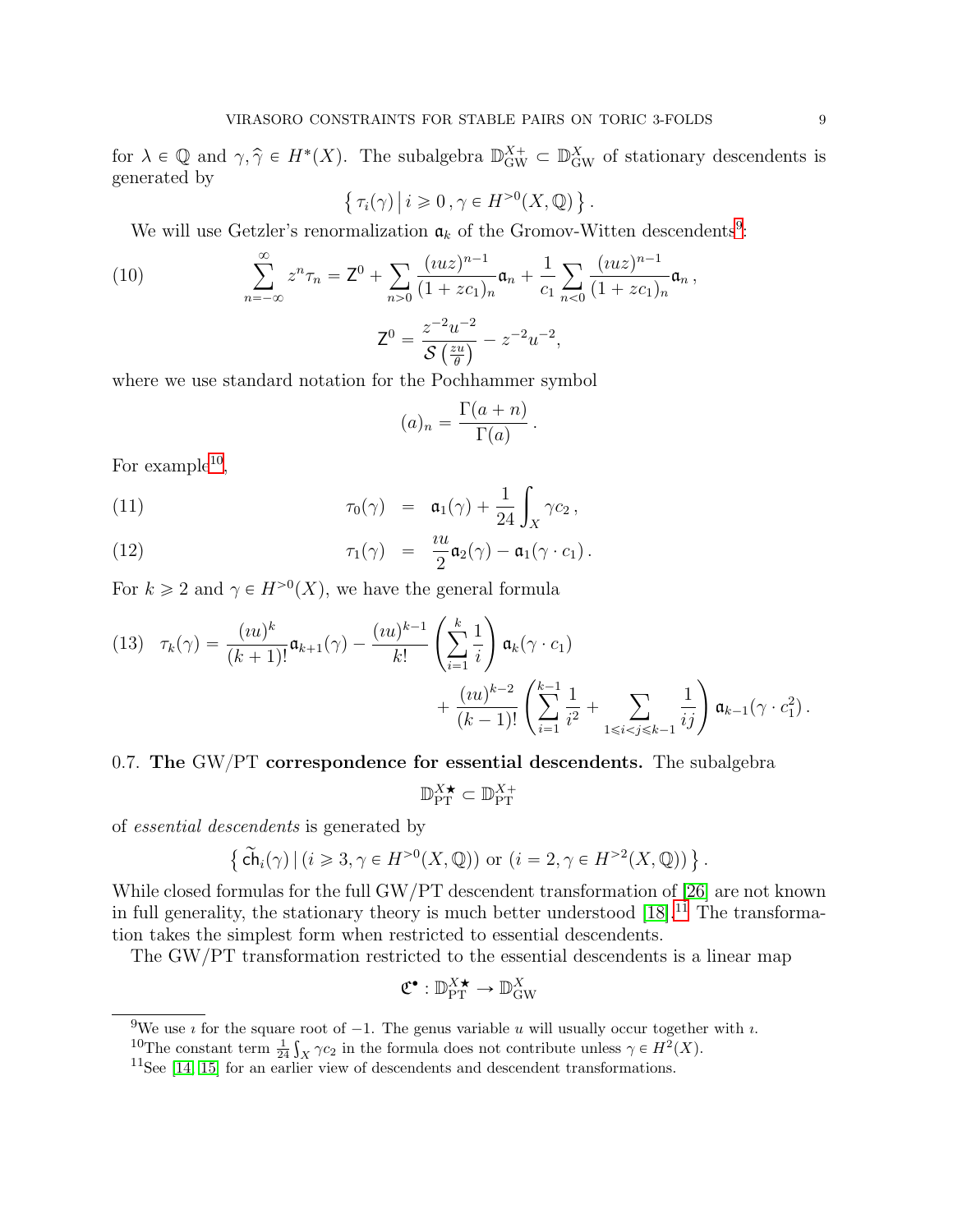satisfying

$$
\mathfrak{C}^\bullet(1)=1
$$

and is defined on monomials by

$$
\mathfrak{C}^{\bullet}\Big(\tilde{\mathsf{ch}}_{k_1}(\gamma_1)\dots\tilde{\mathsf{ch}}_{k_m}(\gamma_m)\Big) = \sum_{P \text{ set partition of } \{1,\dots,m\}} \prod_{S \in P} \mathfrak{C}^{\circ}\Big(\prod_{i \in S} \tilde{\mathsf{ch}}_{k_i}(\gamma_i)\Big).
$$

The operations  $\mathfrak{C}^{\circ}$  on  $\mathbb{D}_{\mathrm{PT}}^{X\star}$  are

<span id="page-9-0"></span>
$$
(14) \quad \mathfrak{C}^{\circ}\left(\tilde{ch}_{k_{1}+2}(\gamma)\right) = \frac{1}{(k_{1}+1)!} \mathfrak{a}_{k_{1}+1}(\gamma) + \frac{(iu)^{-1}}{k_{1}!} \sum_{|\mu|=k_{1}-1} \frac{\mathfrak{a}_{\mu_{1}} \mathfrak{a}_{\mu_{2}}(\gamma \cdot c_{1})}{\mathrm{Aut}(\mu)} + \frac{(iu)^{-2}}{k_{1}!} \sum_{|\mu|=k_{1}-2} \frac{\mathfrak{a}_{\mu_{1}} \mathfrak{a}_{\mu_{2}}(\gamma \cdot c_{1}^{2})}{\mathrm{Aut}(\mu)} + \frac{(iu)^{-2}}{(k_{1}-1)!} \sum_{|\mu|=k_{1}-3} \frac{\mathfrak{a}_{\mu_{1}} \mathfrak{a}_{\mu_{2}} \mathfrak{a}_{\mu_{3}}(\gamma \cdot c_{1}^{2})}{\mathrm{Aut}(\mu)},
$$

<span id="page-9-4"></span>
$$
(15) \quad \mathfrak{C}^{\circ}\left(\widetilde{\mathbf{ch}}_{k_{1}+2}(\gamma)\widetilde{\mathbf{ch}}_{k_{2}+2}(\gamma')\right) = -\frac{(iu)^{-1}}{k_{1}!k_{2}!}\mathfrak{a}_{k_{1}+k_{2}}(\gamma\gamma') - \frac{(iu)^{-2}}{k_{1}!k_{2}!}\mathfrak{a}_{k_{1}+k_{2}-1}(\gamma\gamma' \cdot c_{1}) -\frac{(iu)^{-2}}{k_{1}!k_{2}!}\sum_{|\mu|=k_{1}+k_{2}-2} \max(\max(k_{1},k_{2}),\max(\mu_{1}+1,\mu_{2}+1))\frac{\mathfrak{a}_{\mu_{1}}\mathfrak{a}_{\mu_{2}}}{\mathrm{Aut}(\mu)}(\gamma\gamma' \cdot c_{1}),
$$

<span id="page-9-1"></span>
$$
(16) \quad \mathfrak{C}^{\circ}\Big(\tilde{\mathbf{ch}}_{k_1+2}(\gamma)\tilde{\mathbf{ch}}_{k_2+2}(\gamma')\tilde{\mathbf{ch}}_{k_3+2}(\gamma'')\Big) = \frac{(iu)^{-2}|k|}{k_1!k_2!k_3!}\mathfrak{a}_{|k|-1}(\gamma\gamma'\gamma''), \quad |k| = k_1 + k_2 + k_3\,.
$$

The above sums are over *partitions*  $\mu$  of length 2 or 3. The parts of  $\mu$  are *positive* integers, and we always write

$$
\mu = (\mu_1, \mu_2)
$$
 and  $\mu = (\mu_1, \mu_2, \mu_3)$ 

with weakly decreasing parts. In equations [\(14\)](#page-9-0)-[\(16\)](#page-9-1), we have  $k_i \ge 0$ , and all occurrences of  $\mathfrak{a}_0$  and  $\mathfrak{a}_{-1}$  are set to 0. The automorphism factor  $\text{Aut}(\mu)$  is defined to equal the The automorphism factor  $Aut(\mu)$  is defined to equal the product  $\prod_{i\geq 1} m_i(\mu)!$  where  $m_i(\mu)$  is the multiplicity of occurrence of i in  $\mu$ .

The above formulas for the GW/PT descendent correspondence are proven here from the vertex operator formulas of [\[18\]](#page-64-0) by a direct evaluation of the leading terms. In the toric case, we have the following explicit correspondence statement.<sup>[12](#page-9-2)</sup>

<span id="page-9-3"></span>**Theorem 7.** Let  $X$  be a nonsingular projective toric 3-fold. Let

$$
\prod_{i=1}^m \widetilde{\mathsf{ch}}_{k_i}(\gamma_i) \in \mathbb{D}_{\mathrm{PT}}^{X \bigstar}.
$$

<span id="page-9-2"></span> $12A$  straightforward exercise using our new conventions is to show the abstract correspondence of Theorem [7](#page-9-3) is a consequence of [\[26,](#page-64-8) Theorem 4]. The novelty of Theorem [7](#page-9-3) is the closed formula for the transformation.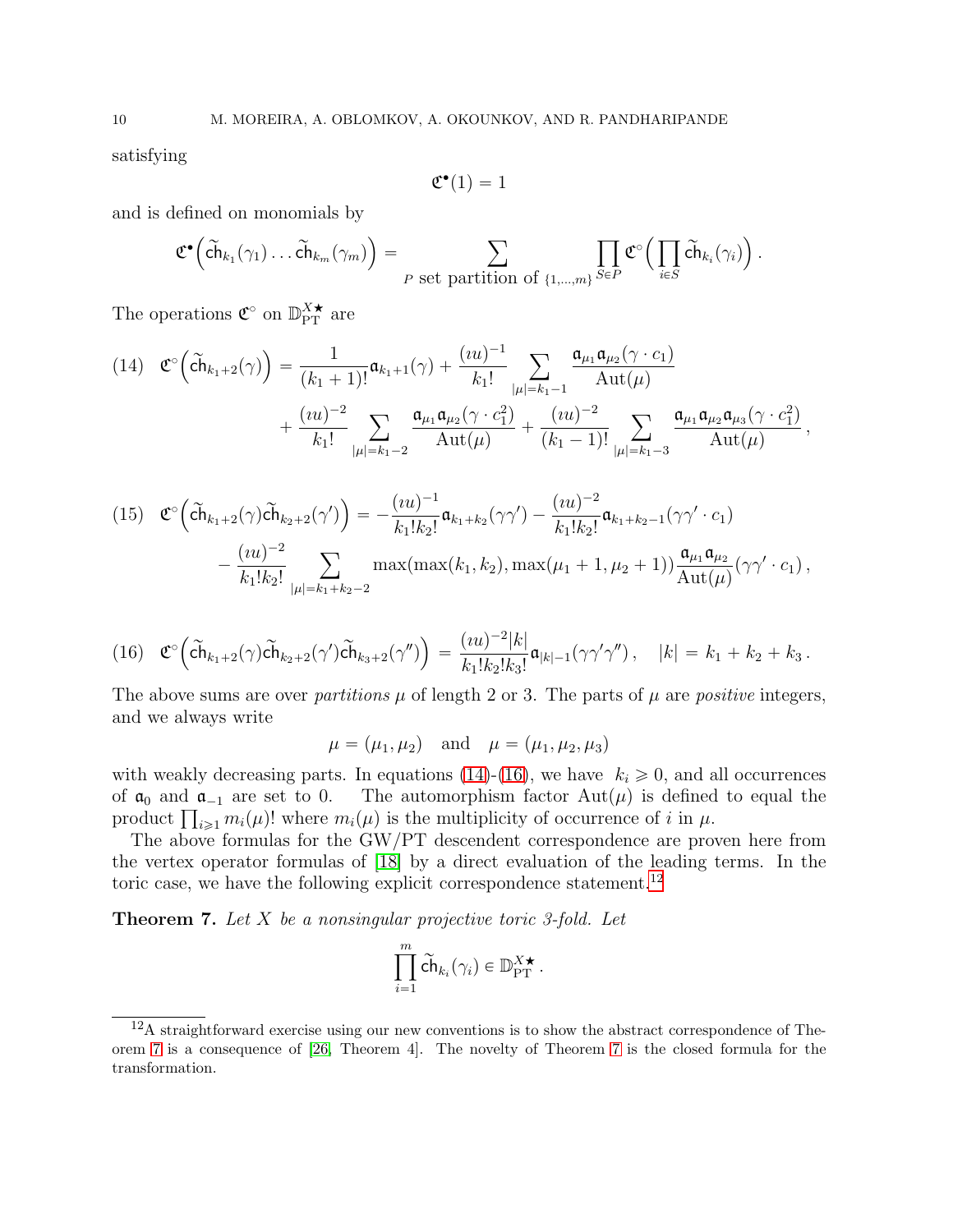Let  $\beta \in H_2(X, \mathbb{Z})$  with  $d_{\beta} = \int_{\beta} c_1(X)$ . Then, the GW/PT correspondence defined by  $formulas (14)-(16) holds:$  $formulas (14)-(16) holds:$  $formulas (14)-(16) holds:$  $formulas (14)-(16) holds:$  $formulas (14)-(16) holds:$ 

$$
(-q)^{-d_{\beta}/2} \left\langle \prod_{i=1}^m \widetilde{\mathsf{ch}}_{k_i}(\gamma_i) \right\rangle_{\beta}^{X,\operatorname{PT}} = (-\imath u)^{d_{\beta}} \left\langle \mathfrak{C}^{\bullet} \Big( \prod_{i=1}^m \widetilde{\mathsf{ch}}_{k_i}(\gamma_i) \Big) \right\rangle_{\beta}^{X,\operatorname{GW}},
$$

after the change of variables  $-q = e^{iu}$ .

As direct consequence of the formulas [\(14\)](#page-9-0)-[\(16\)](#page-9-1), the correspondence taken essential descendents on the stable pairs side to stationary descendents on the stable pairs side.

# <span id="page-10-3"></span>**Proposition 8.** Let  $D \in \mathbb{D}_{PT}^{X*}$ . Under the GW/PT transformation, we have

$$
\mathfrak{C}^\bullet(D) \in \mathbb{D}_{\text{GW}}^{X+}.
$$

Let  $S$  be a nonsingular projective toric surface. As a consequence of the stationary Virasoro constraints for

$$
X = S \times \mathbb{P}^1 \text{ and } \beta = n[\mathbb{P}^1],
$$

we obtain new Virasoro constraints for the integrals of the tautological classes over Hilbert schemes of points  $Hilb^{n}(S)$  of surfaces S in Section [6.](#page-46-0) The case of all simply connected nonsingular projective surfaces is proven in [\[17\]](#page-64-10).

0.8. Plan of the paper. The key to our proof of Theorem [4](#page-4-0) is an intertwining property of C ' with respect to Virasoro operators for stable pairs and the Virasoro operators for stable maps. Via the intertwining property, Theorem [4](#page-4-0) is a consequence of the stationary GW{PT correspondence of Theorem [7](#page-9-3) and the Virasoro constraints for the Gromov-Witten theory of toric 3-folds.

The algebra  $\mathbb{D}_{\rm PT}^X$  carries a *bumping filtration*<sup>[13](#page-10-0)</sup>

(17) 
$$
\mathbb{D}_{\rm PT}^0 \subset \mathbb{D}_{\rm PT}^1 \subset \mathbb{D}_{\rm PT}^2 \subset \mathbb{D}_{\rm PT}^3 \subset \cdots \subset \mathbb{D}_{\rm PT}^X,
$$

where  $\mathbb{D}_{\rm PT}^k$  is spanned by the monomials<sup>[14](#page-10-1)</sup>

<span id="page-10-2"></span>
$$
\prod_{i=1}^m \widetilde{\mathsf{ch}}_{k_i}(\gamma_i)
$$

for which  $\gamma_{s_1} \cdots \gamma_{s_l} = 0$  for all subsets

$$
S = \{s_1, \ldots, s_l\} \subset \{1, \ldots, m\}, \quad l > k.
$$

In general the filtration [\(17\)](#page-10-2) has infinite length. But if we restrict the filtration to  $\mathbb{D}_{PT}^{X\star}$ , the filtration truncates since

$$
\mathbb{D}_{\rm PT}^3 \cap \mathbb{D}_{\rm PT}^{X \star} = \mathbb{D}_{\rm PT}^{X \star}.
$$

The correspondence

$$
\mathfrak{C}^{\bullet}:\mathbb{D}_{\mathrm{PT}}^{X \bigstar} \to \mathbb{D}_{\mathrm{GW}}^{X+}
$$

<sup>13</sup>The bumping filtration is a filtration of vector spaces.

<span id="page-10-1"></span><span id="page-10-0"></span><sup>&</sup>lt;sup>14</sup>Via the empty monomial  $(m = 0)$ ,  $\mathbb{D}_{\text{PT}}^0$  is spanned by the unit 1.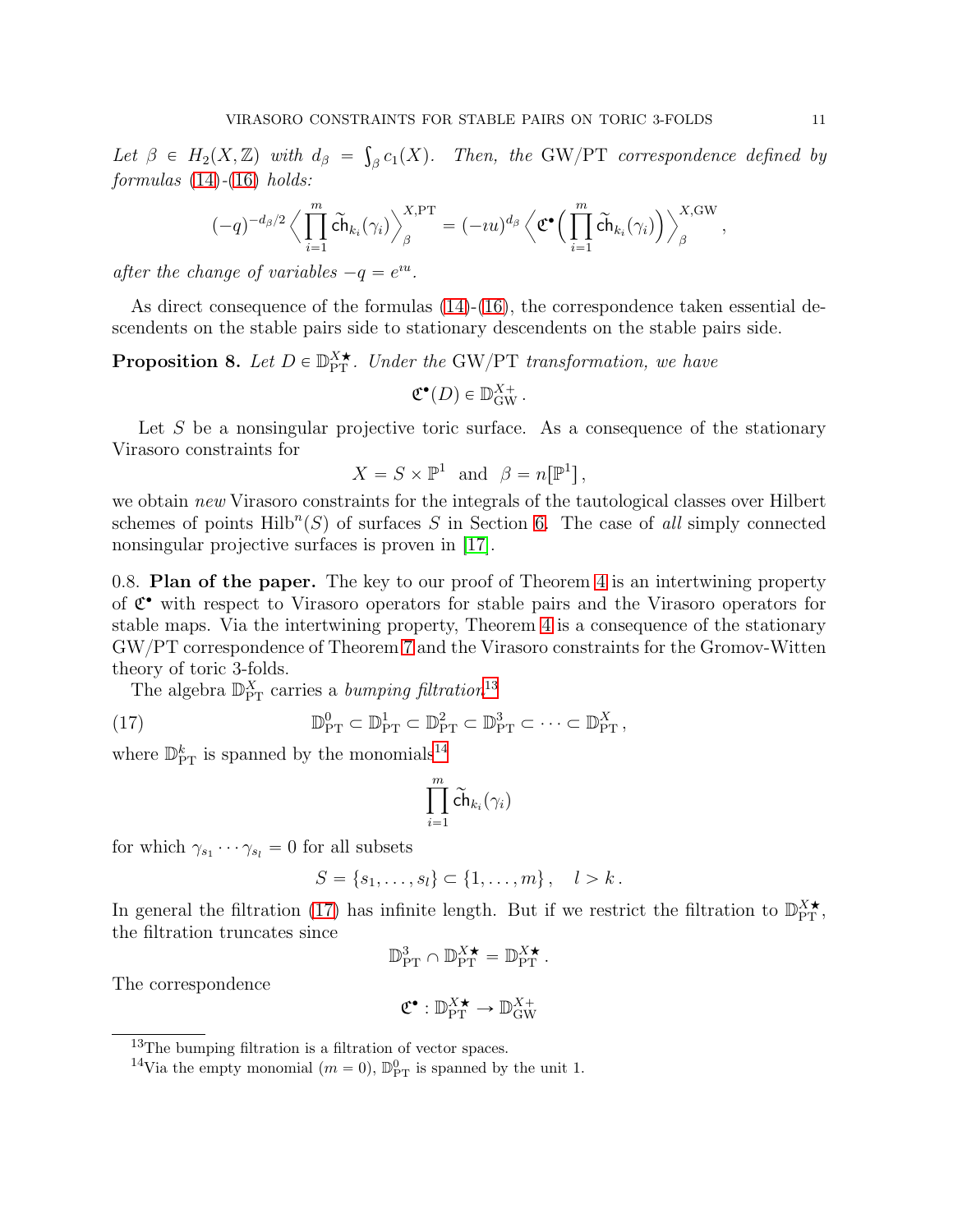respects the analogous bumping filtration  $\mathbb{D}_{\text{GW}}^k \cap \mathbb{D}_{\text{GW}}^{X+}$  on  $\mathbb{D}_{\text{GW}}^{X+}$  with respect to the monomials

$$
\prod_{i=1}^m \tau_{k_i}(\gamma_i)
$$

for which  $\gamma_{s_1} \cdots \gamma_{s_l} = 0$  for all subsets

$$
S = \{s_1, \ldots, s_l\} \subset \{1, \ldots, m\}, \quad l > k.
$$

Our proof of the intertwining is separated into a calculation for each of the four steps of the restriction of the bumping filtration on  $\mathbb{D}_{PT}^{X\bigstar}$ .

We discuss the Virasoro constraints for Gromov-Witten theory in Section [1](#page-12-0) and for stable pairs in Section [2.](#page-17-0) The stationary Virasoro constraints of Theorem [4](#page-4-0) are proven in Section [2.4](#page-23-0) modulo the intertwining of Theorem [13.](#page-18-0) The proof of the intertwining property is given in four steps:

- (0) We start in Section [3](#page-24-0) with the special case where  $D \in \mathbb{D}_{PT}^0 \cap \mathbb{D}_{PT}^{X\star}$  is the trivial monomial 1. The result is Proposition [15](#page-26-0) of Section [3.3.](#page-26-1)
- (1) For  $D \in \mathbb{D}_{PT}^1 \cap \mathbb{D}_{PT}^{X\star}$ , the required results are proven in Section [4.3.](#page-40-0)
- (2) Proposition [18](#page-41-1) and Proposition [19](#page-42-0) of Section [5](#page-41-0) imply the intertwining property for  $D \in \mathbb{D}_{\rm PT}^2 \cap \mathbb{D}_{\rm PT}^{X \bigstar}$ .
- (3) We treat  $D \in \mathbb{D}_{PT}^3 \cap \mathbb{D}_{PT}^{\chi^*} = \mathbb{D}_{PT}^{\chi^*}$  in Proposition [20](#page-44-0) of Section [5](#page-41-0) to complete the proof of Theorem [13.](#page-18-0)

After a review of the GW/PT descendent correspondence from the perspective of [\[18\]](#page-64-0) in Section [7,](#page-49-0) we complete the proof of Theorem [7](#page-9-3) in Section [8.](#page-54-0) A list of descendent series in degree 1 for  $\mathbb{P}^3$  is given in Section [9.](#page-58-0)

0.9. Acknowledgments. We are grateful to D. Maulik, N. Nekrasov, G. Oberdieck, D. Oprea, A. Pixton, J. Shen, R. Thomas, and Q. Yin for many conversations about descendents and descendent correspondences.

A. Ob. was partially supported by NSF CAREER grant DMS-1352398 and Simons Foundation. A. Ob. also would like to thank the Forschungsinstitut für Mathematik and the Institute for Theoretical Studies at ETH Zürich for hospitality during the visits in November 2018, June 2019, and January 2020. The paper is based upon work supported by the National Science Foundation under Grant No. 1440140 while the first two authors were in residence at the Mathematical Sciences Research Institute in Berkeley during the Spring semester of 2018. A. Ok. was partially supported by the Simons Foundation as a Simons Investigator. A. Ok. gratefully acknowledges funding by the Russian Academic Excellence Project '5-100' and RSF grant 19-11-00275. R. P. was partially supported by SNF-200020-182181, SwissMAP, and the Einstein Stiftung.

The project has received funding from the European Research Council (ERC) under the European Union Horizon 2020 research and innovation program (grant agreement No. 786580).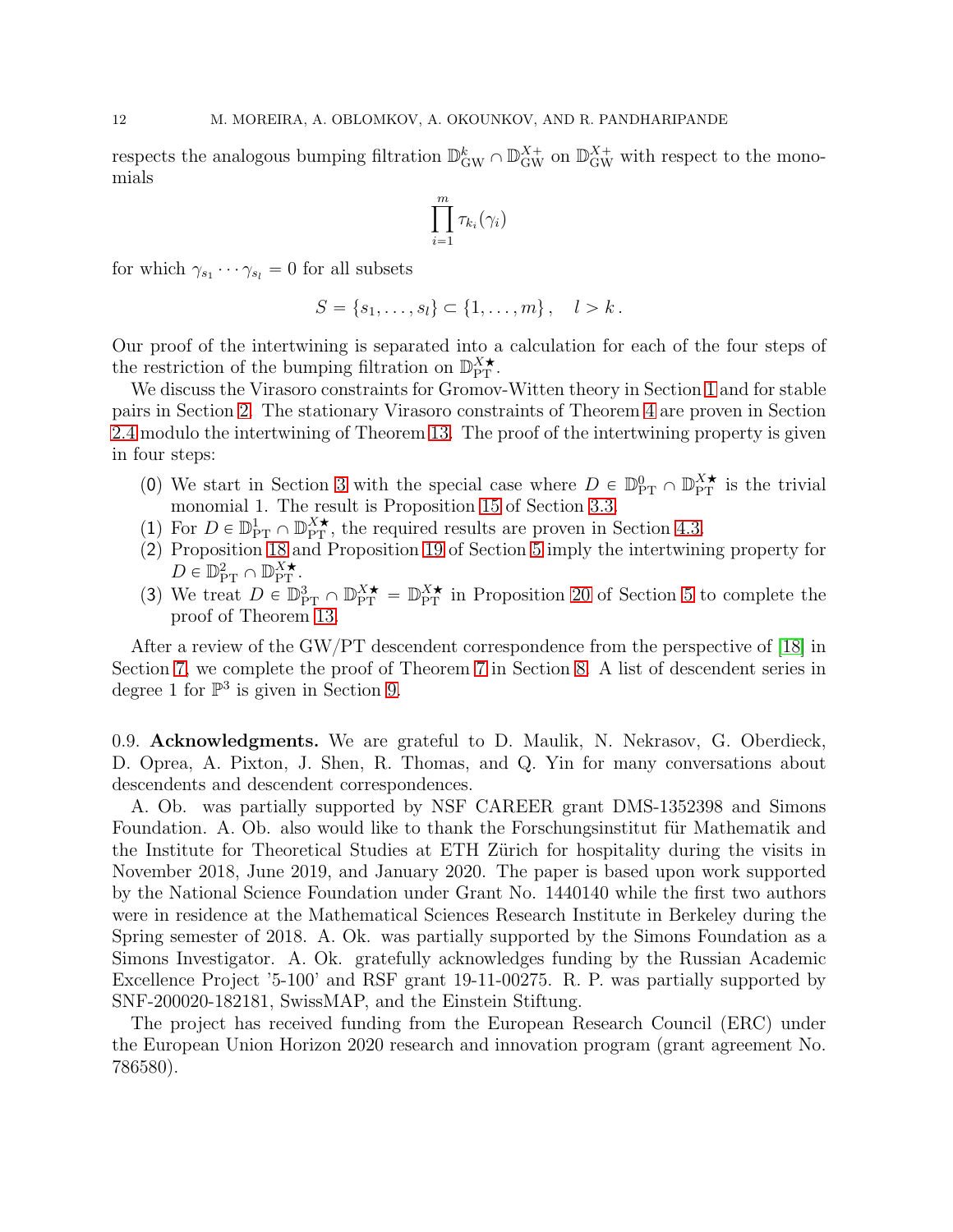#### 1. Virasoro constraints for Gromov-Witten theory

<span id="page-12-0"></span>1.1. Overview. We will discuss here the Virasoro constraints for stable maps. The constraints are equivalent to a procedure for removing the descendents of the canonical class. The procedures may be interpreted as series of the reactions (similar to the reactions discussed in the context of the GW{PT descendent correspondence in [\[18,](#page-64-0) Section 3]). Our goal is to write the Virasoro constraints for Gromov-Witten theory in a form which is as close as possible to the Virasoro constraints of Conjecture [3](#page-4-2) for stable pairs.

1.2. Gromov-Witten constraints: original form. The Virasoro constraints in Gromov-Witten theory were first proposed<sup>[15](#page-12-1)</sup> in [\[3\]](#page-63-4). We recall here the original form following [\[20\]](#page-64-13). In Section [1.3,](#page-14-0) a reformulation which is more suitable for the GW/PT correspondence will be presented.

In the discussion below, we fix a basis of  $H^*(X)$ ,

(18) 
$$
\gamma_0, \ldots, \gamma_r, \quad \gamma_i \in H^{p_i, q_i}(X),
$$

for which  $\gamma_0 = 1$ ,  $\gamma_1 = c_1$ , and  $\gamma_r = [p]$ . We assume<sup>[16](#page-12-2)</sup>  $c_1 \neq 0$ . We also fix a dual basis

<span id="page-12-4"></span>
$$
\gamma_0^{\vee}, \ldots, \gamma_r^{\vee}, \quad \int_X \gamma_i \gamma_j^{\vee} = \delta_{ij}^{17}.
$$

The standard method of describing of the Virasoro constraints uses the generating function for the Gromov-Witten invariants (see [\[20,](#page-64-13) section 4]):

$$
F^X = \sum_{g\geq 0} u^{2g-2} \sum_{\beta \in H_2(X,\mathbb{Z})} q^\beta \sum_{n\geq 0} \sum_{\substack{a_1,\ldots,a_n \\ k_1,\ldots,k_n}} t^{a_1}_{k_1} \ldots t^{a_1}_{k_1} \ldots t^{a_n}_{k_n} \langle \tau_{k_1}(\gamma_1) \ldots \tau_{k_n}(\gamma_n) \rangle^{X,\text{Con}}_{g,\beta},
$$

where  $\langle,\rangle_{g,\beta}^{X,\text{Con}}$  is the standard integral over stable maps with connected domains (and stable contracted components of all genera are permitted).

The degree  $\beta = 0$  summand  $F_0^X$  of  $F^X$  does not require knowledge of curves in X. We further split the degree 0 summand into summands of genus  $q \leq 1$  and genus  $q \geq 2$ :

$$
F_0^X = F_{0,g \leq 1}^X + F_{0,g \geq 2}^X.
$$

The  $q \leq 1$  summand takes the form

$$
F_{0,g\leq 1}^X = u^{-2} \sum_{i,j,k} \left( \frac{t_0^i t_0^j t_0^k}{3!} + \frac{t_0^i t_0^j t_1^k t_0^0}{2!} \right) \int_X \gamma_i \gamma_j \gamma_k - \sum_i \left( \frac{t_0^i}{24} + \frac{t_1^i t_0^0}{24} \right) \int_X \gamma_i c_2 + \dots,
$$

where the dots stand for terms divisible by  $(t_0^0)^2$ . The  $g \ge 2$  summand  $F_{0,g\ge 2}^X$  is determined by the string and dilaton equations from the constant maps contributions of [\[4,](#page-63-8) Theorem 4].

<span id="page-12-1"></span><sup>15</sup>The full conjecture also involves ideas of S. Katz.

<sup>&</sup>lt;sup>16</sup>For Calabi-Yau 3-folds, the Virasoro invariants are a consequence of the string and dilaton equations (and there are no non-trivial stationary invariants).

<span id="page-12-3"></span><span id="page-12-2"></span><sup>&</sup>lt;sup>17</sup>Here  $\delta_{ij} = \delta_{i-j}$ .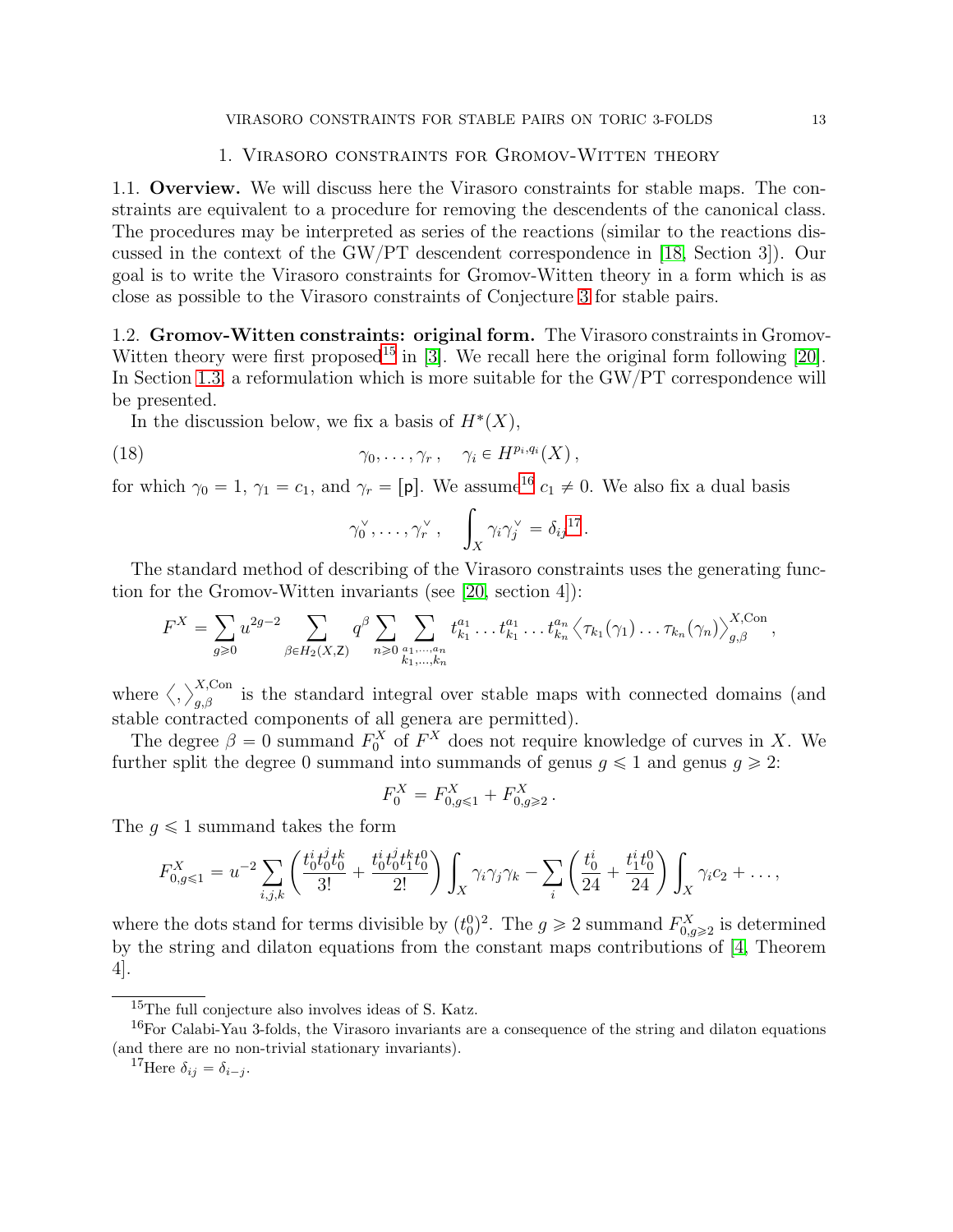Let  $\widetilde{F}^X$  be the summand of  $F^X$  with  $\beta \neq 0$ . We define

$$
Z_{0,*}^X = \exp(F_{0,*}^X), \quad \widetilde{Z}^X = \exp(\widetilde{F}).
$$

The Gromov-Witten bracket  $\langle , \rangle_{g,\beta}^{X,\text{GW}}$  introduced in Section [0.6](#page-6-2) corresponds to the partition function

$$
Z_{0,g\leqslant 1}^X\cdot \widetilde{Z}^X = \sum_{g\geqslant \mathbb{Z}} u^{2g-2} \sum_{\beta\in H_2(X,\mathsf{Z})} q^\beta \sum_{n\geqslant 0} \sum_{\substack{a_1,\ldots,a_n\\k_1,\ldots,k_n}} t^{a_1}_{k_1}\ldots t^{a_1}_{k_1}\ldots t^{a_n}_{k_n} \left\langle \tau_{k_1}(\gamma_1)\ldots \tau_{k_n}(\gamma_n) \right\rangle_{g,\beta}^{X,\mathrm{GW}}.
$$

The full partition function

$$
Z^X = \exp(F^X) = Z^X_{0,g \leq 1} \cdot Z^X_{0,g \geq 2} \cdot \widetilde{Z}^X
$$

corresponds to the standard disconnected Gromov-Witten bracket  $\langle , \rangle_{g,\beta}^{X,\bullet},$ 

$$
Z^{X} = \sum_{g \geq 0} u^{2g-2} \sum_{\beta \in H_2(X,\mathbb{Z})} q^{\beta} \sum_{n \geq 0} \sum_{\substack{a_1, ..., a_n \\ k_1, ..., k_n}} t^{a_1}_{k_1} ... t^{a_1}_{k_1} ... t^{a_n}_{k_n} \langle \tau_{k_1}(\gamma_1) ... \tau_{k_n}(\gamma_n) \rangle^{X,\bullet}_{g,\beta}.
$$

The Virasoro operators  $L_k$ ,  $k \in \mathbb{Z}_{\geq -1}$  are differential operators which satisfy the  $\chi$ <sup>irasoro</sup> Witt algebra relations,

<span id="page-13-1"></span>
$$
[L_k, L_\ell] = (k - \ell)L_{k+\ell}.
$$

The Virasoro conjecture [\[3\]](#page-63-4) states that the operators annihilate the partition function

(19) L<sup>k</sup> Z <sup>X</sup> " <sup>0</sup> .

For 3-folds  $X$ , the operators are defined by:

$$
L_k = \sum_{m=0}^{\infty} \sum_{i=0}^{k+1} \left( [p_a + m - 1]_i^k (C^i)_a^b \tilde{t}_m^a \partial_{b,m+k-i} + \frac{u^2}{2} (-1)^{m+1} [-p_a + 1 - m]_i^k (C^i)^{ab} \partial_{a,m} \partial_{b,k-m-i-1} \right) + \frac{u^{-2}}{2} (C^{k+1})_{ab} t_0^a t_0^b - \frac{\delta_k}{24} \int_X c_1 c_2,
$$

where the Einstein conventions for summing over repeated indices are followed,

$$
\tilde{t}^a_m = t^a_m - \delta_{a0}\delta_{m1} , \quad \partial_{a,m} = \partial/\partial t^a_m ,
$$

and  $[x]_j^k = e_{k+1-j}(x, x+1, \ldots, x+k)^{18}$  $[x]_j^k = e_{k+1-j}(x, x+1, \ldots, x+k)^{18}$  $[x]_j^k = e_{k+1-j}(x, x+1, \ldots, x+k)^{18}$ . The tensors in the equation are defined in terms of the dual basis:

$$
(C^i)^a_b = \int_X \gamma_a^{\vee} c_1^i \gamma_b, \quad (C^i)_{ab} = \int_X \gamma_a c_1^i \gamma_b, \quad (C^i)^{ab} = \int_X \gamma_a^{\vee} c_1^i \gamma_b^{\vee}.
$$

<span id="page-13-0"></span><sup>18</sup>Here  $e_m(z_1, \ldots, z_k)$  is the elementary symmetric polynomial of degree m.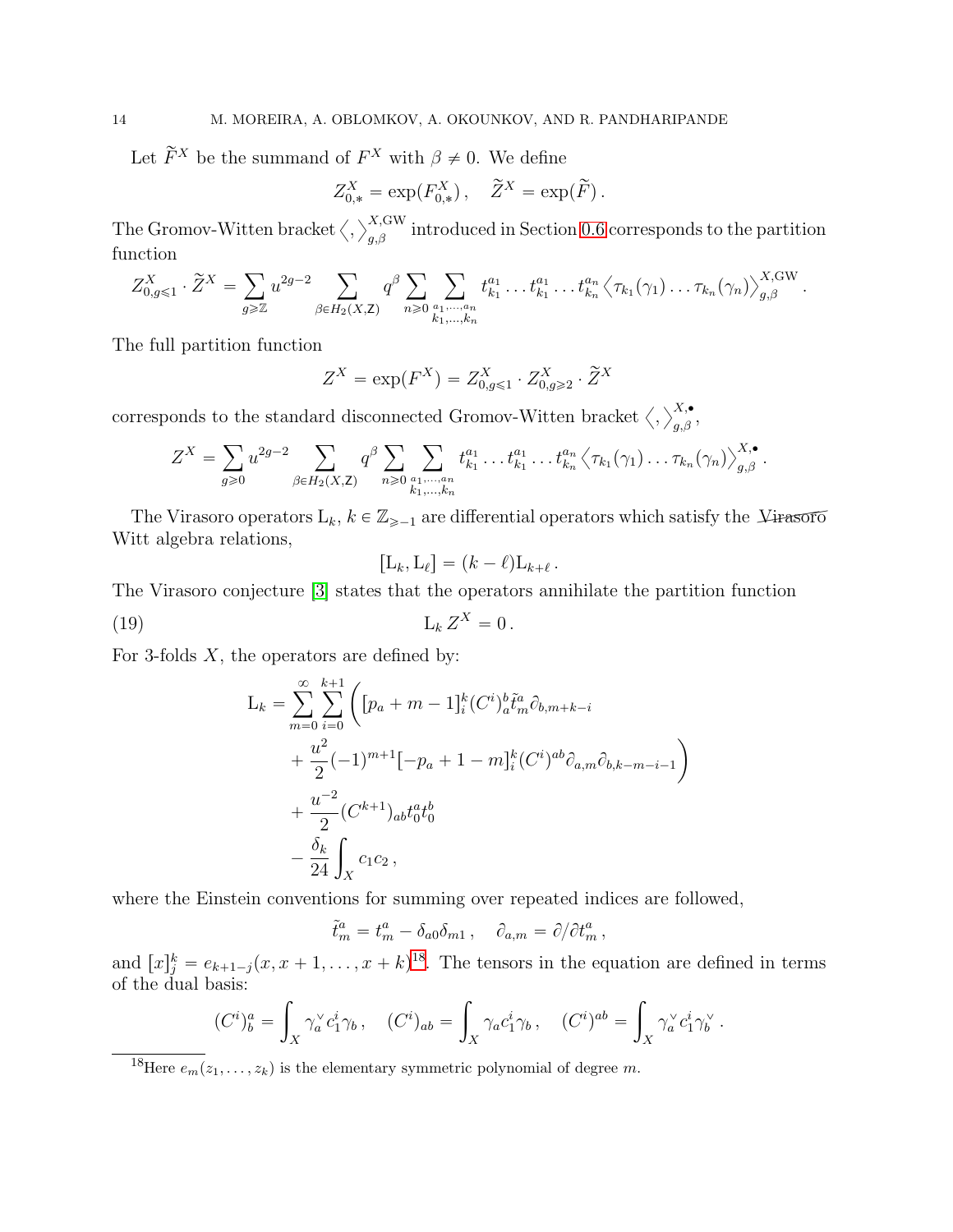<span id="page-14-0"></span>1.3. Gromov-Witten constraints: correspondence form. We rewrite here the Vira-soro constraints of Section [1](#page-12-0) in the form most natural for the GW/PT descendent correspondence. Since all of our results are for toric varieties, we specialize our discussion here to the case where X is a nonsingular projective 3-fold with only  $(p, p)$ -cohomology.

We start by defining derivations  $R_k^j$  and quadratic differentials  $B^k$  on  $\mathbb{D}_{\text{GW}}^X$  by fixing the action on the generators:

• The action of the derivation  $R_k^j$  on  $\tau_i(\gamma)$  for  $k \geq -1, 0 \leq j \leq 3$ , and  $\gamma \in H^{2d}(X)$  is

$$
\mathrm{R}_k^j(\tau_i(\gamma)) = [i + d - 1]_j^k \tau_{k+i-j}(\gamma \cdot c_1^j),
$$

where  $[x]_j^k = e_{k+1-j}(x, x+1, \ldots, x+k)$  and all terms  $\tau_{\ell<-2}(\theta)$  are set to zero. As a special case,

$$
\mathrm{R}_{-1}^{j}(\tau_i(\gamma)) = \delta_j \,\tau_{i-1}(\gamma) \,.
$$

We will use the notation  $R_k = \sum_{j=0}^3 R_k^j$  $\frac{j}{k}$  .

• The action of the quadratic differential  $B^k$  on  $\tau_0(\gamma)\tau_0(\gamma')$  is

$$
\mathrm{B}^k(\tau_0(\gamma)\tau_0(\gamma')) = \int_X \gamma\gamma' c_1^k.
$$

On all other quadratics terms,  $B^k$  acts trivially by 0.

The differential operators  $L_k^{\text{GW}}$ , for  $k \geq -1$ , are then defined by the formula:

<span id="page-14-2"></span>
$$
L_k^{\text{GW}} = R_k + \frac{u^{-2}}{2} B^{k+1} + \frac{(iu)^2}{2} T_k - \frac{\delta_k}{24} \int_X c_1 c_2,
$$

where  $T_k = \sum_{j=0}^3 T_k^j$  $\frac{J}{k}$  and

(20) 
$$
\mathcal{T}_k^j = \sum_{m=-1}^{k-j+2} (-1)^{m+1} [2 - m - d_L]_j^k : \tau_{m-1} \tau_{-m+k-j}(c_1^j) : ,
$$

where  $d_L$  is the degree of the left term in the co-product<sup>[19](#page-14-1)</sup> (as in Section [0.2\)](#page-2-2). In formula  $(20)$ , the symbol :: stands for the normal ordering convention: all negative descendents  $\tau_{\leq 0}(\gamma)$  are on the left of the positive descendents.

<span id="page-14-3"></span>A calculation then yields the Virasoro bracket and the following bracket with  $\tau_k(\mathbf{p})$ :

(21) 
$$
[L_n^{\text{GW}}, L_k^{\text{GW}}] = (n-k) L_{n+k}^{\text{GW}}, \qquad [L_n^{\text{GW}}, (k+1)! \tau_k(\mathsf{p})] = (k+n+2)! \tau_{n+k}(\mathsf{p}).
$$

$$
\tau_a \tau_b(\gamma) = \sum_i \tau_a(\gamma_i^L) \tau_b(\gamma_i^R) \in \mathbb{D}_{\text{GW}}^X
$$

where  $\sum_i \gamma_i^L \otimes \gamma_i^R$  is the Künneth decomposition of the product,

$$
\gamma \cdot \Delta \in H^*(X \times X),
$$

with the diagonal  $\Delta$ .

<span id="page-14-1"></span> $19$ Define the element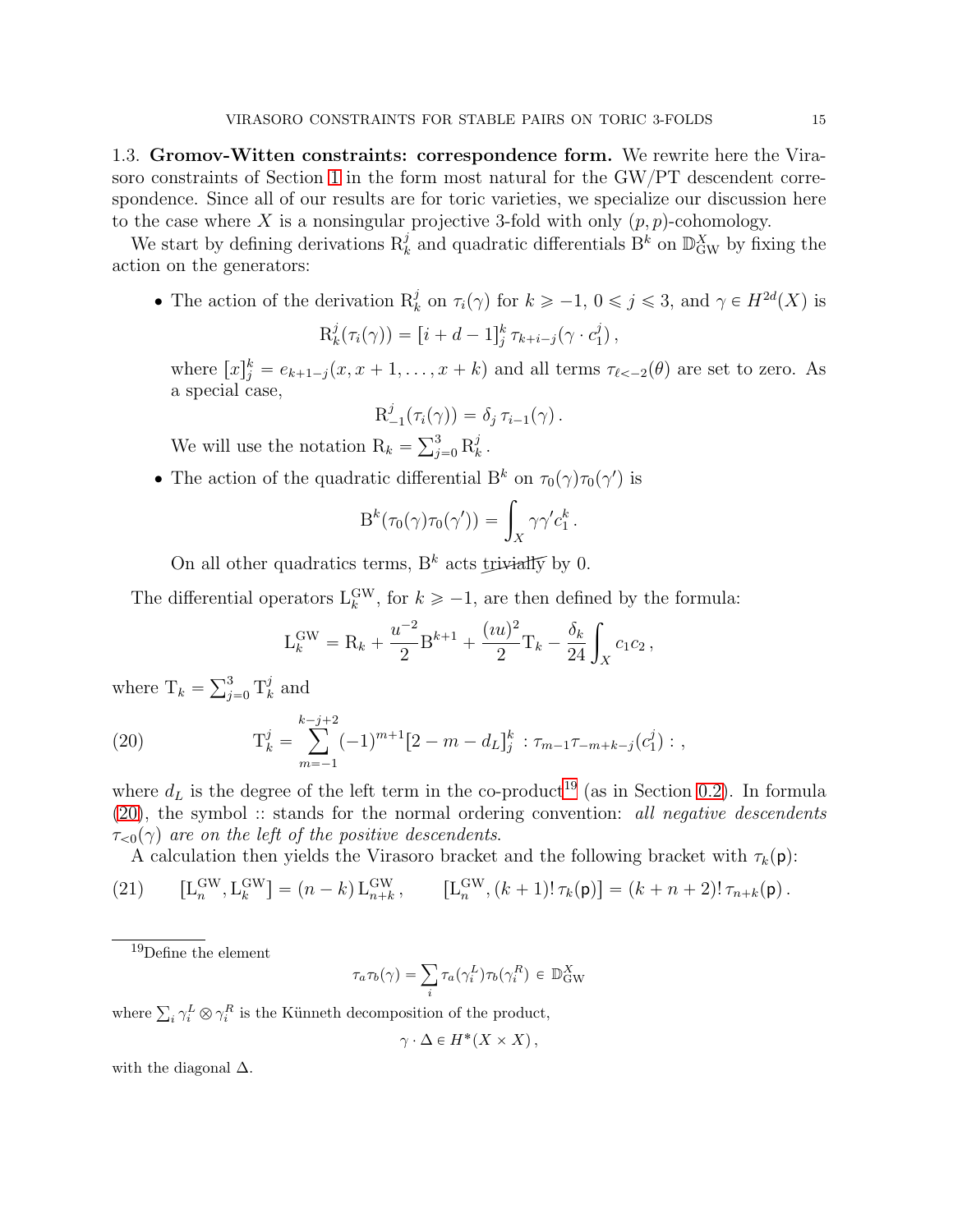<span id="page-15-0"></span>**Theorem 9.** [\[8,](#page-63-2) [10\]](#page-63-3) Let X be a nonsingular projective toric 3-fold, and let  $\beta \in H_2(X, \mathbb{Z})$ . For all  $k \geqslant -1$  and  $D \in \mathbb{D}_{\text{GW}}^X$ , we have

$$
\left\langle \mathcal{L}^{\rm GW}_k(D)\right\rangle_{\beta}^{X,\bullet}=0\,.
$$

Theorem [9,](#page-15-0) which is exactly equivalent to constraints [\(19\)](#page-13-1) for toric 3-folds, was proven by Givental in two steps:

- (i) Using the virtual localization formula of [\[9\]](#page-63-9), the Gromov-Witten theory of  $X$  is expressed in terms of graphs sums with descendent integrals over the moduli spaces of curves  $\overline{M}_{g,n}$  at the vertices.
- (ii) The Virasoro constraints, conjectured by Witten [\[34\]](#page-64-18) for  $\overline{M}_{q,n}$  and proven in [\[12\]](#page-64-19), are then used to establish the Virasoro constraints for X.

A second proof of Theorem [9,](#page-15-0) via the Givental-Teleman classification<sup>[20](#page-15-1)</sup> of semisimple CohFTs, was given in [\[30\]](#page-64-14). For varieties with non-semisimple Gromov-Witten theory, the Virasoro constraints are known in very few cases.<sup>[21](#page-15-2)</sup>

<span id="page-15-5"></span>1.4. Gromov-Witten constraints: stationary form. We rewrite the Virasoro constraints in Gromov-Witten theory of Section [1.3](#page-14-0) in a form which preserves the algebra of stationary descendents,

$$
\mathbb{D}_{\text{GW}}^{X+} \subset \mathbb{D}_{\text{GW}}^{X}.
$$

We fix a basis [\(18\)](#page-12-4) of the cohomology of X which satisfies the following further conventions. Let

$$
\gamma_1,\ldots,\gamma_s\in H^2(X)
$$

be a basis with  $\gamma_1 = c_1$ . Let

$$
\gamma_{2s},\ldots,\gamma_{s+1}\in H^4(X)
$$

be a dual basis with respect to the Poincaré pairing. Let

$$
\gamma_0 = 1 \in H^0(X), \quad \gamma_{2s+1} = \mathsf{p} \in H^6(X)
$$

span the rest of the cohomology.<sup>[22](#page-15-3)</sup> The Künneth decomposition of the diagonal is

$$
\Delta = \sum_{i=0}^{2s+1} \gamma_i \otimes \gamma_{2s+1-i} \, .
$$

Consider the term  $T_k$ . The only place for descendents of 1 to appear in the operator  $L_k^{\text{GW}}$  is in  $T_k^0$ . As most of the terms of  $T_k^0$  vanish by definition, we find

(22) 
$$
\frac{1}{2}T_k^0 = (k+1)! : \tau_0(1)\tau_{k-1}(\mathbf{p}) : .
$$

We denote the rest of the term by  $T'_{k}$ ,

<span id="page-15-4"></span>
$$
\mathrm{T}_k = \mathrm{T}'_k + \mathrm{T}_k^0.
$$

 $20$ We refer the reader to [\[22\]](#page-64-20) for an introduction.

<span id="page-15-1"></span> $^{21}$ The main known examples are based on the Virasoro constraints for curves proven in [\[19\]](#page-64-12).

<span id="page-15-3"></span><span id="page-15-2"></span><sup>&</sup>lt;sup>22</sup>To match with [\(18\)](#page-12-4),  $r = 2s + 1$ .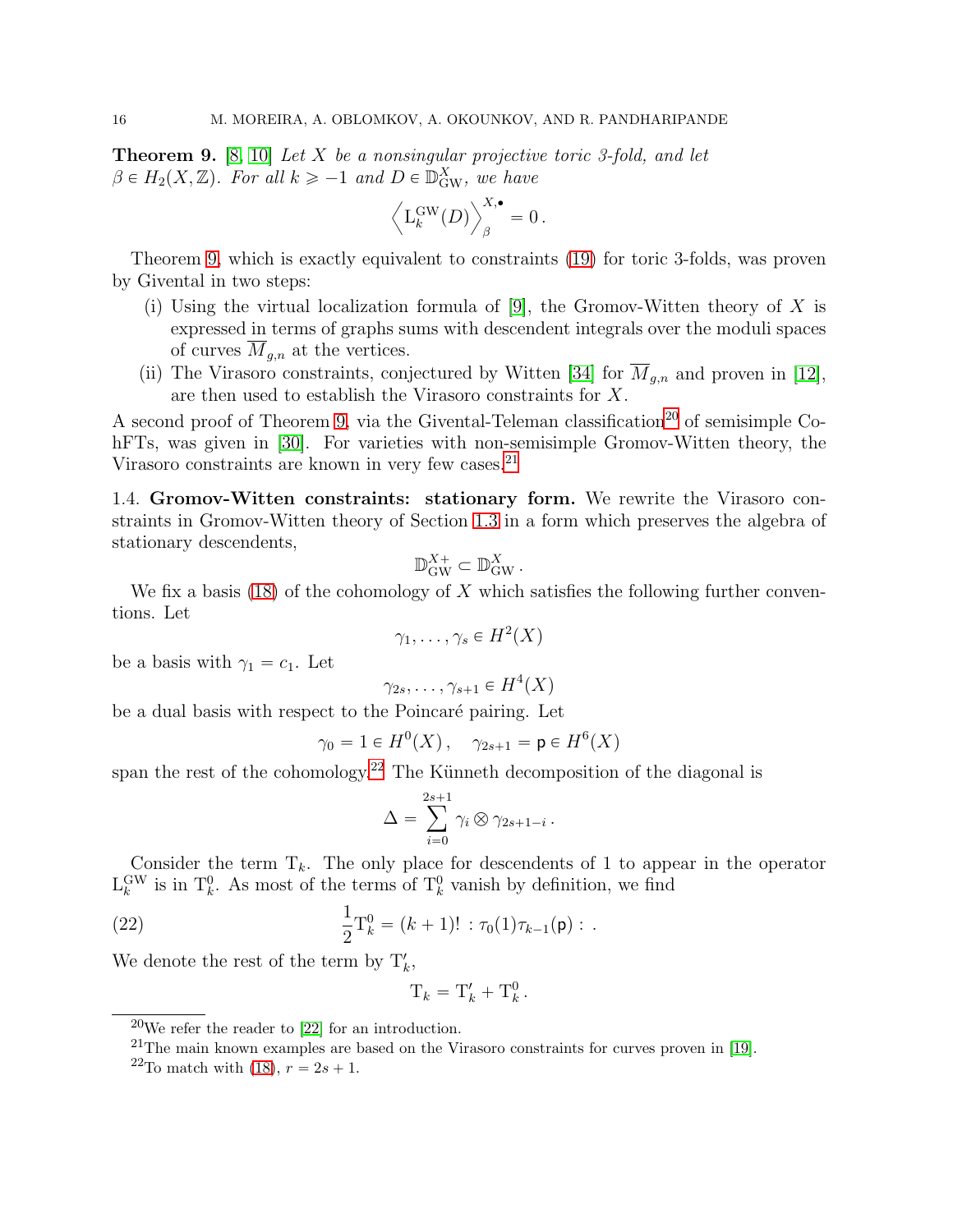Inside the bracket  $\langle,\rangle_{\beta}^{X,\bullet}$  $\mathcal{L}_{\beta}^{\lambda,\bullet}$ , the insertion  $\tau_0(1)$  can be removed by the string equation [\(7\)](#page-7-3). We are therefore led to define the operator

$$
\mathcal{L}_k^{\text{GW}} = \frac{(iu)^2}{2} \mathcal{T}'_k + \mathcal{R}_k + \frac{u^{-2}}{2} \mathcal{B}^{k+1} + (iu)^2 (k+1)! \mathcal{R}_{-1} \tau_{k-1}(\mathbf{p}), \qquad \mathcal{T}'_k = \sum_{j>0} \mathcal{T}^j_k,
$$

where  $R_k = \sum_{j=0}^3 R_k^j$  $\mathcal{R}_k$  and  $\mathcal{R}_{-1}$  is the differentiation defined on the generators by

<span id="page-16-1"></span>
$$
\mathrm{R}_{-1}\tau_k(\gamma)=\tau_{k-1}(\gamma)\,.
$$

Inside the bracket  $\langle,\rangle_\beta^{X,\bullet}$  $_{\beta}^{X,\bullet}$ , we have<sup>[23](#page-16-0)</sup>

(23) 
$$
\mathcal{L}_k^{\text{GW}} \stackrel{\langle . \rangle}{=} \widetilde{\mathbf{L}}_k^{\text{GW}} + (iu)^2 (1 - \delta_k)(k+1)! \widetilde{\mathbf{L}}_{-1}^{\text{GW}} \tau_{k-1}(\mathsf{p}),
$$

where we have modified the Virasoro operators to exclude the descendents of 1:

<span id="page-16-2"></span>(24) 
$$
\widetilde{L}_{k}^{\text{GW}} = L_{k}^{\text{GW}} - \frac{(iu)^{2}}{2} T_{k}^{0} = \frac{(iu)^{2}}{2} T_{k}' + R_{k} + \frac{u^{-2}}{2} B^{k+1} - \frac{\delta_{k}}{24} \int_{X} c_{1} c_{2}.
$$

Though the operators  $\mathcal{L}_k^{\text{GW}}$  no longer satisfy the Virasoro bracket, the operators  $\mathcal{L}_k^{\text{GW}}$  preserve the subalgebra  $\mathbb{D}_{\text{GW}}^{X+} \subset \mathbb{D}_{\text{GW}}^{X}$ .

<span id="page-16-4"></span>**Proposition 10.** Let X be a nonsingular projective toric 3-fold, and let  $\beta \in H_2(X, \mathbb{Z})$ . For all  $k \geq -1$  and  $D \in \mathbb{D}_{\text{GW}}^{X+}$  $\delta_{\rm{GW}\circ}^{\rm{X+}}$ , we have

$$
\left\langle \mathcal{L}_{k}^{\text{GW}}(D)\right\rangle_{\beta}^{X,\bullet}=0\,.
$$

*Proof.* The case  $k = 0$  follows because

$$
\mathcal{L}^{\text{GW}}_0 - \mathrm{L}^{\text{GW}}_0 = \mathrm{T}^0_0 = 2 : \tau_0(1)\tau_{-1}(\mathsf{p}) :
$$

and  $\left\langle T_0^0 \dots \right\rangle_{\beta}^{X,\bullet} = 0$ . For the other case the argument is below.

Using  $(23)$  and  $(24)$ , we have

<span id="page-16-3"></span>(25) 
$$
\left\langle \mathcal{L}_k^{\text{GW}}(D) \right\rangle_{\beta}^{X,\bullet} = \left\langle L_k^{\text{GW}}(D) + (iu)^2(k+1)! L_{-1}^{\text{GW}}(\tau_{k-1}(\mathsf{p})D) \right\rangle_{\beta}^{X,\bullet} - \frac{(iu)^2}{2} \left\langle T_k^0(D) + (iu)^2(k+1)! T_{-1}^0(\tau_{k-1}(\mathsf{p})D) \right\rangle_{\beta}^{X,\bullet}.
$$

The first bracket on the right side of [\(25\)](#page-16-3) vanishes by Theorem [9.](#page-15-0) We can write the second bracket on the right as

$$
\frac{(iu)^2}{2} \left\langle T_k^0(D) + (iu)^2(k+1)! \, T_{-1}^0(\tau_{k-1}(\mathbf{p})D) \right\rangle_{\beta}^{X,\bullet} =
$$

$$
(iu)^2 \left\langle (k+1)! \, \tau_0(1)\tau_{k-1}(\mathbf{p})D + (iu)^2(k+1)! \, \tau_0(1)\tau_{-2}(\mathbf{p})\tau_{k-1}(\mathbf{p})D \right\rangle_{\beta}^{X,\bullet}
$$

<span id="page-16-0"></span><sup>23</sup>Note  $\mathcal{L}_0^{\text{GW}} = \widetilde{\mathcal{L}}_0^{\text{GW}}$ .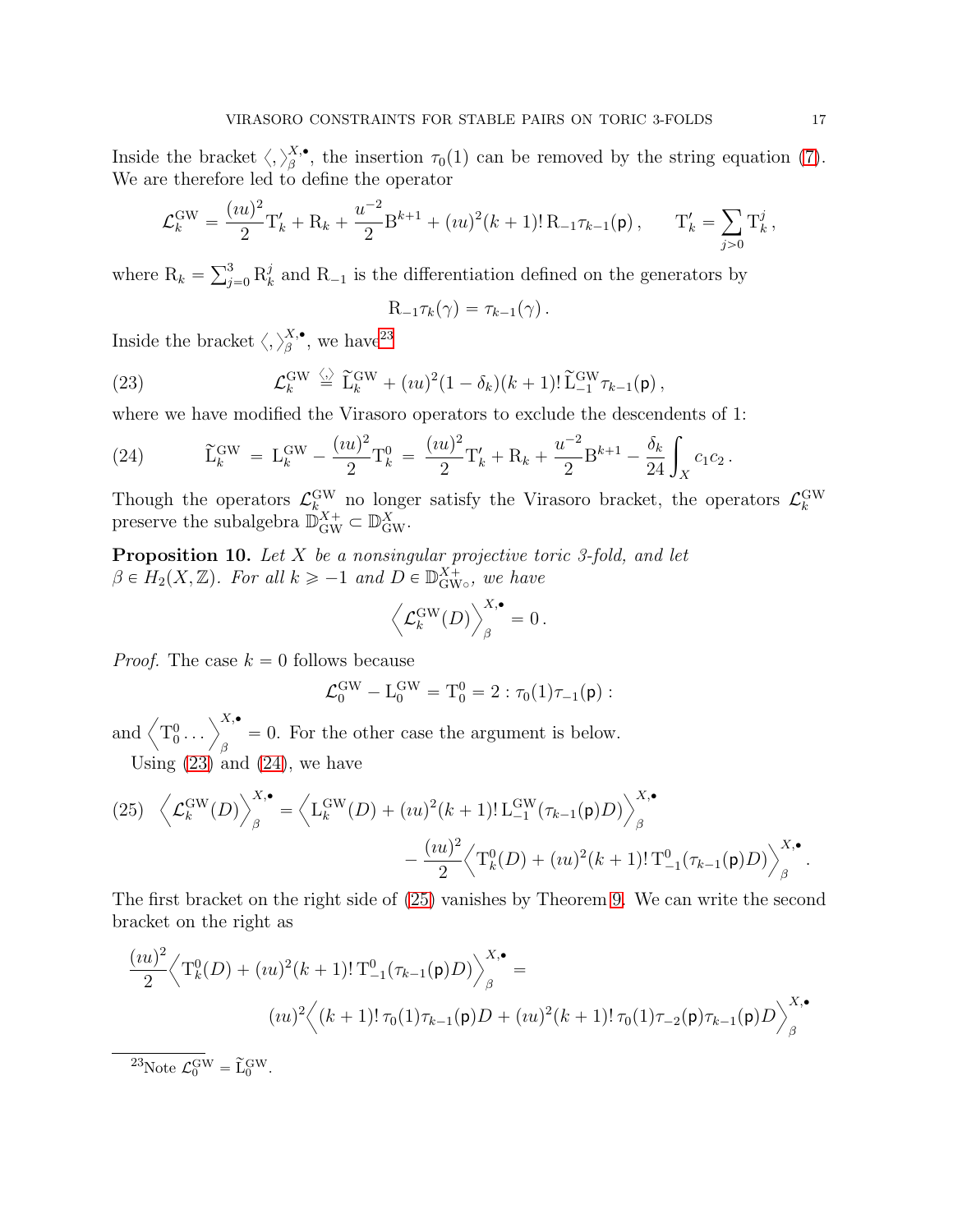using  $(22)$ . The right side of the above equation, after applying the commutator  $(8)$ , is

$$
(iu)^2 \Big\langle (k+1)!\,\tau_0(1)\tau_{k-1}(\mathbf{p})D + (iu)^2(k+1)!\,\tau_{-2}(\mathbf{p})\tau_0(1)\tau_{k-1}(\mathbf{p})D \Big\rangle_{\beta}^{X,\bullet}
$$

which vanishes after applying  $(9)$ .

In our study of the GW/PT descendent correspondence, we are interested in the Gromov-Witten bracket  $\langle,\rangle_{g,\beta}^{X,\text{GW}}$  of Section [0.6](#page-6-2) instead of the standard disconnected bracket  $\langle,\rangle_{g,\beta}^{X,\bullet}$ . Therefore, the following result is important for our study.

<span id="page-17-3"></span>**Proposition 11.** Let  $X$  be a nonsingular projective toric 3-fold, and let  $\beta \in H_2(X, \mathbb{Z})$ . For all  $k \ge -1$  and  $D \in \mathbb{D}_{\text{GW}}^{X+}$  $\delta_{\rm{GW}\circ}^{\rm{X+}}$ , we have

$$
\left\langle \mathcal{L}^{\rm GW}_k(D)\right\rangle_{\beta}^{X,\rm GW}=0\,.
$$

*Proof.* Since  $\mathcal{L}_k^{\text{GW}}$  preserves  $\mathbb{D}_{\text{GW}}^{X_+}$ , we have

$$
\mathcal{L}_k^{\text{GW}}(D) \in \mathbb{D}_{\text{GW}}^{X+}.
$$

Since the Gromov-Witten invariants corresponding to collapsed connected components of genus at least 2 always vanish in the presence of stationary descendents,

$$
\left\langle \mathcal{L}_{k}^{\text{GW}}(D)\right\rangle_{\beta}^{X,\bullet}=Z_{0,g\geqslant2}^{X}\Big|_{\{t_{k}^{i}=0\}}\cdot\left\langle \mathcal{L}_{k}^{\text{GW}}(D)\right\rangle_{\beta}^{X,\text{GW}}.
$$

Since  $\left\langle \mathcal{L}_{k}^{\rm GW}(D)\right\rangle _{s}^{X,\bullet}$ vanishes by Proposition [10](#page-16-4) and  $\beta$ 

$$
Z^X_{0,g\geqslant 2}\bigg|_{\{t^i_k=0\}}=\exp\left(\sum_{g=2}^{\infty}(-1)^gu^{2g-2}\,\frac{\chi(X)}{2}\,\int_{\overline{M}_g}\,\lambda^3_{g-1}\right)
$$

is invertible<sup>[24](#page-17-1)</sup>,  $\left\langle \mathcal{L}_{k}^{\rm GW}(D)\right\rangle _{s}^{X,\rm GW}$ also vanishes.  $\square$ 

#### 2. Theorem [4:](#page-4-0) Virasoro constraints for stable pairs

<span id="page-17-0"></span>2.1. Intertwining property. We have already defined the operators  $L_k^{\text{PT}}$  and  $\mathcal{L}_k^{\text{PT}}$  on  $\mathbb{D}_{\text{PT}}^X$  in Sections [0.2](#page-2-2) and [0.3:](#page-4-3)

$$
L_k^{\rm PT} = T_k + R_k, \quad \mathcal{L}_k^{\rm PT} = L_k^{\rm PT} + (k+1)! L_{-1}^{\rm PT} \mathsf{ch}_{k+1}(\mathsf{p}),
$$

for  $k \ge -1$ . We also have

<span id="page-17-2"></span>(26) 
$$
\left[\mathbf{L}_n^{\mathrm{PT}}, \mathbf{L}_k^{\mathrm{PT}}\right] \stackrel{\langle . \rangle}{=} (k-n)\mathbf{L}_{n+k}^{\mathrm{PT}}, \quad \left[\mathbf{L}_n^{\mathrm{PT}}, (k-1)!\,\mathsf{ch}_k(\mathsf{p})\right] \stackrel{\langle . \rangle}{=} (n+k)!\,\mathsf{ch}_{n+k}(\mathsf{p}).
$$

Equations [\(26\)](#page-17-2) are parallel to equations [\(21\)](#page-14-3) in Gromov-Witten theory.

,

<span id="page-17-1"></span> $24$ See [\[4,](#page-63-8) Theorem 4] for the evaluation.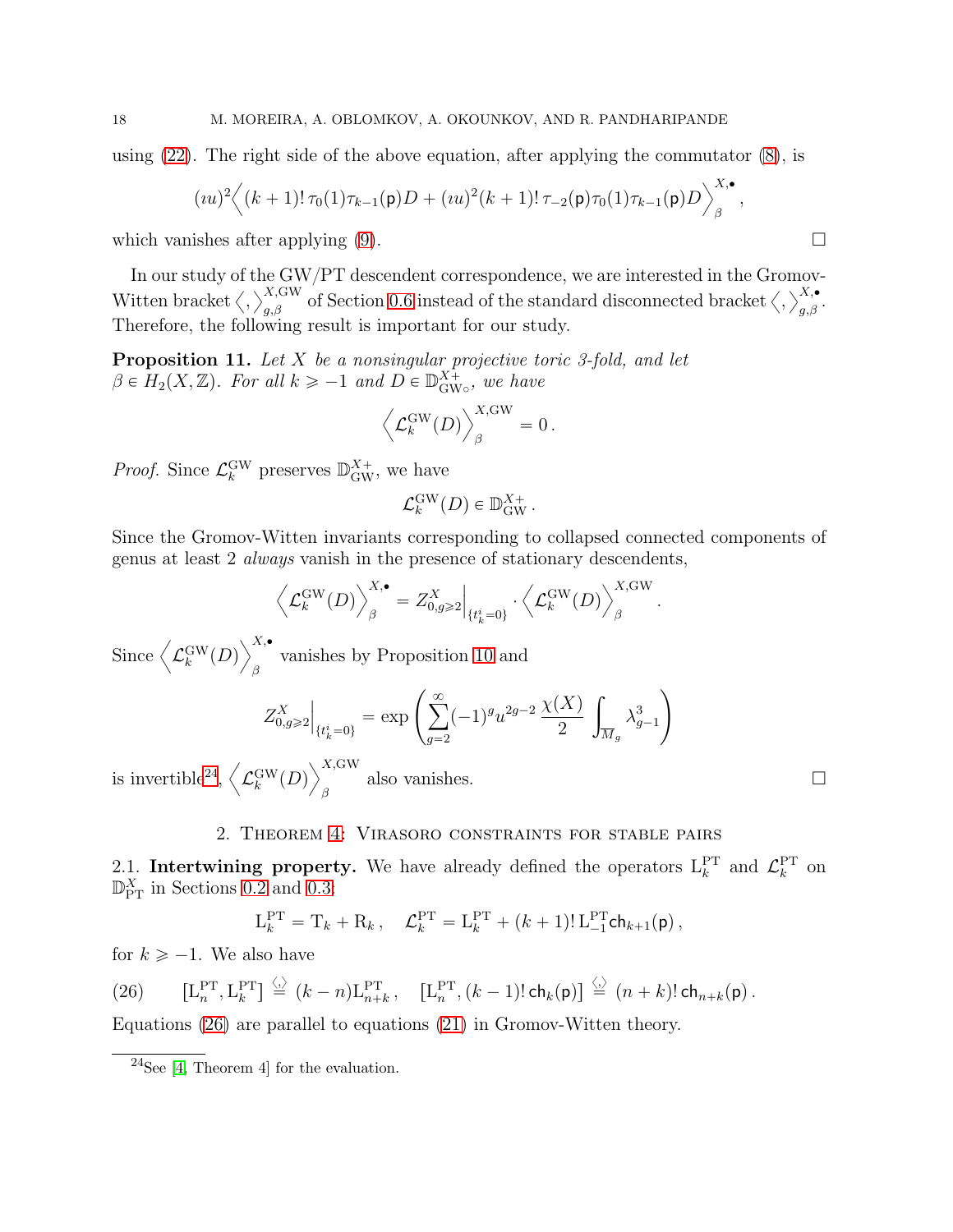The main computation of the paper is the *intertwining property* which relates the Virasoro operators for the stable pairs and Gromov-Witten theories via the descendent correspondence. We separate the argument into two cases:  $k \leq 0$  and  $k \geq 1$ . Proposition [12](#page-18-1) covers the  $k \leq 0$  case. The  $k \geq 1$  case treated in Theorem [13](#page-18-0) is harder.

Proposition [12](#page-18-1) is proven in Section [2.3](#page-19-0) except for steps at the end of the proof which will be completed in the proof of Theorem [13](#page-18-0) in Sections [3-](#page-24-0)[5.](#page-41-0) The argument is an intricate calculation based on a strategy of filtration.

<span id="page-18-1"></span>**Proposition 12.** For  $k = -1, 0$  and  $D \in \mathbb{D}_{PT}^{X*}$ , we have

$$
\mathfrak{C}^{\bullet} \circ \mathcal{L}_{k}^{\mathrm{PT}}(D) = (iu)^{-k} \widetilde{\mathcal{L}}_{k}^{\mathrm{GW}} \circ \mathfrak{C}^{\bullet}(D)
$$

after the restrictions  $\tau_{-2}(\mathbf{p}) = 1$  and  $\tau_{-1}(\mathbf{p}) = 0$ .

<span id="page-18-0"></span>**Theorem 13.** For all  $k \geq 1$  and  $D \in \mathbb{D}_{PT}^{X\star}$ , we have

$$
\mathfrak{C}^{\bullet} \circ \mathcal{L}_{k}^{\mathrm{PT}}(D) = (iu)^{-k} \widetilde{\mathcal{L}}_{k}^{\mathrm{GW}} \circ \mathfrak{C}^{\bullet}(D)
$$

after the restrictions  $\tau_{-2}(\mathsf{p}) = 1$  and  $\tau_{-1}(\gamma) = 0$  for  $\gamma \in H^{>2}(X)$ .

The evaluations of left sides of the equalities in Proposition [12](#page-18-1) and Theorem [13](#page-18-0) require a slight generalization of the formulas [\(14\)](#page-9-0)-[\(16\)](#page-9-1) which govern the descendent correspondence on  $\mathbb{D}_{PT}^{\overrightarrow{X}}$ . Additional rules are required for

<span id="page-18-3"></span>(27) 
$$
\widetilde{\text{Ch}}_0(\gamma)
$$
,  $\widetilde{\text{Ch}}_1(\gamma)$  for  $\gamma \in H^{>0}(X)$  and  $\widetilde{\text{Ch}}_2(\delta)$  for  $\delta \in H^2(X)$ .

The required rules take a very simple form since  $L_k^{\text{PT}}(D)$  is at most linear<sup>[25](#page-18-2)</sup> in the classes [\(27\)](#page-18-3) over  $\mathbb{D}_{\text{GW}}^{X\star}$ :

(28) 
$$
\mathfrak{C}^{\circ}(\widetilde{\mathbf{ch}}_0(\gamma)) = -\int_X \gamma, \qquad \mathfrak{C}^{\circ}(\widetilde{\mathbf{ch}}_0(\gamma)M) = 0,
$$

$$
\mathfrak{C}^{\circ}(\widetilde{\mathbf{ch}}_1(\gamma)) = 0, \qquad \mathfrak{C}^{\circ}(\widetilde{\mathbf{ch}}_1(\gamma)M) = 0,
$$

where  $M \in \mathbb{D}_{\text{PT}}^{\chi^\star}$ . For  $\mathfrak{C}^\circ(\tilde{\text{ch}}_2(\delta)M)$  with  $M \in \mathbb{D}_{\text{PT}}^{\chi^\star}$ , formulas [\(14\)](#page-9-0)-[\(16\)](#page-9-1) apply unchanged. The above rules are compatible with the  $\text{GW/PT}$  descendent correspondence and will be established in Section [8.](#page-54-0)

The restrictions  $\tau_{-2}(\mathbf{p}) = 1$  and  $\tau_{-1}(\mathbf{p}) = 0$  in Proposition [12](#page-18-1) are well-defined since both  $\mathfrak{C}^{\bullet} \circ L_{k}^{PT}(D)$  and  $\widetilde{L}_{k}^{GW} \circ \mathfrak{C}^{\bullet}(D), k = 0, -1$  will be seen to lie in the commutative algebra generated by  $\tau_{-2}(\mathsf{p})$ ,  $\tau_{-1}(\gamma)$ , and  $\mathbb{D}_{\text{GW}}^{X+}$ . The commutation with  $\tau_{-2}(p)$  and  $\tau_{-1}(\mathsf{p})$  follows from [\(9\)](#page-7-4).

Similarly, the restrictions  $\tau_{-2}(\mathsf{p}) = 1$  and  $\tau_{-1}(\gamma) = 0$  for  $\gamma \in H^{>2}(X)$  in Theorem [13](#page-18-0) are well-defined since both  $\mathfrak{C}^{\bullet} \circ L_k^{\text{PT}}(D)$  and  $\widetilde{L}_k^{\text{GW}} \circ \mathfrak{C}^{\bullet}(D)$ ,  $k > 0$  will be seen to lie in the commutative algebra generated by  $\tau_{-2}(\mathsf{p}), \tau_{-1}(\gamma)$ , and  $\mathbb{D}_{\text{GW}}^{X\star}$ . The algebra  $\mathbb{D}_{\text{GW}}^{X\star}$  is generated by the essential descendents

$$
\{ \tau_i(\gamma) \mid (i \geq 0, \gamma \in H^{>0}(X, \mathbb{Q})) \text{ or } (i = 0, \gamma \in H^{>2}(X, \mathbb{Q})) \}.
$$

<span id="page-18-2"></span> ${}^{25}L_1^{\rm PT}(D)$  has a single quadratic term in the classes [\(27\)](#page-18-3) given by  $\tilde{\text{ch}}_1(\textbf{p})\tilde{\text{ch}}_2(c_1)$  which causes no difficulty since  $ch_1(p)$  does not interact.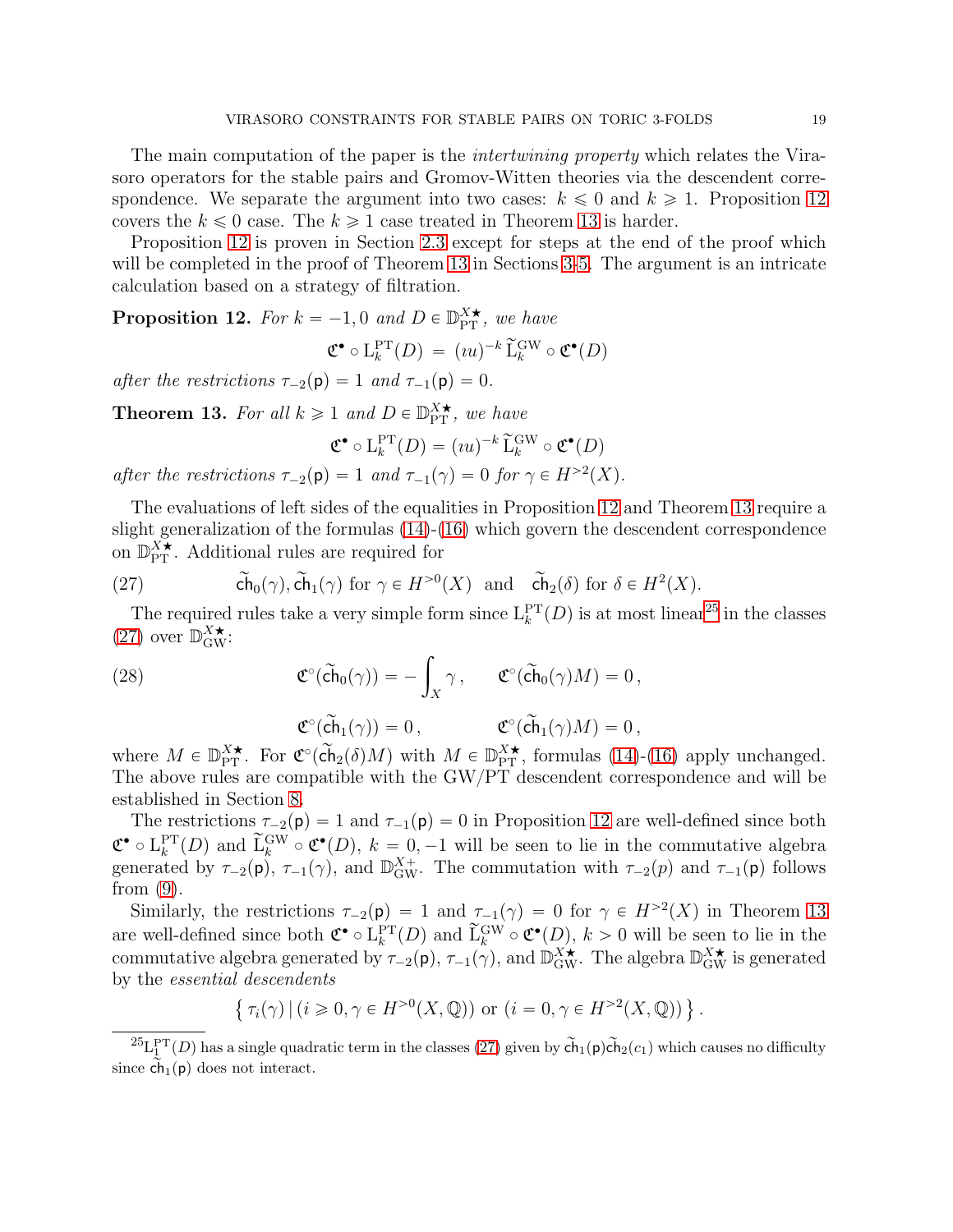Again, commutation follows from [\(9\)](#page-7-4).

2.2. Conventions for  $(-1)!$ ch<sub>1</sub> $(c_1)$ . In order to complete the definitions of the left sides of Proposition [12](#page-18-1) and Theorem [13,](#page-18-0) we must also include the term  $(-1)!ch_1(c_1)$  in the descendent correspondence  $\mathfrak{C}^{\bullet}$  since such terms occur in  $L_k^{\text{PT}}$ .

• The first case is

$$
\mathfrak{C}^{\circ}((-1)!\mathsf{ch}_1(c_1))=0.
$$

• The non-vanishing bumping term is given by

<span id="page-19-3"></span>
$$
(29) \quad \mathfrak{C}^{\circ}\Big((-1)!\mathsf{ch}_{1}(c_{1})\widetilde{\mathsf{ch}}_{k_{1}+2}(\gamma)\Big) = -\frac{(iu)^{-1}}{k_{1}!}\Bigg(\mathfrak{a}_{k_{1}-1}(c_{1}\gamma) + (iu)^{-1}\mathfrak{a}_{k_{1}-2}(c_{1}\gamma \cdot c_{1}) + (iu)^{-1}k_{1}\sum_{|\mu|=k_{1}-3}\frac{\mathfrak{a}_{\mu_{1}}\mathfrak{a}_{\mu_{2}}}{\mathrm{Aut}(\mu)}(c_{1}\gamma \cdot c_{1})\Bigg),
$$

where  $k_1 \geq 2$ .

• The higher bumping term is

$$
\mathfrak{C}^{\circ}((-1)!ch_1(c_1)\widetilde{ch}_{k_1+2}(\gamma)\widetilde{ch}_{k_2+2}(\gamma'))=\frac{(iu)^{-2}(k_1+k_2-1)}{k_1!k_2!}\mathfrak{a}_{k_1+k_2-2}(c_1\gamma\gamma'),
$$

 $k_1, k_2 \geq 0, k_1 + k_2 > 1$ . There is also an exceptional higher bumping term

<span id="page-19-1"></span>
$$
\mathfrak{C}^{\circ}((-1)!\mathsf{ch}_1(c_1)\widetilde{\mathsf{ch}}_2(\gamma)\widetilde{\mathsf{ch}}_3(\gamma')) = \tau_{-2}(c_1\gamma\gamma').
$$

# <span id="page-19-0"></span>2.3. Proof of Proposition [12.](#page-18-1) The cases  $k = -1, 0$  are special in two ways:

- (i) We must use the exceptional cases of the operator  $\mathfrak{C}^{\circ}$ , in the analysis for  $k = -1, 0$ .
- (ii) While the operator  $\tilde{L}_k^{\text{GW}}$  for  $k = -1, 0$  has quadratic part  $\frac{u^{-2}}{2} B^{k+1}$ ,  $\tilde{L}_k^{\text{GW}}$  is a first order operator acting on the stationary sector of descendent algebra for  $k > 0$ .

For these reasons, we treat the  $k = -1, 0$  cases separately here.

The restrictions in the statement of Proposition [12](#page-18-1) allow us freely use

(30) ch<sub>0</sub>( $p$ ) = -1,

which is compatible with  $\mathfrak{C}^{\bullet}$ . Similarly, we can use

$$
ch_1(p) = 0.
$$

Let us write down the corresponding operators explicitly:

<span id="page-19-2"></span>
$$
L_{-1}^{PT} = R_{-1} - (-1)! \operatorname{ch}_{1}(c_{1}), \quad \widetilde{L}_{-1}^{GW} = R_{-1} + \frac{u^{-2}}{2} B^{0}.
$$
\n
$$
R_{-1} = \widetilde{A}_{-1}(c_{1}), \quad \widetilde{A}_{-1}^{GW} = R_{-1} + \frac{u^{-2}}{2} B^{1} - (-1)^{1}.
$$

$$
L_0^{\rm PT} = R_0 - \tilde{\mathbf{ch}}_2(c_1) - \frac{1}{2} \mathbf{ch}_1 \mathbf{ch}_1(c_1), \quad \tilde{L}_0^{\rm GW} = R_0 + \frac{u^{-2}}{2} B^1 - \tau_0(c_1) - \frac{1}{24} \int_X c_1 c_2.
$$

We have used [\(30\)](#page-19-1) for  $L_{-1}^{PT}$ . For  $L_0^{PT}$ , only the  $d_L = d_R = 2$  summand is nonzero by [\(31\)](#page-19-2).

**Step 1.** We check the statement for  $D = 1$ .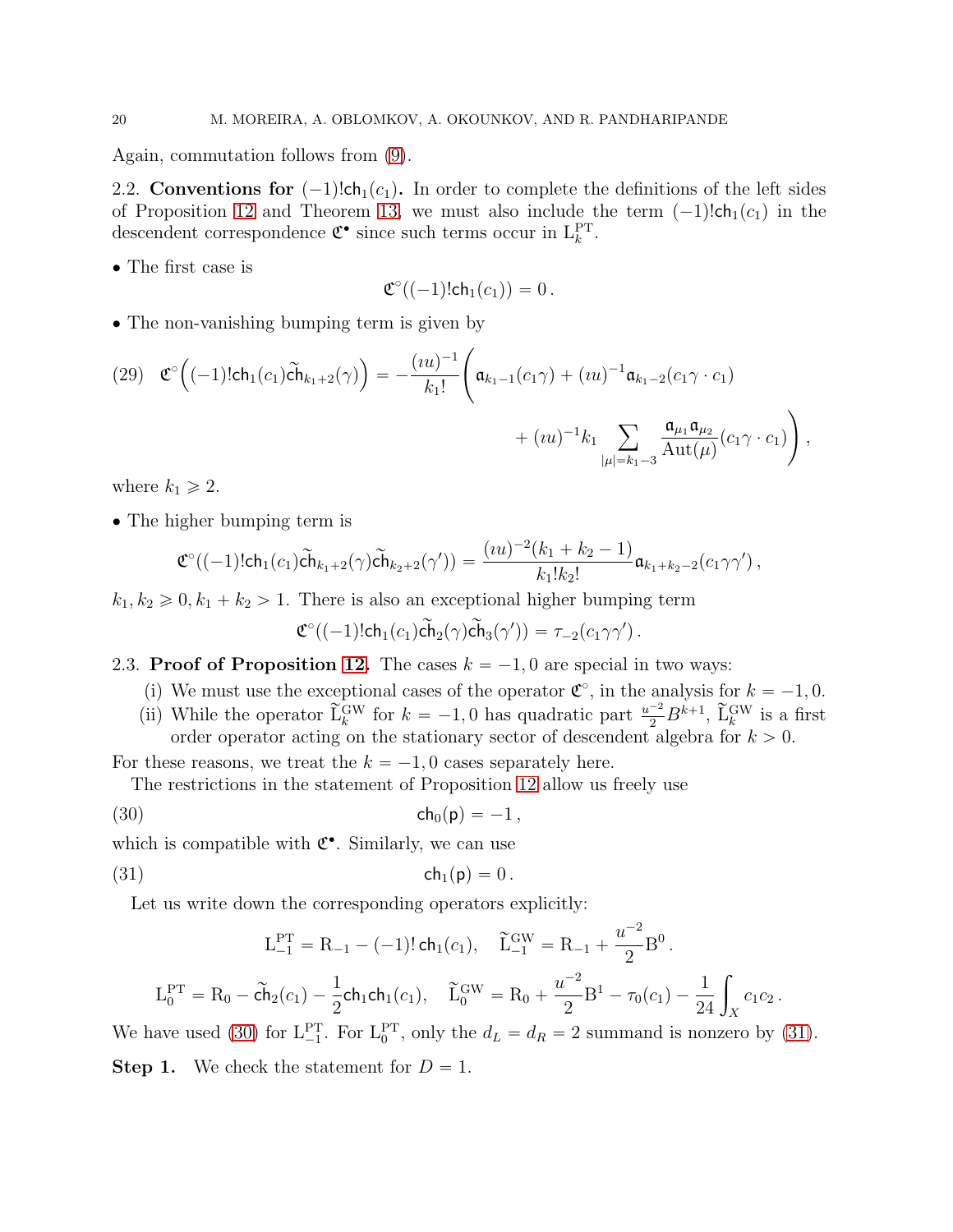The left side of the equality of Proposition [12](#page-18-1) for  $k = -1$  is

$$
\mathfrak{C}^{\bullet}(\mathsf{L}_{-1}^{\mathrm{PT}}(D)) = -\mathfrak{C}^{\bullet}((-1)!\mathsf{ch}_1(c_1)) = 0.
$$

The right side of the equality,

$$
u\,\widetilde{\mathcal{L}}_{-1}^{\mathrm{GW}}(\mathfrak{C}^\bullet(1)) = u\,\widetilde{\mathcal{L}}_{-1}^{\mathrm{GW}}(1) = 0\,,
$$

matches. For  $k = 0$ , the left side for  $D = 1$  is

$$
\mathfrak{C}^{\bullet}(L_0^{PT}(1)) = -\mathfrak{C}^{\bullet}(\tilde{ch}_2(c_1)) = -\mathfrak{a}_1(c_1) = -\tau_0(c_1) - \frac{1}{24} \int_X c_1 c_2.
$$

The right side,

$$
\widetilde{L}_0^{\text{GW}}(\mathfrak{C}^\bullet(1)) = \widetilde{L}_0^{\text{GW}}(1) = -\tau_0(c_1) - \frac{1}{24} \int_X c_1 c_2,
$$

matches.

**Step 2.** We check the statement for  $D = \widetilde{\mathsf{ch}}_{k+2}(\gamma)$  with  $k \geq 0$ .

We must expand both sides of the equality of Proposition [12](#page-18-1) in terms of  $\tau$ . The following formula will be used:

<span id="page-20-0"></span>
$$
(32) (iu)^{k} \mathfrak{C}^{\circ}(\widetilde{ch}_{k+2}(\gamma)) = \tau_{k}(\gamma) + \left(\sum_{i=1}^{k} \frac{1}{i}\right) \tau_{k-1}(\gamma \cdot c_{1}) + \left(\sum_{1 \leq i < j \leq k} \frac{1}{ij}\right) \tau_{k-2}(\gamma \cdot c_{1}^{2})
$$
\n
$$
+ \sum_{|\mu|=k-1} \frac{\mu_{1}! \mu_{2}!}{\mathrm{Aut}(\mu)k!} \left(\tau_{\mu_{1}-1}\tau_{\mu_{2}-1}(\gamma \cdot c_{1}) + \left(\sum_{i=1}^{\mu_{1}-1} \frac{1}{i}\right) \tau_{\mu_{1}-2}(\gamma \cdot c_{1}^{2}) \tau_{\mu_{2}-1}(\mathsf{p}) + \left(\sum_{i=1}^{\mu_{2}-1} \frac{1}{i}\right) \tau_{\mu_{1}-1}(\mathsf{p}) \tau_{\mu_{2}-2}(\gamma \cdot c_{1}^{2})\right)
$$
\n
$$
+ \sum_{|\mu|=k-2} \frac{\mu_{1}! \mu_{2}!}{\mathrm{Aut}(\mu)k!} \tau_{\mu_{1}-1} \tau_{\mu_{2}-1}(\gamma \cdot c_{1}^{2}) + \sum_{|\mu|=k-3} \frac{\mu_{1}! \mu_{2}! \mu_{3}!}{\mathrm{Aut}(\mu)(k-1)!} \tau_{\mu_{1}-1} \tau_{\mu_{2}-1} \tau_{\mu_{3}-1}(\gamma \cdot c_{1}^{2}).
$$

We split the analysis of the difference for

(33) 
$$
\mathfrak{C}^{\bullet} \circ L_{-1}^{\mathrm{PT}}(D) - i u \widetilde{L}_{-1}^{\mathrm{GW}} \circ \mathfrak{C}^{\bullet}(D)
$$

in stages according to the  $\tau$  degree of terms. The second term of the difference is simpler since

<span id="page-20-1"></span>
$$
iu \widetilde{\mathcal{L}}^{GW}_{-1} \circ \mathfrak{C}^\bullet(D) = iu \mathcal{R}_{-1}(\mathfrak{C}^\circ(\widetilde{\mathbf{ch}}_k(\gamma)))
$$

and the latter is a easy modification of [\(32\)](#page-20-0). The first term is more involved since there are two parts: the action of  $R_{-1}$  and the interaction with  $(-1)!$ ch<sub>1</sub> $(c_1)$ .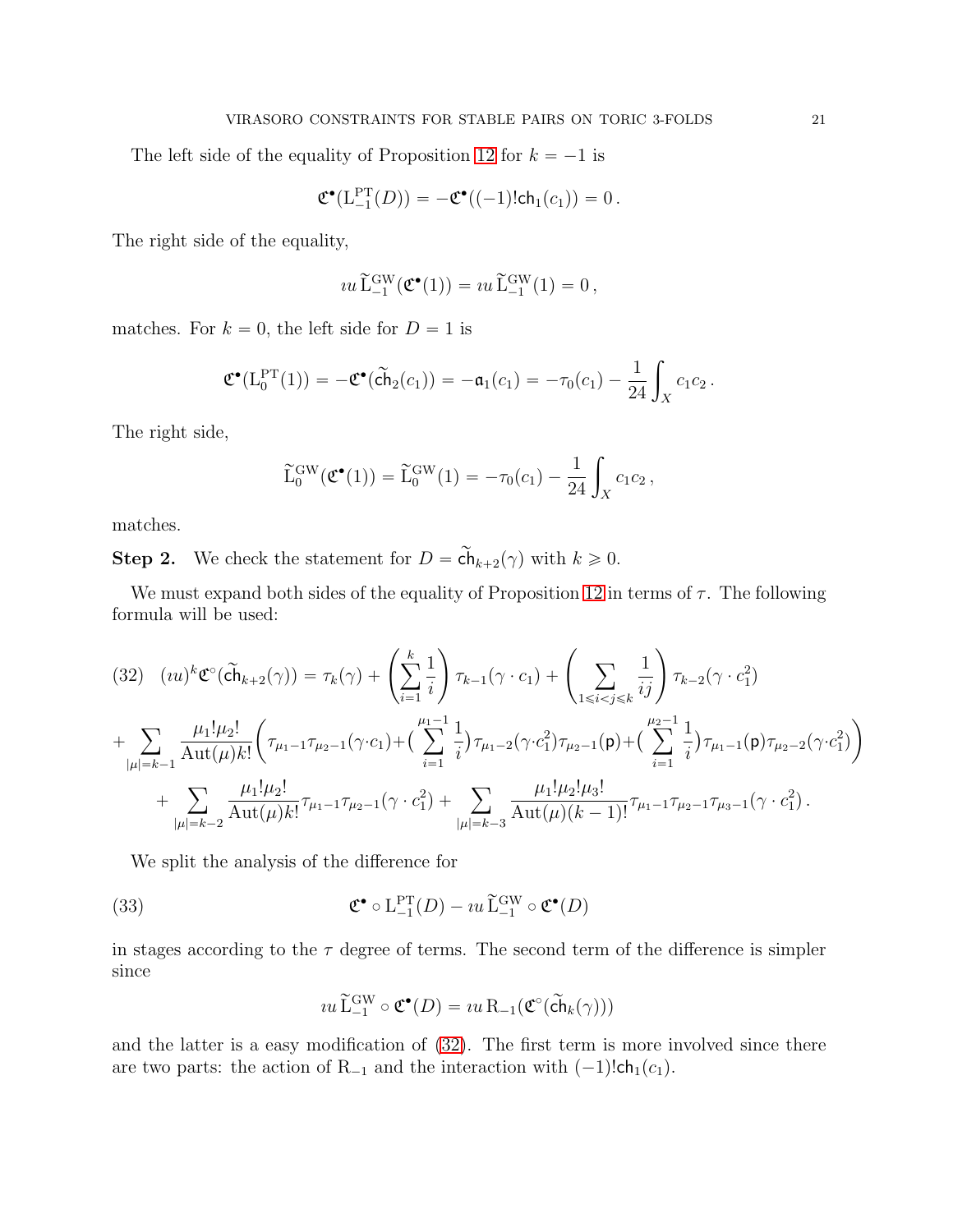• We first study the  $\tau$  linear terms of  $(uu)^{k-1}\mathfrak{C}^{\bullet} \circ L_{-1}^{PT}(D)$ :

$$
\left(\tau_{k-1}(\gamma) + \left(\sum_{i=1}^{k-1} \frac{1}{i}\right) \tau_{k-2}(\gamma \cdot c_1) + \left(\sum_{1 \le i < j \le k-1} \frac{1}{ij}\right) \tau_{k-3}(\gamma \cdot c_1^2)\right) \n+ \left(\frac{(iu)^{k-2}}{k!} \mathfrak{a}_{k-1}(\gamma \cdot c_1) + \frac{(iu)^{k-3}}{k!} \mathfrak{a}_{k-2}(\gamma \cdot c_1^2)\right) = \n\left(\tau_{k-1}(\gamma) + \left(\sum_{i=1}^{k-1} \frac{1}{i}\right) \tau_{k-2}(\gamma \cdot c_1) + \left(\sum_{1 \le i < j \le k-1} \frac{1}{ij}\right) \tau_{k-3}(\gamma \cdot c_1^2)\right) \n+ \frac{1}{k} \left(\tau_{k-2}(\gamma \cdot c_1) + \left(\sum_{i=1}^{k-2} \frac{1}{i}\right) \tau_{k-3}(\gamma \cdot c_1^2)\right) + \frac{1}{k(k-1)} \tau_{k-3}(\gamma \cdot c_1^2).
$$

We have used here bumping with  $(-1)!$ ch<sub>1</sub> $(c_1)$  from [\(29\)](#page-19-3) to obtain the expression in the second line and an inversion<sup>[26](#page-21-0)</sup> of  $(13)$  to justify the second equality. After collecting together the coefficients in front of the  $\tau$ 's in the last expression, we obtain  $R_{-1}(\mathfrak{C}^{\circ}(\tilde{ch}_k(\gamma))),$ exactly as expected.

• We study next the  $\tau$ -quadratic term of [\(33\)](#page-20-1). Consider first the terms that have a coproduct  $(\gamma \cdot c_1)_i^L \otimes (\gamma \cdot c_1)_i^R$  as argument. Bumping with  $(-1)!$ ch<sub>1</sub> $(c_1)$  does not produce such terms – only the terms of the second line of  $(32)$  contributes to the terms of  $(33)$ . These terms cancel exactly.

• The  $\tau$ -quadratic terms of difference [\(33\)](#page-20-1) with argument  $(\gamma \cdot c_1^2)_i^L \otimes (\gamma \cdot c_1^2)_i^R$  are slightly more involved. The second term of the difference has terms:

$$
\sum_{|\mu|=k-2} \frac{\mu_1! \mu_2!}{\mathrm{Aut}(\mu)(k-1)!} \bigg( \Big( \sum_{i=1}^{\mu_1-1} \frac{1}{i} \Big) \tau_{\mu_1-2}(\gamma \cdot c_1^2) \tau_{\mu_2-1}(\mathsf{p}) + \Big( \sum_{i=1}^{\mu_2-1} \frac{1}{i} \Big) \tau_{\mu_1-1}(\mathsf{p}) \tau_{\mu_2-2}(\gamma \cdot c_1^2) \bigg) + \sum_{|\mu|=k-3} \frac{\mu_1! \mu_2!}{\mathrm{Aut}(\mu)(k-1)!} \tau_{\mu_1-1} \tau_{\mu_2-1}(\gamma \cdot c_1^2) ,
$$

where the term on the second line is a result of bumping with  $(-1)!$ ch<sub>1</sub> $(c_1)$ . After simplifying the last expression, we obtain the corresponding  $\tau$ -quadratic term of  $R_{-1}(\mathfrak{C}^{\circ}(\tilde{ch}_{k+2}(\gamma)))$ as expected.

• The last step is to analyze the  $\tau$ -cubic terms of the difference [\(33\)](#page-20-1). Since bumping with  $ch_1(c_1)$  is trivial, the terms match exactly.

<span id="page-21-1"></span>Similarly, we must analyze the difference

(34) 
$$
\mathfrak{C}^{\bullet} \circ L_0^{\text{PT}}(D) - \widetilde{L}_0^{\text{GW}} \circ \mathfrak{C}^{\bullet}(D).
$$

<span id="page-21-0"></span> $26$ See [\(55\)](#page-30-0) for the full formula for the inversion.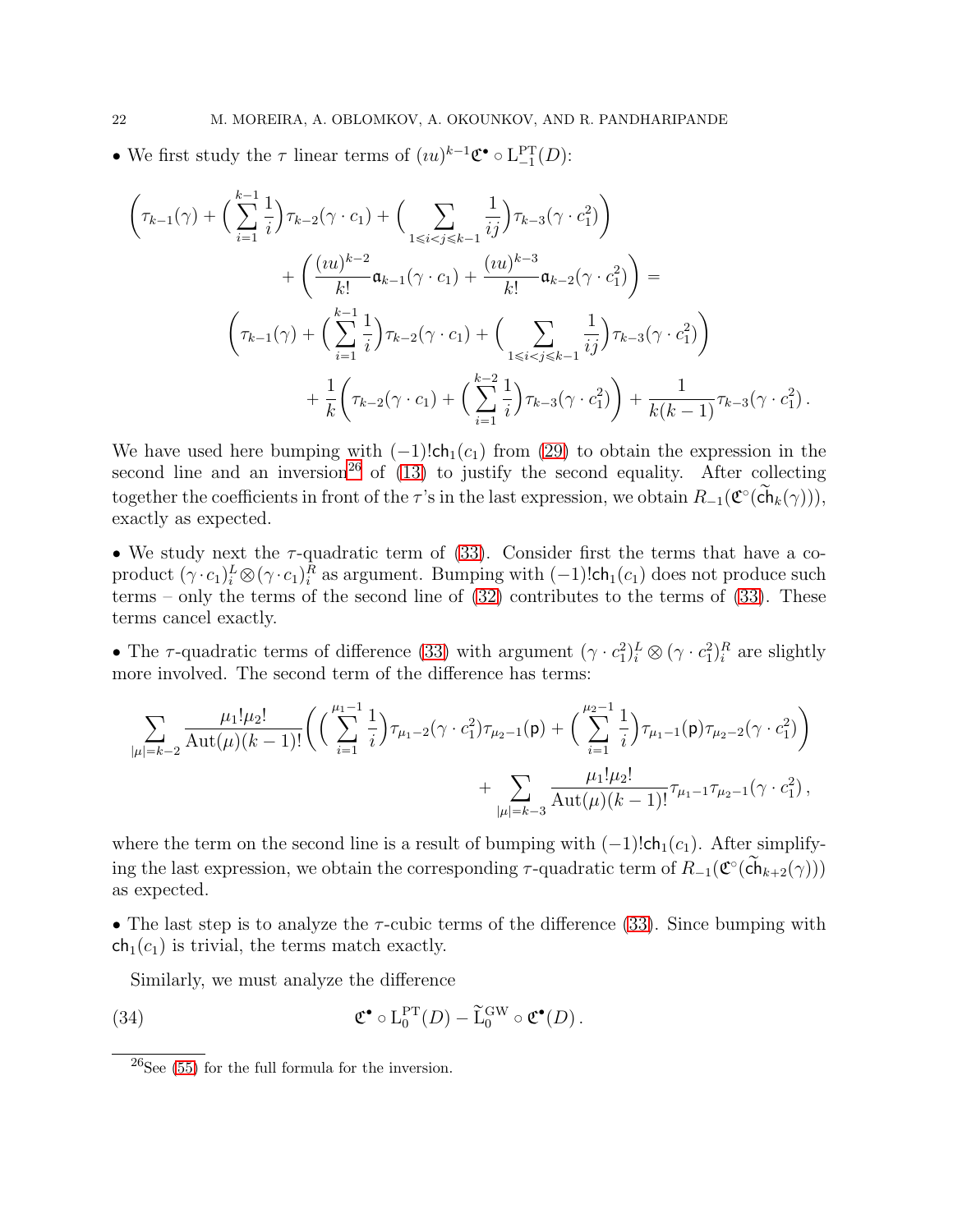Since both  $R_0$  on the stable pairs side and  $R_0^0$  on the Gromov-Witten side scale the descendents by the complex cohomological degree, the difference  $(34)$  is equal<sup>[27](#page-22-0)</sup> to

<span id="page-22-1"></span>(35) 
$$
-\mathfrak{C}^{\bullet}\left((\widetilde{\mathsf{ch}}_2 + \mathsf{ch}_1^2/2)(c_1) \cdot D\right) - \left(R_0^1 + \frac{u^{-2}}{2}B^1 - \tau_0(c_1) - \frac{1}{24} \int_X c_1 c_2\right) \circ \mathfrak{C}^{\bullet}(D).
$$

If  $D = \widetilde{\mathsf{ch}}_{k+2}(\gamma)$  then  $B^1 \circ \mathfrak{C}^\bullet(D) = 0$ . We have already proved that the difference vanishes for  $D = 1$ . Since

<span id="page-22-2"></span>
$$
\mathfrak{C}^{\bullet}(\mathsf{ch}_1\mathsf{ch}_1(c_1)\widetilde{\mathsf{ch}}_{k+2}(\gamma))=0\,,
$$

the difference [\(35\)](#page-22-1) is equal to

(36) 
$$
-\mathfrak{C}^{\circ}(\widetilde{\mathsf{ch}}_2(c_1)\widetilde{\mathsf{ch}}_{k+2}(\gamma)) - \mathrm{R}_0^1(\mathfrak{C}^{\circ}(\widetilde{\mathsf{ch}}_{k+2}(\gamma))).
$$

Comparing formulas [\(14\)](#page-9-0) and [\(15\)](#page-9-4), we conclude that the latter difference vanishes.

Indeed, let us expand both terms of [\(36\)](#page-22-2). First,

$$
\mathfrak{C}^{\circ}(\tilde{ch}_{2}(c_{1})\tilde{ch}_{k+2}(\gamma)) = -\frac{(iu)^{-1}}{k!}\mathfrak{a}_{k}(\gamma \cdot c_{1}) - \frac{(iu)^{-2}}{k!}\mathfrak{a}_{k-1}(\gamma \cdot c_{1}^{2}) - \frac{(iu)^{-2}}{(k-1)!} \sum_{|\mu|=k-2} \frac{\mathfrak{a}_{\mu_{1}}\mathfrak{a}_{\mu_{2}}}{\mathrm{Aut}(\mu)}(\gamma \cdot c_{1}^{2})
$$
  
=  $-(iu)^{-k} \left(\tau_{k-1}(\gamma \cdot c_{1}) + \left(\sum_{i=1}^{k-1} \frac{1}{i}\right) \tau_{k-2}(\gamma \cdot c_{1}^{2})\right) - \frac{(iu)^{-k}}{k} \tau_{k-2}(\gamma \cdot c_{1}^{2})$   
 $-\frac{(iu)^{-k+2}}{(k-1)!} \sum_{|\mu|=k-2} \frac{\mu_{1}! \mu_{2}!}{\mathrm{Aut}(\mu)} \tau_{\mu_{1}-1} \tau_{\mu_{2}-1}(\gamma \cdot c_{1}^{2}).$ 

On the other hand,

$$
\mathfrak{C}^{\circ}(\tilde{ch}_{k+2}(\gamma)) = \frac{1}{(k+1)!} \mathfrak{a}_{k+1}(\gamma) + \frac{(iu)^{-1}}{k!} \sum_{|\mu|=k-1} \frac{\mathfrak{a}_{\mu_1} \mathfrak{a}_{\mu_2}}{\mathrm{Aut}(\mu)} (\gamma \cdot c_1) + \dots
$$
  
=  $(iu)^{-k} \left( \tau_k(\gamma) + \left( \sum_{i=1}^k \frac{1}{i} \right) \tau_{k-1}(\gamma \cdot c_1) \right) + \frac{(iu)^{-k+2}}{k!} \sum_{|\mu|=k-1} \frac{\mu_1! \mu_2!}{\mathrm{Aut}(\mu)} \tau_{\mu_1-1} \tau_{\mu_2-1}(\gamma \cdot c_1) + \dots,$ 

where we have used dots to stand for the terms that are of complex cohomological degree 3. Since

$$
\mathrm{R}_0^1(\tau_k(\gamma)) = \tau_{k-1}(\gamma \cdot c_1),
$$

all the omitted terms are annihilated by  $R_0^1$ . The remaining terms of the difference [\(36\)](#page-22-2) cancel.

**Step 3.** We check the statement for  $D = \widetilde{\mathsf{ch}}_{k_1+2}(\gamma_1)\widetilde{\mathsf{ch}}_{k_2+2}(\gamma_2)$  with  $k_i \geq 0$ .

<span id="page-22-0"></span><sup>&</sup>lt;sup>27</sup>Note both  $R_0^2$  and  $R_0^3$  are 0.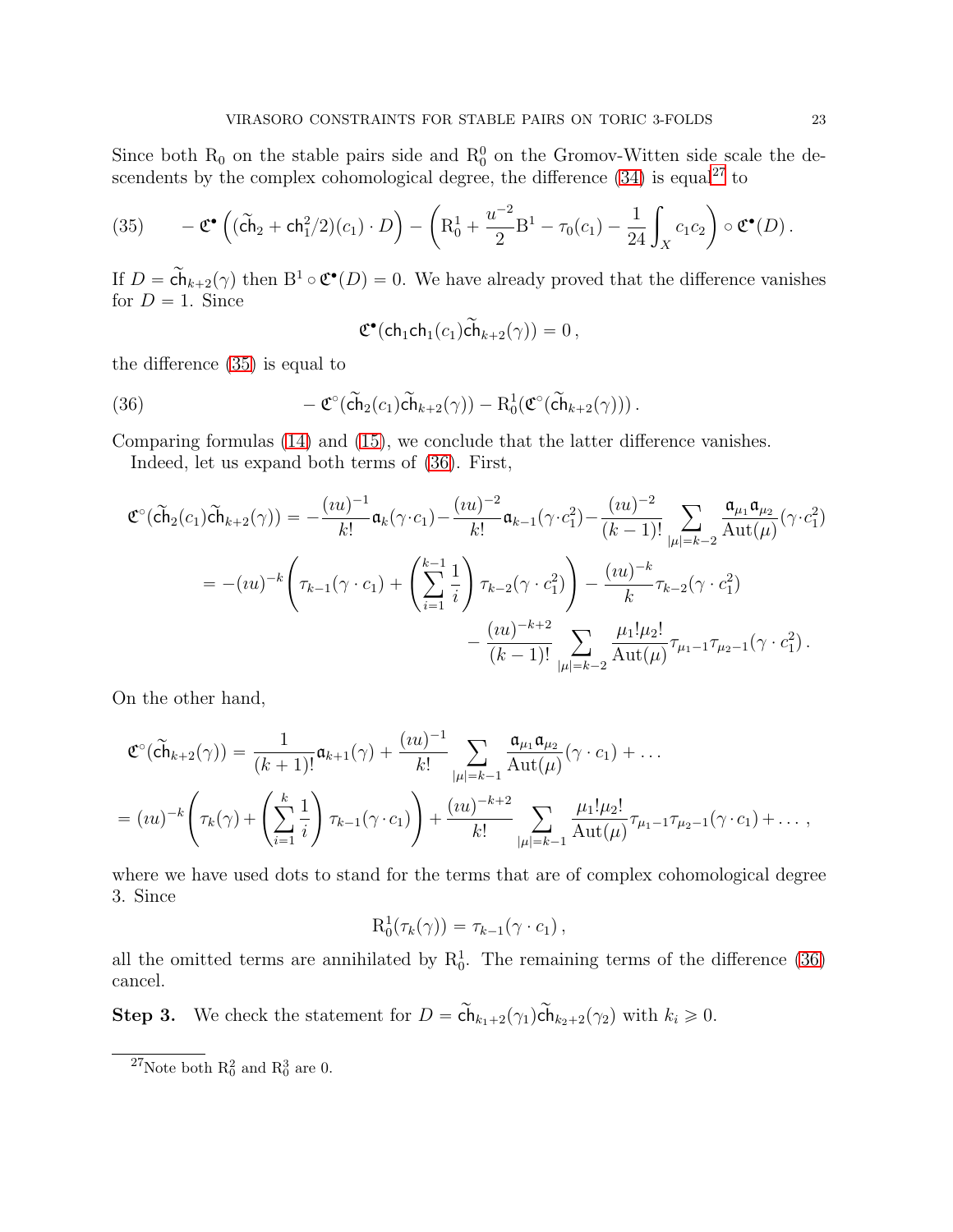We start with the difference [\(33\)](#page-20-1):

$$
(37) \quad \mathfrak{C}^{\circ}(\mathrm{R}_{-1}(\tilde{\mathrm{ch}}_{k_{1}+2}(\gamma_{1})\tilde{\mathrm{ch}}_{k_{2}+2}(\gamma_{2}))) - \mathfrak{C}^{\circ}((-1)!\tilde{\mathrm{ch}}_{1}(c_{1})\tilde{\mathrm{ch}}_{k_{1}+2}(\gamma_{1})\tilde{\mathrm{ch}}_{k_{2}+2}(\gamma_{2})) - (iu)\mathrm{R}_{-1}(\mathfrak{C}^{\circ}(\tilde{\mathrm{ch}}_{k_{1}+2}(\gamma_{1})\tilde{\mathrm{ch}}_{k_{2}+2}(\gamma_{2}))) - (iu)\frac{u^{-2}}{2}\mathrm{B}^{0}(\mathfrak{C}^{\circ}(\tilde{\mathrm{ch}}_{k_{1}+2}(\gamma_{1})), \mathfrak{C}^{\circ}(\tilde{\mathrm{ch}}_{k_{2}+2}(\gamma_{2}))) ).
$$

Vanishing of the last expression follows from Proposition [18](#page-41-1) and Proposition [19.](#page-42-0)

The difference [\(34\)](#page-21-1) as above is equivalent to [\(35\)](#page-22-1). Since we have already shown the vanishing for  $D = 1$  and  $D = \widetilde{\mathsf{ch}}_{k+2}(\gamma)$ , we need only to check the vanishing of

(38) 
$$
-\mathfrak{C}^{\circ}(\widetilde{\mathbf{ch}}_2(c_1)D) - \frac{1}{2}\mathfrak{C}^{\bullet}(\mathbf{ch}_1\mathbf{ch}_1(c_1)D) - R_0^1(\mathfrak{C}^{\circ}(D)) - \frac{u^{-2}}{2}\mathrm{B}^1(\mathfrak{C}^{\circ}(\widetilde{\mathbf{ch}}_{k_1+2}(\gamma_1)), \mathfrak{C}^{\circ}(\widetilde{\mathbf{ch}}_{k_2+2}(\gamma_2))).
$$

The vanishing follows from Propositions [18](#page-41-1) and [19.](#page-42-0)

Step 4. We check the statement for  $D = \tilde{\mathsf{ch}}_{k_1+2}(\gamma_1)\tilde{\mathsf{ch}}_{k_2+2}(\gamma_2)\tilde{\mathsf{ch}}_{k_3+2}(\gamma_3)$  with  $k_i \geq 0$ .

The result follows immediately from the triple bumping relation [\(95\)](#page-44-1) which holds in complete generality. No special cases require extra attention.

#### <span id="page-23-0"></span>2.4. Proof of Theorem [4.](#page-4-0) The vanishings

(39) 
$$
\langle \mathcal{L}_{-1}^{PT}(D) \rangle_{\beta}^{X,PT} = 0
$$
 and  $\langle \mathcal{L}_{0}^{PT}(D) \rangle_{\beta}^{X,PT} = 0$ 

are simple to prove for all  $D \in \mathbb{D}_{\text{PT}}^X$ . For

<span id="page-23-1"></span>
$$
\mathcal{L}_{-1}^{\rm PT} = {\rm R}_{-1} + {\rm R}_{-1} {\sf ch}_0({\sf p})\,,
$$

the vanishing [\(39\)](#page-23-1) is immediate from the definition of  $R_{-1}$  and [\(1\)](#page-1-3). For

$$
\mathcal{L}_0 = R_0 - \tilde{ch}_2(c_1) - \frac{1}{2} \text{ch}_1 \text{ch}_1(c_1) + R_{-1} \text{ch}_1(\text{p})
$$

the vanishing  $(39)$  follows from the definition of  $R_0$ , the virtual dimension constraints, and the divisor equation:

$$
\left\langle \mathsf{ch}_2(c_1)\,\mathsf{ch}_{k_1}(\gamma_1)\cdots\mathsf{ch}_{k_m}(\gamma_m) \right\rangle_{\beta}^{X,\operatorname{PT}}\;=\;\int_{\beta} c_1\cdot \left\langle \mathsf{ch}_{k_1}(\gamma_1)\cdots\mathsf{ch}_{k_m}(\gamma_m) \right\rangle_{\beta}^{X,\operatorname{PT}}
$$

.

We now assume  $k \geq 1$ . Using the intertwining property of Theorem [13,](#page-18-0) the stationary GW{PT correspondence of Theorem [7,](#page-9-3) and the Virasoro constraints in Gromov-Witten theory, we can prove the stationary Virasoro constraints for stable pairs in the toric case.

Let  $D \in \mathbb{D}_{\text{PT}}^{X+}$ , so D is a monomial in the operators

<span id="page-23-2"></span>
$$
\{\ \widetilde{\mathsf{ch}}_i(\gamma) \ | \ i \geqslant 0, \ \gamma \in H^{>0}(X, \mathbb{Q}) \ \}.
$$

The first step is to check by hand that the Virasoro constraints

(40) 
$$
\left\langle \mathcal{L}_k^{\text{PT}}(D) \right\rangle_{\beta}^{X,\text{PT}} = 0
$$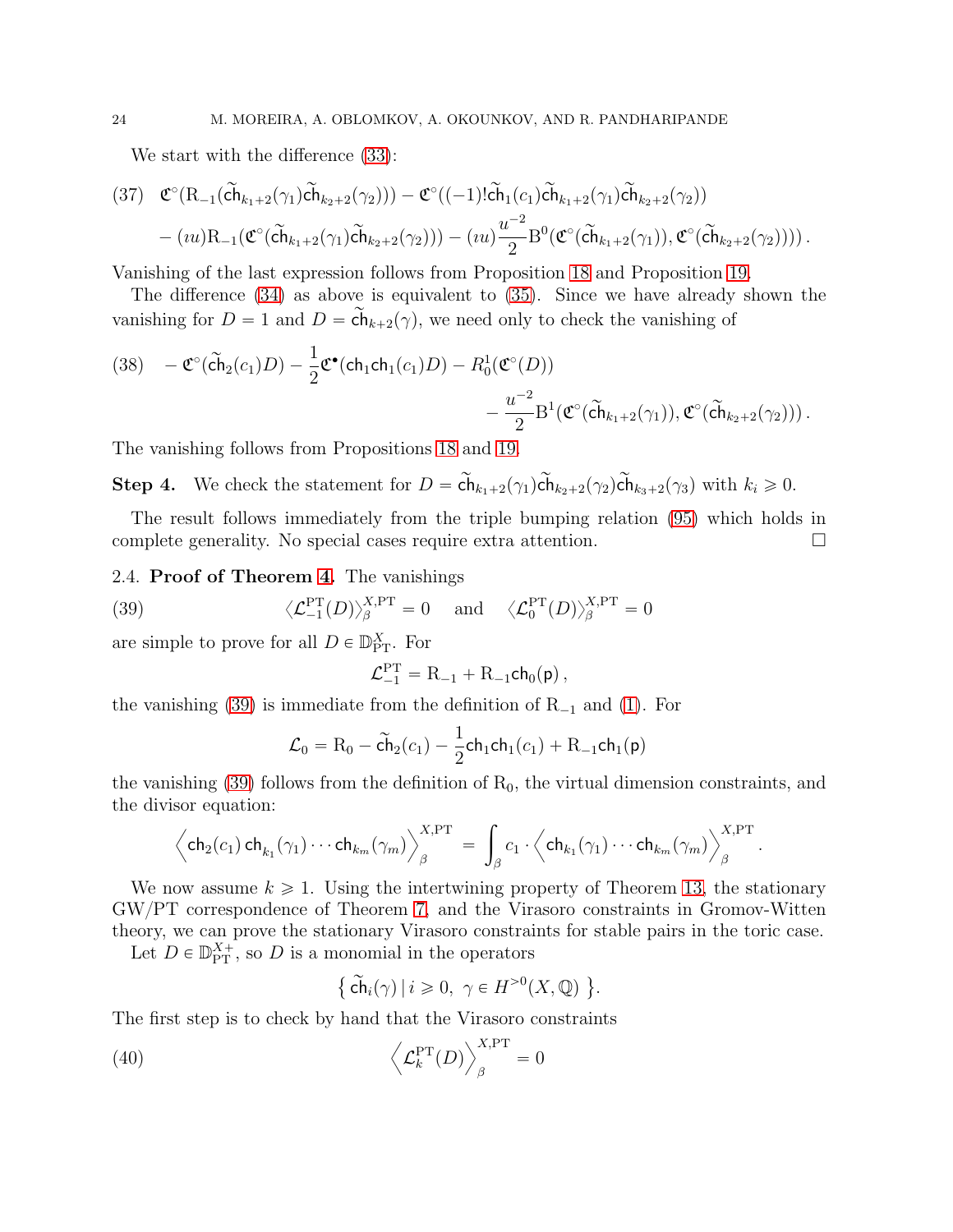of Theorem [4](#page-4-0) are compatible all with insertions of the form

(41) 
$$
\tilde{\mathsf{ch}}_0(\gamma), \tilde{\mathsf{ch}}_1(\gamma) \text{ for } \gamma \in H^{>0}(X) \text{ and } \tilde{\mathsf{ch}}_2(\delta) \text{ for } \delta \in H^2(X).
$$

If any of the operators  $(41)$  appear in D, the Virasoro constraints  $(40)$  are true if the Virasoro constraints are true for the monomial obtained by dividing  $D$  by the occurring operators  $(41)$ . We can therefore reduce to the case where D is a monomial in the operators

<span id="page-24-3"></span><span id="page-24-2"></span><span id="page-24-1"></span>
$$
\{\widetilde{\mathsf{ch}}_i(\gamma) \mid (i \geqslant 3, \gamma \in H^{>0}(X, \mathbb{Q})) \text{ or } (i = 2, \gamma \in H^{>2}(X, \mathbb{Q}))\}.
$$

In other words,  $D \in \mathbb{D}_{\text{PT}}^{X \star}$ .

The next step is to apply Theorem [7:](#page-9-3)

(42) 
$$
(-q)^{d_{\beta}/2} \langle \mathcal{L}_k^{\text{PT}}(D) \rangle_{\beta}^{X,\text{PT}} = (-iu)^{d_{\beta}} \langle \mathfrak{C}^{\bullet}(\mathcal{L}_k^{\text{PT}}(D)) \rangle_{\beta}^{X,\text{GW}}
$$

for all  $k \geq 1$ . By the construction of the correspondence [\[26\]](#page-64-8), the descendents of the point class do not interact with other descendents:

(43) 
$$
\mathfrak{C}^{\bullet}(\widetilde{\mathbf{ch}}_{k+2}(\mathsf{p})D) = (iu)^{-k} \tau_k(\mathsf{p}) \mathfrak{C}^{\bullet}(D),
$$

for every  $D \in \mathbb{D}_{\text{PT}}^{X \star}$ .

By combining [\(42\)](#page-24-2), [\(43\)](#page-24-3), and the intertwining statement of Theorem [13,](#page-18-0) we see

$$
\langle \mathfrak{C}^{\bullet}(\mathcal{L}_{k}^{\mathrm{PT}}(D)) \rangle_{\beta}^{\mathrm{GW}} = \langle \mathfrak{C}^{\bullet}(\mathrm{L}_{k}^{\mathrm{PT}}(D)) \rangle_{\beta}^{\mathrm{GW}} + (k+1)! \langle \mathfrak{C}^{\bullet}(\mathrm{L}_{-1}^{\mathrm{PT}}(\mathsf{ch}_{k+1}(\mathsf{p})D)) \rangle_{\beta}^{\mathrm{GW}} \n= (uu)^{-k} \langle \widetilde{\mathrm{L}}_{k}^{\mathrm{GW}}(\mathfrak{C}^{\bullet}(D)) \rangle_{\beta}^{\mathrm{GW}} + (uu)^{2-k}(k+1)! \langle \widetilde{\mathrm{L}}_{-1}^{\mathrm{GW}}(\tau_{k-1}(\mathsf{p})\mathfrak{C}^{\bullet}(D)) \rangle_{\beta}^{\mathrm{GW}} \n= (uu)^{-k} \langle \mathcal{L}_{k}^{\mathrm{GW}}(\mathfrak{C}^{\bullet}(D)) \rangle_{\beta}^{\mathrm{GW}} \n= 0,
$$

where the last equality is by Proposition [11](#page-17-3) which may be applied since

$$
\mathfrak{C}^\bullet(D) \in \mathbb{D}_{\text{GW}}^{X+}
$$

by Proposition [8.](#page-10-3) We conclude

$$
\langle \mathcal{L}^{\rm PT}_k(D)\rangle^{\rm X,PT}_\beta=0
$$

as required.  $\Box$ 

We could have also used the intertwining property of Proposition [12](#page-18-1) to prove the stable pairs vanishings [\(39\)](#page-23-1) for  $D \in \mathbb{D}_{PT}^{X+}$ , but some additional care must be taken since the insertions  $ch_0(p)$  and  $ch_1(p)$  which occur in the terms

$$
(k+1)!\langle \mathfrak{C}^{\bullet}(\mathrm{L}^{\mathrm{PT}}_{-1}(\mathsf{ch}_{k+1}(\mathsf{p})D)) \rangle^{\mathrm{GW}}_{\beta}
$$

<span id="page-24-0"></span>for  $k = -1$  and 0 are not covered by Proposition [12.](#page-18-1) We leave the details to the reader.

#### 3. Intertwining I: Basic case

3.1. Overview. After an explicit study of various terms of the stationary Gromov-Witten Virasoro constraints in Section [3.2,](#page-25-0) we prove Theorem [13](#page-18-0) in the basic case  $D = 1$  in Section [3.3.](#page-26-1)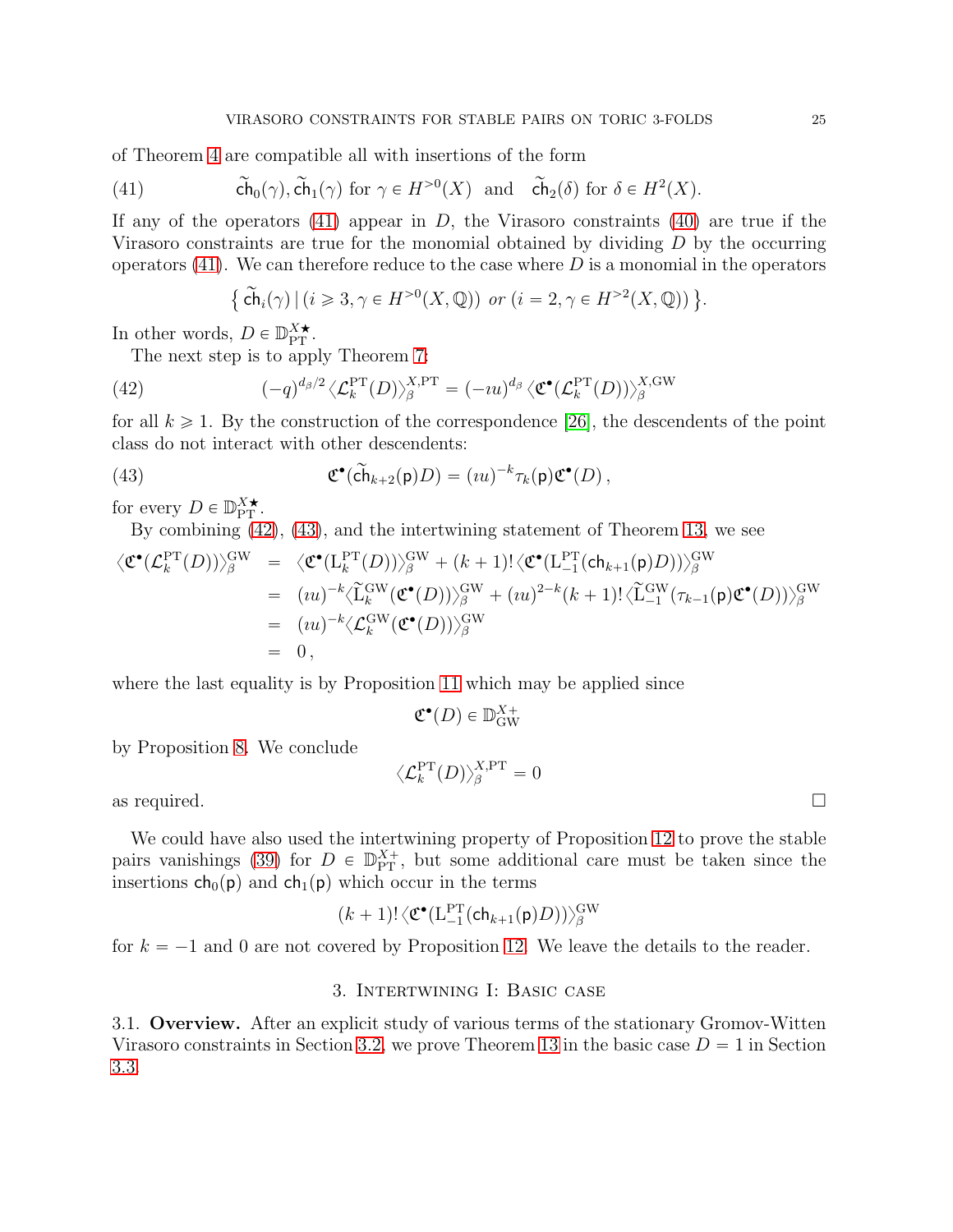<span id="page-25-0"></span>3.2. Leading term. We analyze here the stationary Virasoro constraints on the Gromov-Witten side defined in Section [1.4.](#page-15-5)

The leading term  $\mathcal{T}_{k}^{1}$  of  $\mathcal{T}_{k}'$  is of the form

$$
\frac{1}{2}T_k^1 = \frac{k!}{u^2}\tau_k(c_1) + \frac{1}{2}\sum_{a+b=k-2}(-1)^{d^L-1}(a+d^L-1)!(b+d^R-1)!\tau_a\tau_b(c_1),
$$

where  $a, b \ge 0$  in the sum. By the following result, the term  $T'_k$  simplifies if we use the modified descendents  $a_i$ .

<span id="page-25-2"></span>Proposition 14. For all  $k \ge -1$ ,

$$
T'_{k} = -(iu)^{k-2} \sum_{a+b=k+2} (-1)^{d^{L}d^{R}} (a+d^{L}-3)!(b+d^{R}-3)!\frac{\mathfrak{a}_{a-1}\mathfrak{a}_{b-1}(c_{1})}{(a-1)!(b-1)!},
$$

where the sum over all  $a, b \ge 0$  and we use convention  $\mathfrak{a}_0 = 0$ ,  $\mathfrak{a}_{-1}/(-1)! = \tau_{-2}$ .

*Proof.* Using formula [\(13\)](#page-8-3), we expand  $T'_{k}$  in terms of  $a_{i}$  to show that the quadratic and cubic in  $c_1$  terms cancel. In the computation, we compare the expressions

$$
[-a]_2^k = (-1)^a a!(k-a)!\left(\sum_{i=1}^{k-a} \frac{1}{i} - \sum_{i=1}^a \frac{1}{i}\right), \quad a \ge 0, \ k \ge a,
$$
  

$$
[-a]_3^k = (-1)^a a!(k-a)!\left(\sum_{1 \le i < j \le k-a} \frac{1}{ij} + \sum_{1 \le i < j \le a} \frac{1}{ij} - \left(\sum_{i=1}^{k-a} \frac{1}{i}\right)\left(\sum_{i=1}^a \frac{1}{i}\right)\right), \quad a \ge 0, k \ge a
$$

with the coefficients in  $(13)$ .

The transformation [\(13\)](#page-8-3) simplifies if we use the following operators and short-hand notations for the sums:

$$
\tilde{\mathfrak{a}}_k = \frac{(iu)^{k-1}}{k!} \mathfrak{a}_k, \quad \chi_l^k = \sum_{j=1}^k \frac{1}{j^l}, \quad \chi_{1,1}^k = \sum_{1 \le i < j \le k} \frac{1}{ij}.
$$

In the formulas below, all operators  $\tilde{\mathfrak{a}}_0$  are set to be zero. We apply transformation to  $T_k^1$ to obtain:

<span id="page-25-1"></span>(44) 
$$
\sum_{m=-1}^{k+1} (-1)^{d_L-1} (m + d_L - 2)!(k - m - d_L + 2)! \times
$$

$$
\left(\tilde{a}_m \tilde{a}_{-m+k}(c_1) - \left(\chi_1^m - \chi_1^{k-m-1}\right) \tilde{a}_m \tilde{a}_{-m+k-1}(c_1^2) + \left(\chi_1^m \chi_1^{k-m-2} + \chi_2^m + \chi_{1,1}^m + \chi_2^{-m+k-2} + \chi_{1,1}^{-m+k-2}\right) \tilde{a}_m \tilde{a}_{-m+k-2}(c_1^3)\right).
$$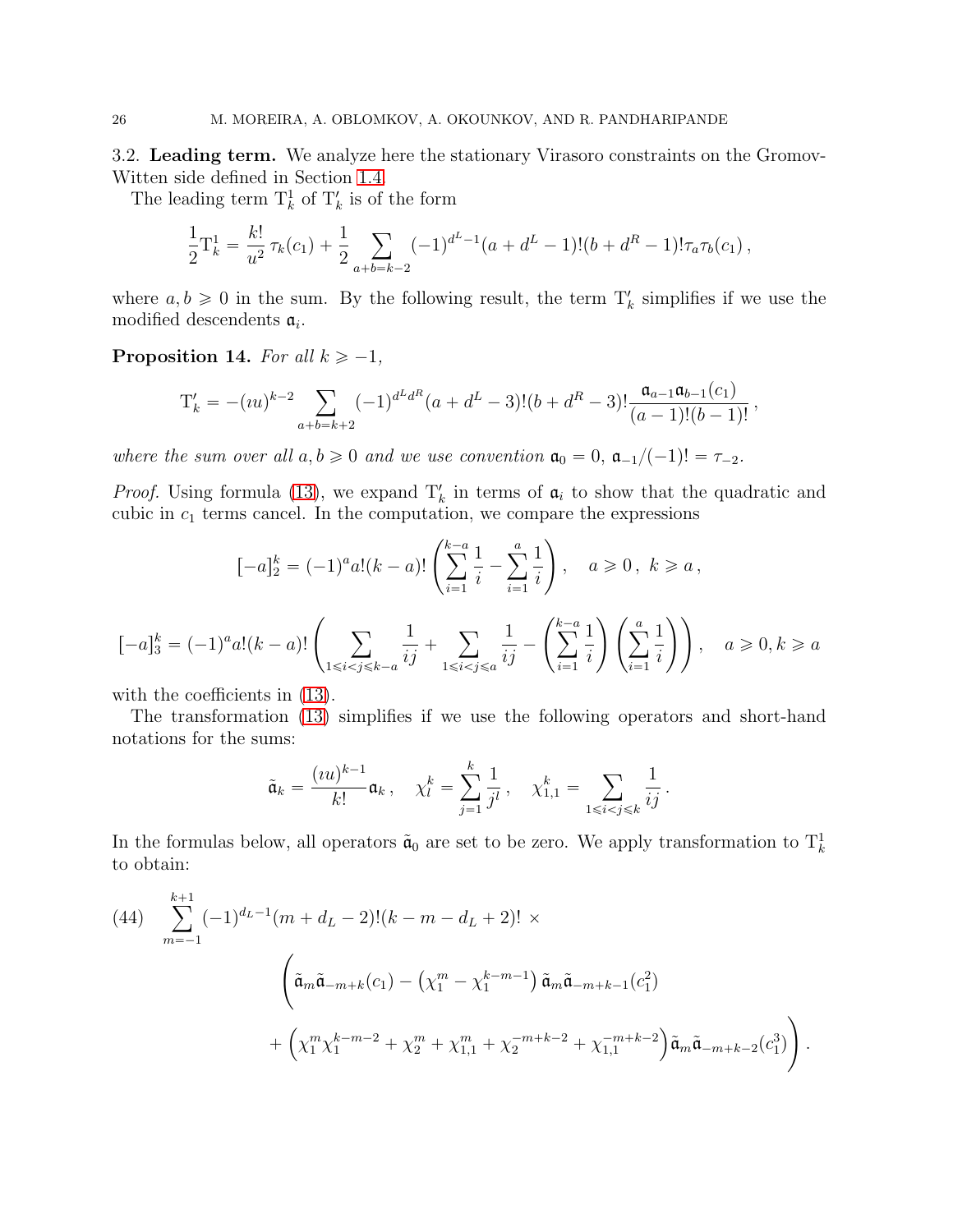To write the transformation of  $\mathcal{T}_k^2$ , we split the sum for  $\mathcal{T}_k^2$  into two subsums, the first with  $d_L = 2$  and the second with  $d_L = 3$ :

$$
\sum_{m=-1}^{k} (-1)(m)!(k-m)!(\chi_{1}^{k-m}-\chi_{1}^{m}) (\tilde{a}_{m}(c_{1}^{2})\tilde{a}_{-m+k-1}(p)-\chi_{1}^{m-1}\tilde{a}_{m-1}\tilde{a}_{-m-k-1}(c_{1}^{3})) + (m+1)!(k-m-1)!(\chi_{1}^{k-m-1}-\chi_{1}^{m-1}) (\tilde{a}_{m}(p)\tilde{a}_{-m+k-1}(c_{1}^{2})-\chi_{1}^{k-m-2}\tilde{a}_{m}\tilde{a}_{-m-k-2}(c_{1}^{2})).
$$

Finally, the transformation of  $\mathcal{T}_{k}^{3}$  to **a** variables is

$$
\sum_{m=-1}^{k} (m+1)!(k-m-1)!\left(\chi_{1,1}^{m-1}+\chi_{1,1}^{k-m-1}-\chi_{1}^{m-1}\chi_{1}^{k-m-1}\right)\tilde{\mathfrak{a}}_{m}\tilde{\mathfrak{a}}_{-m+k-2}(c_{1}^{3}).
$$

After summing the terms  $T_k^j$  for  $j = 1, 2, 3$ , we find that only the first term in [\(44\)](#page-25-1) does not cancel.

<span id="page-26-1"></span>3.3. Intertwining for  $D = 1$ . For the most of computations in Section [3,](#page-24-0) we will require the simplest case of the stationary GW/PT transformation  $\mathfrak{C}^\bullet$  of Section [0.7,](#page-8-4)

<span id="page-26-2"></span>(45) 
$$
\mathfrak{C}^{\circ}(\tilde{ch}_{k+2}(\gamma)) = \frac{1}{(k+1)!} \mathfrak{a}_{k+1}(\gamma) + \frac{(iu)^{-1}}{k!} \sum_{|\mu|=k-1} \frac{\mathfrak{a}_{\mu_1} \mathfrak{a}_{\mu_2}(\gamma \cdot c_1)}{\mathrm{Aut}(\mu)} + \frac{(iu)^{-2}}{k!} \sum_{|\mu|=k-2} \frac{\mathfrak{a}_{\mu_1} \mathfrak{a}_{\mu_2}(\gamma \cdot c_1^2)}{\mathrm{Aut}(\mu)} + \frac{(iu)^{-2}}{(k-1)!} \sum_{|\mu|=k-3} \frac{\mathfrak{a}_{\mu_1} \mathfrak{a}_{\mu_2} \mathfrak{a}_{\mu_3}(\gamma \cdot c_1^2)}{\mathrm{Aut}(\mu)}.
$$

Our first result is the simplest case of Theorem [13.](#page-18-0)

<span id="page-26-0"></span>**Proposition 15.** For all  $k \geq 1$ , we have

<span id="page-26-3"></span>
$$
\mathfrak{C}^{\bullet}(\mathcal{L}_{k}^{\mathrm{PT}}(1)) = (iu)^{-k} \widetilde{\mathcal{L}}_{k}^{\mathrm{GW}}(1).
$$

.

*Proof.* Since the operators  $R_k$  annihilate 1, we must prove

(46) 
$$
\mathfrak{C}^{\bullet}(\mathrm{T}_k) = (iu)^{-k} \left( \frac{(iu)^2}{2} \mathrm{T}'_k \right)
$$

From Section [0.2,](#page-2-2) we have the following formula on the stable pairs side:

$$
T_k = -\frac{1}{2} \sum_{a+b=k+2} (-1)^{d^L d^R} (a + d^L - 3)!(b + d^R - 3)!\,\widetilde{\text{Ch}}_a \widetilde{\text{Ch}}_b(c_1)\,.
$$

On the Gromov-Witten side, we have

$$
T'_{k} = -(iu)^{k-2} \sum_{a+b=k+2} (-1)^{d^{L}d^{R}} (a+d^{L}-3)!(b+d^{R}-3)!\frac{\mathfrak{a}_{a-1}\mathfrak{a}_{b-1}(c_{1})}{(a-1)!(b-1)!}
$$

by Proposition [14.](#page-25-2) Using [\(45\)](#page-26-2), the quadratic term in the  $\mathfrak{a}\text{-}\text{insertions}$  of  $\mathfrak{C}^{\bullet}(\mathrm{T}_k)$  exactly matches the full right side of [\(46\)](#page-26-3). We will prove the other terms of  $\mathfrak{C}^{\bullet}(\mathrm{T}_k)$  all vanish.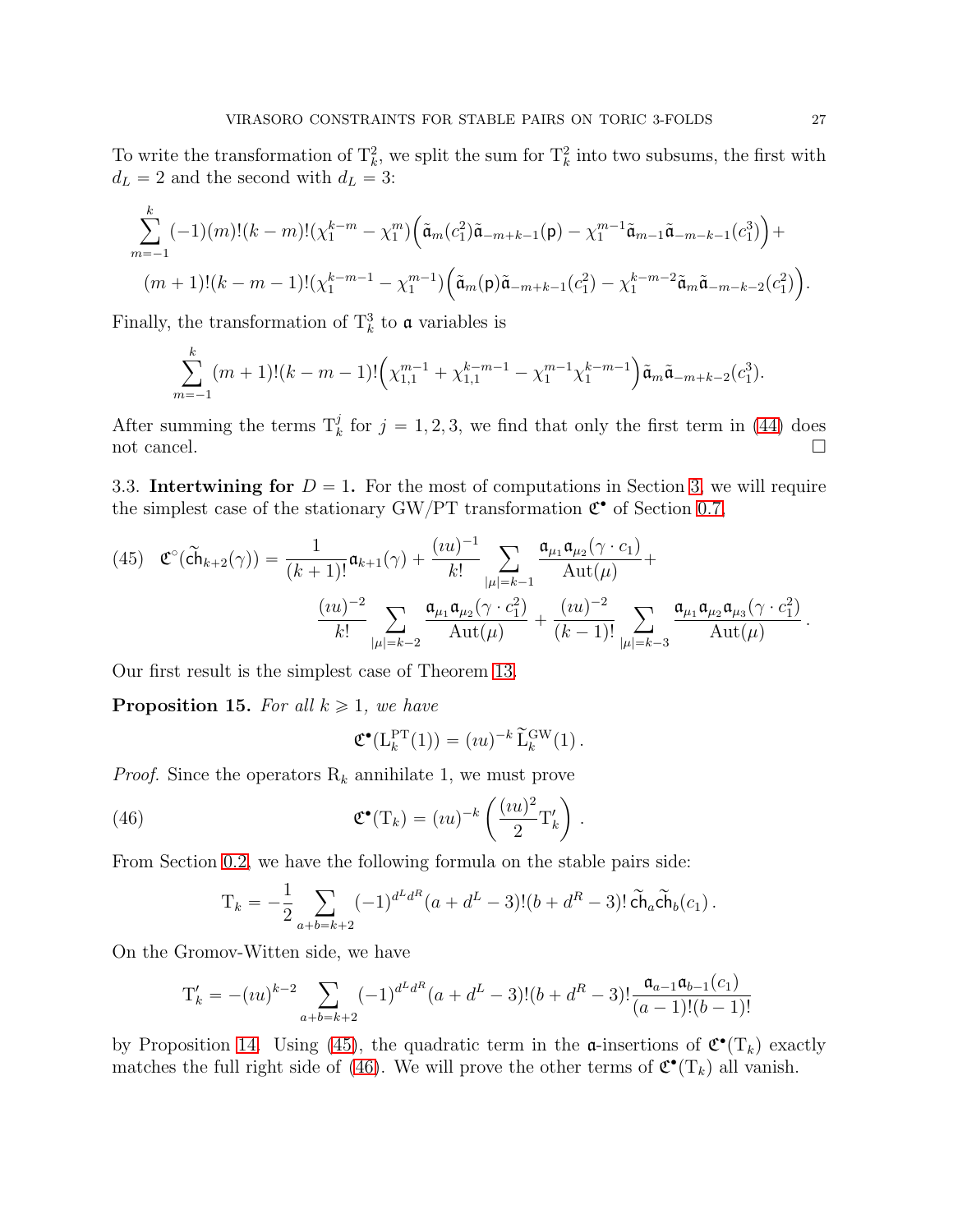The stable pairs term  $T_k$  is the sum of three subsums:

<span id="page-27-1"></span>
$$
(47) \quad \frac{1}{2} \sum_{a+b=k+2} \left( (a-2)!b! \widetilde{\text{ch}}_a(c_1) \widetilde{\text{ch}}_b(p) + a! (b-2)! \widetilde{\text{ch}}_a(p) \widetilde{\text{ch}}_b(c_1) - (a-1)! (b-1)! \sum_{s+1 \leq \bullet, s \leq 2s} \alpha_{\bullet \star} \widetilde{\text{ch}}_a(\gamma_{\bullet}) \widetilde{\text{ch}}_b(\gamma_{\star}) \right),
$$

where last term uses $^{28}$  $^{28}$  $^{28}$ 

$$
c_1 \cdot \gamma_{2s+1-\bullet} = \sum_{\star} \alpha_{\bullet \star} \gamma_{\star} \, .
$$

After applying  $\mathfrak{C}^{\bullet}$  to [\(47\)](#page-27-1) we obtain quadratic, cubic, and quartic monomials in  $\mathfrak{a}$ . We will show the cubic and quartic terms vanish.

We start with the analysis of the quartic term of  $\mathfrak{C}^{\bullet}(\mathrm{T}_k)$ . The first term [\(47\)](#page-27-1) yields the quartic part:

$$
\frac{1}{2} \int_{X} c_{1}^{3} \cdot \sum_{a+b=k+2} \left( (a-2)!b! \cdot \frac{\mathfrak{a}_{b-1}(\mathsf{p})}{(b-1)!} \cdot \frac{(iu)^{-2}}{(a-3)!} \sum_{|\mu|=a-5} \frac{\mathfrak{a}_{\mu_{1}}(\mathsf{p})\mathfrak{a}_{\mu_{2}}(\mathsf{p})\mathfrak{a}_{\mu_{3}}(\mathsf{p})}{\mathrm{Aut}(\mu)} + (b-2)!a! \cdot \frac{\mathfrak{a}_{a-1}(\mathsf{p})}{(a-1)!} \cdot \frac{(iu)^{-2}}{(b-3)!} \sum_{|\mu|=b-5} \frac{\mathfrak{a}_{\mu_{1}}(\mathsf{p})\mathfrak{a}_{\mu_{2}}(\mathsf{p})\mathfrak{a}_{\mu_{3}}(\mathsf{p})}{\mathrm{Aut}(\mu)} \right).
$$

The last term of [\(47\)](#page-27-1) yields the following quartic part (with the sum over the same range of  $a$  and  $b$  as above):

$$
-\frac{1}{2}\int_X c_1^3 \, \cdot \, (a-1)!(b-1)! \cdot \frac{(iu)^{-1}}{(a-2)!} \sum_{|\mu'|=a-3} \frac{\mathfrak{a}_{\mu'_1}(\mathsf{p})\mathfrak{a}_{\mu'_2}(\mathsf{p})}{\mathrm{Aut}(\mu')} \cdot \frac{(iu)^{-1}}{(b-2)!} \sum_{|\mu''|=b-3} \frac{\mathfrak{a}_{\mu''_1}(\mathsf{p})\mathfrak{a}_{\mu''_2}(\mathsf{p})}{\mathrm{Aut}(\mu'')} \, ,
$$

where, in both formulas, we have used convention  $|\mu| = \sum_i \mu_i$ .

These two quartic parts cancel each other. Indeed, let us analyze the factor in front of

<span id="page-27-2"></span>
$$
\frac{1}{2(uu)^2}\int_X c_1^3\cdot \mathfrak{a}_{\lambda_1}(\mathsf{p})\mathfrak{a}_{\lambda_2}(\mathsf{p})\mathfrak{a}_{\lambda_3}(\mathsf{p})\mathfrak{a}_{\lambda_4}(\mathsf{p})
$$

in both expressions. For simplicity, let us assume  $|\text{Aut}(\lambda)| = 1$ . Then, the factor in the first quartic part is a sum with four terms:

(48) 
$$
\sum_{i=1}^{4} (\lambda_i + 1) \left( \sum_{j \neq i} (\lambda_j + 1) \right).
$$

The factor in the second formula is a sum with three terms:

(49) 
$$
- \sum (\lambda_{i_1} + \lambda_{i_2} + 2)(\lambda_{j_1} + \lambda_{j_2} + 2),
$$

where the sum is over all splittings

<span id="page-27-3"></span>
$$
\{1,2,3,4\} = \{i_1,i_2\} \cup \{j_1,j_2\}.
$$

<span id="page-27-0"></span><sup>&</sup>lt;sup>28</sup>We use the subscripts  $\bullet$  and  $\star$  in order to avoid *i*, *j*, *a*, *b* which are already taken.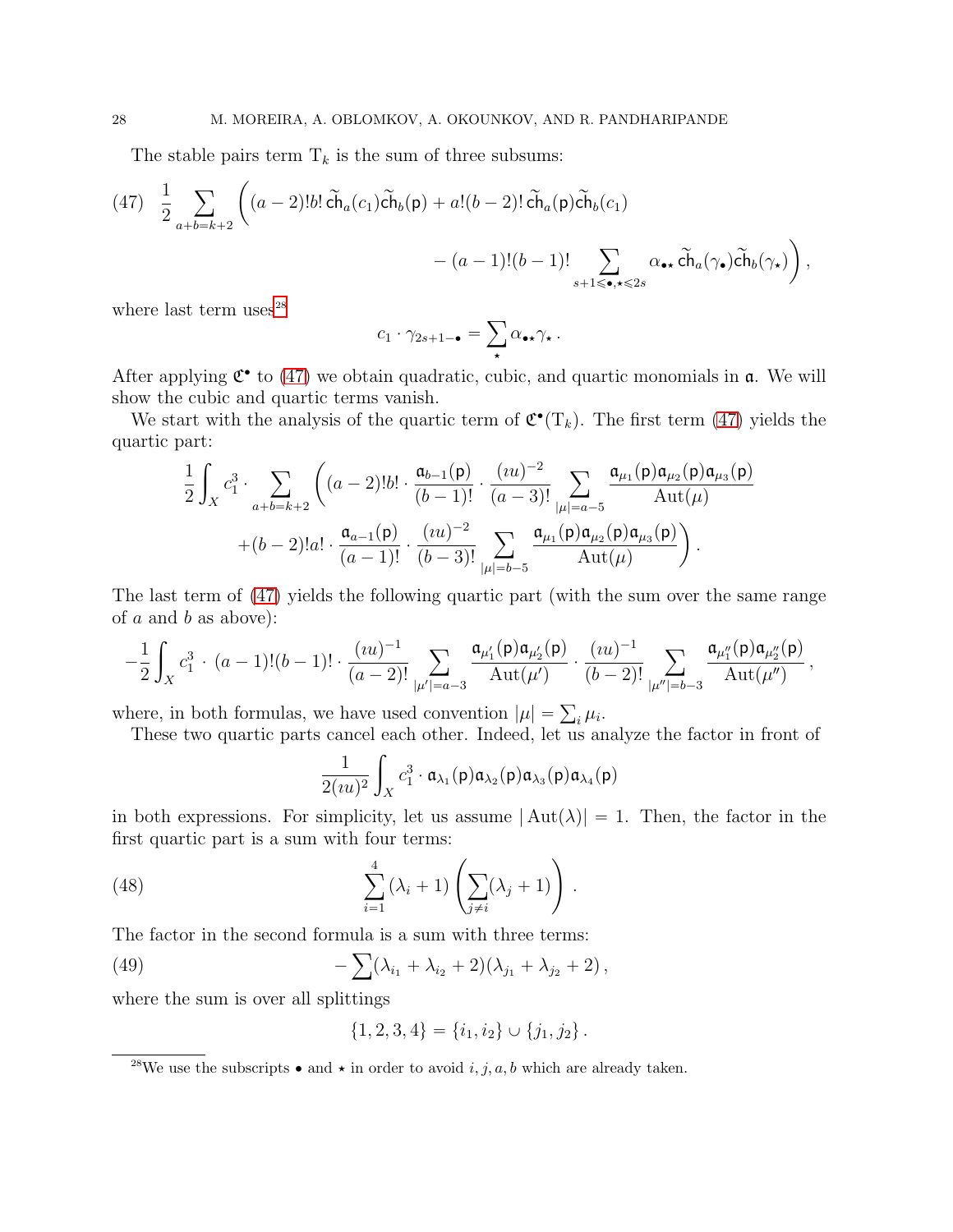The factors [\(48\)](#page-27-2) and [\(49\)](#page-27-3) are sums of twelve monomials of  $\lambda_i + 1$  and are opposites of each other. The case when  $|\text{Aut}(\lambda)| > 1$  is analogous.

Finally, we analyze the cubic terms. Let us first analyze the cubic terms of the form  $\mathfrak{a}_i(\mathsf{p})\mathfrak{a}_i(\mathsf{p})\mathfrak{a}_i(\mathsf{p})$ . Since

<span id="page-28-2"></span>
$$
ch_{k+2}(c_1)ch_0(p) = (-1)ch_{k+2}(c_1),
$$

the cubic part of the first term of  $(47)$  with  $b = 0$  is:

(50) 
$$
- k \int_X \frac{c_1^3}{2(uu)^2} \sum_{|\mu|=k-1} \frac{\mathfrak{a}_{\mu_1}(\mathsf{p}) \mathfrak{a}_{\mu_2}(\mathsf{p}) \mathfrak{a}_{\mu_3}(\mathsf{p})}{\mathrm{Aut}(\mu)}.
$$

A similar cubic part is produced by the second term of  $(47)$  with  $a = 0$ . The other cubic parts of the first term of [\(47\)](#page-27-1) are:

<span id="page-28-1"></span>(51) 
$$
\int_X c_1^3 \sum_{a+b=k+2} \frac{b}{2(uu)^2} \mathfrak{a}_{b-1}(\mathfrak{p}) \sum_{|\mu|=a-4} \frac{\mathfrak{a}_{\mu_1}(\mathfrak{p}) \mathfrak{a}_{\mu_2}(\mathfrak{p})}{\mathrm{Aut}(\mu)} + \frac{b}{2u\mathfrak{a}} \mathfrak{a}_{b-1}(\mathfrak{p}) \sum_{|\mu|=a-3} \frac{\mathfrak{a}_{\mu_1} \mathfrak{a}_{\mu_2}(c_1^2)}{\mathrm{Aut}(\mu)}.
$$

Similar term is yielded by the second term of [\(47\)](#page-27-1).

If  $Aut(\mu) = 1$ , then the factor in front of monomial

$$
\frac{1}{2(uu)^2}\mathfrak{a}_{\lambda_1}(\mathsf{p})\mathfrak{a}_{\lambda_2}(\mathsf{p})\mathfrak{a}_{\lambda_3}(\mathsf{p})
$$

of [\(51\)](#page-28-1) is the sum of three terms

$$
(\lambda_1 + 1) + (\lambda_2 + 1) + (\lambda_3 + 1)
$$

and, hence, cancels with corresponding monomial from [\(50\)](#page-28-2).

The cubic part of the last term of [\(47\)](#page-27-1) is

$$
-\frac{(a-1)}{2iu}\sum_{\bullet,\star}\alpha_{\bullet\star}\,\mathfrak{a}_{b-1}(\gamma_{\star})\sum_{|\mu|=a-3}\frac{\mathfrak{a}_{\mu_1}\mathfrak{a}_{\mu_2}(c_1\cdot\gamma_{\bullet})}{\mathrm{Aut}(\mu)}\\-\frac{(b-1)}{2iu}\sum_{\bullet,\star}\alpha_{\bullet\star}\,\mathfrak{a}_{a-1}(\gamma_{\star})\sum_{|\mu|=b-3}\frac{\mathfrak{a}_{\mu_1}\mathfrak{a}_{\mu_2}(c_1\cdot\gamma_{\bullet})}{\mathrm{Aut}(\mu)},
$$

<span id="page-28-0"></span>over all  $a, b \ge 0$  satisfying  $a + b = k + 2$ . The sum cancels with the last term of [\(51\)](#page-28-1).  $\Box$ 

#### 4. Intertwining II: Non-interacting insertions

4.1. Overview. The main result of Section [4](#page-28-0) is a proof of Theorem [13](#page-18-0) for (52)  $D \in \mathbb{D}_{\text{PT}}^1 \cap \mathbb{D}_{\text{PT}}^{\chi^\star}$  $_{\rm PT\circ}^{\rm X}$  ,

where D is a product of  $\mathsf{ch}_{k_i}(\gamma_i)$  satisfying

<span id="page-28-3"></span>
$$
\gamma_i \cdot \gamma_j = 0 \text{ for } i \neq j.
$$

We treat the singleton  $D = \widetilde{\mathsf{ch}}_k(p)$  in Proposition [16.](#page-29-0) An intricate computation is required for Proposition [17](#page-29-1) which settles the cases  $D = c\tilde{h}_k(\gamma)$  where

$$
\gamma \in H^i(X) \quad \text{for } i = 2 \text{ and } 4.
$$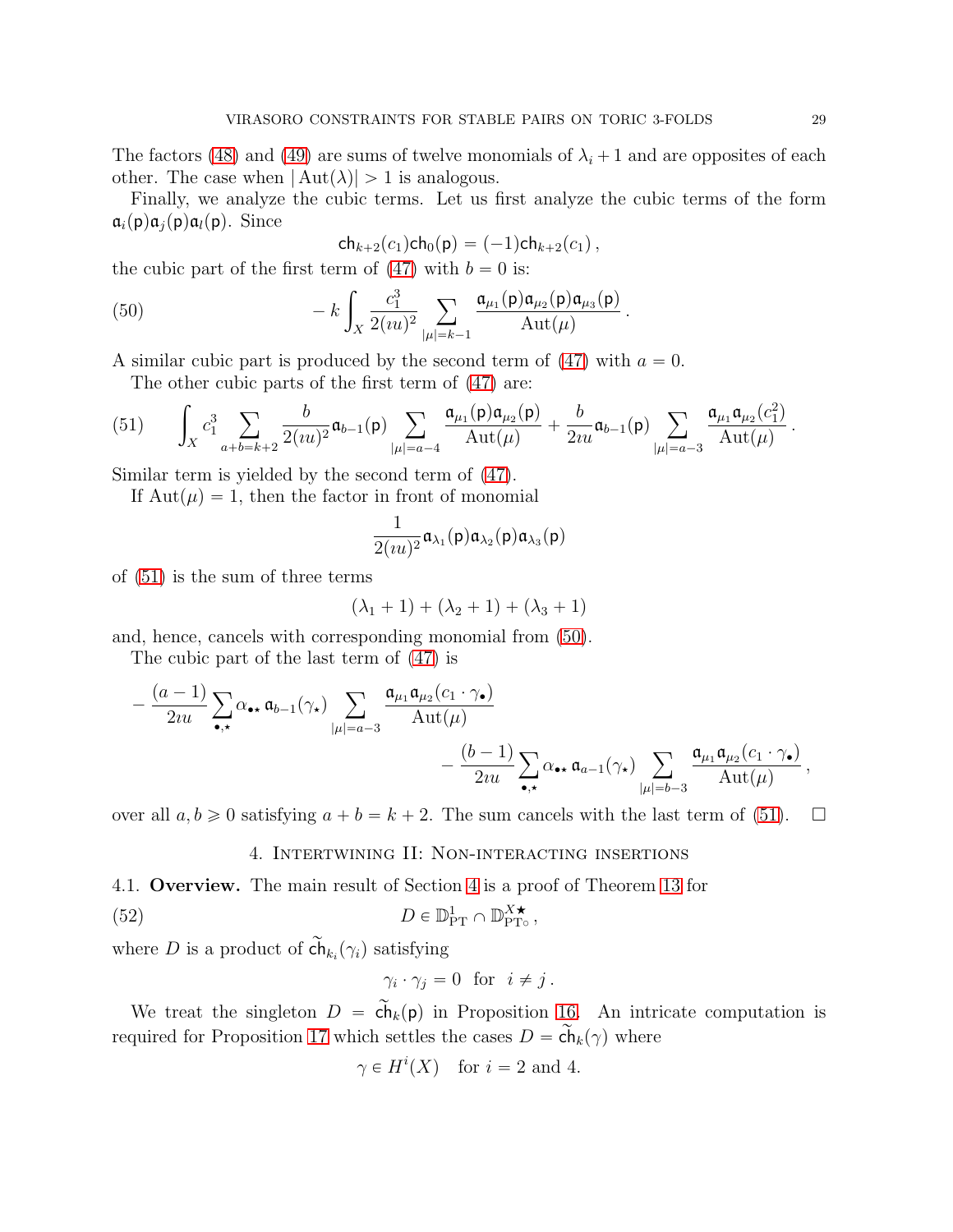Finally, in Section [4.3,](#page-40-0) the general case [\(52\)](#page-28-3) is formally deduced from the singletons.

4.2. Intertwining shift operators. We first relate the operators  $R_k$  appearing in the Virasoro constraints on the stable pairs and Gromov-Witten sides. Recall,

(53) 
$$
\widetilde{\mathsf{ch}}_k(\alpha) = \mathsf{ch}_k(\alpha) + \frac{1}{24} \mathsf{ch}_{k-2}(\alpha \cdot c_2),
$$

so  $\widetilde{\mathsf{ch}}_k(\mathsf{p}) = \mathsf{ch}_k(\mathsf{p})$ .

<span id="page-29-0"></span>**Proposition 16.** For all  $k \geq 1$  and all  $i \geq 2$ , we have

<span id="page-29-2"></span>
$$
\mathfrak{C}^{\bullet}(\mathrm{R}_k(\mathsf{ch}_i(\mathsf{p}))) = (iu)^{-k} \mathrm{R}_k(\mathfrak{C}^{\bullet}(\mathsf{ch}_i(\mathsf{p}))) .
$$

Proof. The left side of the equation is

$$
\mathfrak{C}^{\bullet}(\mathrm{R}_k(\mathsf{ch}_i(\mathsf{p}))) = \mathfrak{C}^{\bullet}\left(\frac{(i+k)!}{(i-1)!}\mathsf{ch}_{i+k}(\mathsf{p})\right) = \frac{(i+k)!}{(i-1)!}\frac{\mathfrak{a}_{i+k-1}(\mathsf{p})}{(i+k-1)!} = \frac{(i+k)}{(i-1)!}\,\mathfrak{a}_{i+k-1}(\mathsf{p})\,,
$$

where we have used the definition of  $R_k$  for stable pairs and equation [\(14\)](#page-9-0) for the correspondence.

The right side of the equation is

$$
R_k(\mathfrak{C}^{\bullet}(\mathsf{ch}_i(\mathsf{p}))) = R_k \left( \frac{\mathfrak{a}_{i-1}(\mathsf{p})}{(i-1)!} \right)
$$
  
=  $R_k \left( \frac{\tau_{i-2}(\mathsf{p})}{(iu)^{i-2}} \right)$   
=  $\frac{(i+k)!}{(i-1)!} \frac{\tau_{i+k-2}(\mathsf{p})}{(iu)^{i-2}}$   
=  $\frac{(i+k)}{(i-1)!} (iu)^k \mathfrak{a}_{i+k-1}(\mathsf{p}),$ 

where we have used [\(14\)](#page-9-0) for the correspondence, equation [\(13\)](#page-8-3), and the definition of  $R_k$ for Gromov-Witten theory. The two sides match.

<span id="page-29-1"></span>**Proposition 17.** For all  $k \geq 1$ ,  $\tilde{ch}_i(\gamma) \in \mathbb{D}_{\text{PT}}^{*X}$ ,  $\gamma \in H^{\geq 2}(X)$  we have

$$
\mathfrak{C}^\bullet(\mathrm{L}_k^{\mathrm{PT}}(\widetilde{\mathsf{ch}}_i(\gamma))) = (iu)^{-k} \widetilde{\mathrm{L}}_k^{\mathrm{GW}}(\mathfrak{C}^\bullet(\widetilde{\mathsf{ch}}_i(\gamma))) .
$$

Proof. We start with the easiest case and proceed to the hardest case.

**Case**  $\gamma \in H^6(X)$ . The case  $\gamma = \mathsf{p}$  follows immediately from the previous results:

$$
\mathfrak{C}^{\bullet}(\mathcal{L}_{k}^{\mathrm{PT}}(\mathsf{ch}_{i}(\mathsf{p}))) = \mathfrak{C}^{\bullet}(\mathcal{T}_{k} \mathsf{ch}_{i}(\mathsf{p}) + \mathcal{R}_{k}(\mathsf{ch}_{i}(\mathsf{p})))
$$
  
\n
$$
= \mathfrak{C}^{\bullet}(\mathcal{T}_{k})\mathfrak{C}^{\bullet}(\mathsf{ch}_{i}(\mathsf{p})) + (iu)^{-k}\mathcal{R}_{k}(\mathfrak{C}^{\bullet}(\mathsf{ch}_{i}(\mathsf{p})))
$$
  
\n
$$
= (iu)^{-k}\tilde{\mathcal{L}}_{k}^{\mathrm{GW}}(\mathfrak{C}^{\bullet}(\mathsf{ch}_{i}(\mathsf{p}))).
$$

The second equality follows from Proposition [16](#page-29-0) and [\(43\)](#page-24-3). The third equality uses [\(46\)](#page-26-3).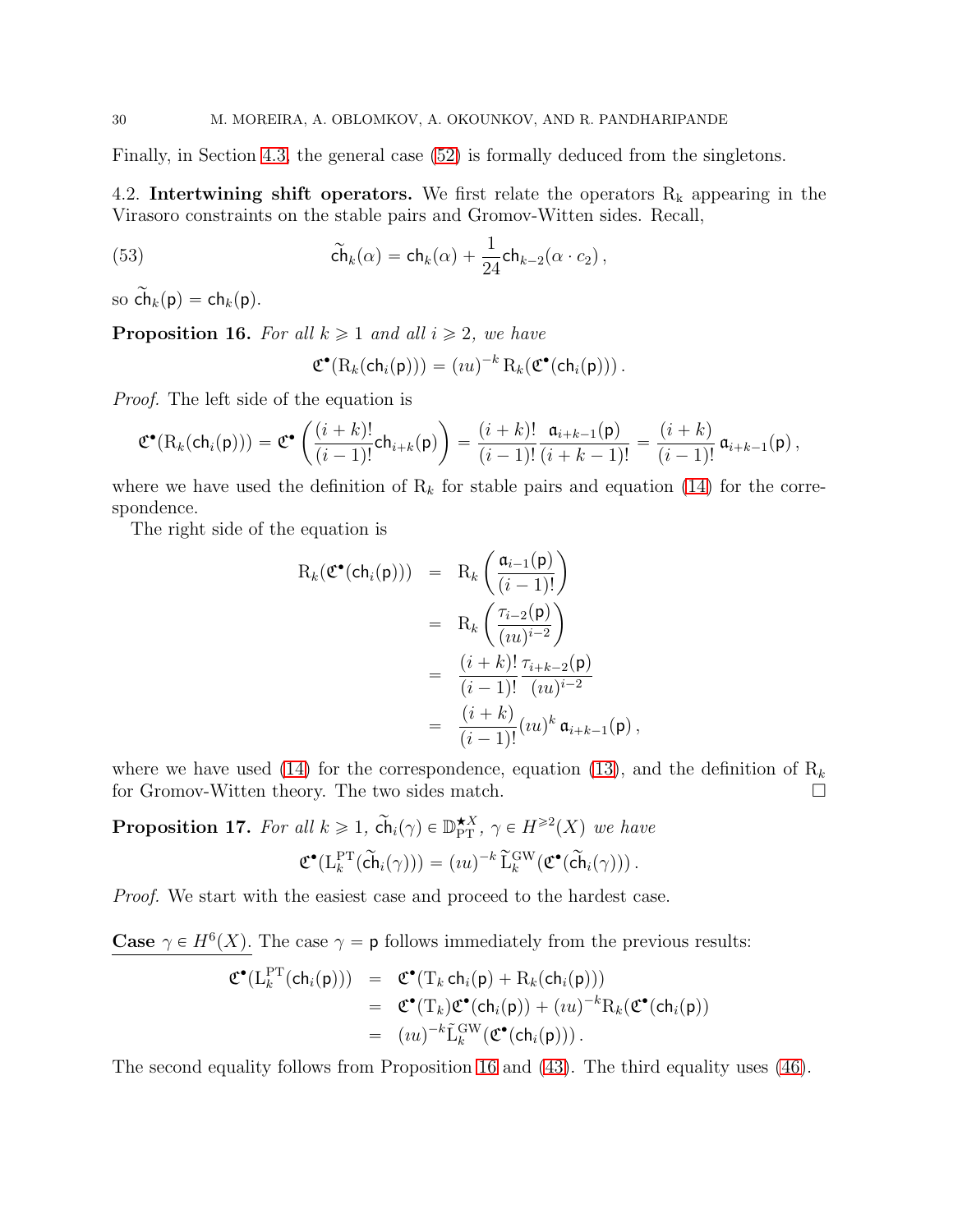**Case**  $\gamma \in H^4(X)$ . We compute the difference

(54) 
$$
(iu)^{k} \mathfrak{C}^{\bullet} (\mathcal{R}_{k}(\widetilde{\mathbf{ch}}_{i}(\gamma))) - \mathcal{R}_{k}(\mathfrak{C}^{\bullet}(\widetilde{\mathbf{ch}}_{i}(\gamma))).
$$

Since  $\gamma \cdot c_2 = 0$ , we have  $\mathsf{ch}_k(\gamma) = \mathsf{ch}_k(\gamma)$  by [\(53\)](#page-29-2).

<span id="page-30-1"></span>We start by expanding the first term of the difference:

$$
\mathfrak{C}^{\circ}(\mathrm{R}_{k}(\mathrm{ch}_{i}(\gamma))) = \mathfrak{C}^{\circ}\left(\frac{(i+k-1)!}{(i-2)!}\mathrm{ch}_{k+i}(\gamma)\right)
$$
  
= 
$$
\frac{(i+k-1)!}{(i-2)!}\left(\frac{\mathfrak{a}_{i+k-1}(\gamma)}{(i+k-1)!} + \frac{(iu)^{-1}}{(i+k-2)!}\sum_{\mu_{1}+\mu_{2}=i+k-3} \frac{\mathfrak{a}_{\mu_{1}}\mathfrak{a}_{\mu_{2}}}{2}(\gamma \cdot c_{1})\right).
$$

To proceed, we invert the correspondence [\(13\)](#page-8-3):

<span id="page-30-0"></span>(55) 
$$
\frac{(iu)^k \mathfrak{a}_{k+1}}{(k+1)!}(\gamma) = \tau_k(\gamma) + \left(\sum_{i=1}^k \frac{1}{i}\right) \tau_{k-1}(\gamma \cdot c_1) + \left(\sum_{1 \le i < j \le k} \frac{1}{ij}\right) \tau_{k-2}(\gamma \cdot c_1^2).
$$

We then obtain

<span id="page-30-2"></span>
$$
(56) \quad (iu)^{k} \mathfrak{C}^{\circ}(\mathrm{R}_{k}(\mathrm{ch}_{i}(\gamma))) = \frac{(i+k-1)!}{(i-2)!} \left( \frac{\tau_{i+k-2}(\gamma)}{(iu)^{i-2}} + \left( \sum_{j=1}^{i+k-2} \frac{1}{j} \right) \frac{\tau_{i+k-3}(\gamma \cdot c_{1})}{(iu)^{i-2}} + \frac{(iu)^{-i+4}}{(i+k-2)!} \sum_{\mu_{1}+\mu_{2}=i+k-3} \mu_{1}! \mu_{2}! \frac{\tau_{\mu_{1}-1} \tau_{\mu_{2}-1}}{2} (\gamma \cdot c_{1}) \right).
$$

<span id="page-30-4"></span>We write the second term of the difference as

(57) 
$$
R_k(\mathfrak{C}^{\circ}(\mathsf{ch}_i(\gamma))) = R_k \left( \frac{\mathfrak{a}_{i-1}(\gamma)}{(i-1)!} + \frac{(iu)^{-1}}{(i-2)!} \sum_{\mu_1 + \mu_2 = i-3} \frac{\mathfrak{a}_{\mu_1} \mathfrak{a}_{\mu_2}}{2} (\gamma \cdot c_1) \right).
$$

After applying the inversion [\(55\)](#page-30-0), we have

$$
R_k \left( \frac{\tau_{i-2}(\gamma)}{(iu)^{i-2}} + \left( \sum_{j=1}^{i-2} \frac{1}{j} \right) \frac{\tau_{i-3}(\gamma \cdot c_1)}{(iu)^{i-2}} + \frac{(iu)^{4-i}}{(i-2)!} \sum_{\mu_1+\mu_2=i-3} \mu_1! \mu_2! \frac{\tau_{\mu_1-1} \tau_{\mu_2-1}}{2} (\gamma \cdot c_1) \right).
$$

We expand the above expression fully to obtain

<span id="page-30-3"></span>(58)  
\n
$$
\frac{(i+k-1)!\tau_{i+k-2}(\gamma)}{(iu)^{i-2}(i-2)!} + \frac{(i+k-1)!}{(iu)^{i-2}(i-2)!} \left(\sum_{j=i-1}^{k+i-1} \frac{1}{j}\right) \tau_{i+k-3}(\gamma \cdot c_1) + \frac{(i+k-1)!}{(iu)^{i-2}(i-2)!} \left(\sum_{j=1}^{i-2} \frac{1}{j}\right) \tau_{i-k+3}(\gamma \cdot c_1) + \frac{(iu)^{-i+4}}{(i-2)!} \sum_{\mu_1+\mu_2=i-3} \left( (\mu_1+k+1)!\mu_2! \frac{\tau_{\mu_1+k-1}\tau_{\mu_2-1}}{2}(\gamma \cdot c_1) + \mu_1! (\mu_2+k+1)! \frac{\tau_{\mu_1-1}\tau_{\mu_2+k-1}}{2}(\gamma \cdot c_1) \right),
$$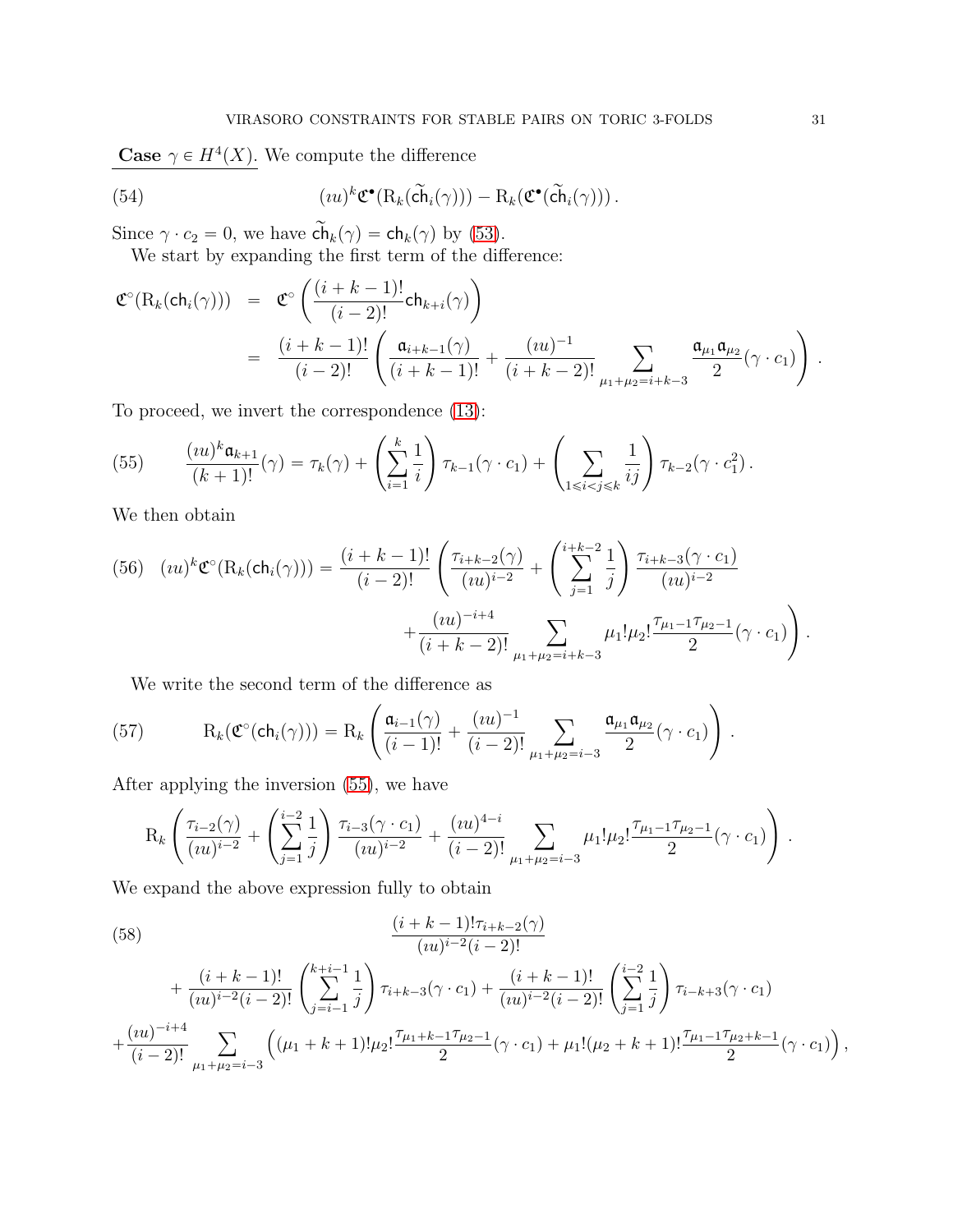where we have used formula

<span id="page-31-3"></span>
$$
[i]_1^k = \frac{(i+k)!}{(i-1)!} \sum_{j=i}^{i+k} \frac{1}{j}
$$

in the expansion of  $R_k(\tau_{i-2}(\gamma)).$ 

To complete our computation of the difference [\(54\)](#page-30-1), we observe several cancellations. The first term of [\(56\)](#page-30-2) cancels with first term of [\(58\)](#page-30-3). The second term of [\(56\)](#page-30-2) almost cancels with the sum of the second and third terms of [\(58\)](#page-30-3), the only terms that does not cancel is

(59) 
$$
-\frac{(i+k-2)!}{(iu)^{i-2}(i-2)!}\tau_{i+k-3}(\gamma \cdot c_1)
$$

Finally, we rewrite the last term of [\(56\)](#page-30-2) as

$$
\frac{(iu)^{-i+4}}{(i-2)!}\sum_{\mu_1+\mu_2=i+k-3}(\mu_1+1)!\mu_2!\frac{\tau_{\mu_1-1}\tau_{\mu_2-1}}{2}(\gamma\cdot c_1)+\mu_1!(\mu_2+1)!\frac{\tau_{\mu_1-1}\tau_{\mu_2-1}}{2}(\gamma\cdot c_1).
$$

Then, we see that the last term of [\(57\)](#page-30-4) cancels with the last term of [\(56\)](#page-30-2) if  $\mu_1 \ge k+1$  and  $\mu_2 \geq k + 1$ . Thus the difference [\(54\)](#page-30-1) equals

<span id="page-31-2"></span>(60) 
$$
\frac{(iu)^{-i+4}}{(i-2)!} \left( \sum_{\mu_1+\mu_2=i+k-3,\,\mu_1\leq k} (\mu_1+1)! \mu_2! \frac{\tau_{\mu_1-1}\tau_{\mu_2-1}}{2} (\gamma \cdot c_1) + \sum_{\mu_1+\mu_2=i+k-3,\,\mu_2\leq k} \mu_1! (\mu_2+1)! \frac{\tau_{\mu_1-1}\tau_{\mu_2-1}}{2} (\gamma \cdot c_1) \right).
$$

We now include the  $T_k$  and  $T'_k$  terms in the difference. We have

<span id="page-31-0"></span>(61) 
$$
(iu)^{k} \mathfrak{C}^{\bullet}(\mathcal{L}_{k}^{\mathcal{PT}}(\mathsf{ch}_{i}(\gamma))) - \widetilde{\mathcal{L}}_{k}^{\mathcal{GW}}(\mathfrak{C}^{\bullet}(\mathsf{ch}_{i}(\gamma))) =
$$

$$
(iu)^{k} \mathfrak{C}^{\bullet}(\mathcal{R}_{k}(\mathsf{ch}_{i}(\gamma))) - \mathcal{R}_{k}(\mathfrak{C}^{\bullet}(\mathsf{ch}_{i}(\gamma))) + (iu)^{k} \mathfrak{C}^{\bullet}(\mathcal{T}_{k}(\mathsf{ch}_{i}(\gamma))) - \frac{(iu)^{2}}{2} \mathcal{T}'_{k}(\mathfrak{C}^{\bullet}(\mathsf{ch}_{i}(\gamma)))
$$

Using [\(46\)](#page-26-3), the  $T_k$  and  $T'_k$  terms in [\(61\)](#page-31-0) simplify to

<span id="page-31-1"></span>(62) 
$$
\frac{(iu)^k}{2} \sum_{a+b=k+2} (a-2)! b! \mathfrak{C}^{\circ} \left( \frac{\widetilde{ch}_a(c_1) ch_i(\gamma)}{(iu)^{b-2}} \right) \tau_{b-2}(\mathsf{p})
$$

$$
\frac{(iu)^k}{2} \sum_{a+b=k+2} a! (b-2)! \tau_{a-2}(\mathsf{p}) \mathfrak{C}^{\circ} \left( \frac{\widetilde{ch}_b(c_1) ch_i(\gamma)}{(iu)^{a-2}} \right) .
$$

To complete our proof, we require the bumping formula [\(15\)](#page-9-4):

(63) 
$$
\mathfrak{C}^{\circ}(\widetilde{\mathbf{ch}}_{k_1+2}(c_1)\widetilde{\mathbf{ch}}_{k_2+2}(\gamma)) = -\frac{1}{k_1!k_2!}(iu)^{-1}\mathfrak{a}_{k_1+k_2}(c_1\gamma).
$$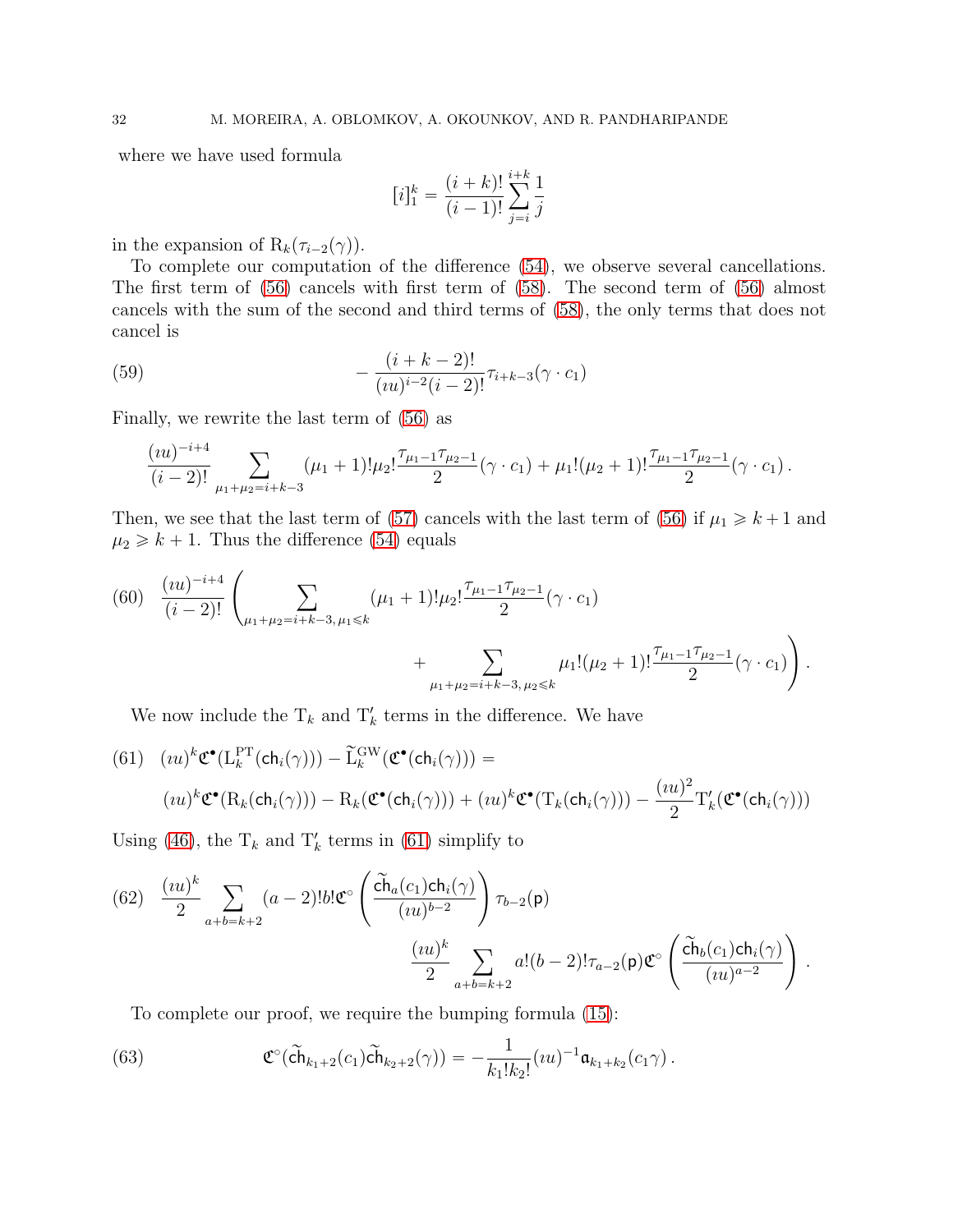Since  $\gamma \in H^4(X)$ , all the other terms of [\(15\)](#page-9-4) vanish. We apply the bumping formula [\(62\)](#page-31-1). In particular, the first term of [\(62\)](#page-31-1),

$$
(a-2)!b!\mathfrak{C}^{\circ}\left(\frac{\tilde{\mathbf{ch}}_a(c_1)\mathbf{ch}_i(\gamma)}{(iu)^{b-2}}\right)\tau_{b-2}(\mathbf{p}) = -(iu)^{-a-b-i+6}\frac{(a+i-2)!b!}{(i-2)!}\tau_{a+i-3}(\gamma \cdot c_1)\tau_{b-2}(\mathbf{p})
$$

cancels with the first term of [\(60\)](#page-31-2). Similarly, the second term of [\(62\)](#page-31-1) cancels with the second term of [\(60\)](#page-31-2).

Let us observe that the term of last expression with  $a = 1$  by the exceptional bumping [\(29\)](#page-19-3) turns into the terms of [\(60\)](#page-31-2) with  $\mu_1 = k$  or  $\mu_2 = k$ . Similarly, the term with  $b = 0$ cancels out with the term [\(59\)](#page-31-3).

Also the assumption  $\tilde{\ch}_i(\gamma) \in \mathbb{D}_{\text{PT}}^{X\star}$  implies that  $i \geq 2$  thus no negative factorials appear in the above computations.

Case  $\gamma \in H^2(X)$ . If  $\gamma \in H^2(X)$ , the T<sub>k</sub> and T<sub>k</sub> terms of the formula [\(61\)](#page-31-0) acquires extra summands:

<span id="page-32-1"></span>(64) 
$$
(\iota u)^{k} \mathfrak{C}^{\bullet}(\mathbf{L}_{k}^{\mathbf{PT}}(\tilde{\mathbf{ch}}_{i}(\gamma))) - \tilde{\mathbf{L}}_{k}^{\mathbf{GW}}(\mathfrak{C}^{\bullet}(\tilde{\mathbf{ch}}_{i}(\gamma))) =
$$
  
\n $(\iota u)^{k} \mathfrak{C}^{\bullet}(\mathbf{R}_{k}(\tilde{\mathbf{ch}}_{i}(\gamma))) - \mathbf{R}_{k}(\mathfrak{C}^{\bullet}(\tilde{\mathbf{ch}}_{i}(\gamma)))$   
\n $+ \frac{(\iota u)^{k}}{2} \Bigg[ \sum_{a+b=k+2} (a-2)! b! \mathfrak{C}^{\circ} \left( \frac{\tilde{\mathbf{ch}}_{a}(c_{1}) \mathbf{ch}_{i}(\gamma)}{(\iota u)^{b-2}} \right) \tau_{b-2}(\mathbf{p}) + a!(b-2)! \tau_{a-2}(\mathbf{p}) \mathfrak{C}^{\circ} \left( \frac{\tilde{\mathbf{ch}}_{b}(c_{1}) \mathbf{ch}_{i}(\gamma)}{(\iota u)^{a-2}} \right)$   
\n $- \sum_{a+b=k+2} (a-1)!(b-1)! \sum_{0 < \bullet, \bullet < 2s+1} \alpha_{\bullet \bullet} \left( \mathfrak{C}^{\circ}(\tilde{\mathbf{ch}}_{a}(\gamma_{\bullet}) \cdot \mathbf{ch}_{i}(\gamma)) \mathfrak{C}^{\circ}(\tilde{\mathbf{ch}}_{b}(\gamma_{\star})) \right)$   
\n $+ \mathfrak{C}^{\circ}(\tilde{\mathbf{ch}}_{a}(\gamma_{\bullet})) \mathfrak{C}^{\circ}(\tilde{\mathbf{ch}}_{b}(\gamma_{\star}) \cdot \mathbf{ch}_{i}(\gamma))) \Bigg],$ 

where we have used<sup>[29](#page-32-0)</sup>  $c_1 \cdot \gamma_{2s+1} = \sum_{\mathbf{x}} \alpha_{\mathbf{x}} \gamma_{\mathbf{x}}$ . Nevertheless, the strategy used in the previous case can be pursued also for  $\gamma \in H^2(X)$ . The computation, which is carried out below, is of course more complicated.

<span id="page-32-2"></span>We will study the difference

(65) 
$$
(iu)^{k} \mathfrak{C}^{\bullet}(\mathrm{R}_{k}(\widetilde{\mathrm{ch}}_{i}(\gamma))) - \mathrm{R}_{k}(\mathfrak{C}^{\bullet}(\widetilde{\mathrm{ch}}_{i}(\gamma)))
$$

<span id="page-32-0"></span> $^{29}{\rm In}$  [\(64\)](#page-32-1), the elements  $\gamma_\bullet, \gamma_\star$  are of complex cohomological degree 2.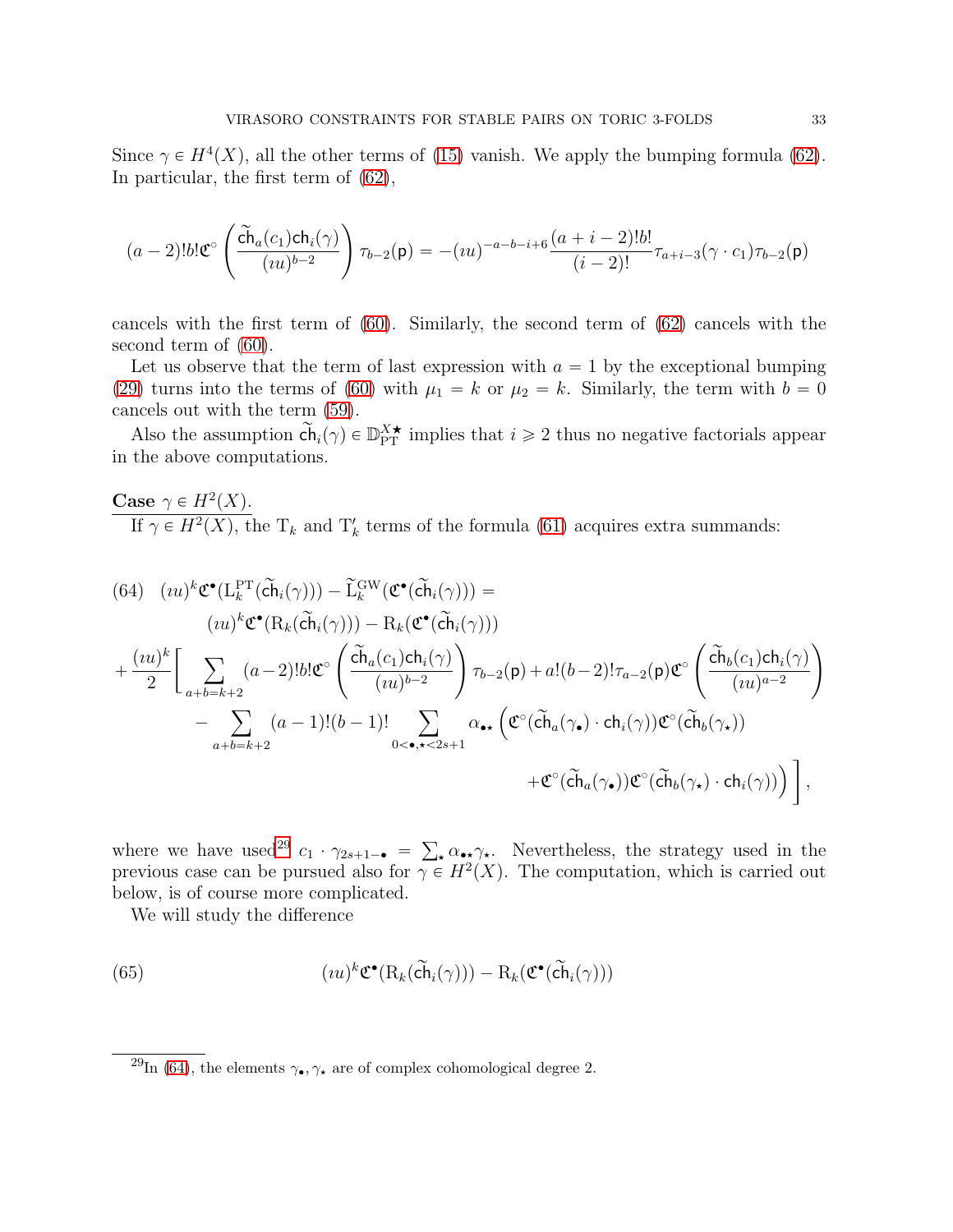with  $\gamma \in H^2(X)$ . The expansion of the first term is:

<span id="page-33-0"></span>
$$
(66) \quad (iu)^{k} \mathfrak{C}^{\circ}(\mathcal{R}_{k}(\tilde{\mathbf{ch}}_{i}(\gamma))) = (iu)^{k} \frac{(k+i-2)!}{(i-3)!} \mathfrak{C}^{\circ}(\tilde{\mathbf{ch}}_{i+k}(\gamma))
$$
\n
$$
= (iu)^{k} \frac{(k+i-2)!}{(i-3)!} \left( \frac{\mathfrak{a}_{i+k-1}(\gamma)}{(i+k-1)!} + \frac{(iu)^{-1}}{(i+k-2)!} \sum_{|\mu|=i+k-3} \frac{\mathfrak{a}_{\mu_{1}} \mathfrak{a}_{\mu_{2}}}{\mathrm{Aut}(\mu)} (\gamma \cdot c_{1}) + \frac{(iu)^{-2}}{(i+k-2)!} \sum_{|\mu|=i+k-4} \frac{\mathfrak{a}_{\mu_{1}} \mathfrak{a}_{\mu_{2}}}{\mathrm{Aut}(\mu)} (\gamma \cdot c_{1}^{2}) + \frac{(iu)^{-2}}{(i+k-3)!} \sum_{|\mu|=i+k-5} \frac{\mathfrak{a}_{\mu_{1}} \mathfrak{a}_{\mu_{2}} \mathfrak{a}_{\mu_{3}}}{\mathrm{Aut}(\mu)} (\gamma \cdot c_{1}^{2}) \right).
$$

The second term of the difference [\(65\)](#page-32-2) is more involved since we must transform the descendents  $\alpha$  to the standard descendents  $\tau$  before applying the shift operator  $R_k$ :

<span id="page-33-1"></span>
$$
(67) \quad R_k(\mathfrak{C}^{\circ}(\tilde{ch}_i(\gamma))) =
$$
\n
$$
(iu)^{-(i-2)}R_k\left(\tau_{i-2}(\gamma) + \left(\sum_{j=1}^{i-2} \frac{1}{j}\right)\tau_{i-3}(\gamma \cdot c_1) + \left(\sum_{1 \le j < l \le i-2} \frac{1}{jl}\right)\tau_{i-4}(\gamma \cdot c_1^2)\right)
$$
\n
$$
+ (iu)^{-(i-5)}R_k\left(\frac{(iu)^{-1}}{(i-2)!}\left(\sum_{|\mu|=i-3} \frac{\mu_1!\mu_2!}{\mathrm{Aut}(\mu)}\left(\tau_{\mu_1-1}\tau_{\mu_2-1}(\gamma \cdot c_1) + \left[\left(\sum_{j=1}^{\mu_1} \frac{1}{j}\right)\tau_{\mu_1-2}\tau_{\mu_2-1} + \left(\sum_{j=1}^{\mu_2-1} \frac{1}{j}\right)\tau_{\mu_1-1}\tau_{\mu_2-2}\right](\gamma \cdot c_1^2)\right)\right) + \frac{1}{(i-3)!} \sum_{|\mu|=i-5} \frac{\mu_1!\mu_2!\mu_3!}{\mathrm{Aut}(\mu)}\tau_{\mu_1-1}\tau_{\mu_2-1}\tau_{\mu_3-1}(\gamma \cdot c_1^2)\right).
$$

Notice the upper limits in the first harmonic sum is  $\mu_1$ , the terms with  $j = \mu_1$  correspond to the third term of [\(14\)](#page-9-0).

We will study the right hand side of  $(64)$  using  $(66)$  and  $(67)$  in three steps corresponding to the  $\tau$ -degree.

• Consider first the  $\tau$ -linear terms. The  $\tau$ -linear terms of [\(66\)](#page-33-0) are

<span id="page-33-2"></span>(68) 
$$
(\imath u)^k \frac{(i+k-2)!}{(i-3)!} \left( \frac{1}{(\imath u)^{i+k-2}} \left( \tau_{i+k-2}(\gamma) + \left( \sum_{j=1}^{i+k-2} \frac{1}{j} \right) \tau_{i+k-3}(\mathbf{c}_1 \cdot \gamma) + \left( \sum_{1 \leq j < l \leq i+k-2} \frac{1}{jl} \right) \tau_{i+k-4}(\mathbf{c}_1^2 \cdot \gamma) \right) \right).
$$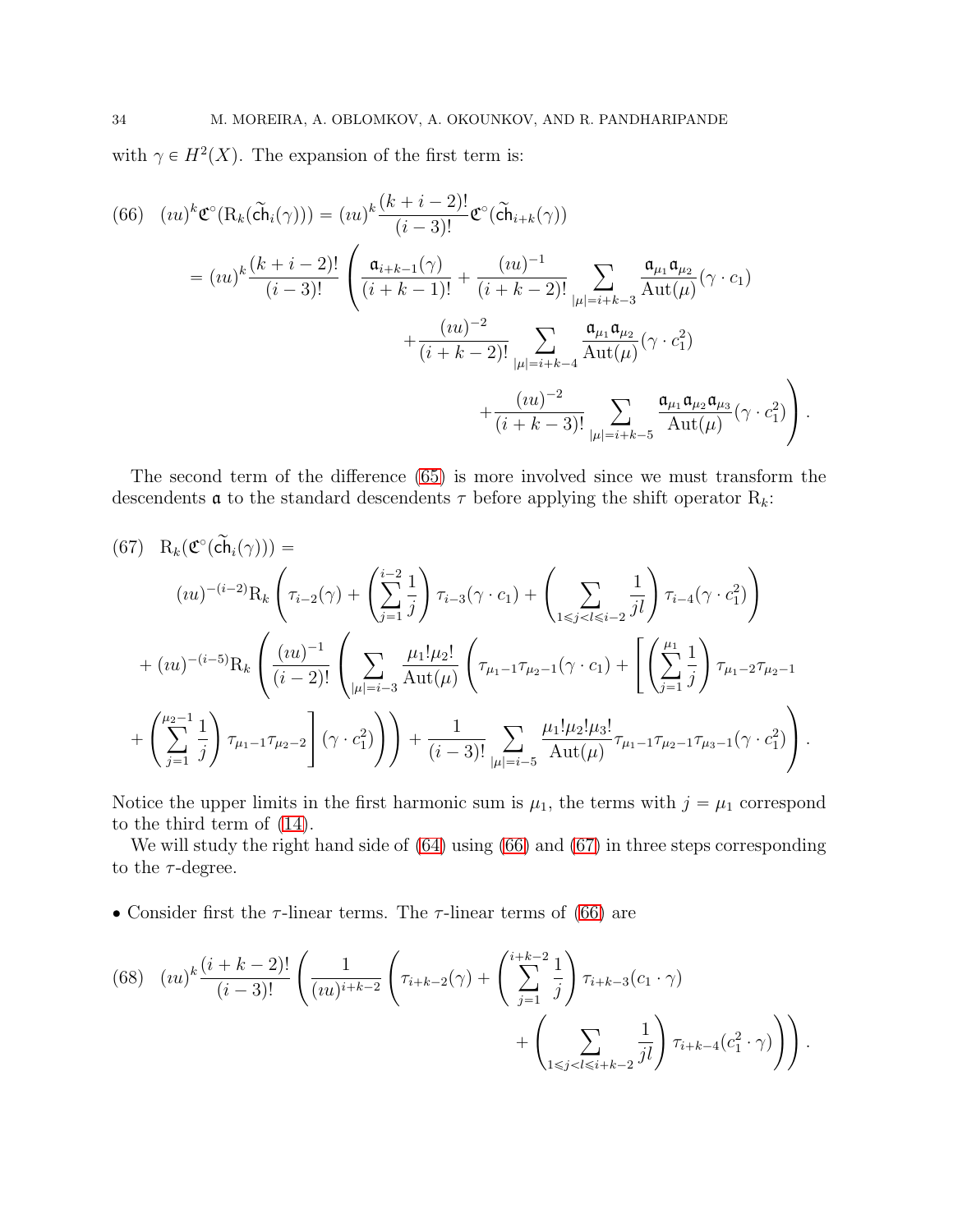The  $\tau$ -linear terms of [\(67\)](#page-33-1) is more complicated:

<span id="page-34-0"></span>
$$
(69) (iu)^{-i+2} \frac{(i+k-2)!}{(i-3)!} \left( \tau_{i+k-2}(\gamma) + \left( \sum_{j=i-2}^{i+k-2} \frac{1}{j} \right) \tau_{i+k-3}(\gamma \cdot c_1) + \left( \sum_{j=i-2}^{i+k-2} \frac{1}{j} \right) \tau_{i+k-4}(\gamma \cdot c_1^2) + \left( \sum_{j=1}^{i-2} \frac{1}{j} \right) \left[ \tau_{i+k-3}(\gamma \cdot c_1) + \left( \sum_{j=i-2}^{i+k-2} \frac{1}{j} \right) \tau_{i+k-4}(\gamma \cdot c_1^2) \right] + \left( \sum_{1 \le j < l \le i-2} \frac{1}{j l} \right) \tau_{i+k-4}(\gamma \cdot c_1^2) \right).
$$

The  $\tau_{i+k-2}(\gamma)$  terms of [\(68\)](#page-33-2) and [\(69\)](#page-34-0) match, so cancel in the difference [\(65\)](#page-32-2). The  $\tau_{i+k-3}(\gamma \cdot c_1)$  terms in [\(68\)](#page-33-2) and [\(69\)](#page-34-0) almost cancel: the difference is

(70) 
$$
(iu)^{-i+2} \frac{(i+k-2)!}{(i-2)!} \tau_{i+k-3}(\gamma \cdot c_1).
$$

For the  $\tau_{i+k-4}(\gamma \cdot c_1^2)$  terms, we split the prefactor in [\(69\)](#page-34-0) as

<span id="page-34-1"></span>
$$
\sum_{j=1}^{i-2} \frac{1}{j} = \frac{1}{i-2} + \sum_{j=1}^{i-3} \frac{1}{j}
$$

and the last coefficient of [\(69\)](#page-34-0) as

<span id="page-34-2"></span>
$$
\sum_{1 \leq j < l \leq i-2} \frac{1}{jl} = \sum_{1 \leq j < l \leq i-3} \frac{1}{jl} + \frac{1}{i-2} \sum_{1 \leq j \leq i-3} \frac{1}{j}.
$$

Then, we see the difference of the  $\tau_{i+k-4}(\gamma \cdot c_1^2)$  terms in [\(68\)](#page-33-2) and [\(69\)](#page-34-0) is

(71) 
$$
(iu)^{-i+2} \frac{(i+k-2)!}{(i-2)!} \left(\sum_{j=1}^{i+k-2} \frac{1}{j}\right) \tau_{i+k-4}(c_1^2 \cdot \gamma).
$$

On the right hand side of equation [\(64\)](#page-32-1), the  $\tau$ -linear terms [\(70\)](#page-34-1) and [\(71\)](#page-34-2) of the difference [\(65\)](#page-32-2) are canceled with

$$
\frac{(iu)^k}{2}\bigg[k!0!\mathfrak{C}^\circ\left(\frac{\widetilde{\mathrm{ch}}_{k+2}(c_1)\mathrm{ch}_i(\gamma)}{(iu)^{-2}}\right)\tau_{-2}(\mathsf{p})+0!k!\tau_{-2}(\mathsf{p})\mathfrak{C}^\circ\left(\frac{\widetilde{\mathrm{ch}}_{k+2}(c_1)\mathrm{ch}_i(\gamma)}{(iu)^{-2}}\right)\bigg]
$$

using  $\tau_{-2}(\mathbf{p}) = 1$ . In fact, after applying [\(15\)](#page-9-4), we find

$$
(iu)^k \frac{k!}{(iu)^{-2}} \mathfrak{C}^{\circ}(\tilde{ch}_{k+2}(c_1)\tilde{ch}_i(\gamma))
$$
  
=  $-\frac{(iu)^{k+1}}{(i-2)!} \left( \mathfrak{a}_{k+i-2}(c_1\gamma) + (iu)^{-1} \mathfrak{a}(c_1^2\gamma) \right) + \dots$   
=  $-\frac{(iu)^{2-i}}{(i-2)!} \left( (k+i-2)! \left( \tau_{k+i-3}(\gamma \cdot c_1) + (\sum_{i=1}^{k+i-3} \frac{1}{i}) \tau_{k+i-4}(\gamma \cdot c_1^2) \right) + (k+i-3)! \tau_{k+i-4}(\gamma \cdot c_1^2) \right) + \dots$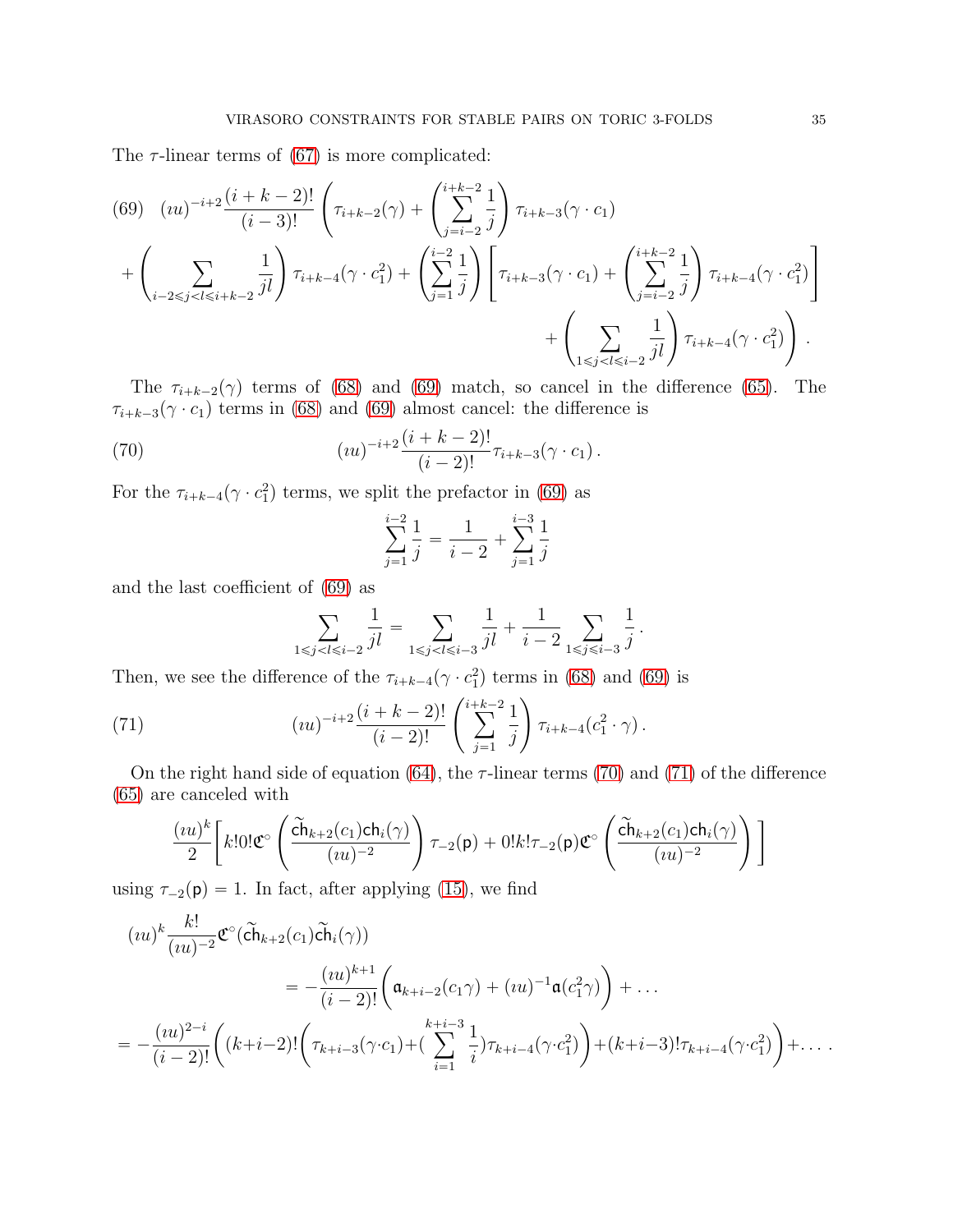where the dots stand for the  $\tau$ -quadratic terms. The second equality follows from the formula [\(55\)](#page-30-0).

• Consider next the  $\tau$ -quadratic terms. We start with the quadratic terms of complex cohomological degree 2. The corresponding terms from [\(66\)](#page-33-0) are:

<span id="page-35-1"></span>(72) 
$$
(iu)^k \frac{(k+i-2)!}{(i-3)!} \sum_{|\mu|=i+k-3} \frac{(iu)^{-\mu_1-\mu_2+2} \mu_1! \mu_2!}{(iu)(i+k-2)! \operatorname{Aut}(\mu)} \tau_{\mu_1-1} \tau_{\mu_2-1}(\gamma \cdot c_1).
$$

The computation of the corresponding terms in [\(67\)](#page-33-1) are more involved since the action of the shift operator  $R_k$  depends on the complex cohomological degree of the descendent:

<span id="page-35-0"></span>(73) 
$$
(iu)^{-i+4} \frac{1}{(i-2)!} \sum_{|\mu|=i-3} \frac{\mu_1! \mu_2!}{\text{Aut}(\mu)} \left( \frac{(\mu_1+k)!}{(\mu_1-1)!} \tau_{\mu_1+k-1}(\gamma \cdot c_1) \tau_{\mu_2-1}(\mathsf{p}) + \frac{(\mu_2+k+1)!}{(\mu_2)!} \tau_{\mu_1-1}(\gamma \cdot c_1) \tau_{\mu_2-1+k}(\mathsf{p}) \right).
$$

The linear combination of the first term of [\(73\)](#page-35-0) with  $\mu_1 + k - 1 = a$  and second term with  $\mu_1 - 1 = a$  is equal to the corresponding term of [\(72\)](#page-35-1) with  $\mu_1 - 1 = a$ . Hence, these cancel in the difference. Similar cancellations happen with rest of the terms. The resulting difference of [\(72\)](#page-35-1) and [\(73\)](#page-35-0) is

<span id="page-35-2"></span>(74) 
$$
\frac{(iu)^{-i+4}}{(i-3)!} \left( \sum_{|\mu|=i+k-3, \mu_1 \leq k} \mu_1! \mu_2! \frac{\tau_{\mu_1-1} \tau_{\mu_2-1}}{\mathrm{Aut}(\mu)} (\gamma \cdot c_1) + \sum_{|\mu|=i+k-3, \mu_2 \leq k} \mu_1! \mu_2! \frac{\tau_{\mu_1-1} \tau_{\mu_2-1}}{\mathrm{Aut}(\mu)} (\gamma \cdot c_1) \right)
$$

We will cancel [\(74\)](#page-35-2) with the  $\tau$ -quadratic terms of complex cohomological degree 2 in the sum

<span id="page-35-3"></span>
$$
(75)
$$

$$
\frac{(iu)^k}{2} \Bigg[ \sum_{a+b=k+2} (a-2)! b! \mathfrak{C}^{\circ} \left( \frac{\widetilde{\mathrm{ch}}_a(c_1) \mathrm{ch}_i(\gamma)}{(iu)^{b-2}} \right) \tau_{b-2}(\mathsf{p}) + a! (b-2)! \tau_{a-2}(\mathsf{p}) \mathfrak{C}^{\circ} \left( \frac{\widetilde{\mathrm{ch}}_b(c_1) \mathrm{ch}_i(\gamma)}{(iu)^{a-2}} \right) \\ - \sum_{a+b=k+2} (a-1)! (b-1)! \sum_{\bullet,\star} \alpha_{\bullet\star} \left( \mathfrak{C}^{\circ} (\widetilde{\mathrm{ch}}_a(\gamma_\bullet) \cdot \mathrm{ch}_i(\gamma)) \mathfrak{C}^{\circ} (\widetilde{\mathrm{ch}}_b(\gamma_\star)) \right. \\ \left. + \mathfrak{C}^{\circ} (\widetilde{\mathrm{ch}}_a(\gamma_\bullet)) \mathfrak{C}^{\circ} (\widetilde{\mathrm{ch}}_b(\gamma_\star) \cdot \mathrm{ch}_i(\gamma)) \right) \Bigg] \, .
$$

More precisely, the first and second terms of the last expression yield

$$
\frac{(iu)^{-i+4}}{2}\bigg[b\frac{(a+i-4)!(b-1)!}{(i-2)!}\tau_{a+i-5}(\gamma \cdot c_1)\tau_{b-2}(\mathsf{p})+a\frac{(a-1)!(b+i-4)!}{(i-2)!}\tau_{a-2}(\mathsf{p})\tau_{b+i-5}(\gamma \cdot c_1)\bigg]
$$

,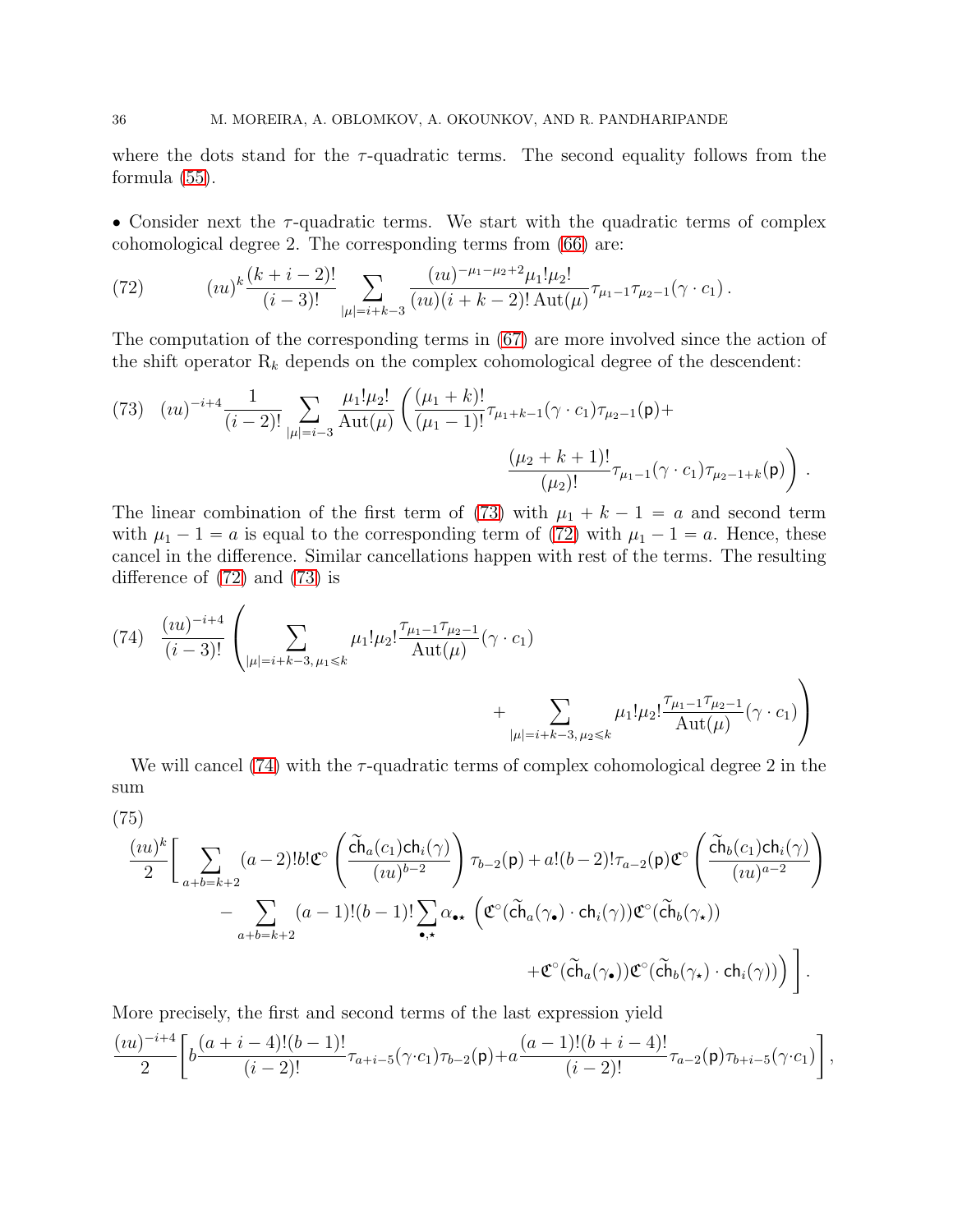and the last two terms yield $30$ 

$$
-\frac{(iu)^{-i-4}}{2}\bigg[(a-1)\frac{(a+i-4)!(b-1)!}{(i-2)!}\tau_{a+i-5}(\gamma_{\bullet}\cdot\gamma)\tau_{b-2}(\gamma_{\star})+
$$

$$
(b-1)\frac{(a-1)!(b+i-4)!}{(i-2)!}\tau_{a-2}(\gamma_{\bullet}\cdot\gamma)\tau_{b+i-5}(\gamma_{\star})\bigg].
$$

The cancellation then follows from

$$
\sum_{\bullet,\star}\alpha_{\bullet\star}\left(\gamma_\bullet\cdot\gamma\right)\otimes\gamma_\star=\mathsf{p}\otimes\left(\gamma\cdot c_1\right)\quad\text{and}\quad\sum_{\bullet,\star}\alpha_{\bullet\star}\,\gamma_\bullet\otimes\left(\gamma_\star\cdot\gamma\right)=\left(\gamma\cdot c_1\right)\otimes\mathsf{p}\;.
$$

We have cancelled all  $\tau$ -quadratic terms of complex cohomological degree 2 in [\(64\)](#page-32-1).

Let us also observe that the terms of [\(75\)](#page-35-3) with  $a = 1$  and with  $b = 1$  cancel out by exceptional bumping with [\(29\)](#page-19-3) with the term of [\(74\)](#page-35-2) with  $\mu_1 = k$  or  $\mu_2 = k$ .

A longer computation is needed to deal with  $\tau$ -quadratic terms of complex cohomological degree 3. Since all such terms have  $\gamma \cdot c_1^2$  as an argument, we drop the cohomology insertion from the notation. The corresponding terms from [\(66\)](#page-33-0) are:

<span id="page-36-2"></span>(76) 
$$
(iu)^k \frac{(k+i-2)!}{(i-3)!} \sum_{|\mu|=i+k-4} \frac{(iu)^{-\mu_1-\mu_2}}{\mathrm{Aut}(\mu)(i+k-2)!} \left(\mu_1!\mu_2! + (\mu_1+1)!\mu_2! \left(\sum_{j=1}^{\mu_1} \frac{1}{j}\right) + \mu_1!(\mu_2+1)! \left(\sum_{j=1}^{\mu_2} \frac{1}{j}\right)\right) \tau_{\mu_1-1} \tau_{\mu_2-1}.
$$

The corresponding terms from [\(67\)](#page-33-1) are:

<span id="page-36-1"></span>
$$
(77) \frac{(iu)^{-i+4}}{(i-2)!} \sum_{|\mu|=i-3} \frac{\mu_1! \mu_2!}{\text{Aut}(\mu)} \left[ \frac{(\mu_1+k)!}{(\mu_1-1)!} \left( \sum_{j=\mu_1}^{\mu_1+k} \frac{1}{j} \right) \tau_{\mu_1+k-2} \tau_{\mu_2-1} + \frac{(\mu_2+k)!}{(\mu_2-1)!} \left( \sum_{j=\mu_2}^{\mu_2+k} \frac{1}{j} \right) \tau_{\mu_1-1} \tau_{\mu_2+k-2} + \left( \sum_{j=1}^{\mu_1} \frac{1}{j} \right) \left( \frac{(\mu_1+k)!}{(\mu_1-1)!} \tau_{\mu_1+k-2} \tau_{\mu_2-1} + \frac{(\mu_2+k+1)!}{\mu_2!} \tau_{\mu_1-2} \tau_{\mu_2+k-1} \right) + \left( \sum_{j=1}^{\mu_2-1} \frac{1}{j} \right) \left( \frac{(\mu_2+k)!}{(\mu_2-1)!} \tau_{\mu_1-1} \tau_{\mu_2+k-2} + \frac{(\mu_1+k+1)!}{\mu_1!} \tau_{\mu_1+k-1} \tau_{\mu_2-2} \right) \right].
$$

The expression [\(77\)](#page-36-1) is simplified by the following strategy. We number the six  $\tau$ quadratic terms by their order of occurrence in [\(77\)](#page-36-1). The first term of [\(77\)](#page-36-1) combines with the third term. The second term combines with the fifth term. We also split off the

<span id="page-36-0"></span> $^{30}\mathrm{The}$  sum over  $\bullet,\star$  with coefficient  $\alpha_{\bullet\star}$  is implicit.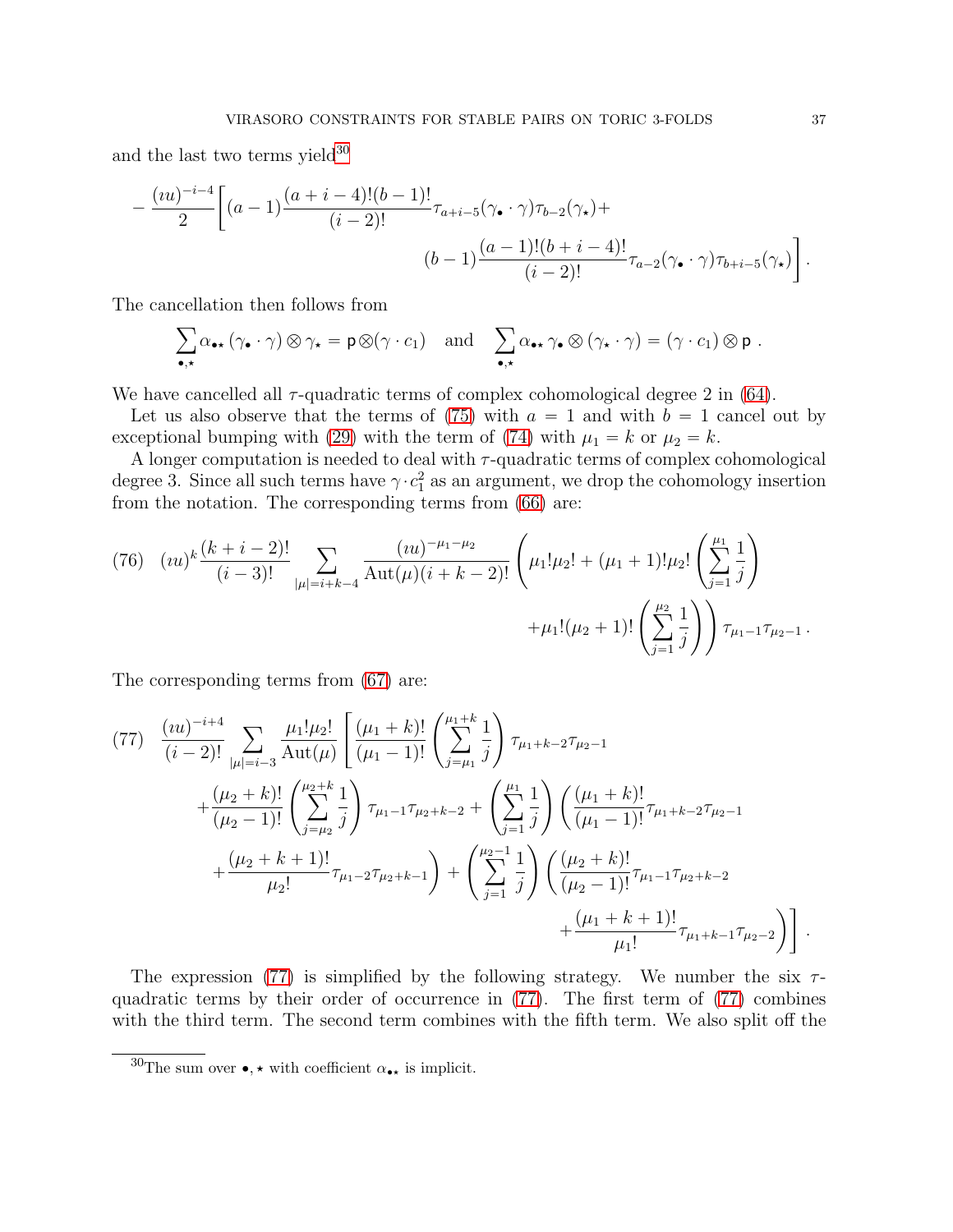summands with  $j = \mu_1 + k$  and  $j = \mu_2 + k$  from the first and second terms respectively, as well as the summand with  $j = \mu_1$  from the third term. Then, [\(77\)](#page-36-1) equals

<span id="page-37-0"></span>
$$
(78) \frac{(iu)^{-i+4}}{(i-2)!} \left( \sum \mu_1 \frac{(\mu_1 + k - 1)! \mu_2!}{\text{Aut}(\mu)} \tau_{\mu_1 + k - 2} \tau_{\mu_2 - 1} + \mu_2 \frac{\mu_1! (\mu_2 + k - 1)!}{\text{Aut}(\mu)} \tau_{\mu_1 - 1} \tau_{\mu_2 + k - 2} \n+ \mu_1 \frac{(\mu_1 + k)! \mu_2!}{\text{Aut}(\mu)} \left( \sum_{j=1}^{\mu_1 + k - 1} \frac{1}{j} \right) \tau_{\mu_1 + k - 2} \tau_{\mu_2 - 1} + \mu_2 \frac{\mu_1! (\mu_2 + k)!}{\text{Aut}(\mu)} \left( \sum_{j=1}^{\mu_2 + k - 1} \frac{1}{j} \right) \tau_{\mu_1 - 1} \tau_{\mu_2 + k - 2} \n+ (\mu_2 + k + 1) \frac{\mu_1! (\mu_2 + k)!}{\text{Aut}(\mu)} \left( \sum_{j=1}^{\mu_1 - 1} \frac{1}{j} \right) \tau_{\mu_1 - 2} \tau_{\mu_2 + k - 1} \n+ (\mu_1 + k + 1) \frac{(\mu_1 + k)! \mu_2!}{\text{Aut}(\mu)} \left( \sum_{j=1}^{\mu_2 - 1} \frac{1}{j} \right) \tau_{\mu_1 + k - 1} \tau_{\mu_2 - 2} \n+ \frac{(\mu_1 + k)! \mu_2!}{\text{Aut}(\mu)} \tau_{\mu_1 + k - 2} \tau_{\mu_2 - 1} + \frac{(\mu_1 - 1)! (\mu_2 + k + 1)!}{\text{Aut}(\mu)} \tau_{\mu_1 - 2} \tau_{\mu_2 + k - 1} \right),
$$

where the sum is over  $\mu_1 \ge \mu_2$ ,  $|\mu| = i - 3$ .

Let us fix an integer a satisfying  $a > k - 2$ . We observe that the sum of the first term from the first line [\(78\)](#page-37-0) with  $\mu_1 = a + 2 - k$  and the second term in the last line with  $\mu_2 = a + 1 - k$  will cancel with the first term of [\(76\)](#page-36-2) with  $\mu_1 = a + 1$ . Also, the sum of the second term from the first line with  $\mu_2 = a + 2 - k$  and the first term of the last line with  $\mu_1 = a + 1 - k$  will cancel with the first term of [\(76\)](#page-36-2) with  $\mu_2 = a + 1$ .

Similarly, the sum of the first term for the second line of [\(78\)](#page-37-0) with  $\mu_1 = a + 2 - k$  and the first term from the third line of [\(78\)](#page-37-0) with  $\mu_1 = a + 2$  cancels with the second term of [\(76\)](#page-36-2) with  $\mu_1 = a + 1$ . Finally, the sum of the second term from the second line of [\(78\)](#page-37-0) with  $\mu_1 = a + 1$  and the last term from the last line of [\(78\)](#page-37-0) with  $\mu_1 = a + 1 - k$  cancels with the last term of [\(76\)](#page-36-2) with  $\mu_1 = a + 1$ .

After all of these cancellations, we are left with

<span id="page-37-1"></span>(79) 
$$
\sum \frac{(iu)^{-i+4}\mu_1!\mu_2!}{\text{Aut}(\mu)(i-3)!} \left(1+(\mu_1+1)\left(\sum_{j=1}^{\mu_1}\frac{1}{j}\right)+(\mu_2+1)\left(\sum_{j=1}^{\mu_2}\frac{1}{j}\right)\right)\tau_{\mu_1-1}\tau_{\mu_2-1},
$$

where  $\sum$  is the sum of two sub sums: the first is over  $\mu_1 + \mu_2 = i + k - 4$ ,  $\mu_1 \leq k$  and the second is over  $\mu_1 + \mu_2 = i + k - 4, \mu_2 \leq k$ .

In the difference [\(64\)](#page-32-1), the expression [\(79\)](#page-37-1) is canceled by the corresponding  $\tau$ -quadratic terms of complex cohomological degree 3 of [\(75\)](#page-35-3). More precisely, the first and second terms of [\(75\)](#page-35-3) yield

$$
\frac{(iu)^{-i+4}}{2}\bigg[b\frac{(a+i-4)!(b-1)!}{(i-2)!}\tau_{a+i-6}(\gamma\cdot c_1^2)\tau_{b-2}(\mathsf{p})+a\frac{(a-1)!(b+i-4)!}{(i-2)!}\tau_{a-2}(\mathsf{p})\tau_{b+i-6}(\gamma\cdot c_1^2)\bigg]\,,
$$

after we apply  $(15)$  to these terms and drop  $\tau$ -cubic terms and the terms of cohomological degree other than 3. In particular, the factors in first and second terms are produced by the **a**-linear term of [\(15\)](#page-9-4) proportional to  $c_1$ .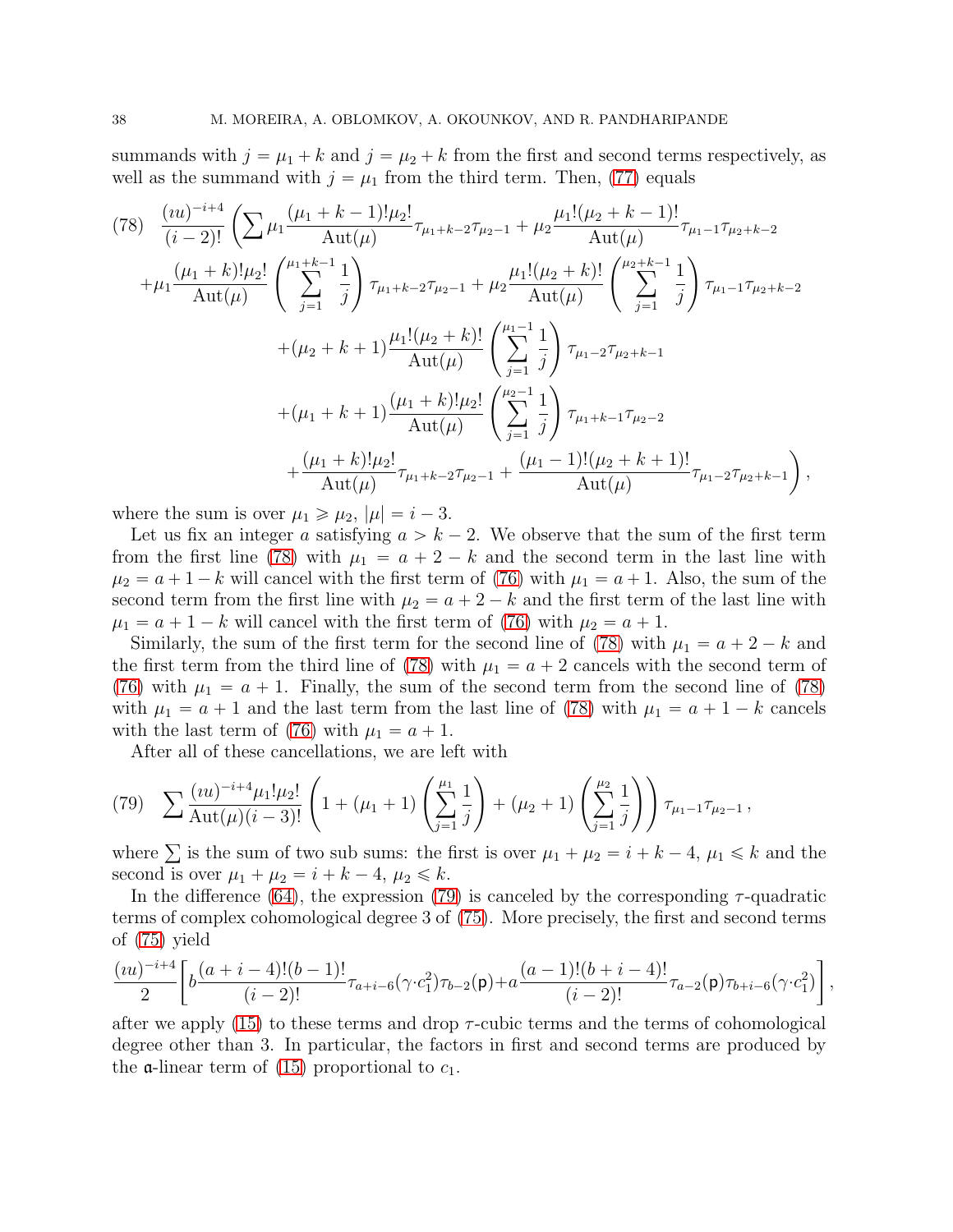The last two terms of  $(75)$  yield<sup>[31](#page-38-0)</sup>

$$
-\frac{(iu)^{-i+4}}{2}\bigg[(a-1)\frac{(a+i-4)!(b-1)!}{(i-2)!}\tau_{a+i-6}(\gamma_{\bullet}\cdot\gamma)\tau_{b-2}(\gamma_{\star}\cdot c_{1})+\n\\ (b-1)\frac{(a-1)!(b+i-4)!}{(i-2)!}\tau_{a-2}(\gamma_{\bullet}\cdot\gamma)\tau_{b+i-6}(\gamma_{\star}\cdot c_{1})\bigg],
$$

after we apply only the parts of  $(14)$  and  $(15)$  that are not  $c_1$ -proportional, then we use the  $\alpha$  to  $\tau$  the transition formula [\(55\)](#page-30-0) and drop the  $\tau$  cubic terms and the terms of homological degree other than 3.

Together these two sums combine and cancel the first term of [\(79\)](#page-37-1). To cancel the last two terms of [\(79\)](#page-37-1), we follow the same pattern. We first apply  $c_1^0$ -part of [\(15\)](#page-9-4) to the first and second terms of [\(75\)](#page-35-3) and then apply  $c_1$ -part of the  $\alpha$  to  $\tau$  transition formula [\(55\)](#page-30-0). Next, we apply the  $c_1^0$ -parts of [\(14\)](#page-9-0) and the [\(15\)](#page-9-4) and the  $c_1^1$ -part of [\(55\)](#page-30-0) to the last two terms of [\(75\)](#page-35-3). After dropping the  $\tau$ -cubic terms and the terms of complex cohomological degree other than 3, we exactly cancel the remaining terms of [\(79\)](#page-37-1).

• Consider finally the  $\tau$ -cubic terms. The cohomological arguments of these terms are  $c_1^2 \cdot \gamma$ , so as in the previous computation, we drop the cohomology insertion from the notation.

<span id="page-38-1"></span>After expanding the corresponding terms of [\(66\)](#page-33-0), we obtain:

(80) 
$$
\frac{(iu)^{-i}(i+k-2)}{(i-3)!}\sum_{|\mu|=i+k-5}\frac{\mu_1!\mu_2!\mu_3!}{\mathrm{Aut}(\mu)}\tau_{\mu_1-1}\tau_{\mu_2-1}\tau_{\mu_3-1}.
$$

On the other hand, the corresponding terms from [\(67\)](#page-33-1) are more complicated:

$$
\frac{(iu)^{-i}}{(i-3)!} \sum_{|\mu|=i-5} \frac{\mu_1! \mu_2! \mu_3!}{\text{Aut}(\mu)} \left( \frac{(\mu_1 + k + 1)!}{\mu_1!} \tau_{\mu_1 + k - 1} \tau_{\mu_2 - 1} \tau_{\mu_3 - 1} + \frac{(\mu_2 + k + 1)!}{\mu_2!} \tau_{\mu_1 - 1} \tau_{\mu_2 + k - 1} \tau_{\mu_3 - 1} + \frac{(\mu_3 + k + 1)!}{\mu_3!} \tau_{\mu_1 - 1} \tau_{\mu_2 - 1} \tau_{\mu_3 + k - 1} \right),
$$

In [\(80\)](#page-38-1), we have  $i + k - 2 = \sum_{j=1}^{3} (\mu_j + 1)$ . Therefore, the difference between the last two expressions is the sum of the monomials

<span id="page-38-2"></span>(81) 
$$
\left(\sum_{j,\mu_j\leq k-2}(\mu_j+2)\right)\frac{(iu)^{-i}\mu_1!\mu_2!\mu_3!}{(i-3)!\,\mathrm{Aut}(\mu)}\tau_{\mu_1-1}\tau_{\mu_2-1}\tau_{\mu_3-1}.
$$

Let us restrict our attention to the case when i is bigger than  $k$ , the other cases are analogous. After applying the reaction from the last line of [\(15\)](#page-9-4), we obtain a formula for

<span id="page-38-0"></span><sup>&</sup>lt;sup>31</sup>The sum over  $\bullet, \star$  with coefficient  $\alpha_{\bullet\star}$  is implicit.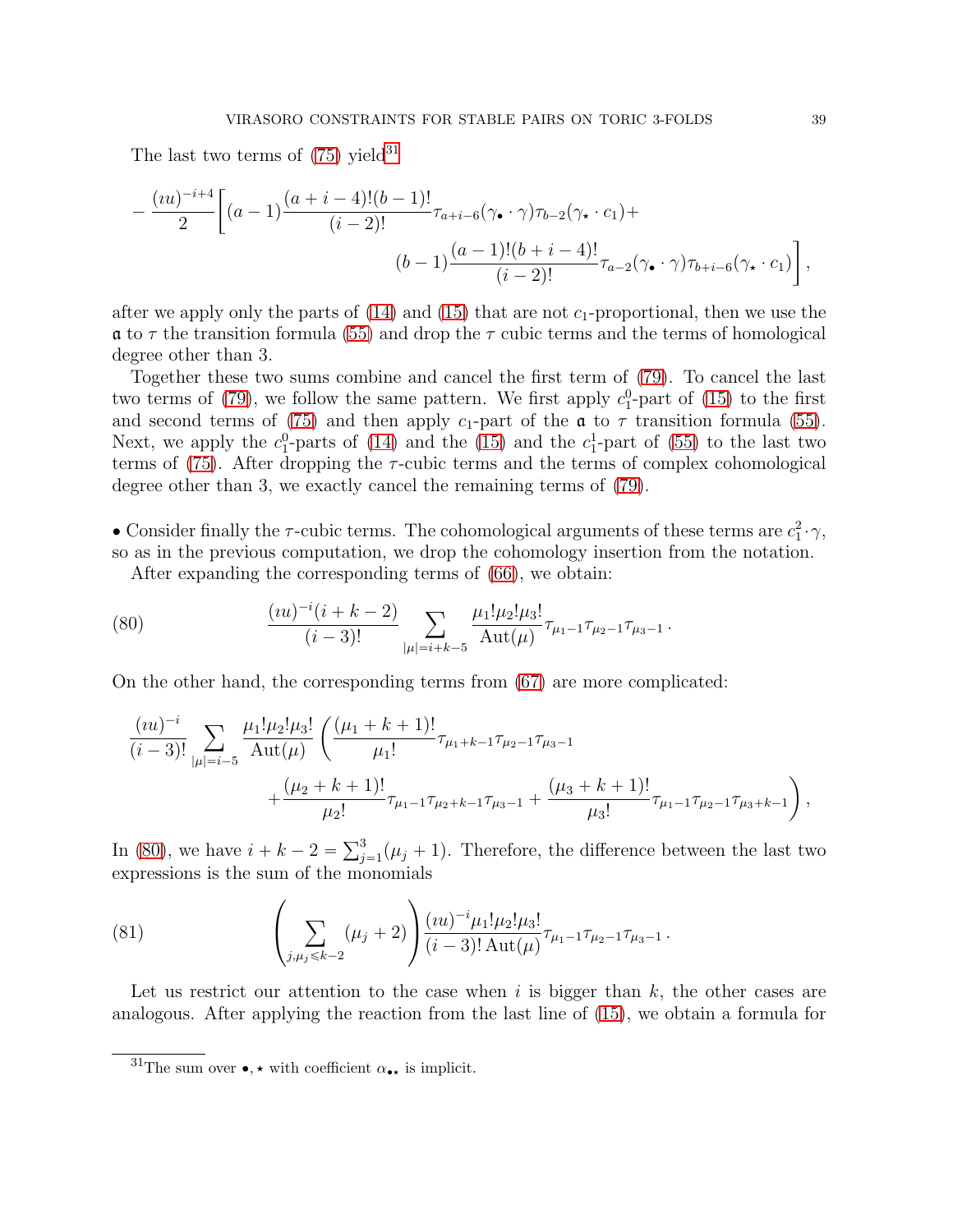the expressions in the second line of [\(64\)](#page-32-1):

<span id="page-39-0"></span>(82) 
$$
(a-2)!b!\mathfrak{C}^{\circ}\left(\frac{\widetilde{ch}_a(c_1)\widetilde{ch}_i(\gamma)}{(iu)^{b-2}}\right)\tau_{b-2}(\mathsf{p}) = \tau
$$
-quadratic terms +  

$$
\frac{(iu)^{-k-i}b!}{(i-2)!}\left(\sum_{|\mu|=a+i-6} \max(\max(\mu_1+1,\mu_2+1),i-2)\frac{\mu_1!\mu_2!}{\mathrm{Aut}(\mu)}\tau_{\mu_1-1}\tau_{\mu_2-1}\right)\tau_{b-2},
$$

<span id="page-39-1"></span>(83) 
$$
a!(b-2)!\tau_{a-2}(\mathbf{p})\mathfrak{C}^{\circ}\left(\frac{\widetilde{\mathbf{ch}}_{b}(c_{1})\widetilde{\mathbf{ch}}_{i}(\gamma)}{(iu)^{a-2}}\right) = \tau
$$
-quadratic terms +  

$$
\frac{(iu)^{-k-i}a!}{(i-2)!}\left(\sum_{|\mu|=b+i-6} \max(\max(\mu_{1}+1,\mu_{2}+1),i-2)\frac{\mu_{1}!\mu_{2}!}{\mathrm{Aut}(\mu)}\tau_{\mu_{1}-1}\tau_{\mu_{2}-1}\right)\tau_{a-2}.
$$

The terms of [\(82\)](#page-39-0) and [\(83\)](#page-39-1) with  $\max(\mu_1 + 1, \mu_2 + 1) \leq i - 2$  contribute the monomials:

$$
(84) \qquad (iu)^{-i}b \cdot \frac{\mu_1!\mu_2!(b-1)!}{(i-3)!}\tau_{\mu_1-1}\tau_{\mu_2-1}\tau_{b-2}\,, \qquad (iu)^{-i}a \cdot \frac{\mu_1!\mu_2!(a-1)!}{(i-3)!}\tau_{\mu_1-1}\tau_{\mu_2-1}\tau_{a-2}\,.
$$

Note  $a + b = k + 2$  in [\(64\)](#page-32-1). Since  $\max(\mu_1 + 1, \mu_2 + 1) \leq i - 2$  and  $|\mu| = a + i - 2$  or  $|\mu| = b + i - 2$  we imply that  $\mu_1 + 1, \mu_2 + 1 \ge k - 1$ . Thus the corresponding terms of [\(82\)](#page-39-0) and [\(83\)](#page-39-1) cancel with the monomials [\(81\)](#page-38-2) such that there is only one j with  $\mu_i \leq k - 2$ .

The terms in [\(82\)](#page-39-0) and [\(83\)](#page-39-1) with  $\max(\mu_1 + 1, \mu_2 + 1) > i - 2$  yield terms:

$$
(iu)^{-i}b(\mu'+1)\cdot\frac{\mu_1!\mu_2!(b-1)!}{(i-2)!}\tau_{\mu_1-1}\tau_{\mu_2-1}\tau_{b-2}\,,\quad (iu)^{-i}a(\mu'+1)\cdot\frac{\mu_1!\mu_2!(a-1)!}{(i-2)!}\tau_{\mu_1-1}\tau_{\mu_2-1}\tau_{a-2}\,,
$$

where  $\mu' = \max(\mu_1, \mu_2)$ . Both of these terms are of the form:

<span id="page-39-2"></span>(85) 
$$
(iu)^{-i}(\mu_1+1)(\mu_2+1)\cdot\frac{\mu_1!\mu_2!\mu_3!}{(i-2)!}\tau_{\mu_1-1}\tau_{\mu_2-1}\tau_{\mu_3-1},
$$

with  $\mu_1+1 > i-2$  and  $|\mu| = i+k-4$ . Since we assumed that  $i > k$ , we have  $\mu_1+\mu_2 < k-4$ in [\(85\)](#page-39-2). The discussed terms therefore combine to yield the sum of monomials:

<span id="page-39-3"></span>(86) 
$$
(iu)^{-i}(\mu_1 + \mu_2 + 2)(\mu_3 + 1) \cdot \frac{\mu_1!\mu_2!\mu_3!}{(i-2)!}\tau_{\mu_1 - 1}\tau_{\mu_2 - 1}\tau_{\mu_3 - 1},
$$

where  $\mu_3 + 1 > i - 2$  and  $\mu_1, \mu_2 \le k - 2$ .

The terms [\(86\)](#page-39-3) combine with the terms from the expansion of the last two lines of [\(64\)](#page-32-1). Indeed, since  $\gamma_{\bullet}$ ,  $\gamma_{\star}$  in the last two lines of [\(64\)](#page-32-1) are of complex cohomological degree 2, the  $\tau$ -terms result from use of the  $c_1^1$ -part of [\(14\)](#page-9-0) and of the  $c_1^0$ -part of [\(15\)](#page-9-4). The expansion of these terms is a sum of monomials

<span id="page-39-4"></span>(87) 
$$
-(iu)^{-i}(b-1)(a-1)\frac{(a+i-4)! \mu_1! \mu_2!}{(i-2)!} \tau_{a+i-5} \tau_{\mu_1-1} \tau_{\mu_2-1},
$$

where  $|\mu| = b - 3$ .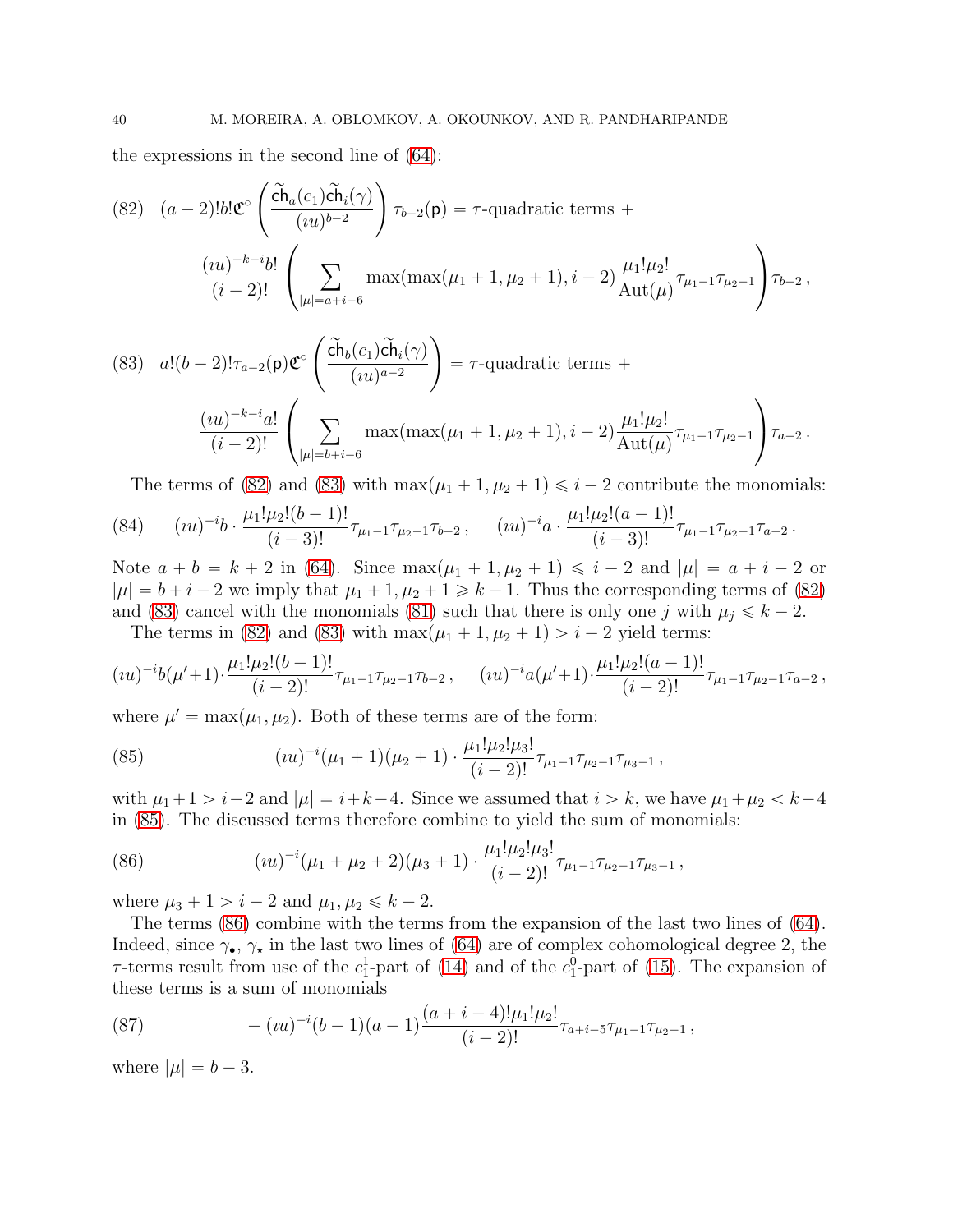The combination of [\(87\)](#page-39-4) with  $a = \mu_3 - i + 4$ ,  $b = \mu_1 + \mu_2 + 3$  and [\(86\)](#page-39-3) matches [\(81\)](#page-38-2), since, in [\(87\)](#page-39-4), we have

$$
(b-1)(a-1) = (\mu_1 + \mu_2 + 2)(\mu_3 - i + 3) = (\mu_1 + \mu_2 + 2)(\mu_3 + 1) - (\mu_1 + \mu_2 + 2)(i - 2).
$$
  
We have a  
enoc

We have cancelled all  $\tau$ -cubic terms.

The assumption  $\widetilde{\mathsf{ch}}_i(\gamma) \in \mathbb{D}_{\mathrm{PT}}^{X\star}$  implies  $i \geq 3$ . Therefore, in the above computations, we do not see negative factorials in denominators.  $\hfill \Box$ 

<span id="page-40-0"></span>4.3. Proof of Theorem [13](#page-18-0) for  $\mathbb{D}_{PT}^1 \cap \mathbb{D}_{PT}^{X\star}$ . Theorem [13,](#page-18-0) for all  $D \in \mathbb{D}_{PT}^1 \cap \mathbb{D}_{PT}^{X\star}$ , is an immediate consequence of Proposition [17](#page-29-1) for singletons by the following simple argument. Let

$$
D = \prod_{i=1}^m \widetilde{\mathsf{ch}}_{k_i}(\gamma_i) \in \mathbb{D}_{\mathrm{PT}}^1 \cap \mathbb{D}_{\mathrm{PT}}^{X \star},
$$

where  $\gamma_i \gamma_j = 0 \in H^*(X)$  for all  $i \neq j$ .

By definition, for  $k \geq 1$ ,

$$
\mathfrak{C}^{\bullet}\left(\mathcal{L}_{k}^{\mathrm{PT}}(D)\right) = \mathfrak{C}^{\bullet}\left(\mathcal{L}_{k}^{\mathrm{PT}}\left(\prod_{i=1}^{m} \widetilde{\mathsf{ch}}_{k_{i}}(\gamma_{i})\right)\right)
$$
\n
$$
= \mathfrak{C}^{\bullet}\left(\mathrm{T}_{k}\prod_{i=1}^{m} \widetilde{\mathsf{ch}}_{k_{i}}(\gamma_{i}) + \sum_{j=1}^{m} \mathrm{R}_{k}(\widetilde{\mathsf{ch}}_{k_{j}}(\gamma_{j}))\prod_{i \neq j} \widetilde{\mathsf{ch}}_{k_{i}}(\gamma_{i})\right).
$$

Since  $\gamma_i \gamma_j = 0$  for  $i \neq j$ ,

$$
\mathfrak{C}^{\bullet}\Big(\mathrm{T}_k\prod\limits_{i=1}^{m}\tilde{\mathrm{ch}}_{k_i}(\gamma_i)\Big)=(-m+1)\mathfrak{C}^{\bullet}(\mathrm{T}_k)\prod\limits_{i=1}^{m}\mathfrak{C}^{\bullet}(\tilde{\mathrm{ch}}_{k_i}(\gamma_i))+\sum\limits_{j=1}^{m}\mathfrak{C}^{\bullet}(\mathrm{T}_k\tilde{\mathrm{ch}}_{k_j}(\gamma_j))\prod\limits_{i\neq j}\mathfrak{C}^{\bullet}(\tilde{\mathrm{ch}}_{k_i}(\gamma_i))\,.
$$

By Proposition [17,](#page-29-1)

$$
(iu)^{-k} \widetilde{\mathbf{L}}_k^{\text{GW}}(\mathfrak{C}^{\bullet}(\widetilde{\mathbf{ch}}_i(\gamma_i))) = \mathfrak{C}^{\bullet} (\mathbf{L}_k^{\text{PT}}(\widetilde{\mathbf{ch}}_i(\gamma_i)))
$$
  

$$
= \mathfrak{C}^{\bullet} (\mathbf{T}_k) \mathfrak{C}^{\bullet}(\widetilde{\mathbf{ch}}_i(\gamma_i)) + \mathfrak{C}^{\bullet} (\mathbf{T}_k \widetilde{\mathbf{ch}}_i(\gamma_i)) + \mathfrak{C}^{\bullet} (\mathbf{R}_k(\widetilde{\mathbf{ch}}_{k_i}(\gamma_i))) .
$$

We conclude

$$
\mathfrak{C}^{\bullet}\left(\mathcal{L}_{k}^{\mathrm{PT}}(D)\right) = \sum_{j=1}^{m} (iu)^{-k} \widetilde{\mathcal{L}}_{k}^{\mathrm{GW}}(\mathfrak{C}^{\bullet}(\widetilde{\mathrm{Ch}}_{j}(\gamma_{j}))) \prod_{i \neq j} \mathfrak{C}^{\bullet}(\widetilde{\mathrm{Ch}}_{k_{i}}(\gamma_{i})) - (m-1) \mathfrak{C}^{\bullet}(\mathcal{T}_{k}) \prod_{i=1}^{m} \mathfrak{C}^{\bullet}(\widetilde{\mathrm{Ch}}_{k_{i}}(\gamma_{i})) .
$$

On the other hand,

$$
(iu)^{-k} \widetilde{\mathcal{L}}_k^{\text{GW}}(\mathfrak{C}^{\bullet}(D)) =
$$
  

$$
\sum_{j=1}^m (iu)^{-k} \widetilde{\mathcal{L}}_k^{\text{GW}}(\mathfrak{C}^{\bullet}(\widetilde{\mathbf{ch}}_j(\gamma_j))) \prod_{i \neq j} \mathfrak{C}^{\bullet}(\widetilde{\mathbf{ch}}_{k_i}(\gamma_i)) - (m-1)(iu)^{-k} \left(\frac{(iu)^2}{2}\right) \mathrm{T}_k \prod_{i=1}^m \mathfrak{C}^{\bullet}(\widetilde{\mathbf{ch}}_{k_i}(\gamma_i)).
$$

The proof is completed by applying  $(46)$ .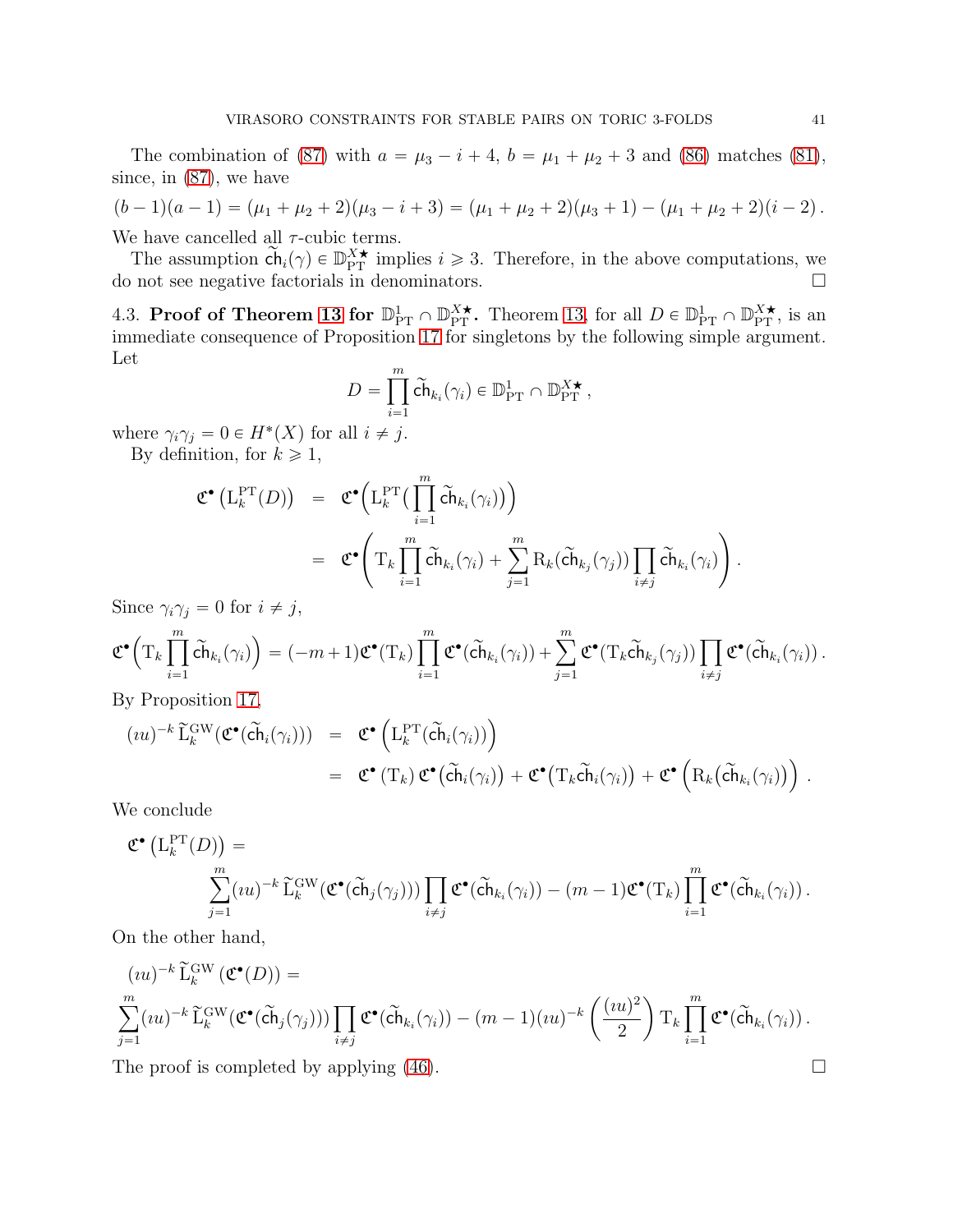#### <span id="page-41-2"></span>5. Intertwining III: Interacting insertions

<span id="page-41-0"></span>5.1. Overview. We complete here the proof of Theorem [13.](#page-18-0) Since non-interacting insertions have already been treated in Section [4,](#page-28-0) we must address the interacting cases. In the desired equation,

(88) 
$$
\mathfrak{C}^{\bullet} \circ \mathcal{L}_{k}^{\mathrm{PT}}(D) = (iu)^{-k} \widetilde{\mathcal{L}}_{k}^{\mathrm{GW}} \circ \mathfrak{C}^{\bullet}(D),
$$

the stable pairs descendent insertions of  $D \in \mathbb{D}_{PT}^{X\star}$  can interact with each other via the GW{PT descendent correspondence on both sides of [\(88\)](#page-41-2). In addition, the stable pairs descendents can also interact with constant term of the Virasoro constraints on the left side. We must control all of these interactions.

5.2. Interactions among two insertions. We start with results which control the interactions of two descendent insertions.

<span id="page-41-1"></span>**Proposition 18.** Let  $\gamma' \in H^2(X)$ ,  $\gamma'' \in H^4(X)$ , and let  $i \geq 3$ ,  $j \geq 2$ . Then, for  $k \geq -1$ , we have

$$
(iu)^k \mathfrak{C}^{\circ}(\mathrm{R}_k(\widetilde{\mathrm{ch}}_i(\gamma')\widetilde{\mathrm{ch}}_j(\gamma''))) = \mathrm{R}_k(\mathfrak{C}^{\circ}(\widetilde{\mathrm{ch}}_i(\gamma')\widetilde{\mathrm{ch}}_j(\gamma''))).
$$

Proof. We first compute the left side of the equation. After applying the shifts, we obtain

$$
\mathrm{R}_k(\widetilde{\mathrm{ch}}_i(\gamma')\widetilde{\mathrm{ch}}_j(\gamma''))=\frac{(i+k-2)!}{(i-3)!}\widetilde{\mathrm{ch}}_{i+k}(\gamma')\widetilde{\mathrm{ch}}_j(\gamma'')+\frac{(j+k-1)!}{(j-2)!}\widetilde{\mathrm{ch}}_i(\gamma')\widetilde{\mathrm{ch}}_{j+k}(\gamma'')\,.
$$

We apply the correspondence to the both terms:

$$
\mathfrak{C}^{\circ}(\mathrm{R}_{k}(\tilde{\mathrm{ch}}_{i}(\gamma')\tilde{\mathrm{ch}}_{j}(\gamma''))) = (iu)^{-1} \left( \frac{1}{(i-3)!(j-2)!} + \frac{(j+k-1)}{(i-2)!(j-2)!} \right) \mathfrak{a}_{i+j+k-4}(\gamma'\gamma'') \n= (iu)^{-i-j-k+4} \frac{(i+j+k-3)!}{(i-2)!(j-2)!} \tau_{i+j+k-5}(\gamma'\gamma'').
$$

The right side of the equation is

$$
R_k(\mathfrak{C}^{\circ}(\tilde{ch}_i(\gamma')\tilde{ch}_j(\gamma'')) = R_k\bigg(\frac{(iu)^{-1}}{(i-2)!(j-2)!}\mathfrak{a}_{i+j-4}(\gamma'\gamma'')\bigg)
$$
  

$$
= (iu)^{-i-j+4}\frac{(i+j-4)!}{(i-2)!(j-2)!}R_k(\tau_{i+j-5}(\gamma'\gamma''))
$$
  

$$
= (iu)^{-i-j+4}\frac{(i+j+k-3)!}{(i-2)!(j-2)!}\tau_{i+j+k-5}(\gamma'\gamma''),
$$

which matches the left side.  $\square$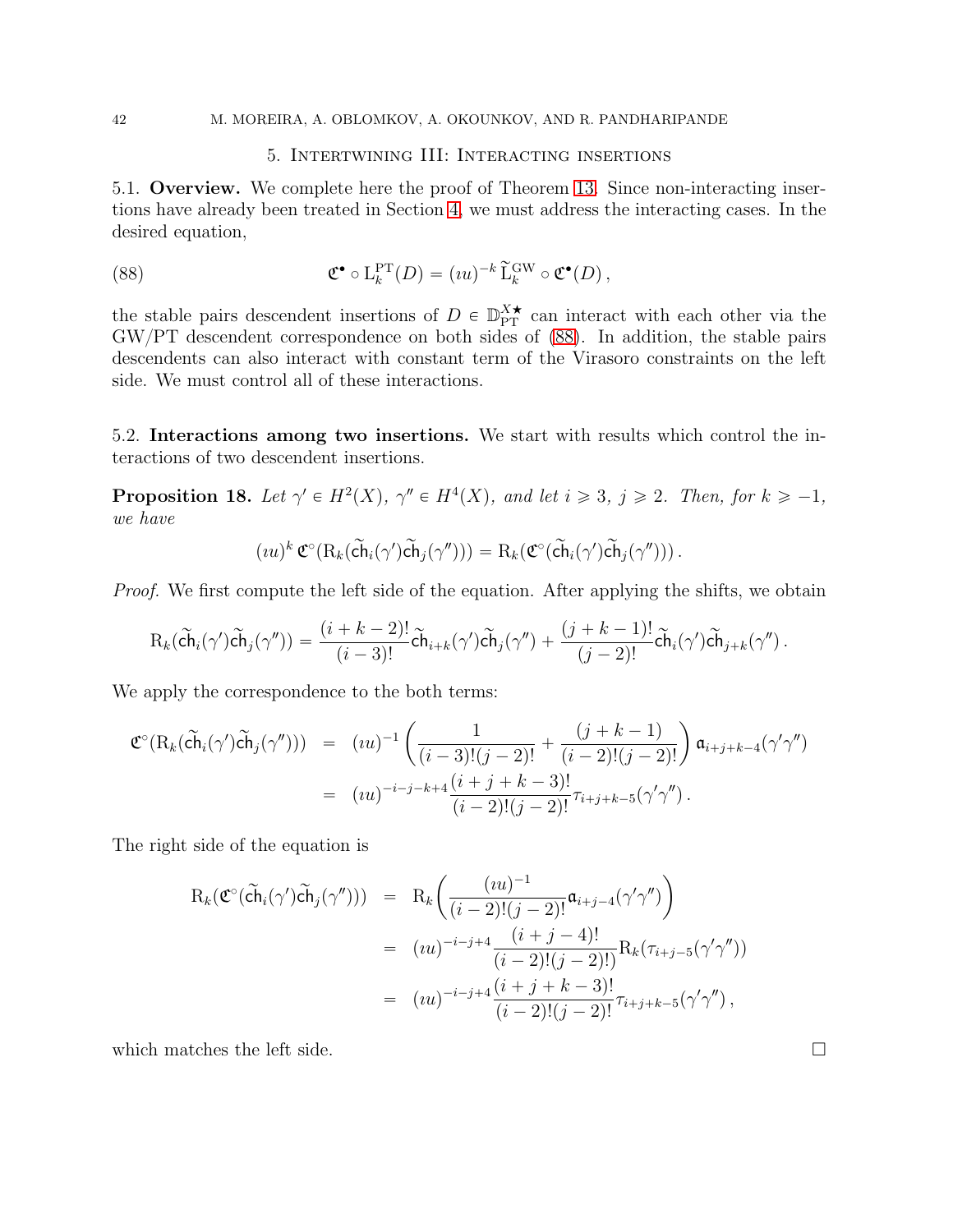<span id="page-42-0"></span>**Proposition 19.** Let  $\gamma', \gamma'' \in H^2(X)$ , and let  $i, j \geq 3$ . Then, for  $k \geq -1$ , we have

<span id="page-42-3"></span>(89) 
$$
(iu)^{k} \mathfrak{C}^{\circ}(\mathrm{R}_{k}(\tilde{\mathrm{ch}}_{i}(\gamma')\tilde{\mathrm{ch}}_{j}(\gamma'')))-\mathrm{R}_{k}(\mathfrak{C}^{\circ}(\tilde{\mathrm{ch}}_{i}(\gamma')\mathrm{ch}_{j}(\gamma'')))=\sum_{a+b=k+2} (a-2)!b! \mathfrak{C}^{\circ}(\tilde{\mathrm{ch}}_{i}(\gamma')\cdot\tilde{\mathrm{ch}}_{j}(\gamma'')\cdot\tilde{\mathrm{ch}}_{a}(c_{1})) \mathfrak{C}^{\circ}(\mathrm{ch}_{b}(p))+a!(b-2)! \mathfrak{C}^{\circ}(\tilde{\mathrm{ch}}_{i}(\gamma')\cdot\tilde{\mathrm{ch}}_{j}(\gamma'')\cdot\tilde{\mathrm{ch}}_{b}(c_{1})) \mathfrak{C}^{\circ}(\mathrm{ch}_{a}(p))-\sum_{a+b=k+2} (a-1)!(b-1)! \sum_{\bullet,\star} \alpha_{\bullet\star} (\mathfrak{C}^{\circ}(\tilde{\mathrm{ch}}_{a}(\gamma_{\bullet})\cdot\tilde{\mathrm{ch}}_{i}(\gamma'))\mathfrak{C}^{\circ}(\tilde{\mathrm{ch}}_{b}(\gamma_{\star})\tilde{\mathrm{ch}}_{j}(\gamma''))+ \mathfrak{C}^{\circ}(\tilde{\mathrm{ch}}_{a}(\gamma_{\bullet})\tilde{\mathrm{ch}}_{j}(\gamma''))\mathfrak{C}^{\circ}(\tilde{\mathrm{ch}}_{b}(\gamma_{\star})\cdot\tilde{\mathrm{ch}}_{i}(\gamma'))).
$$

Proof. We follow the same strategy as in the proof of Proposition [17.](#page-29-1) We first compute

$$
\mathrm{R}_k(\widetilde{\mathrm{ch}}_i(\gamma')\widetilde{\mathrm{ch}}_j(\gamma''))=\frac{(k+i-2)!}{(i-3)!}\widetilde{\mathrm{ch}}_{i+k}(\gamma')\widetilde{\mathrm{ch}}_j(\gamma'')+\frac{(k+j-2)!}{(j-3)!}\widetilde{\mathrm{ch}}_i(\gamma')\widetilde{\mathrm{ch}}_{j+k}(\gamma'')\,.
$$

After applying the correspondence, we obtain

<span id="page-42-1"></span>
$$
(90) \quad \mathfrak{C}^{\circ}(\mathrm{R}_{k}(\tilde{\mathrm{ch}}_{i}(\gamma')\tilde{\mathrm{ch}}_{j}(\gamma''))) = -\frac{1}{(i-3)!(j-2)!} \left[ \frac{\mathfrak{a}_{i+j+k-4}(\gamma'\gamma'')}{uu} + \frac{\mathfrak{a}_{i+j+k-5}(\gamma'\gamma'' \cdot c_{1})}{(iu)^{2}} + \frac{(iu)^{2}}{(iu)^{2}} \right]
$$

$$
(uu)^{-2} \sum_{|\mu|=i+j+k-6} \frac{f(i+k,j;\mu_{1},\mu_{2})}{\mathrm{Aut}(\mu)} \mathfrak{a}_{\mu_{1}} \mathfrak{a}_{\mu_{2}}(\gamma'\gamma'' \cdot c_{1}) - \frac{1}{(i-2)!(j-3)!} \left[ \frac{\mathfrak{a}_{i+j+k-4}(\gamma'\gamma'')}{uu} + \frac{\mathfrak{a}_{i+j+k-5}(\gamma'\gamma'' \cdot c_{1})}{(iu)^{2}} + (uu)^{-2} \sum_{|\mu|=i+j+k-6} \frac{f(i,j+k;\mu_{1},\mu_{2})}{\mathrm{Aut}(\mu)} \mathfrak{a}_{\mu_{1}} \mathfrak{a}_{\mu_{2}}(\gamma'\gamma'' \cdot c_{1}) \right],
$$

where  $f(i, j; \mu_1, \mu_2) = \max(\max(i - 2, j - 2), \max(\mu_1 + 1, \mu_2 + 1)).$ The second term of the difference is easier:

<span id="page-42-2"></span>
$$
(91) \quad R_k(\mathfrak{C}^{\circ}(\tilde{ch}_i(\gamma')\tilde{ch}_j(\gamma''))) = -\frac{(iu)^{-i-j+4}}{(i-2)!(j-2)!}R_k\bigg((i+j-4)!\bigg(\tau_{i+j-5}(\gamma'\gamma'') + \bigg(\sum_{s=1}^{i+j-4} \frac{1}{s}\bigg)\tau_{i+j-6}(\gamma'\gamma'' \cdot c_1)\bigg) + (iu)^{-2} \sum_{|\mu|=i+j-6} \frac{f(i,j;\mu_1,\mu_2)}{\mathrm{Aut}(\mu)}\mathfrak{a}_{\mu_1}\mathfrak{a}_{\mu_2}(\gamma'\gamma'' \cdot c_1)\bigg).
$$

We now analyze the difference. The  $\tau$ -linear terms of complex cohomological degree 2 in  $(u_k)^k$  times [\(90\)](#page-42-1) and [\(91\)](#page-42-2) are matching sums of the monomials:

$$
(iu)^{-i-j+4}\frac{(i+j+k-4)!}{(i-2)!(j-2)!}(i+j-4)\tau_{i+j+k-5}(\gamma'\gamma'').
$$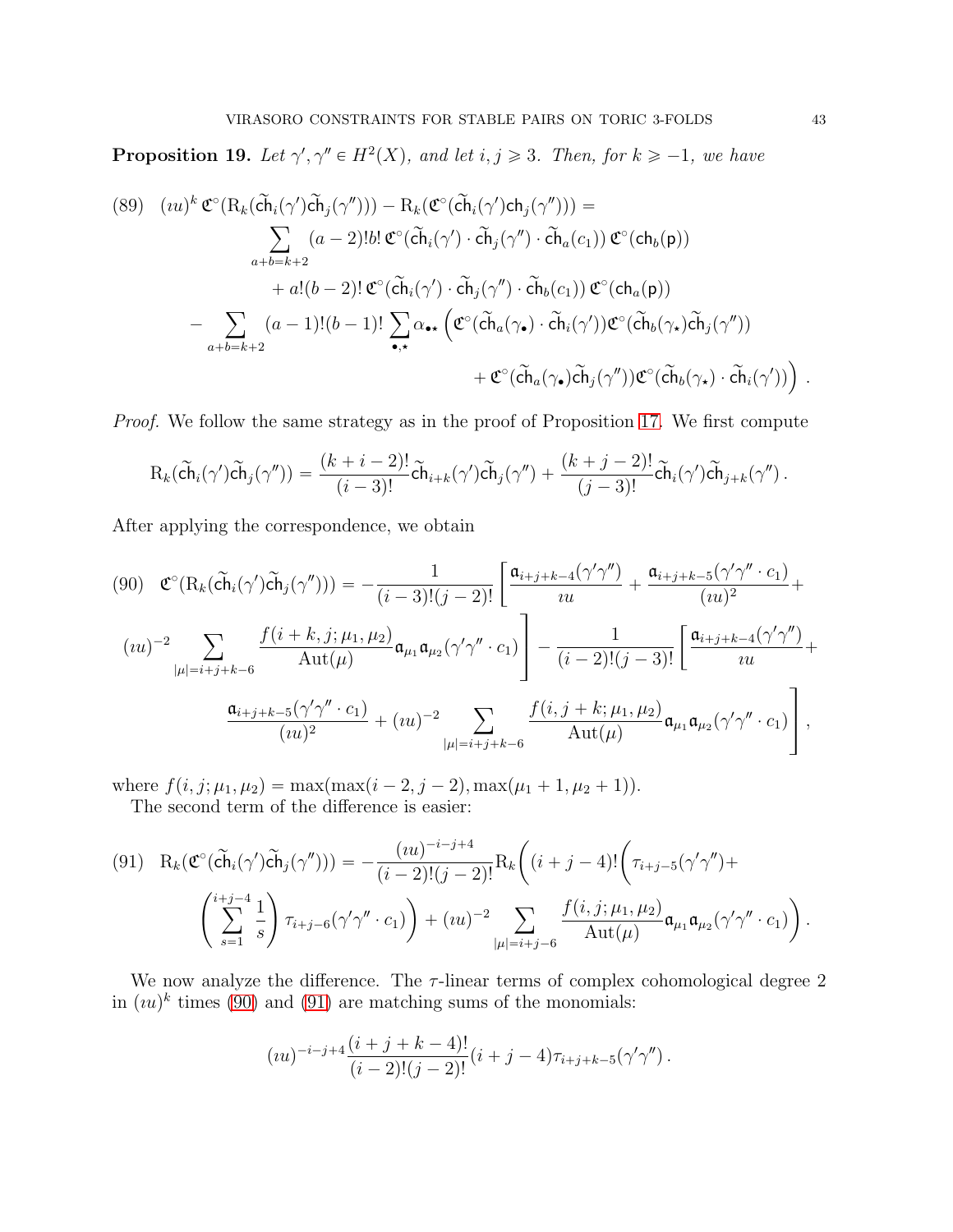The  $\tau$ -linear terms of cohomological degree 3 almost match. To be precise, the corresponding terms in [\(90\)](#page-42-1) are sums the monomials:

$$
(iu)^{-i-j+4}\frac{(i+j+k-4)!}{(i-2)!(j-2)!}(i+j-4)\left(\sum_{s=1}^{i+j+k-4}\frac{1}{s}\right)\tau_{i+j+k-6}(\gamma'\gamma''\cdot c_1).
$$

Respectively, the corresponding terms in [\(91\)](#page-42-2) are sums of the same monomials plus an extra term

$$
(iu)^{-i-j+4}\frac{(i+j+k-4)!}{(i-2)!(j-2)!}\tau_{i+j+k-6}(\gamma'\gamma'' \cdot c_1).
$$

This extra term gets canceled by the term from the second line of  $(89)$  with  $b = 0$ because of [\(30\)](#page-19-1).

Therefore, the difference of  $(uu)^k$  times [\(90\)](#page-42-1) and [\(91\)](#page-42-2) consists only of the  $\tau$ -quadratic terms of complex cohomological degree 3. We omit cohomological classes since all the cohomological arguments are  $\gamma' \gamma'' \cdot c_1$ . The corresponding part of [\(90\)](#page-42-1) is

<span id="page-43-0"></span>(92)

$$
\frac{(iu)^{-i-j+2}}{(i-2)!(j-2)!} \sum_{|\mu|=i+j+k-6} \frac{\mu_1! \mu_2!}{\mathrm{Aut}(\mu)} \left[ (i-2)f(i+k,j;\mu) + (j-2)f(i,j+k;\mu) \right] \tau_{\mu_1-1} \tau_{\mu_2-1},
$$

where we assume that  $f$  vanishes whenever one of the argument is negative.

We must compare [\(92\)](#page-43-0) with the expansion of the last four lines of [\(89\)](#page-42-3). The first two of the last four lines of [\(89\)](#page-42-3) expand to

$$
-\frac{(iu)^{-i-j+2}}{(i-2)!(j-2)!} \sum_{a+b=k+2} (i+j+a-6)b \frac{(i+j+a-7)!(a-1)!}{2} \tau_{i+j+a-8} \tau_{b-2} + (i+j+b-6)a \frac{(i+j+b-7)!(a-1)!}{2} \tau_{i+j+b-8} \tau_{a-2}.
$$

The last two lines of the last four lines of [\(89\)](#page-42-3) expand to

$$
\frac{(iu)^{-i-j+2}}{(i-2)!(j-2)!} \sum_{a+b=k+2} (a-1)(b-1) \bigg( (a+i-4)!(b+j-4)! \tau_{a+i-5} \tau_{b+j-5} +
$$
  

$$
(a+j-4)!(b+i-4)!\tau_{a+j-5} \tau_{b+i-5} \bigg).
$$

These last two expressions are the  $\tau$ -cubic contribution to the [\(89\)](#page-42-3) which result from the bumping of  $ch_i(\gamma')ch_j(\gamma'')$  with the constant term  $T_k$ . The corresponding coefficient in front of  $\tau$ -cubic monomial is given by the formula [\(94\)](#page-44-2) below.

To complete the proof, we must match the coefficients in front of the terms in sums above. That is we need to compare two expressions below for all  $\mu$  satisfying  $|\mu| = i + j + k - 6$ :

<span id="page-43-1"></span>(93) 
$$
(i-2) f(i+k, j; \mu) + (j-2) f(i, j+k; \mu) - (\mu_1 + 1) f(i, j; \mu_1 - k, \mu_2)
$$
  
-  $(\mu_2 + 1) f(i, j; \mu_1, \mu_2 - k)$ ,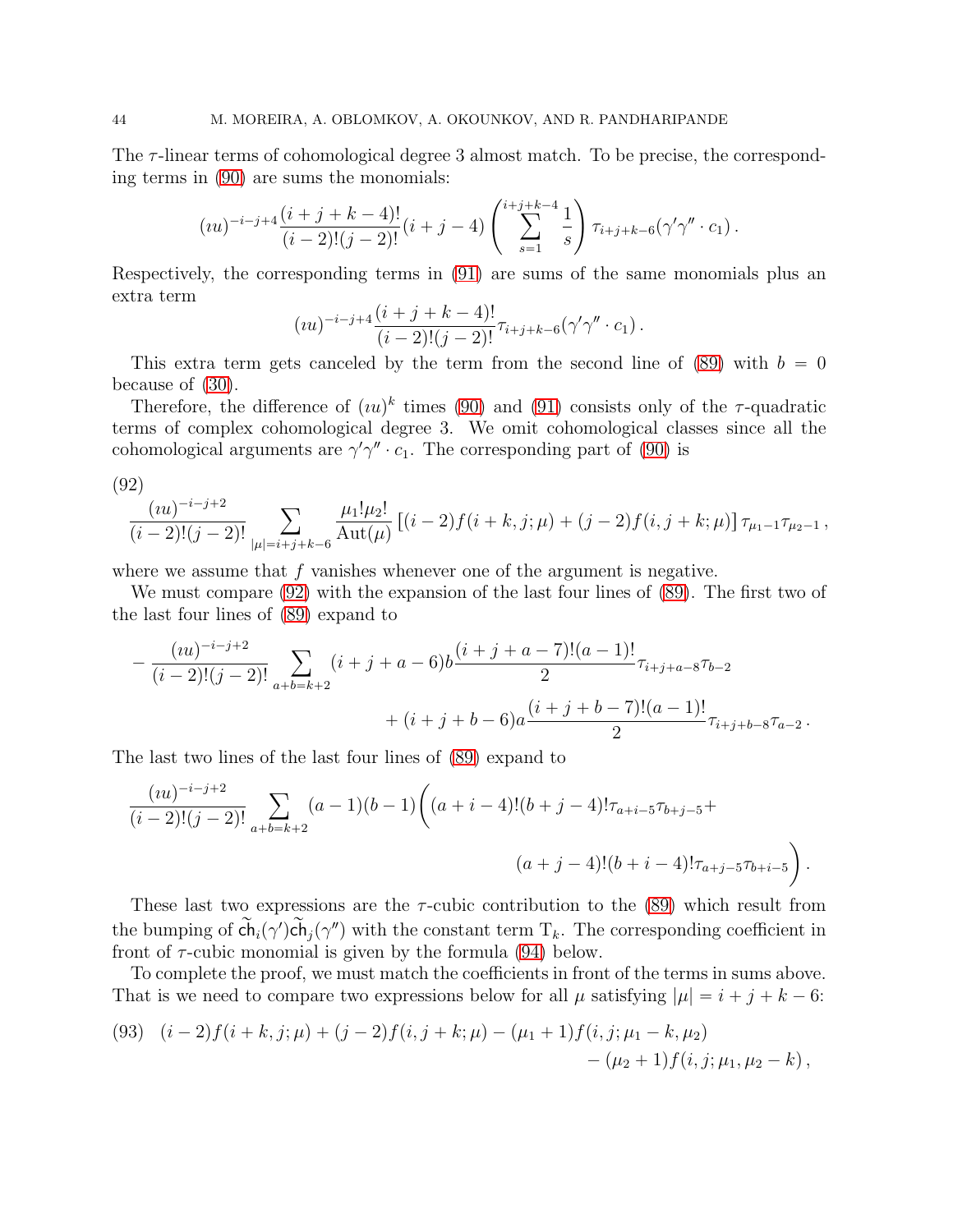<span id="page-44-2"></span>
$$
(94) \quad [\mu_1 + 1]_{\leq k}(\mu_2 + 1) + (\mu_1 + 1)[\mu_2 + 1]_{\leq k} - [\mu_1 - i + 3]_{\geq 0}[\mu_2 - j + 3]_{\geq 0} - [\mu_1 - j + 3]_{\geq 0}[\mu_2 - i + 3]_{\geq 0},
$$

where  $[a]_{\leq b}$  and  $[a]_{\geq b}$  are cut off functions which equal a if a satisfies inequalities  $a \geq b$ and  $a \leq b$  respectively (and are zero otherwise). The matching now is a long and routine check. We give some details.

We can always assume  $\mu_1 \ge \mu_2$  and  $i \ge j$ . Let us further assume k is small and  $\mu_1 \ge i+k$ . If  $\mu_2 \geq k$ , then the function [\(93\)](#page-43-1) equals

$$
(i+j-4)(\mu_1+1)-(\mu_1+1)(\mu_1-k+1)-(\mu_2-1)(\mu_1+1)=0.
$$

The assumed inequalities force all terms in [\(94\)](#page-44-2) to vanish.

Next, we assume all but last inequality are true, that is  $\mu_2 < k$ . Then the expression [\(93\)](#page-43-1) becomes

$$
(i+j-4)(\mu_1+1)-(\mu_1+1)(\mu_1-k+1)=(\mu_1+1)(\mu_2+1).
$$

On the other hand, in [\(94\)](#page-44-2), only the second expression does not vanish – the second expression matches [\(93\)](#page-43-1). Rest of the case can be treated analogously.  $\Box$ 

5.3. Interactions among three insertions. The last interaction to consider is among three descendent insertions. Because of the stationary assumption, there is only one case to control.

<span id="page-44-0"></span>**Proposition 20.** Let  $\gamma', \gamma'', \gamma''' \in H^2(X)$ , and let  $i_1, i_2, i_3 \geq 3$ , Then, for  $k \geq -1$ , we have

$$
( \imath u )^k \, \mathfrak{C}^{\circ} \left( \mathrm{R}_k (\tilde{\mathrm{ch}}_{i_1}(\gamma') \tilde{\mathrm{ch}}_{i_2}(\gamma'') \tilde{\mathrm{ch}}_{i_3}(\gamma''') \big) \right) - \mathrm{R}_k \left( \mathfrak{C}^{\circ} \big( \tilde{\mathrm{ch}}_{i_1}(\gamma') \tilde{\mathrm{ch}}_{i_2}(\gamma'') \tilde{\mathrm{ch}}_{i_3}(\gamma''') \big) \right) = 0 \, .
$$

For the proof, we will use the explicit correspondence formula [\(16\)](#page-9-1) for the triple interaction:

<span id="page-44-1"></span>(95) 
$$
\mathfrak{C}^{\circ}(\widetilde{\mathbf{ch}}_{i_1}\widetilde{\mathbf{ch}}_{i_2}\widetilde{\mathbf{ch}}_{i_3})(\gamma) = \frac{(|i|-6)(iu)^{-2}}{(i_1-2)!(i_2-2)!(i_3-2)!}\mathfrak{a}_{|i|-7}(\gamma)
$$

where  $|i| = i_1 + i_2 + i_3$ .

Proof of Proposition [20.](#page-44-0) We first compute the left side of the equation. To start,

$$
R_{k}(\tilde{ch}_{i_{1}}(\gamma')\tilde{ch}_{i_{2}}(\gamma'')\tilde{ch}_{i_{3}}(\gamma''')) = \frac{(i_{1} + k - 2)!}{(i_{1} - 3)!}\tilde{ch}_{i_{1}+k}(\gamma')\tilde{ch}_{i_{2}}(\gamma'')\tilde{ch}_{i_{3}}(\gamma''') + \frac{(i_{2} + k - 2)!}{(i_{2} - 3)!}\tilde{ch}_{i_{1}}(\gamma')\tilde{ch}_{i_{2}+k}(\gamma'')\tilde{ch}_{i_{3}}(\gamma''') + \frac{(i_{3} + k - 2)!}{(i_{3} - 3)!}\tilde{ch}_{i_{1}}(\gamma')\tilde{ch}_{i_{2}}(\gamma'')\tilde{ch}_{i_{3}+k}(\gamma''').
$$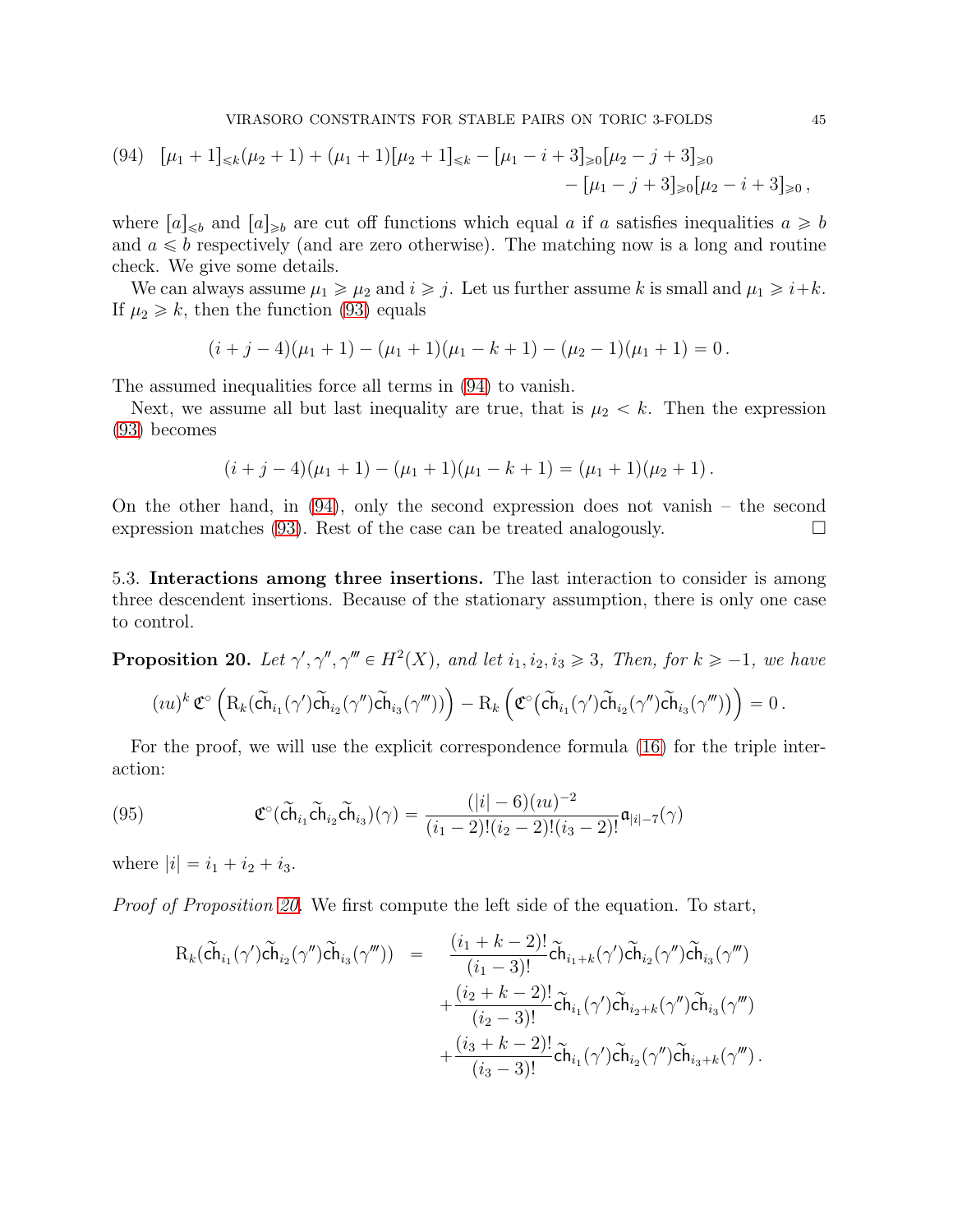After applying the triple bumping and the transition from  $\alpha$  descendents to  $\tau$  descendents, we obtain:

<span id="page-45-0"></span>
$$
(96) \quad \mathfrak{C}^{\circ}(\mathrm{R}_{k}(\tilde{\mathrm{ch}}_{i_{1}}(\gamma')\tilde{\mathrm{ch}}_{i_{2}}(\gamma'')\tilde{\mathrm{ch}}_{i_{3}}(\gamma''))) = (|i| + k - 6)(iu)^{-2} \left(\frac{1}{(i_{1} - 3)!(i_{2} - 2)!(i_{3} - 2)!} + \frac{1}{(i_{1} - 2)!(i_{2} - 3)!(i_{3} - 2)!} + \frac{1}{(i_{1} - 2)!(i_{2} - 2)!(i_{2} - 2)!(i_{3} - 3)!}\right) \mathfrak{a}_{|i| + k - 7}(\gamma'\gamma''\gamma''') = (iu)^{-|i| - k + 6}(|i| - 6)\frac{(|i| + k - 6)!}{(i_{1} - 2)!(i_{2} - 2)!(i_{3} - 2)!}\tau_{|i| + k - 8}(\gamma'\gamma''\gamma''').
$$

On the other hand, the right side of the equation equals

$$
R_k(\mathfrak{C}^{\circ}(\tilde{ch}_{i_1}(\gamma')\tilde{ch}_{i_2}(\gamma'')\tilde{ch}_{i_3}(\gamma''))) = \frac{(iu)^{-2}(|i|-6)}{(i_1-2)!(i_2-2)!(i_3-2)!}R_k(\mathfrak{a}_{|i|-7}(\gamma'\gamma''\gamma'''))
$$
  

$$
= (iu)^{-|i|+6}(|i|-6)\frac{(|i|+k-6)!}{(i_1-2)!(i_2-2)!(i_3-2)!}\tau_{|i|+k-8}(\gamma'\gamma''\gamma'''),
$$

which matches  $(uu)^k$  times [\(96\)](#page-45-0).

# 5.4. **Proof of Theorem [13.](#page-18-0)** Let  $k \ge 1$ , and let  $D \in \mathbb{D}_{\text{PT}}^{X^{\star}}$ . To prove the equality

$$
\mathfrak{C}^{\bullet} \circ \mathcal{L}_{k}^{\mathrm{PT}}(D) = (iu)^{-k} \widetilde{\mathcal{L}}_{k}^{\mathrm{GW}} \circ \mathfrak{C}^{\bullet}(D) ,
$$

after the restrictions  $\tau_{-2}(\mathbf{p}) = 1$  and  $\tau_{-1}(\gamma) = 0$  for  $\gamma \in H^{>2}(X)$ , we will expand both sides. The non-interacting case was already proven in Section [4.3.](#page-40-0) Equality in the general case will use Propositions [15,](#page-26-0) [16,](#page-29-0) [17,](#page-29-1) [18,](#page-41-1) [19,](#page-42-0) and [20.](#page-44-0)

In the formulas below, we will use short-hand notation for the constant term of  $L_k^{\text{PT}}$ :

$$
\mathbf{T}_k = \sum_j \mathbf{T}_{k,j}^L \mathbf{T}_{k,j}^R,
$$

where  $L$  and  $R$  denote the left and right sides in  $(3)$ .

For  $D = \prod_{i=1}^{\ell} D_i \in \mathbb{D}_{\text{PT}}^{X \star}$ , we have

<span id="page-45-1"></span>
$$
(97) \mathfrak{C}^{\bullet}(\mathcal{L}_{k}^{\text{PT}}(D)) = \mathfrak{C}^{\bullet}(\mathcal{T}_{k}D + \mathcal{R}_{k}(D))
$$
  

$$
= \sum_{P'} \sum_{j} \prod_{S \in P'} \mathfrak{C}^{\circ}(\mathcal{T}_{k,j}^{S}D^{S}) + \sum_{P''} \sum_{t=1}^{\ell(P'')} \mathfrak{C}^{\circ}(\mathcal{R}_{k}(D^{S_{t}})) \prod_{S \in P'', S \neq S_{t}} \mathfrak{C}^{\circ}(D^{S}).
$$

The first sum is over partitions  $P'$  of  $\{1, \ldots, \ell, L, R\}$  and

$$
D^{S} = \prod_{i \in S \cap \{1, \dots, \ell\}} D_i, \quad T_{k,j}^{S} = \prod_{\gamma \in S \cap \{L,R\}} T_{k,j}^{\gamma}.
$$

The second sum is over partitions  $P''$  of  $\{1, \ldots, \ell\}$  and  $P'' = \{S_1, \ldots, S_{\ell(P'')}\}.$ 

$$
\Box
$$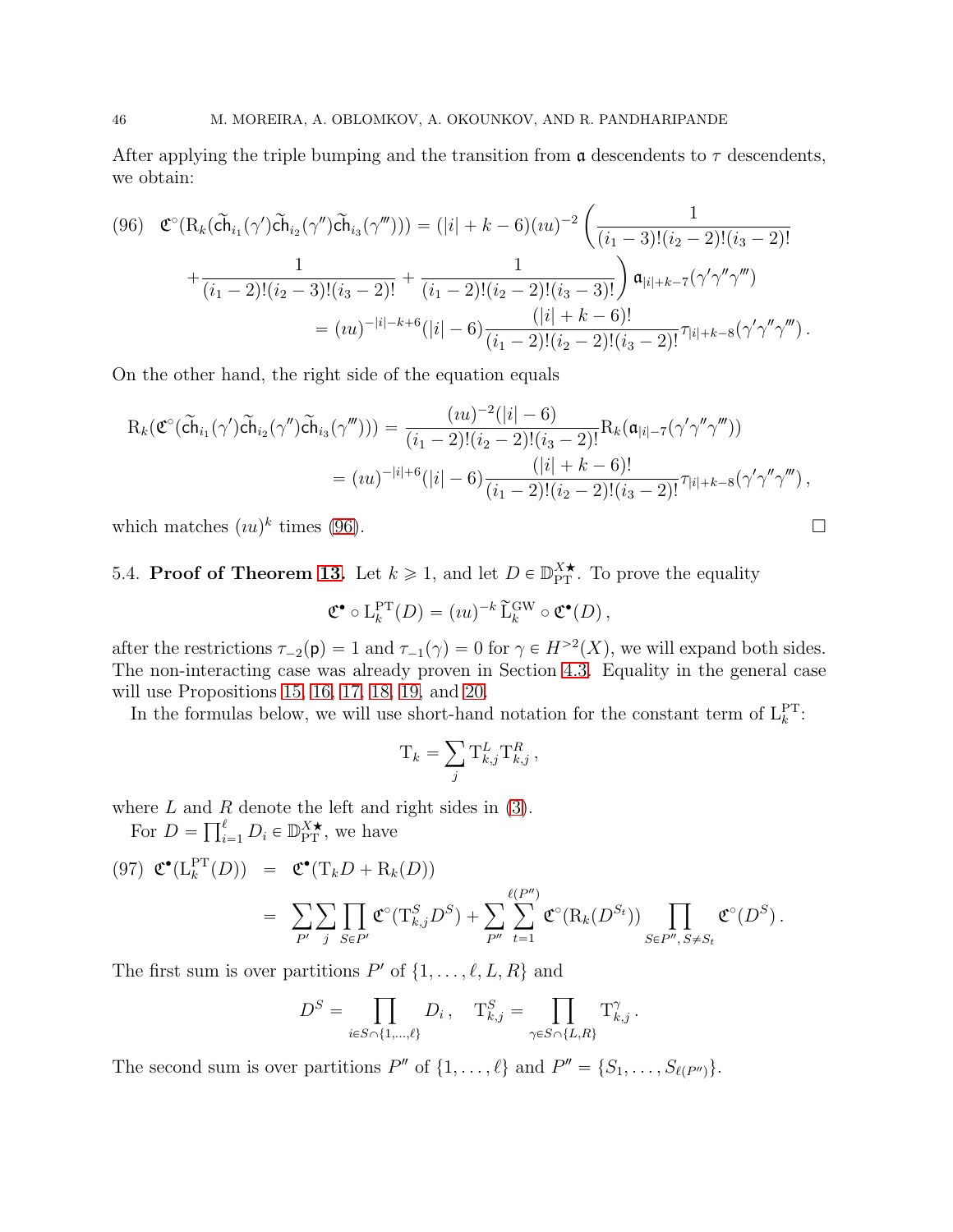<span id="page-46-1"></span>We must compare the  $(97)$  with  $(u<sup>{-k}</sup>$  times

(98) 
$$
L_k^{\text{GW}}(\mathfrak{C}^{\bullet}(D)) = L_k^{\text{GW}}(\sum_{P} \prod_{S \in P} \mathfrak{C}^{\circ}(D^S))
$$
  

$$
= \sum_{P'} T_k \prod_{S \in P'} \mathfrak{C}^{\circ}(D^S) + \sum_{P''} \sum_{t=1}^{\ell(P'')} R_k(\mathfrak{C}^{\circ}(D^{S_t})) \prod_{S \in P'', S \neq S_t} \mathfrak{C}^{\circ}(D^S).
$$

where both sums run over partitions  $P', P''$  of  $\{1, \ldots, \ell\}.$ 

Since we only work with the stationary descendents, we can assume that the parts of partitions in the formulas have at most three elements. We will match the terms of [\(97\)](#page-45-1) and  $(uu)^{-k}$  times [\(98\)](#page-46-1) depending on the size of  $S_t$ .

If  $|S_t| = 3$ , then the terms in [\(97\)](#page-45-1) and [\(98\)](#page-46-1) with  $P'' = \tilde{P} \sqcup S_t$  are matched by Proposition [20.](#page-44-0)

If  $|S_t| = 2$  with  $S_t = \{p, q\}$ , then we use Propositions [18](#page-41-1) and [19](#page-42-0) to match the terms of [\(97\)](#page-45-1) with  $P'' = \tilde{P} \sqcup S_t$  and with P' equal to

$$
\tilde{P} \sqcup \{S_t, L\} \sqcup \{R\}, \quad \tilde{P} \sqcup \{S_t, R\} \sqcup \{L\}, \quad \tilde{P} \sqcup \{p, R\} \sqcup \{q, L\}, \quad \tilde{P} \sqcup \{p, L\} \sqcup \{q, R\},
$$

with the terms of [\(98\)](#page-46-1) with  $P'' = \tilde{P} \sqcup S_t$ .

If  $|S_t| = 1$  with  $S_t = \{p\}$ , then we use Proposition [16](#page-29-0) and Proposition [17](#page-29-1) to identify the terms of [\(97\)](#page-45-1) with  $P'' = \tilde{P} \sqcup S_t$  and with P' equal to

$$
\tilde{P} \sqcup \{p, L\} \sqcup \{R\}, \quad \tilde{P} \sqcup \{p, R\} \sqcup \{L\}
$$

with the terms of [\(98\)](#page-46-1) with  $P'' = \tilde{P} \sqcup S_t$ .

• The terms of [\(97\)](#page-45-1) with  $P' = \{L\} \sqcup \{R\} \sqcup \tilde{P}$  are equal to the terms of [\(98\)](#page-46-1) with  $P' = \tilde{P}$ by Proposition [15.](#page-26-0)

<span id="page-46-0"></span>The above four cases match all the terms in [\(97\)](#page-45-1) and (97).  $\Box$ 

#### 6. Virasoro constraints for Hilbert schemes of points of surfaces

Let S be a nonsingular projective toric surface, and let

<span id="page-46-2"></span>
$$
X=S\times\mathbb{P}^1.
$$

As an immediate consequence of Theorem [4](#page-4-0) applied to the toric variety  $X$ , we obtain the following Virasoro constraints:

(99) 
$$
\forall k \geqslant -1, \qquad \left\langle \mathcal{L}_k^{\mathrm{PT}} \prod_{i=1}^r \mathrm{ch}_{m_i}(\gamma_i \times \mathsf{p}) \right\rangle_{n[\mathbb{P}^1]}^{X,\mathrm{PT}} = 0,
$$

where  $\gamma_i \in H^*(X)$ ,  $p \in H^2(\mathbb{P}^1)$  is the point class, and  $[\mathbb{P}^1] \in H_2(X)$  is the fiber class.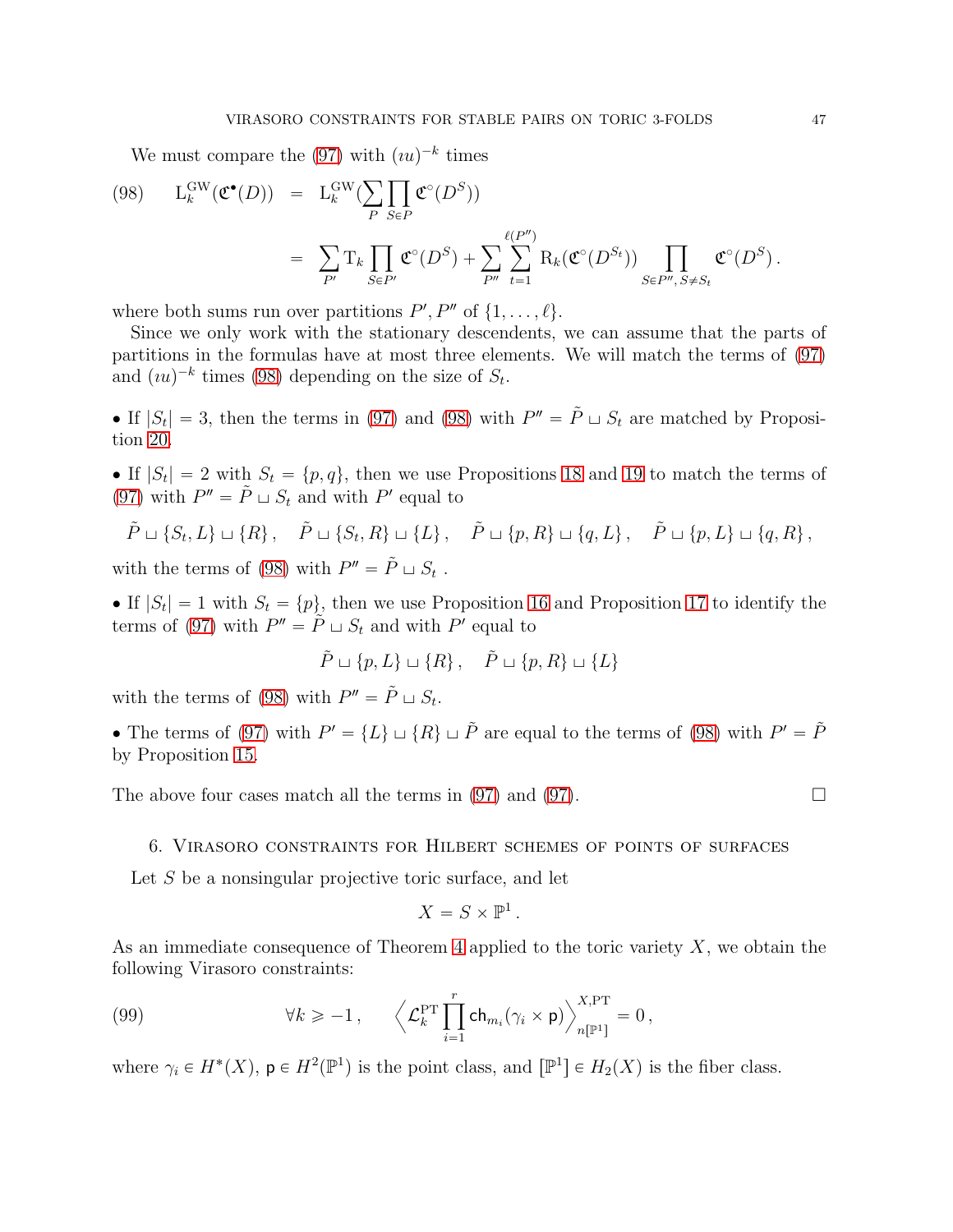We can specialize the constraints [\(99\)](#page-46-2) further to the case of the minimal possible Euler characteristic,

$$
P_n(S \times \mathbb{P}^1, n[\mathbb{P}^1]) \cong \text{Hilb}^n(S).
$$

The above isomorphism of schemes is defined as follows. A point  $\xi \in \text{Hilb}^n(S)$  corresponds to a 0-dimensional subscheme of  $S$  of length  $n$ . Then,

$$
\xi \times \mathbb{P}^1 \subseteq S \times \mathbb{P}^1
$$

is a curve embedded in  $S \times \mathbb{P}^1$  with Euler characteristic n and curve class  $n[\mathbb{P}^1]$ . The isomorphism sends  $\xi$  to the corresponding stable pair

$$
\mathcal{O}_{S \times \mathbb{P}^1} \to \mathcal{O}_{\xi \times \mathbb{P}^1} \, .
$$

Since the moduli space of stable pairs is nonsingular of expected dimension

$$
\int_{n[\mathbb{P}^1]} c_1(S \times \mathbb{P}^1) = 2n,
$$

the virtual class is the standard fundamental class here. The result is a new set of Virasoro constraints for tautological classes on  $\text{Hilb}^n(S)$ .

To write the Virasoro constraints for  $\mathrm{Hilb}^n(S)$  explicitly, we first define the corresponding descendent insertions. Let

$$
0 \to \mathcal{I} \to \mathcal{O}_{\text{Hilb}^n(S) \times S} \to \mathcal{O}_Z \to 0
$$

be the universal sequence associated to the universal subscheme

<span id="page-47-0"></span>
$$
Z \subset S \times \operatorname{Hilb}^n(S).
$$

For  $\gamma \in H^{\ast}(S)$ , let

(100) 
$$
\mathsf{ch}_k(\gamma) = -\pi_* \big(\mathsf{ch}_k(\mathcal{I}) \cdot \gamma\big) ,
$$

where  $\pi$  is the projection to  $\text{Hilb}^n(S)$ . We follow as closely as possible the descendent notation for 3-folds in Section [0.1.](#page-0-1)

Let  $\mathbb{D}(S)$  be the commutative algebra with generators

$$
\left\{\,\mathsf{ch}_i(\gamma)\,|\,i\geqslant 0\,,\,\,\gamma\in H^*(S)\,\right\}
$$

following Section [0.2.](#page-2-2) We define derivations  $R_k$  by their actions on the generators:

$$
\mathrm{R}_k(\mathsf{ch}_i(\gamma)) = \left(\prod_{n=0}^k (i+d-2+n)\right) \mathsf{ch}_{i+k}(\gamma)\,, \quad \gamma \in H^{2d}(S)\,.
$$

For  $k \geq -1$ , we define differential operators

$$
L_k^S = -\sum_{a+b=k+2} (-1)^{(d^L+1)(d^R+1)}(a+d^L-2)!(b+d^R-2)!ch_ach_b(1) + \frac{1}{12}\sum_{a+b=k} a!b!ch_ach_b(c_1^2+c_2) + R_k.
$$

where the sum is over ordered pairs  $(a, b)$  with  $a, b \geq 0$ .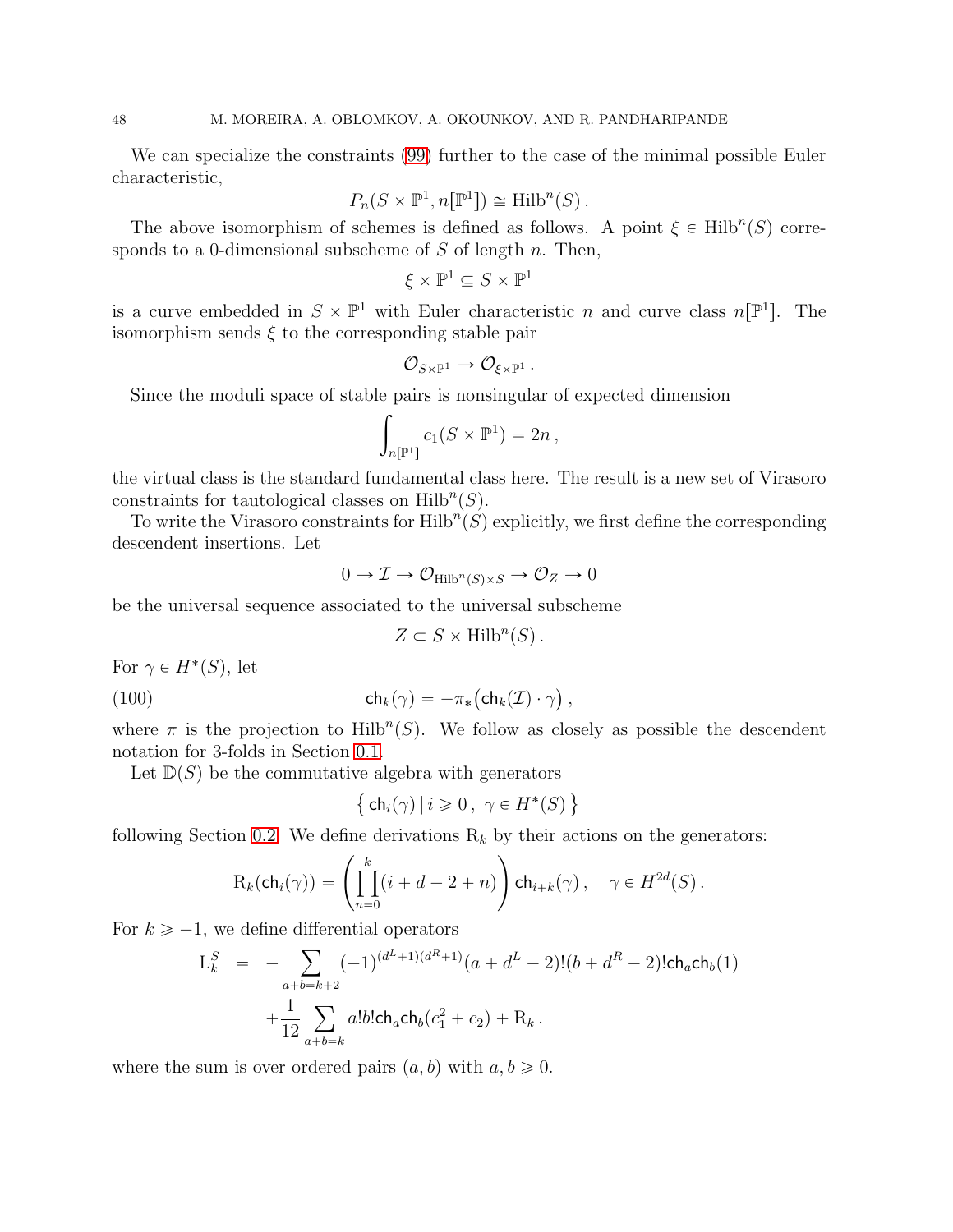**Theorem 5.** For all  $k \ge -1$  and  $D \in \mathbb{D}(S)$ , we have

$$
\int_{\mathrm{Hilb}^n(S)} \left( \mathrm{L}^S_k + (k+1)! \mathrm{R}_{-1} \mathrm{ch}_{k+1}(\mathsf{p}) \right) (D) = 0
$$

for all  $n \geqslant 0$ .

*Proof.* For clarity, we will use superscripts  $\mathsf{ch}_i^{\mathrm{Hilb}}$  and  $\mathsf{ch}_i^{\mathrm{PT}}$  here to indicate whether we are referring to descendents on the Hilbert scheme of S as defined above or to stable pairs descendents on  $S \times \mathbb{P}^1$  as defined in Section [0.1.](#page-0-1)

The universal stable pair of  $P_n(S \times \mathbb{P}^1, n[\mathbb{P}^1])$  is  $\mathbb{F} = \mathcal{O}_{Z \times \mathbb{P}^1}$ . Hence,

$$
\mathsf{ch}_i(\mathbb{F} - \mathcal{O}_{S \times \mathbb{P}^1 \times \mathrm{Hilb}^n(S)}) = (\rho \times \mathrm{id})^* \mathsf{ch}_i(-\mathcal{I}),
$$

where  $\rho$  is the projection  $\rho: S \times \mathbb{P}^1 \to S$ . By the push-pull formula, for  $\delta \in H^*(S \times \mathbb{P}^1)$ , we have

$$
\mathsf{ch}_{i}^{\mathrm{PT}}(\delta) = \pi_{*} ((\rho \times \mathrm{id})^{*} (\mathsf{ch}_{i}(-\mathcal{I}) \cdot \delta))
$$

$$
= \pi_{*} (\mathsf{ch}_{i}(-\mathcal{I}) \cdot \rho_{*} \delta)
$$

$$
= \mathsf{ch}_{i}^{\mathrm{Hilb}}(\rho_{*} \delta).
$$

So,  $\mathsf{ch}_i^{\mathrm{PT}}(\gamma \times 1) = 0$ , and  $\mathsf{ch}_i^{\mathrm{PT}}(\gamma \times \mathsf{p}) = \mathsf{ch}_i^{\mathrm{Hilb}}(\gamma)$ .

Since we have the Virasoro constraints [\(99\)](#page-46-2), we must only check that the composition

(101) 
$$
\mathbb{D}(S) \hookrightarrow \mathbb{D}_{\text{PT}}^{X+} \stackrel{\mathcal{L}_k^{\text{PT}}}{\longrightarrow} \mathbb{D}_{\text{PT}}^{X+} \longrightarrow \mathbb{D}(S)
$$

is precisely

<span id="page-48-0"></span>
$$
L_k^S + (k+1)!R_{-1}ch_{k+1}(p).
$$

The first inclusion in [\(101\)](#page-48-0) is determined by sending generators  $\mathsf{ch}_i^{\mathrm{Hilb}}(\gamma)$  to  $\mathsf{ch}_i^{\mathrm{PT}}(\gamma \times \mathsf{p})$ , and the last map of [\(101\)](#page-48-0) sends  $\mathsf{ch}_i^{\mathrm{PT}}(\delta)$  to  $\mathsf{ch}_i^{\mathrm{Hilb}}(\rho_*\delta)$ .

The analysis of the composition is straightforward. For the diagonal terms, we note that

$$
c_1(X) = 2(1 \times \mathsf{p}) + c_1(S) \times 1
$$

and

$$
\frac{c_1c_2}{24}(X) = \mathsf{td}_3(X) = \mathsf{td}_2(S) \times \mathsf{td}_2(\mathbb{P}^1) = \frac{1}{12}(c_1(S)^2 + c_2(S)) \times \mathsf{p}.
$$

We write the Künneth decomposition of the diagonal as

$$
\Delta \cdot 1 = \sum_{i} \theta_i^L \otimes \theta_i^R \in H^*(S \times S).
$$

Then, the Künneth decomposition of  $\Delta \cdot c_1 \in H^*(X \times X)$  is

$$
2\sum_i(\theta_i^L\times\mathsf{p})\otimes(\theta_i^R\times\mathsf{p})+\cdots,
$$

where the remaining terms in the dots are killed by  $\rho_{*}$ . The matching of operators then follows from the definition of  $\mathcal{L}_k^{\text{PT}}$ .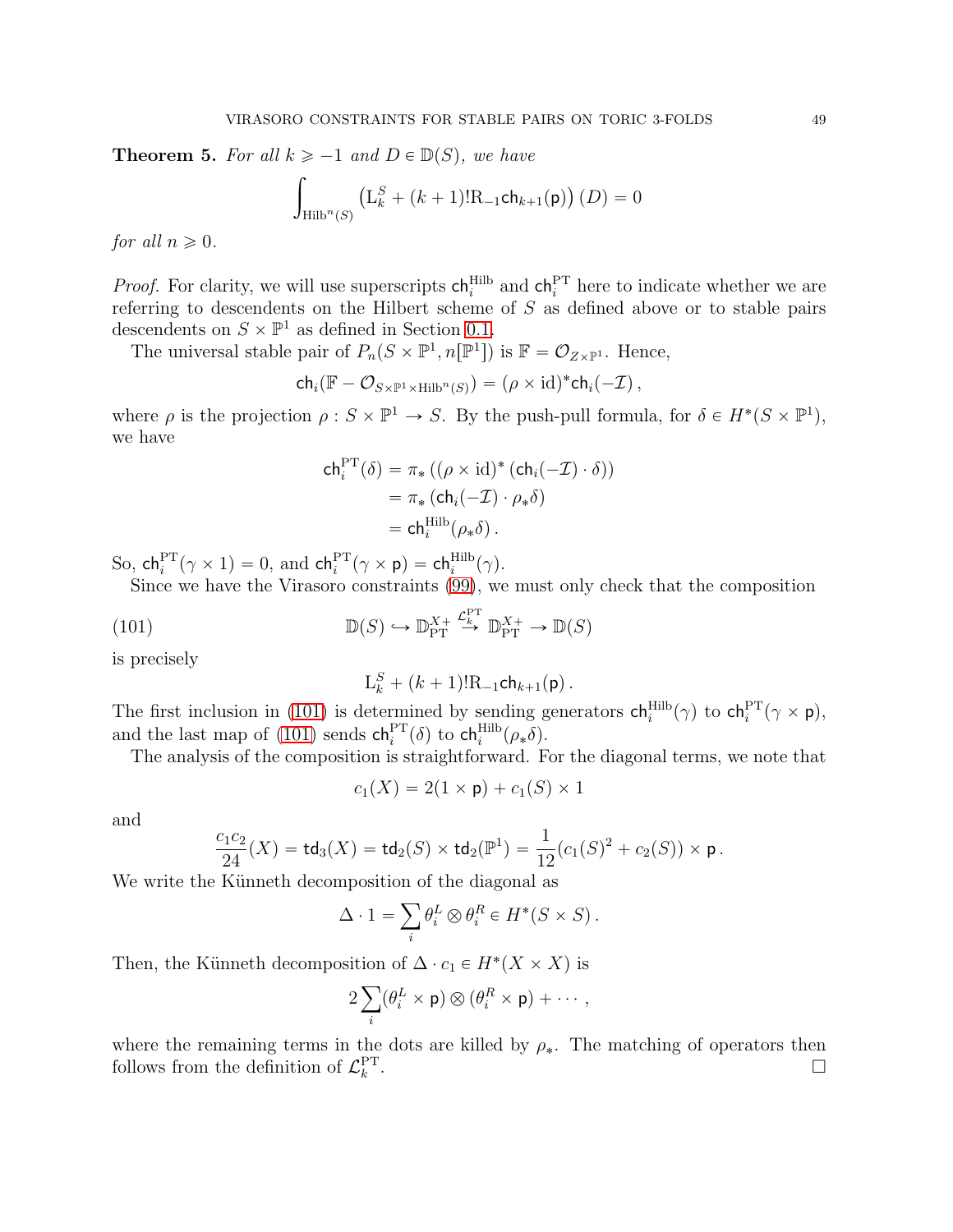#### <span id="page-49-1"></span>7. GW{PT descendent correspondence: review

<span id="page-49-4"></span><span id="page-49-0"></span>7.1. Vertex operators. Our goal here is to review the results of [\[18\]](#page-64-0) and to explain how Theorem [7](#page-9-3) can be derived from [\[18\]](#page-64-0). The full derivation is postponed to Section [8.](#page-54-0)

To state the main result of [\[18\]](#page-64-0), we require negative descendents  $\{\mathfrak{a}_k\}$  for  $k \in \mathbb{Z}_{\leq 0}$  which are defined to satisfy the Heisenberg relations with positive descendents:

(102) 
$$
[\mathfrak{a}_k(\alpha), \mathfrak{a}_m(\gamma)] = k \delta_{k+m} \int_X \alpha \cup \gamma.
$$

The descendents  $\{\mathfrak{a}_k\}$  for  $k \in \mathbb{Z}\backslash\{0\}$  generate the  $H^*(X)$ -algebra Heis<sub>X</sub>.

For curve class  $\beta \in H_2(X)$ , there is a geometrically defined Gromov-Witten evaluation  $\langle \cdot \rangle_{\beta}$  map on the algebra generated by the non-negative descendents. We can extend the evaluation map to the whole algebra  $\text{Heis}_X$  by defining

$$
\left\langle \mathfrak{a}_k(\gamma)\Phi \right\rangle_{\beta}^{X,\mathrm{GW}} = \left[ \int_X \left( -c_1 \delta_{k+1} + \delta_{k+2} i u \right) \cdot \gamma \right] \left\langle \Phi \right\rangle_{\beta}^{X,\mathrm{GW}}, \quad k < 0.
$$

.

We assemble the operators  $a_k$  in the following generating function:

(103) 
$$
\phi(z) = \sum_{n>0} \frac{\mathfrak{a}_n}{n} \left(\frac{izc_1}{u}\right)^{-n} + \frac{1}{c_1} \sum_{n<0} \frac{\mathfrak{a}_n}{n} \left(\frac{izc_1}{u}\right)^{-n}
$$

<span id="page-49-3"></span>The main objects of study in [\[18\]](#page-64-0) are the vertex operators

(104) 
$$
H^{\text{GW}}(x) = \sum_{k=0}^{\infty} H_k^{\text{GW}} x^{k+1} = \text{Res}_{w=\infty} \left( \frac{\sqrt{dydw}}{y-w} : e^{\theta \phi(y) - \theta \phi(w)} : \right),
$$

where  $y, w$ , and  $x$  satisfy the constraints

(105) 
$$
ye^y = we^we^{-x/\theta}, \quad \theta^{-2} = -c_2(T_X).
$$

Here,  $\text{Res}_{w=\infty}$  denotes  $\frac{1}{2\pi i}$  times the integral along a small loop around  $w = \infty$ .

Normally ordered monomials

<span id="page-49-2"></span> $\mathfrak{a}_{i_1}\mathfrak{a}_{i_2}\ldots \mathfrak{a}_{i_k}, \quad i_1\leqslant i_2\leqslant \cdots \leqslant i_k,$ 

form a linear basis of Heis. Respectively, we use  $\cdots$  for the normal ordering operation

$$
:\prod_j \mathfrak{a}_{i_j}:\;=\mathfrak{a}_{i_1}\mathfrak{a}_{i_2}\ldots \mathfrak{a}_{i_k},\quad i_1\leqslant i_2\leqslant\cdots\leqslant i_k,
$$

Extended  $H^*(X)$ -linearly to the whole algebra  $\text{Heis}_X$ .

Let us notice that the equation [\(105\)](#page-49-2) as well as the vertex operator [\(104\)](#page-49-3) have symmetry

$$
y \mapsto w, \quad w \mapsto y, \quad \theta \mapsto -\theta, \quad x \mapsto x.
$$

This symmetry implies that the only even powers of  $\theta$  appear in the expansion of [\(104\)](#page-49-3) (see Lemma 15 from [\[18\]](#page-64-0) for more discussions and further properties of the vertex operator).

The operators  $H_k^{\text{GW}}$  are mutually commutative. To obtain explicit formulas for  $H_k^{\text{GW}}$ , we use the Lambert function to solve equation [\(105\)](#page-49-2) and express y in terms of  $x, w$ . The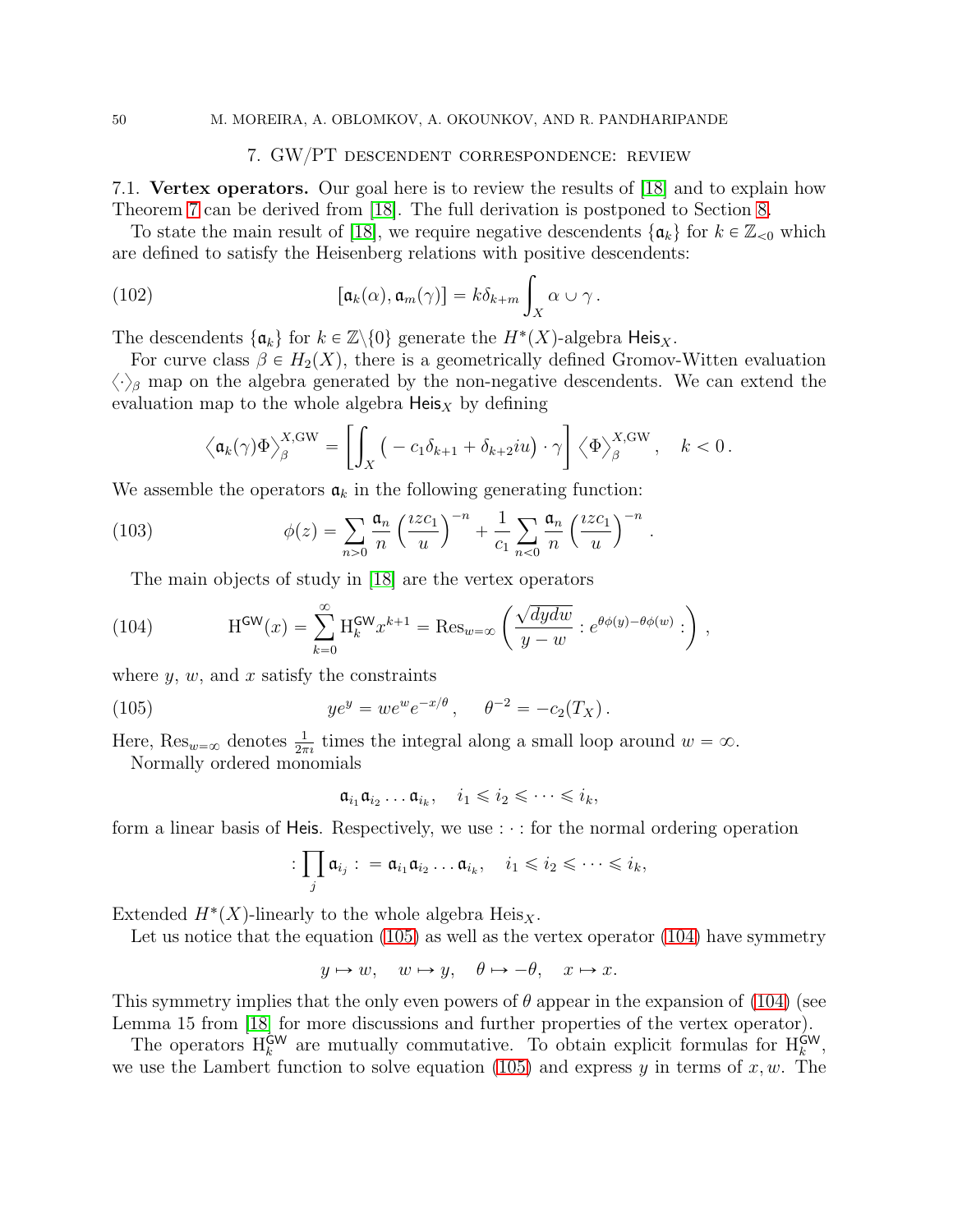integral in the definition of  $H_k^{\text{GW}}$  can be interpreted as an extraction of the coefficient of  $w^{-1}$ . The descendent classes

$$
\mathrm{H}_k^{\mathsf{GW}}(\gamma) \in \mathsf{Heis}_X
$$

are then obtained using the Sweedler coproduct. We also use the Sweedler coproduct conventions in

(106) 
$$
H_{\vec{k}}^{\text{GW}}(\gamma) = \prod_{i=1}^{m} H_{k_i}^{\text{GW}}(\gamma), \qquad \vec{k} = (k_1, ..., k_m).
$$

In the Sweedler conventions [\[11\]](#page-63-10), we abbreviate notation for the intersection with the small diagonal  $\Delta_n \subset X^n$  with the pull-back of a class  $\gamma \in H^*(X)$ :

<span id="page-50-0"></span>
$$
H^*(X^n) \ni [\Delta_n] \cdot \gamma = \sum_k \gamma_1^k \otimes \ldots \gamma_n^k = \gamma_{(1)} \otimes \cdots \otimes \gamma_{(n)}.
$$

Thus, the formula [\(106\)](#page-50-0) expands as

$$
\prod_{i=1}^m \mathrm{H}_{k_i}^{\mathsf{GW}}(\gamma) = \prod_{i=1}^m \mathrm{H}_{k_i}^{\mathsf{GW}}(\gamma_{(i)}) .
$$

7.2. Stable pairs. The stable pairs analogues of the operators  $H^{\text{GW}}_{\vec{k}}(\gamma)$  are products of  $H_k^{\text{PT}}(\gamma)$  defined as follows.

 $\sum_{k=1}^{k}$  (*t*) defined as follows.<br>The classes  $H_k^{PT}(\gamma)$  are linear combinations of descendents on the moduli spaces of stable pairs. Let

$$
\mathrm{H}_k^{\mathrm{PT}}(\gamma) = \pi_* \left( \mathrm{H}_k^{\mathrm{PT}} \cdot \gamma \right) \in \bigoplus_{n \in \mathbb{Z}} H^*(P_n(X, \beta)),
$$

where the classes  $H_k^{\text{PT}} \in \bigoplus_{n \in \mathbb{Z}} H^*(X \times P_n(X, \beta))$  are defined by

$$
H^{PT}(x) = \sum_{k=0}^{\infty} x^{k+1} H_k^{PT}
$$
  
=  $\mathcal{S}^{-1} \left(\frac{x}{\theta}\right) \sum_{k=0}^{\infty} x^k ch_k(\mathbb{F} - \mathcal{O}),$ 

where

$$
\theta^{-2} = -c_2(T_X), \quad \mathcal{S}(x) = \frac{e^{x/2} - e^{-x/2}}{x}.
$$

In particular, we have

$$
H_k^{\rm PT} = ch_{k+1}(\mathbb{F}) + \frac{c_2}{24}ch_{k-1}(\mathbb{F}) + \frac{7c_2^2}{5760}ch_{k-3}(\mathbb{F}) + \dots
$$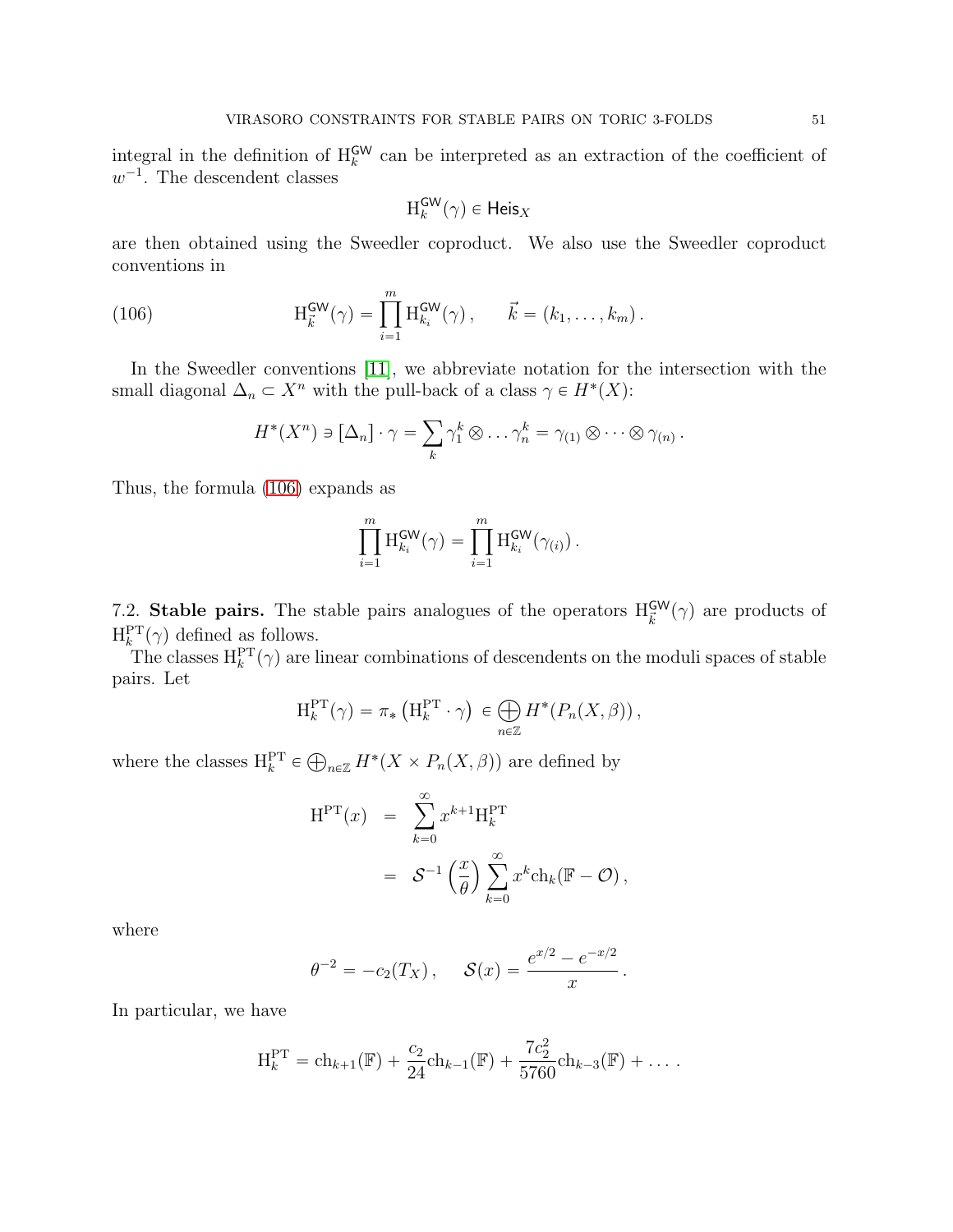7.3. Equivariant correspondence. All the definitions and construction introduced in Section [7.1](#page-49-4) have canonical lifts to the equivariant setting with respect to a group action on the variety X. We review here the equivariant  $\text{GW/PT}$  descendent correspondence [\[26\]](#page-64-8).

The most natural setting is the capped vertex formalism of [\[16,](#page-64-21) [26\]](#page-64-8) which we review briefly here. Let the 3-dimensional torus

$$
T=\mathbb{C}^*\times\mathbb{C}^*\times\mathbb{C}^*
$$

act on  $\mathbf{P}^1 \times \mathbf{P}^1 \times \mathbf{P}^1$  diagonally. The tangent weights of the T-action at the point

$$
\mathbf{p} = 0 \times 0 \times 0 \in \mathbf{P}^1 \times \mathbf{P}^1 \times \mathbf{P}^1
$$

are  $s_1, s_2, s_3$ . The T-equivariant cohomology ring of a point is

$$
H_{\mathsf{T}}(\bullet) = \mathbb{C}[s_1, s_2, s_3].
$$

We have the following factorization of the restriction of class  $c_1c_2 - c_3$  of X to p,

$$
c_1c_2-c_3=(s_1+s_2)(s_1+s_3)(s_2+s_3),
$$

where  $c_i = c_i(T_X)$ .

Let  $\hat{U} \subset \mathbf{P}^1 \times \mathbf{P}^1 \times \mathbf{P}^1$  be the T-equivariant 3-fold obtained by removing the three T-equivariant lines  $L_1, L_2, L_3$  passing through the point  $\infty \times \infty \times \infty$ . Let  $D_i \subset U$  be the divisor with  $i^{th}$  coordinate  $\infty$ . For a triple of partitions  $\mu_1, \mu_2, \mu_3$ , let

<span id="page-51-0"></span>(107) 
$$
\left\langle \prod_i \tau_{k_i}(\mathsf{p}) \middle| \mu_1, \mu_2, \mu_3 \right\rangle_{U,D}^{\mathsf{GW},\mathsf{T}}, \quad \left\langle \prod_i \mathrm{ch}_{k_i}(\mathsf{p}) \middle| \mu_1, \mu_2, \mu_3 \right\rangle_{U,D}^{\mathsf{PT},\mathsf{T}}
$$

denote the generating series of the T-equivariant relative Gromov-Witten and stable pairs invariants of the pair

$$
D=\cup_i D_i\subset U
$$

with relative conditions  $\mu_i$  along the divisor  $D_i$ .

The stable maps spaces are always taken with no contracted connected components of genus great than or equal to 2. The series [\(107\)](#page-51-0) are the capped descendent vertices following the conventions of [\[18\]](#page-64-0).

<span id="page-51-1"></span>**Theorem 21.** [\[18\]](#page-64-0) After the change of variables  $-q = e^{iu}$  the following correspondence between the 2-leg capped descendent vertices holds:

$$
\Big\langle \prod_i \mathcal{H}_{k_i}^{\mathsf{GW}}(\mathsf{p}) \Big| \mu_1, \mu_2, \varnothing \Big\rangle_{U,D}^{\mathsf{GW}, \mathsf{T}} = q^{-|\mu_1| - |\mu_2|} \Big\langle \prod_i \mathcal{H}_{k_i}^{\mathsf{PT}}(\mathsf{p}) \Big| \mu_1, \mu_2, \varnothing \Big\rangle_{U,D}^{\mathsf{PT}, \mathsf{T}}
$$
  
mod  $(s_1 + s_3)(s_2 + s_3)$ .

The result of Theorem [21](#page-51-1) has two defects. Since the third partition is empty, the result only covers the 2-leg case. Moreover, the equality of the correspondence is not proven exactly, but only mod  $(s_1 + s_3)(s_2 + s_3)$ . For the 1-leg vertex with partitions  $(\mu_1, \emptyset, \emptyset)$ , Theorem [21](#page-51-1) can be restricted in two ways to obtain the equality of the correspondence

$$
\mod (s_1 + s_3)(s_1 + s_2)(s_2 + s_3).
$$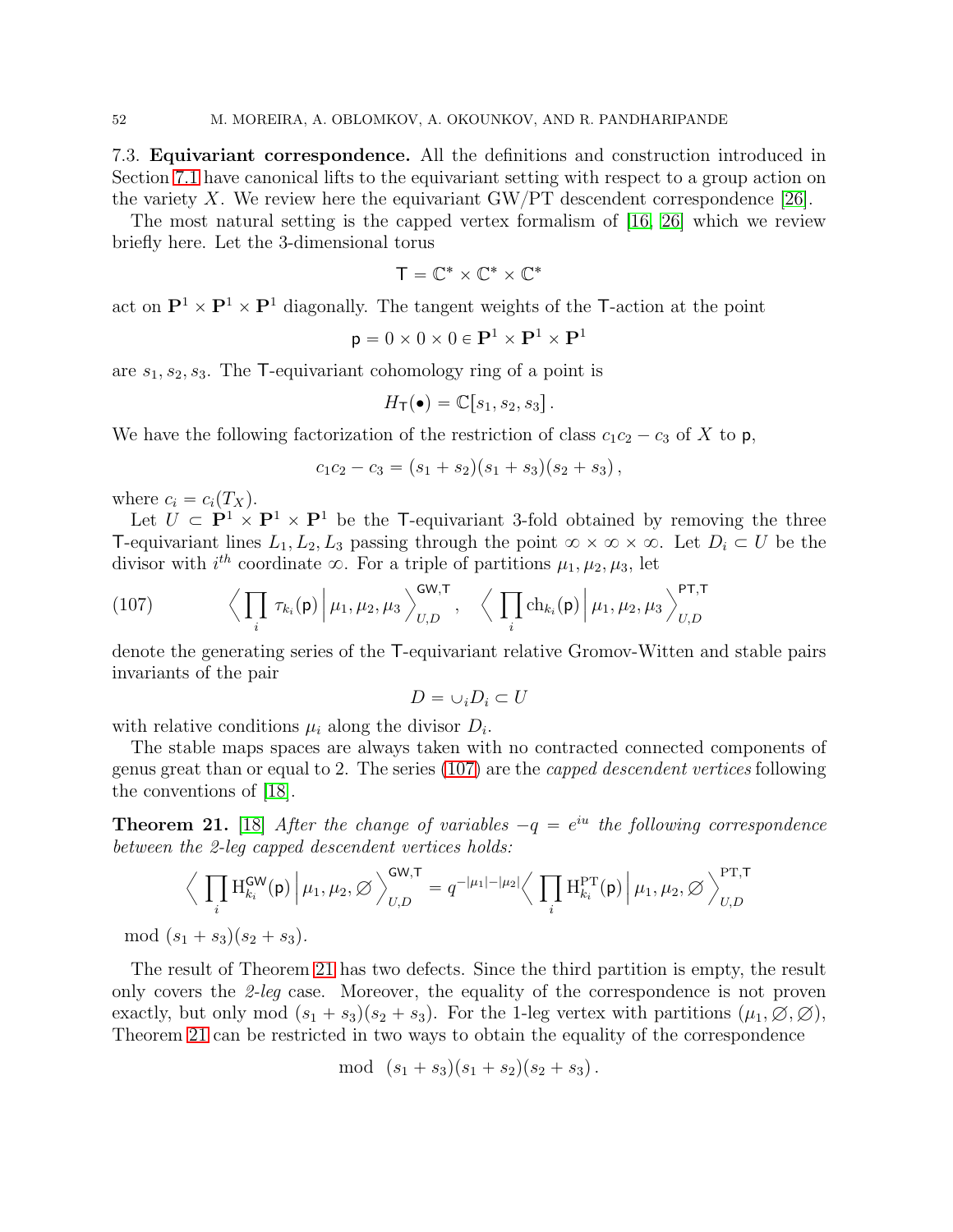7.4. **Non-equivariant limit.** By following the arguments of  $[26]$ , a non-equivariant GW/PT descendent correspondence for stationary insertions is derived in [\[18\]](#page-64-0). For our statements, we will follow as closely as possible the notation of [\[18,](#page-64-0) [26\]](#page-64-8).

Let Heis<sup>c</sup> be the Heisenberg algebra with generators  $\mathfrak{a}_{k\in\mathbb{Z}\setminus\{0\}}$ , coefficients  $\mathbb{C}[c_1, c_2]$ , and relations

<span id="page-52-2"></span><span id="page-52-0"></span>
$$
[\mathfrak{a}_k,\mathfrak{a}_m]=k\delta_{k+m}c_1c_2.
$$

Let Heis<sup>c</sup>  $\subset$  Heis<sup>c</sup> be the subalgebra generated by the elements  $a_{k>0}$ , and define the  $\mathbb{C}[c_1, c_2]$ -linear map

(108) 
$$
\mathsf{Heis}^c \to \mathsf{Heis}^c_+, \quad \Phi \mapsto \widehat{\Phi}
$$

by  $\hat{\mathfrak{a}}_k = \mathfrak{a}_k$  for  $k > 0$  and

(109) 
$$
\widehat{\mathfrak{a}_k \Phi} = (-c_1 \delta_{k+1} + \delta_{k+2} i u) \widehat{\Phi}, \quad \text{for } k < 0.
$$

When restricted to the subalgebra Heis<sup>c</sup><sub>+</sub>, the  $\mathbb{C}[c_1, c_2]$ -linear map [\(108\)](#page-52-0) is an isomorphism.

For a nonsingular projective 3-fold X and classes  $\gamma_1, \ldots, \gamma_l \in H^*(X)$ , the hat operation make no difference inside the Gromov-Witten bracket,

(110) 
$$
\langle H_{\vec{k}}^{\text{GW}}(\gamma) \rangle_{\beta}^{X,\text{GW}} = \langle \hat{H}_{\vec{k}}^{\text{GW}}(\gamma) \rangle_{\beta}^{\text{GW}},
$$

because the treatment of the negative descendents on the left side is compatible with the treatment of the negative descendents by the hat operation.

Let  $\vec{k} = (k_1, \ldots, k_l)$  be a vector of non-negative integers. Following [\[26\]](#page-64-8), we define the following element of  $\overline{\mathsf{Heis}}^c_+$ :

$$
\widetilde{H}_{\vec{k}} = \frac{1}{(c_1 c_2)^{l-1}} \sum_{\text{set partitions } P \text{ of } \{1, \ldots, l\}} (-1)^{|P|-1} (|P| - 1)! \prod_{S \in P} \widehat{H}_{\vec{k}_S}^{\mathsf{GW}},
$$

where  $H_{\vec{k}_S}^{\mathsf{GW}} = \prod_{i \in S} H_{k_i}^{\mathsf{GW}}$  and the element  $H_k^{\mathsf{GW}} \in \mathsf{Heis}^c$  is a linear combination of monomials of  $a_i$ , the expression is given by [\(104\)](#page-49-3).

For classes  $\gamma_1, \ldots, \gamma_l \in H^*(X)$  and a vector  $\vec{k} = (k_1, \ldots, k_l)$  of non-negative integers, we define

$$
\overline{H_{k_1}(\gamma_1)\dots H_{k_l}(\gamma_l)} = \sum_{\text{set partitions } P \text{ of } \{1,\dots,l\}} \prod_{S \in P} \widetilde{H}_{\vec{k}_S}(\gamma_S),
$$

where  $\gamma_S = \prod_{i \in S} \gamma_i$ .

<span id="page-52-1"></span>**Theorem 22.** [\[18\]](#page-64-0) Let X be a nonsingular projective toric 3-fold, and let  $\gamma_i \in H^{\geq 2}(X, \mathbb{C})$ . After the change of variables  $-q = e^{iu}$ , we have

$$
\left\langle \overline{\mathrm{H}_{k_1}(\gamma_1) \ldots \mathrm{H}_{k_l}(\gamma_l)} \right\rangle_{\beta}^{\mathsf{GW}} = q^{-d/2} \left\langle \mathrm{H}_{k_1}^{\mathsf{PT}}(\gamma_1) \ldots \mathrm{H}_{k_l}^{\mathsf{PT}}(\gamma_l) \right\rangle_{\beta}^{\mathsf{PT}},
$$

where  $d = \int_{\beta} c_1$ .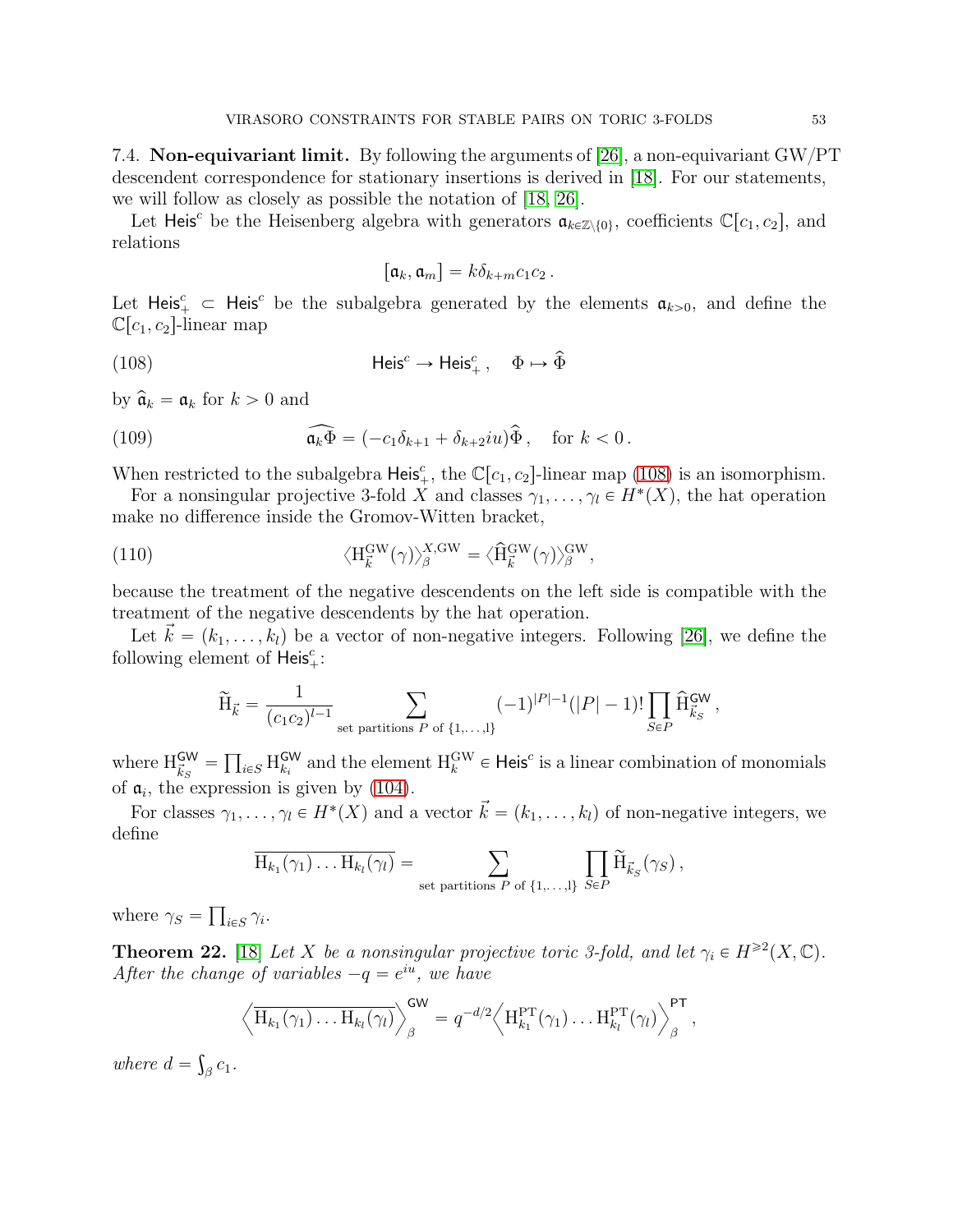7.5. **Examples for**  $X = \mathbb{P}^3$ . The prefactor  $S^{-1}(\frac{x}{\theta})$  $\frac{x}{\theta}$ ) in front of  $\sum_{k=0}^{\infty} x^k \text{ch}_k(\mathbb{F} - \mathcal{O})$  in the formula for  $H<sup>PT</sup>(x)$  has an expansion which the following initial terms:

$$
1 + \frac{c_2}{24}x^2 + \frac{7c_2^2}{5760}x^4 + \dots
$$

Therefore, the non-equivariant limit of  $H_k^{\text{PT}}(\gamma)$  is

$$
\left(\mathrm{ch}_{k+1}(\gamma) + \frac{1}{24}\mathrm{ch}_{k-1}(\gamma \cdot c_2)\right).
$$

On the Gromov-Witten side of the correspondence, we have

$$
\langle H_1^{\text{GW}}(\gamma)\Phi\rangle = \langle \mathfrak{a}_1(\gamma)\Phi \rangle, \quad \langle H_2^{\text{GW}}(\gamma)\Phi \rangle = \frac{1}{2} \langle \mathfrak{a}_2(\gamma)\Phi \rangle,
$$
  

$$
\langle H_3^{\text{GW}}(\gamma)\Phi \rangle = \frac{1}{6} \langle \mathfrak{a}_3(\gamma)\Phi \rangle + \frac{1}{24u^2} \langle c_1^2 c_2 \cdot \Phi \rangle,
$$
  

$$
\langle H_4^{\text{GW}}(\gamma)\Phi \rangle = \frac{1}{24} \langle \mathfrak{a}_4(\gamma)\Phi \rangle - \frac{i}{12u} \langle \mathfrak{a}_1^2(c_1 \cdot \gamma)\Phi \rangle - \frac{5i}{144u^3} \langle c_1^3 c_2 \cdot \Phi \rangle,
$$
  

$$
\langle H_5^{\text{GW}}\Phi \rangle = \frac{1}{120} \langle \mathfrak{a}_5(\gamma)\Phi \rangle - \frac{i}{24u} \langle \mathfrak{a}_1 \mathfrak{a}_2(c_1 \cdot \gamma)\Phi \rangle - \frac{1}{48u^2} \langle \mathfrak{a}_1^2(c_1^2 \cdot \gamma)\Phi \rangle - \frac{1}{64u^4} \langle c_1^4 c_2 \cdot \Phi \rangle.
$$

The operators  $a_k$  are expressed in terms of standard descendents<sup>[32](#page-53-0)</sup>

(111) 
$$
\mathfrak{a}_1 = \tau_0 - \frac{c_2}{24},
$$

$$
i u \mathfrak{a}_2 / 2 = \tau_1 + c_1 \cdot \tau_0,
$$

$$
-u^2 \mathfrak{a}_3 / 3 = 2 \tau_2 + 3 c_1 \cdot \tau_1 + c_1^2 \cdot \tau_0,
$$

$$
-i u^3 \mathfrak{a}_4 / 4 = 6 \tau_3 + 11 c_1 \cdot \tau_2 + 6 c_1^2 \tau_1 + c_1^3 \cdot \tau_0,
$$

$$
u^4 \mathfrak{a}_5 / 5 = 24 \tau_4 + 50 c_1 \cdot \tau_3 + 35 c_1^2 \cdot \tau_2 + 10 c_1^3 \cdot \tau_1 + c_1^4 \cdot \tau_0.
$$

The descendent correspondence of Theorem [22](#page-52-1) implies relations for stable pairs and Gromov-Witten invariants of  $\mathbf{P}^3$ . For example, for  $\beta$  of degree 1,

<span id="page-53-2"></span>(112) 
$$
-iq^{-2}\langle ch_5(\mathsf{L})\rangle = \left(\frac{1}{u^3}\langle \tau_3(\mathsf{L})\rangle + \frac{22}{3u^3}\langle \tau_2(\mathsf{p})\rangle - \frac{1}{3u}\langle \tau_0\tau_0(\mathsf{p})\rangle\right),
$$

$$
q^{-2}\left(\langle ch_6(\mathsf{H})\rangle + \frac{1}{4}\langle ch_4(\mathsf{p})\rangle\right) = \left(\frac{1}{u^4}\langle \tau_4(\mathsf{H})\rangle + \frac{25}{3u^4}\langle \tau_3(\mathsf{L})\rangle + \frac{70}{3u^4}\langle \tau_2(\mathsf{p})\rangle - \frac{1}{3u^2}\langle \tau_0\tau_1(\mathsf{L})\rangle + \frac{5}{3u^2}\langle \tau_0\tau_0(\mathsf{p})\rangle\right).
$$

Here,  $p$  is the class of point, L is the class of line and H is the class of hyperplane.<sup>[33](#page-53-1)</sup>

<span id="page-53-0"></span><sup>32</sup>For  $\mathfrak{a}_1(\gamma)$ , the term  $-\frac{c_2}{24}$  on the right is the constant  $-\frac{1}{24}\int_X c_2\gamma$ .

<span id="page-53-1"></span><sup>&</sup>lt;sup>33</sup>We can also check the relations [\(112\)](#page-53-2) numerically up to  $u^8$  with the help of Gathmann's code on the Gromov-Witten side and previously known computations for stable pairs [\[21\]](#page-64-2).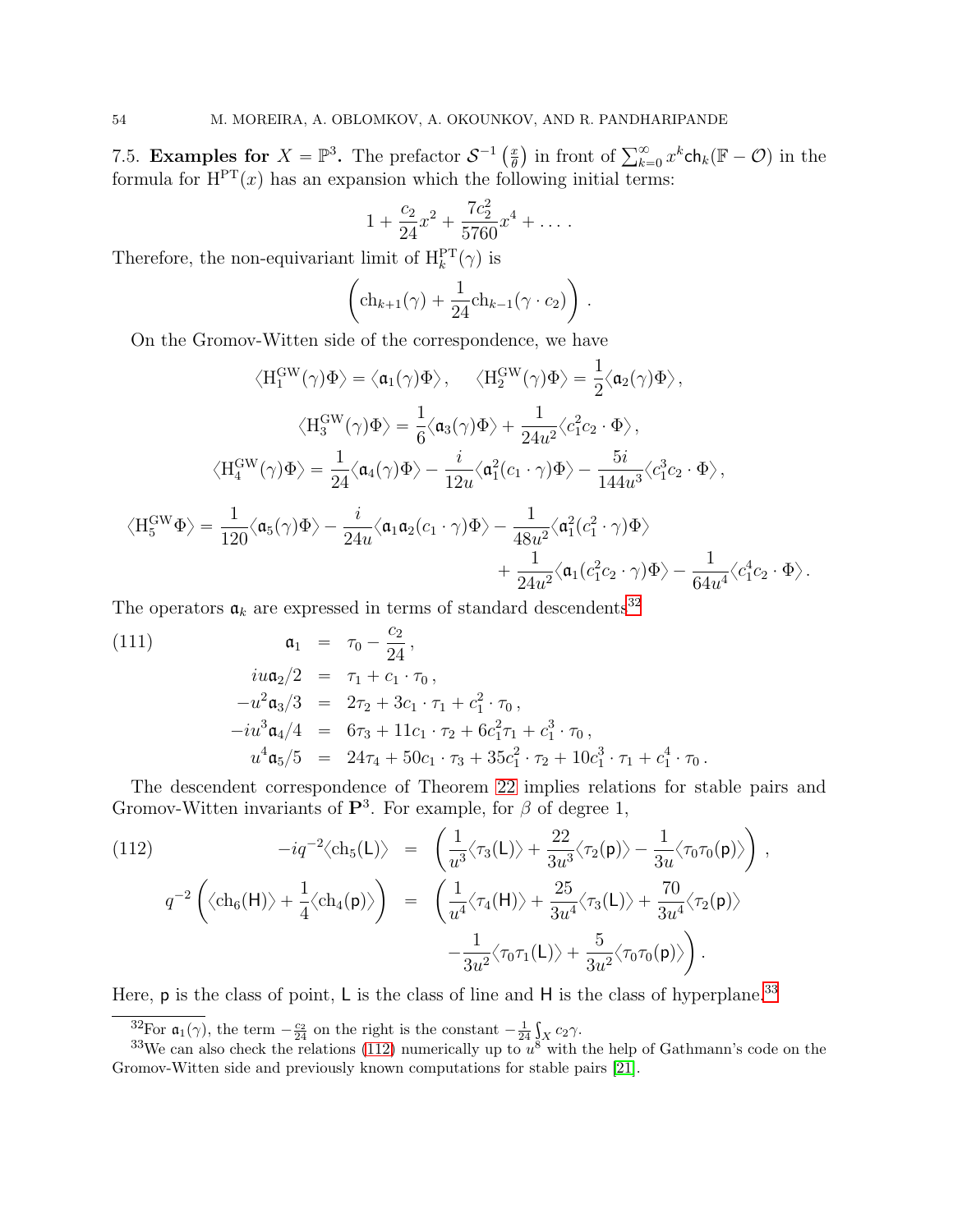7.6. Residues. To complete our proof of Theorem [7,](#page-9-3) we will compute the residues [\(104\)](#page-49-3). More precisely, we will prove the following result.

<span id="page-54-1"></span>**Proposition 23.** For  $k_i \in \mathbb{Z}_{\geqslant 0}$  and  $\gamma_i \in H^{\geqslant 2}(X)$  such that  $\widetilde{ch}_{k_i+2}(\gamma_i) \in \mathbb{D}_{\text{PT}}^{X \star}$ , we have:

$$
\widetilde{H}_{k_1+1}(\gamma_1) = \mathfrak{C}^\circ(\widetilde{ch}_{k_1+2}(\gamma_1)),
$$
\n
$$
\widetilde{H}_{k_1+1,k_2+1}(\gamma_1 \cdot \gamma_2) = \mathfrak{C}^\circ(\widetilde{ch}_{k_1+2}(\gamma_1)\widetilde{ch}_{k_2+2}(\gamma_2)),
$$
\n
$$
\widetilde{H}_{k_1+1,k_2+1,k_3+1}(\gamma_1 \cdot \gamma_2 \cdot \gamma_3) = \mathfrak{C}^\circ(\widetilde{ch}_{k_1+2}(\gamma_1)\widetilde{ch}_{k_2+2}(\gamma_2)\widetilde{ch}_{k_3+2}(\gamma_3)),
$$

<span id="page-54-0"></span>where the right side is defined by  $(14)-(16)$  $(14)-(16)$  $(14)-(16)$ .

### 8. Residue computation

<span id="page-54-4"></span>8.1. Preliminary computations. Before starting the proof of the Proposition [23,](#page-54-1) we compute the expansion of the terms of the residue formula [\(104\)](#page-49-3).

Consider first the constraint equation [\(105\)](#page-49-2). Solutions of the equation are formal power series in the variable

$$
r = 1/\theta \,, \quad \theta^{-2} = -c_2(T_X) \,.
$$

We can solve the constraint equation iteratively in powers of r. Indeed, modulo  $r<sup>1</sup>$ , the constraint equation implies  $w = y$ , and we start the expansion by

$$
w(x,y) = y + O(r).
$$

To find the next term of r in the expansion of  $w(x, y)$ , we substitute

<span id="page-54-3"></span>
$$
w(x, y) = y + f_1(x, y)r
$$

into [\(105\)](#page-49-2) and expand the result of the substitution in powers of r. The coefficient of  $r<sup>1</sup>$ in the expansion gives a linear equation which determines  $f_1$ . After iterating the above procedure three times, we obtain

<span id="page-54-2"></span>(113) 
$$
w(x,y) = y - xr\frac{y}{y+1} + (xr)^2 \frac{y}{2(y+1)^3} + (xr)^3 \frac{2y-1}{6(y+1)^5} + O(r^4).
$$

To see the expansion of the residue [\(104\)](#page-49-3) has positive powers of  $t = c_1$ , we use a change of variables:

$$
(114) \t\t y = v/t.
$$

The residue with respect to  $w$  on right side of  $(104)$  is converted to a residue with respect to y via [\(113\)](#page-54-2). Using [\(114\)](#page-54-3), we will compute the residue with respect to v.

In the new variables, we have

$$
\sqrt{dwdy} = \left(1 - \frac{xrt}{2(v+t)} - \frac{(xr)^{2}t^{3}(4v-t)}{8(v+t)^{4}}\right)\frac{dv}{t} + O(r^{3}).
$$

After we normal order the elements of the Heisenberg algebra in the expression for the vertex operator  $H^{GW}(x)$ , the negative Heisenberg operators end up next to the vacuum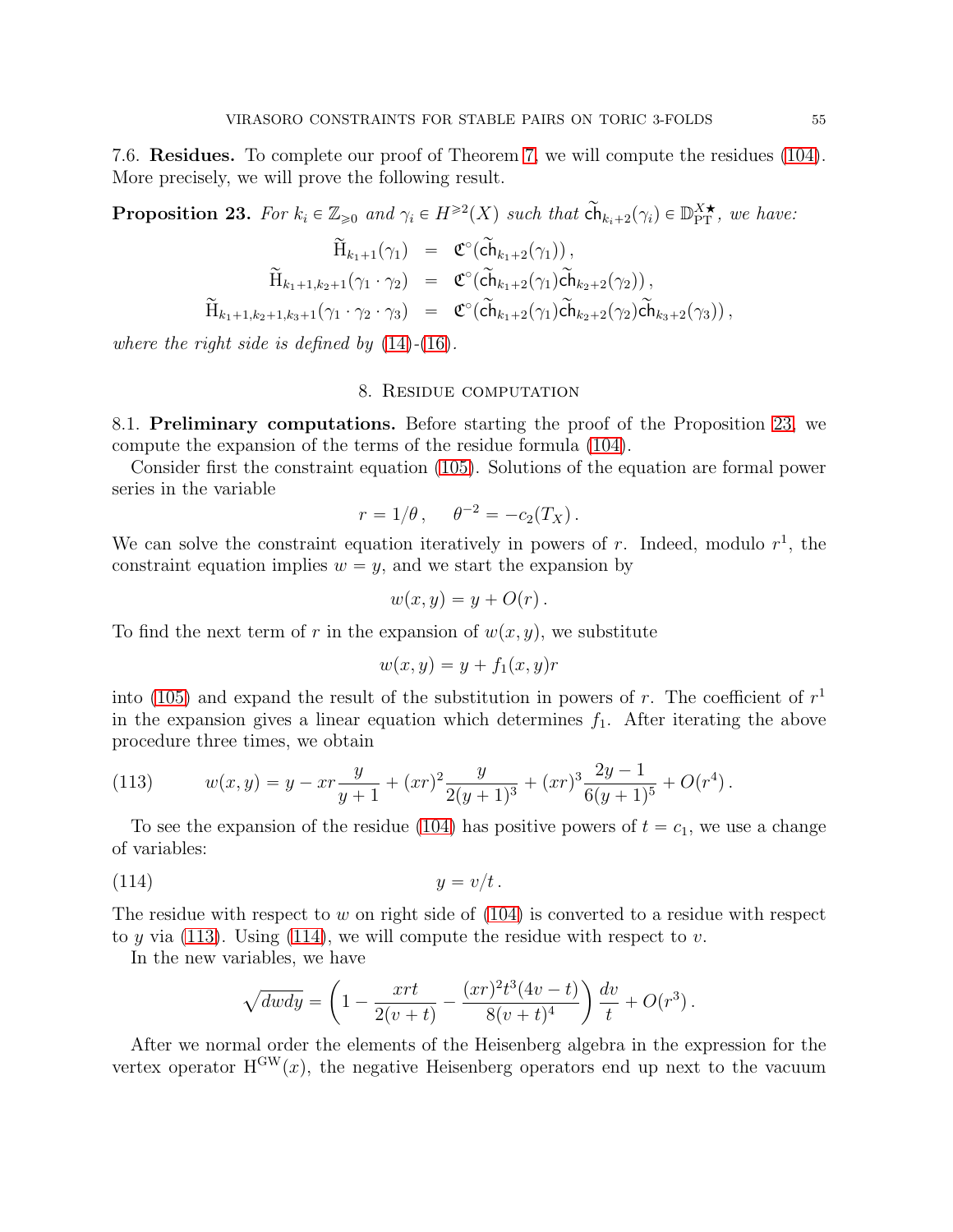$\langle \cdot \rangle^{\text{GW}}$ . Relation [\(109\)](#page-52-2), which governs interaction with  $\langle \cdot \rangle$ , yields the following factor in the expression under the residue:

<span id="page-55-1"></span>(115) 
$$
E = \exp\left(-\frac{t}{2u}\left(\frac{w(y)^2 - y^2}{r}\right) - \frac{t}{u}\left(\frac{w(y) - y}{r}\right)\right)
$$

$$
= \exp\left(\frac{xv}{u}\right)\left(1 - \frac{trx^2v}{2u(v+t)} + \frac{t^2r^2(3xv^2 + 3txv + 4t^2u)}{24u(v+t)^3}\right) + O(r^3).
$$

<span id="page-55-2"></span>The inverse of  $y - w$  in [\(104\)](#page-49-3) becomes the factor:

(116) 
$$
D = -\frac{r}{w(y) - y} = \frac{v + t}{v} \left( 1 + \frac{t^2 rx}{2(v + t)^2} + \frac{t^3 r^2 x^2 (4v + t)}{12(v + t)^4} \right) + O(r^3).
$$

The elements of the Heisenberg algebra that participate in the residue formula are packed into the vertex operator:

$$
V = V_{+} \cdot V_{-} , \quad V_{+}(x, y) = \exp \left( \frac{1}{r} \sum_{n>0} \frac{\mathfrak{a}_{n}}{n(u\omega t)^{n}} (y^{-n} - w(y)^{-n}) \right),
$$

$$
V_{-}(x, y) = \exp \left( \frac{1}{r \omega t} \sum_{n<0} \frac{\mathfrak{a}_{n}}{n(u\omega t)^{n}} (y^{-n} - w(y)^{-n}) \right).
$$

Thus we need to compute the difference of powers in the expression for the vertex operators. Using formula for  $w(y)$  [\(113\)](#page-54-2), we obtain:

<span id="page-55-3"></span>
$$
(117) \quad \frac{(yt)^{-n} - (w(y)t)^{-n}}{t^n r} = \frac{nxt}{v^n(v+t)} + nx^2rt^2\frac{((n+1)v + nt)}{v^n(v+t)^3} + nx^3r^2t^3\frac{n((n+1)(n+2)v^2 + (2n^2+3n-1)tz + n^2t^2)}{6v^n(v+t)^5} + O(r^3).
$$

The above calculations yield the leading terms of all algebraic expressions occurring in formula [\(104\)](#page-49-3) for the vertex operator  $H^{GW}(x)$ . As we will see in Section [8.2,](#page-55-0) the knowledge of these leading terms almost immediately leads to the simplest case of the descendent correspondence [\(14\)](#page-9-0). For the other two cases [\(15\)](#page-9-4) and [\(16\)](#page-9-1), we must analyze the interaction of two and three vertex operators  $H^{\text{GW}}(x)$ . We apply standard vertex operator techniques to complete the proof of Proposition [23](#page-54-1) in Section [8.2.](#page-55-0)

# <span id="page-55-5"></span><span id="page-55-0"></span>8.2. Proof of Proposition [23.](#page-54-1)

8.2.1. Case  $\widetilde{H}_{k_1+1}(\gamma_1)$ . We start with the proof of the formula for the self-reaction. We must analyze the  $r$  expansion of the residue

(118) 
$$
\widetilde{H}(x) = \widehat{H}^{GW}(x) = \text{Res}_{v=\infty} \frac{1}{t} E \cdot D \cdot V_{+}.
$$

More precisely, we must compute the coefficients of

<span id="page-55-4"></span> $r^i t^j$ ,  $i + j \leqslant 2$ .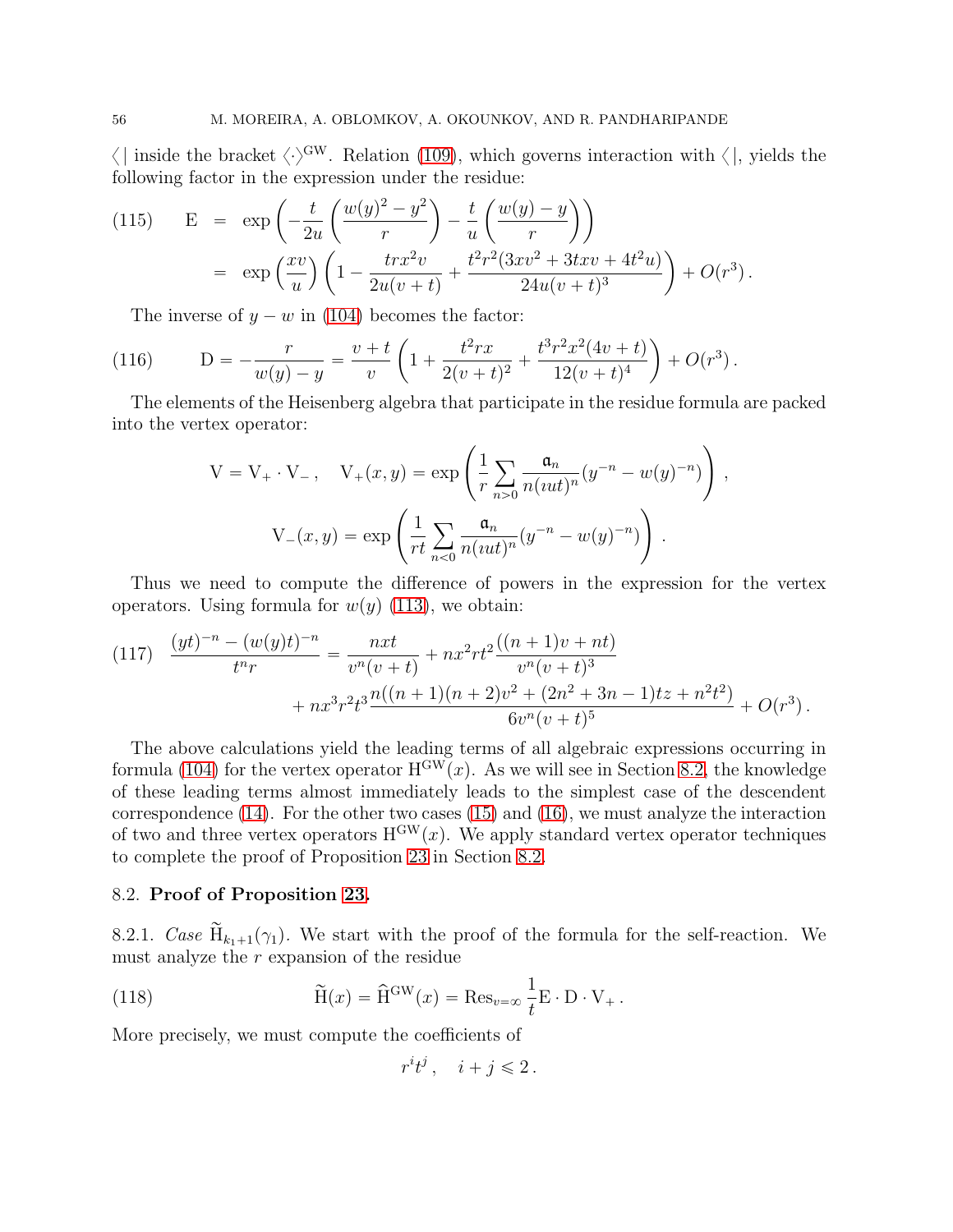By the argument of [\[18,](#page-64-0) Section 3.2], the coefficient of  $rt<sup>j</sup>$  vanishes. From the computations of the v expansions [\(113\)](#page-54-2), [\(115\)](#page-55-1), [\(116\)](#page-55-2) and [\(117\)](#page-55-3), the terms in front of  $r^i$ ,  $i > 0$  are proportional to t. The expression under the residue sign becomes:

$$
\exp\left(\frac{xv}{u}\right)\left(\frac{v+t}{t} + x\Sigma + \frac{x^2t}{v+t}\Sigma^2 + \frac{x^3t^2}{(v+t)^2}\Sigma^3\right) + O(t^3) + tO(r^2), \quad \Sigma = \sum_{n>0} \frac{\mathfrak{a}_n}{(uw)^n}.
$$

After applying the residue operation to the last expression, we obtain the terms of formula  $(14)$  in the coefficients of the x-expansion.

<span id="page-56-0"></span>8.2.2. Case  $\widetilde{H}_{k_1+1,k_2+1}(\gamma_1 \cdot \gamma_2)$ . We show next that the double interaction term yields formula [\(15\)](#page-9-4). The new computation that is needed for understanding the interaction term is  $H_{k_1,k_2}$ . It is convenient to assemble the expressions into a generating series  $H(x_1, x_2)$ .

To compute  $\hat{H}(x_1, x_2)$ , we must move all negative Heisenberg operators in the product of the vertex operators  $H^{\text{GW}}(x_1)H^{\text{GW}}(x_2)$  to the left, next to the vacuum  $\langle \cdot |$ . We use the standard vertex operator commutation relation to perform this reshuffling:

(119) 
$$
V_{+}(x_{1}, y_{1})V_{-}(x_{2}, y_{2}) = B(x_{1}, y_{1}, x_{2}, y_{2})V_{-}(x_{2}, y_{2})V_{+}(x_{1}, y_{1}),
$$

$$
(w_{2} - y_{1})(y_{2} - y_{1})
$$

$$
B = \frac{(w_2 - y_1)(y_2 - w_1)}{(y_2 - y_1)(w_2 - w_1)},
$$

where  $w_i = w(x_i, y_i)$ . Using the computations of Section [8.1,](#page-54-4) we derive the following expansion:

B = 
$$
1 - \frac{r^2 y_1 y_2 x_1 x_2}{(y_1 - y_2)^2 (y_1 + 1)(y_2 + 1)} + O(r^3)
$$
.

The negative Heisenberg operators interact with the vacuum  $\langle \cdot \rangle$ . We obtain:

$$
\widehat{H}(x_1, x_2) = \text{Res}_{y_1 = \infty}(\text{Res}_{y_2 = \infty}(V_+^{(1)}V_+^{(2)}D^{(1)}D^{(2)}E^{(1)}E^{(2)}B^{(12)})),
$$

where  $V_{+}^{(i)} = V_{+}(x_i, y_i), D^{(i)} = D(x_i, y_i), E^{(i)} = E(x_i, y_i).$ From [\(118\)](#page-55-4), we see

$$
\widehat{H}(x_1)\widehat{H}(x_2) = \left( Res_{y_1=\infty} E^{(1)} \cdot D^{(1)} \cdot V_+^{(1)} \right) \left( Res_{y_2=\infty} E^{(2)} \cdot D^{(2)} \cdot V_+^{(2)} \right) =
$$
  

$$
Res_{y_1=\infty} (Res_{y_2=\infty} (V_+^{(1)} V_+^{(2)} D^{(1)} D^{(2)} E^{(1)} E^{(2)})) ,
$$

where the second equality holds because  $V_+^{(i)}$  commute. We conclude, after the change of variables, the generating function  $H(x_1, x_2)$  for  $H_{k_1, k_2}$  is given by

$$
\widetilde{H}(x_1, x_2) = \frac{1}{r^2 t} \left( \widehat{H}(x_1, x_2) - \widehat{H}(x_1) \widehat{H}(x_2) \right) = \text{Res}(V^{(1)}_+ V^{(2)}_+ D^{(1)} D^{(2)} E^{(1)} E^{(2)} \widetilde{B}^{(12)}) / (r^2 t^3),
$$

where  $\text{Res} = \text{Res}_{v_1 = \infty} \text{Res}_{v_2 = \infty}$  and  $\widetilde{B}^{(12)} = B^{(12)} - 1$ . By expanding the scalar factor  ${\rm D}^{(1)}{\rm D}^{(2)}{\rm E}^{(1)}{\rm E}^{(2)}\widetilde{\rm B}^{(12)}/(r^2t^3)$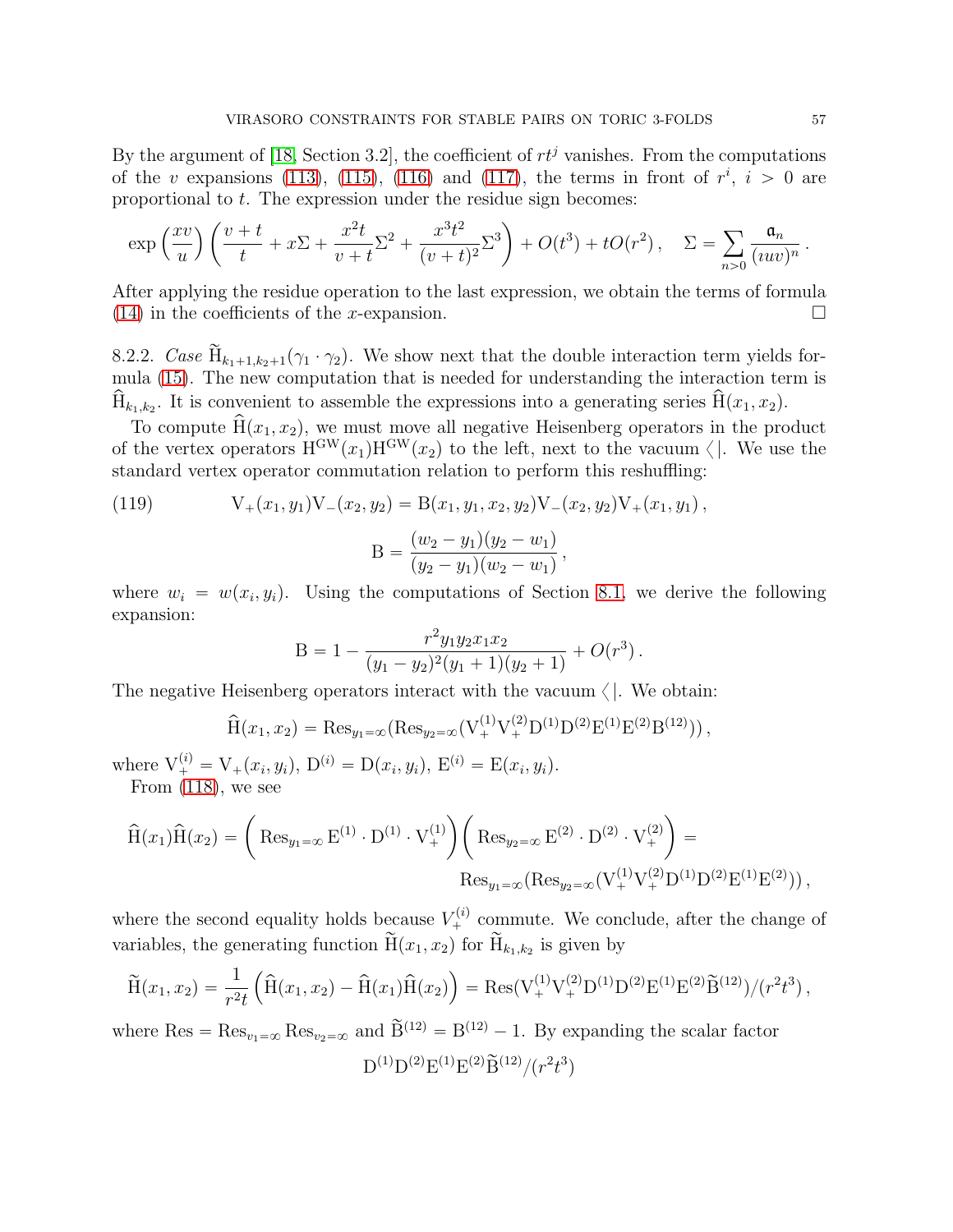in the operator inside the residue operation, we obtain:

<span id="page-57-0"></span>
$$
(120) \frac{tv_1v_2x_1x_2}{(v_1-v_2)^2(v_1+t)(v_2+t)} \exp\left(\frac{x_1v_1+x_2v_2}{u}\right) \left(\frac{v_1+t}{t}+x_1\Sigma^{(1)}+\frac{x_1^2t}{v_2+t}\Sigma^{(1)}\Sigma^{(1)}\right) \left(\frac{v_2+t}{t}+x_2\Sigma^{(2)}+\frac{x_2^2t}{v_2+t}\Sigma^{(2)}\Sigma^{(2)}\right) + O(t^2) + O(r^2) .
$$

The residue of the coefficient in front of  $t^{-1}$  in [\(120\)](#page-57-0) vanishes. The coefficient in front of  $t^0$  is

$$
\exp\left(\frac{x_1v_1+x_2v_2}{u}\right)\frac{x_1x_2}{(v_1-v_2)^2}\left(v_2(1+x_1\Sigma^{(1)})+v_1(1+x_2\Sigma^{(2)})\right).
$$

After applying the Res operation, we obtain:

Res<sub>v<sub>1</sub>=\infty</sub> Res<sub>v<sub>2</sub>=\infty</sub> exp 
$$
\left(\frac{x_1v_1 + x_2v_2}{u}\right) \frac{x_1^2x_2v_2}{(v_1 - v_2)^2} \Sigma^{(1)}
$$
.

The coefficient in front of  $x_1^{k_1+2}x_2^{k_2+2}$  in the last expression matches with the  $\alpha$ -linear terms of right side of [\(15\)](#page-9-4) that are proportional to  $c_1^0$ .

Finally, we compute the coefficient in front of  $t^1$  in [\(120\)](#page-57-0):

$$
\frac{x_1x_2}{(v_1-v_2)^2} \exp\left(\frac{x_1v_1+x_2v_2}{u}\right) \left[x_1x_2\Sigma^{(1)}\Sigma^{(2)} + x_1^2v_2\Sigma^{(1)}\Sigma^{(1)} + x_2^2v_1\Sigma^{(2)}\Sigma^{(2)} + \left(\frac{1}{v_1} + \frac{1}{v_2}\right)\left(v_2(1+x_1\Sigma^{(1)}) + v_1(1+x_2\Sigma^{(2)})\right)\right].
$$

The residue of the terms from the first line of the last expression form the generating function of the a-quadratic terms of the right hand side of [\(15\)](#page-9-4). The residue of the terms from the second line of the last expression form the generating function of the  $c_1$ -proportional  $\alpha$ -linear terms of the right side of [\(15\)](#page-9-4).

8.2.3. Case  $\widetilde{H}_{k_1+1,k_2+1,k_3+1}(\gamma_1 \cdot \gamma_2 \cdot \gamma_3)$ . Finally, we must analyze the triple interaction. The computation here is parallel to computations in Sections [8.2.1](#page-55-5) and [8.2.2.](#page-56-0) The new ingredient for the triple bumping reaction is the residue formula:

$$
\hat{H}(x_1, x_2, x_3) = \text{Res}\left(V_+^{(1)}V_+^{(2)}V_+^{(3)}D^{(1)}D^{(2)}D^{(3)}E^{(1)}E^{(2)}E^{(3)}B^{(12)}B^{(23)}B^{(13)}/(r^4t^5)\right)
$$

for the generating function of the operators  $H_{k_1,k_2,k_3}$ . Here and below Res stands for the triple residue

 $\text{Res}_{v_1=\infty} \text{Res}_{v_2=\infty} \text{Res}_{v_3=\infty}$ .

The generating function  $H(x_1, x_2, x_3)$  for the operators  $H_{k_1, k_2, k_3}$  is given by:

$$
\widehat{H}(x_1, x_2, x_3) - \widehat{H}(x_1, x_2)\widehat{H}(x_3) - \widehat{H}(x_1, x_3)\widehat{H}(x_2) - \widehat{H}(x_2, x_3)\widehat{H}(x_1) + 2\widehat{H}(x_1)\widehat{H}(x_2)\widehat{H}(x_3).
$$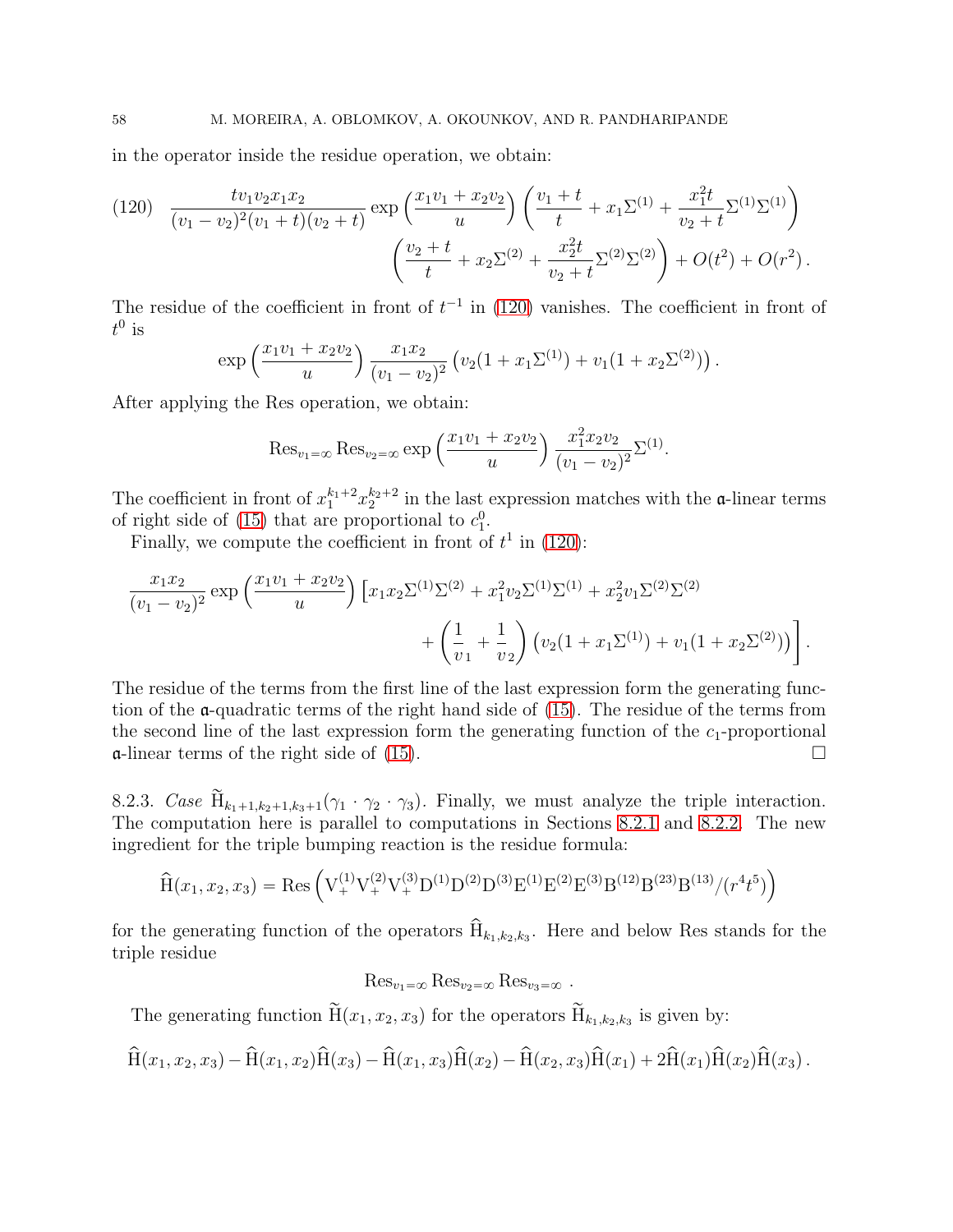We expand the above as

$$
\frac{1}{r^4t^5} \operatorname{Res} \left( V_+^{(1)} V_+^{(2)} V_+^{(3)} D^{(1)} D^{(2)} D^{(3)} E^{(1)} E^{(2)} E^{(3)} \right) \left( \widetilde{B}^{(12)} \widetilde{B}^{(13)} + \widetilde{B}^{(12)} \widetilde{B}^{(23)} + \widetilde{B}^{(12)} \widetilde{B}^{(13)} + \widetilde{B}^{(23)} \widetilde{B}^{(13)} \right) \right) .
$$

Since  $\widetilde{B}^{(12)}\widetilde{B}^{(23)}\widetilde{B}^{(13)}$  is proportional to  $r^6$ , we can write the last expression as

$$
\frac{1}{r^4t^5} \operatorname{Res} \left( V^{(1)}_+ V^{(2)}_+ V^{(3)}_+ D^{(1)} D^{(2)} D^{(3)} E^{(1)} E^{(2)} E^{(3)} \left( \widetilde{B}^{(12)} \widetilde{B}^{(23)} + \widetilde{B}^{(12)} \widetilde{B}^{(13)} + \widetilde{B}^{(23)} \widetilde{B}^{(13)} \right) \right)
$$

up to  $O(r^2)$ . After expanding the expression inside Res, including the prefactor  $\frac{1}{r^4t^5}$ , we obtain:

$$
t^{2}\left(\frac{v_{1}+t}{t}+x_{1}\Sigma^{(1)}\right)\left(\frac{v_{2}+t}{t}+x_{2}\Sigma^{(2)}\right)\left(\frac{v_{3}+t}{t}+x_{3}\Sigma^{(3)}\right) \times \exp\left(\frac{x_{1}v_{1}+x_{2}v_{2}+x_{3}v_{3}}{u}\right) \cdot \left(f(12;23)+f(23;31)+f(31;12)\right) + O(t) ,
$$

where

$$
f(ij; jk) = \frac{v_i v_j^2 v_k x_i x_j^2 x_k}{(v_i - v_j)^2 (v_j - v_k)^2 (v_i + t)(v_j + t)^2 (v_k + t)}.
$$

The application of Res to the coefficient in front of  $t^{-1}$  in the last expression yields zero. On the other hand, the coefficient in front of  $t^0$  equals

$$
x_1x_2x_3(v_2v_3(1+x_1\Sigma^{(1)})+v_1v_3(1+x_2\Sigma^{(2)})+v_1v_2(1+x_3\Sigma^{(3)}))
$$

$$
\times \exp\left(\frac{x_1v_1 + x_2v_2 + x_3v_3}{u}\right) \times \left(\frac{x_2}{(v_1 - v_2)^2(v_2 - v_3)^2} + \frac{x_3}{(v_1 - v_3)^2(v_3 - v_2)^2} + \frac{x_1}{(v_3 - v_1)^2(v_1 - v_2)^2}\right).
$$

<span id="page-58-0"></span>The result of application of Res is therefore equal to the generating function of the right side of  $(16)$ .

# 9. DEGREE 1 SERIES FOR  $\mathbb{P}^3$

9.1. Stationary descendent series. We provide a complete table of the stationary stable pair descendent series for projective  $\mathbb{P}^3$  in degree 1. Our notation is given by three vectors  $V_p$ ,  $V_l$ ,  $V_H$  of non-negative integers which specify the stationary descendents with cohomology insertions

$$
\mathsf{p},\mathsf{L},\mathsf{H}\in H^*(\mathbb{P}^3)
$$

corresponding to the point, line, and hyperplane classes respectively. For example, the data  $[1, 2], [4, 9], [6]$  corresponds to the descendent

$$
\mathsf{ch}_3(\mathsf{p})\mathsf{ch}_4(\mathsf{p})\mathsf{ch}_6(\mathsf{L})\mathsf{ch}_{11}(\mathsf{L})\mathsf{ch}_8(\mathsf{H})\,.
$$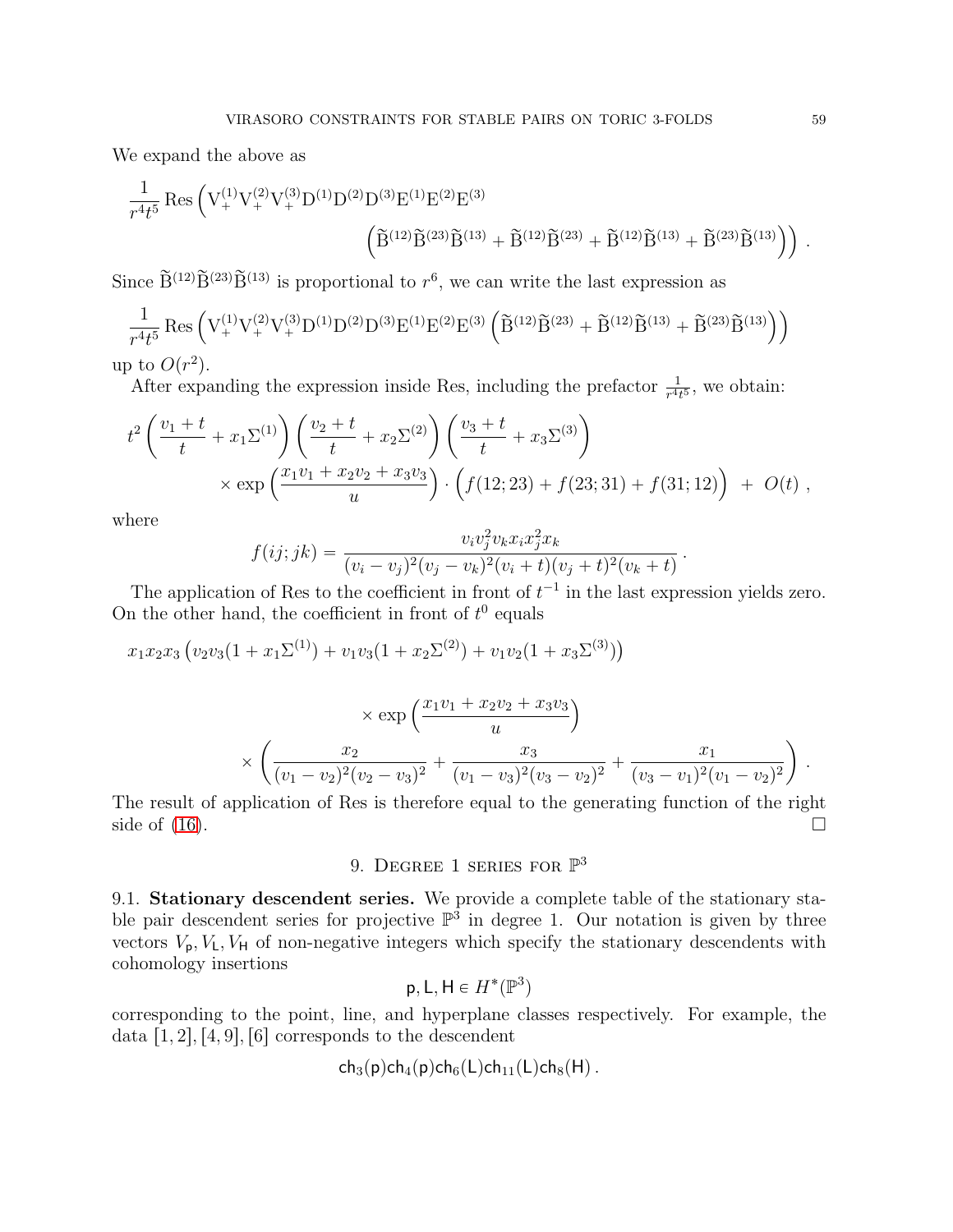In the table, below the full descendent series is given as rational function in  $q$ .

$$
[1, [0, 1], [1] \n [0], [1, [0, 0], [0, 0], [1, 0], [0, 0, 1], [0, 0, 1], [1, 1, 1], [0, 0, 0], [1, 1, 1], [1, 1, 1, 1], [2, 0, 0, 0], [1, 1, 1], [2, 1, 1], [2, 1, 1], [2, 1, 1], [2, 1, 1], [2, 1, 1], [2, 1, 1], [2, 1, 1], [2, 1, 1], [2, 1, 1], [2, 1, 1], [2, 1, 1], [2, 1, 1], [2, 1, 1], [2, 1, 1], [2, 1, 1], [2, 1, 1], [2, 1, 1], [2, 1, 1], [2, 1, 1], [2, 1, 1], [2, 1, 1], [2, 1, 1], [2, 1, 1], [2, 1, 1], [2, 1], [2, 1], [2, 1], [2, 1], [2, 1], [2, 1], [2, 1], [2, 1], [2, 1], [2, 1], [2, 1], [2, 1], [2, 1], [2, 1], [2, 1], [2, 1], [2, 1], [2, 1], [2, 1], [2, 1], [2, 1], [2, 1], [2, 1], [2, 1], [2, 1], [2, 1], [2, 1], [2, 1], [2, 1], [2, 1], [2, 1], [2, 1], [2, 1], [2, 1], [2, 1], [2, 1], [2, 1], [2, 1], [2, 1], [2, 1], [2, 1], [2, 1], [2, 1], [2, 1], [2, 1], [2], [2, 1], [2], [2, 1], [2], [2], [1, 1], [2], [2], [1, 1], [2], [2], [1, 1], [2], [2], [1, 1], [2], [2, 1], [2], [1, 1], [2], [2, 1], [2], [2, 1], [2], [2], [1, 1], [2], [2, 1], [2], [2], [1, 1], [2], [2, 1], [2], [2, 1], [2], [
$$

The symmetry in the above series is a consequence of the functional equation, see [\[21,](#page-64-2) Section 1.7]. In the stationary case, the stable pairs series are equal to the corresponding descendent series for the Donaldson-Thomas theory of ideal sheaves, see [\[18,](#page-64-0) Theorem 22].

9.2. Descendents of 1. We tabulate here descendent series of  $\mathbb{P}^3$  in degree 1 with descendents of the identity  $1 \in H^*(\mathbb{P}^3)$  together with stationary descendents specified as before by a triple of vectors.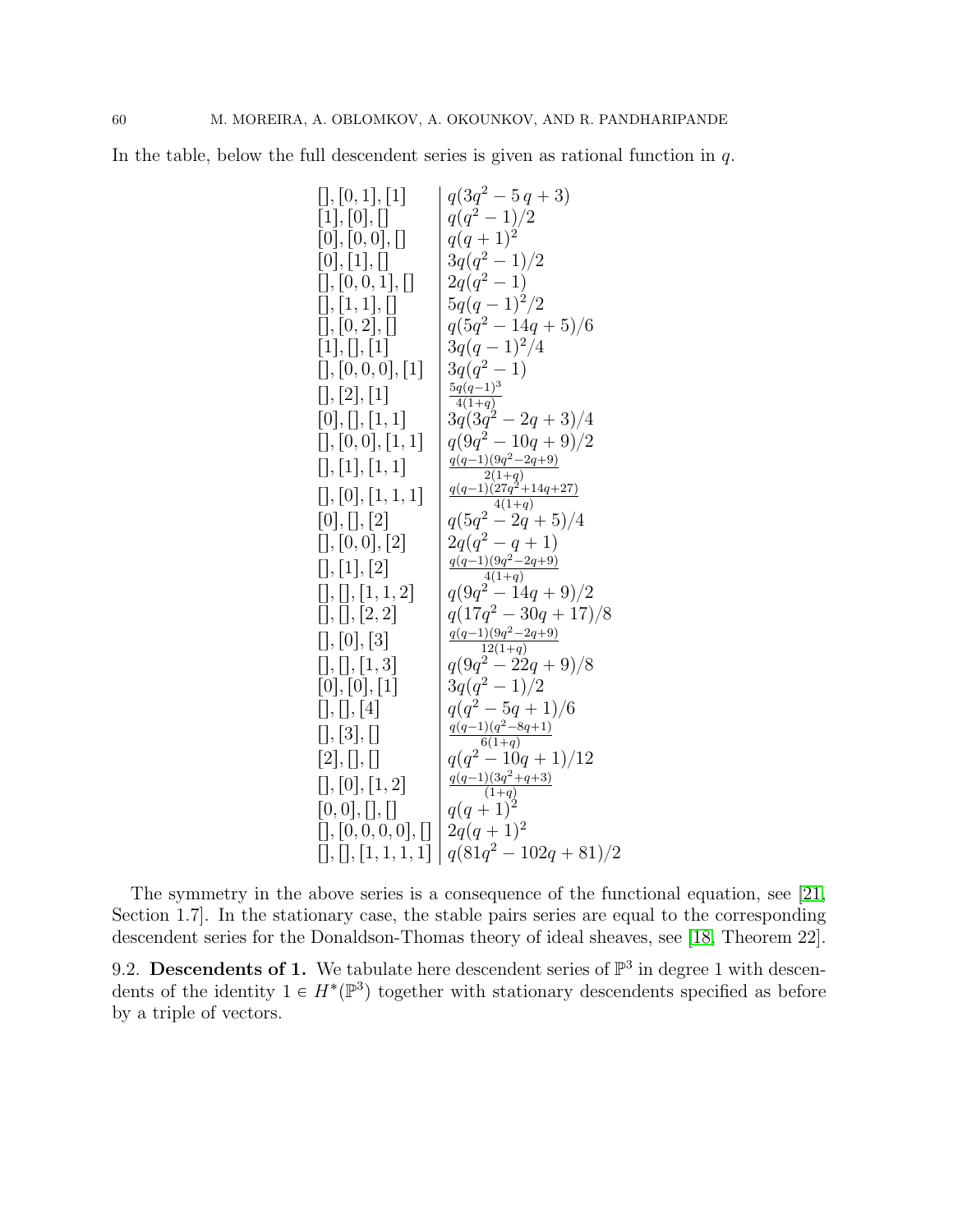• With  $\mathsf{ch}_4(1)$  and the rest stationary:

rs,r1s,r1s <sup>q</sup>p<sup>21</sup> <sup>q</sup> `37 q ´88 q `<sup>37</sup> <sup>q</sup>`<sup>21</sup>q p1`qq rs,r0, 1s,rs 7 q pq ´ 1q p1 ` qq {3 rs,rs,r1, 2s <sup>q</sup>pq´1<sup>q</sup>p<sup>21</sup> <sup>q</sup> `79 q `86 q `<sup>79</sup> <sup>q</sup>`<sup>21</sup>q p1`qq r0s,rs,r1s 7 q pq ´ 1q p1 ` qq {4 rs,r0, 0s,r1s 7 q pq ´ 1q p1 ` qq {2 rs,r0s,r1, 1s <sup>q</sup>p<sup>63</sup> <sup>q</sup> `116 q ´134 q `<sup>116</sup> <sup>q</sup>`<sup>63</sup>q p1`qq r0s,r0s,rs q p7 q ` <sup>2</sup> <sup>q</sup> ` <sup>7</sup>q {<sup>6</sup> r1s,rs,rs 7 q pq ´ 1q p1 ` qq {12 rs,r0, 0, 0s,rs q p7 q ` <sup>2</sup> <sup>q</sup> ` <sup>7</sup>q {<sup>3</sup> rs,r2s,rs <sup>q</sup>p<sup>35</sup> <sup>q</sup> `56 q ´318 q `<sup>56</sup> <sup>q</sup>`<sup>35</sup>q p1`qq rs,rs,r3s <sup>q</sup>pq´1<sup>q</sup>p<sup>63</sup> <sup>q</sup> `232 q `218 q `<sup>232</sup> <sup>q</sup>`<sup>63</sup>q p1`qq rs,r0s,r2s <sup>q</sup>p<sup>7</sup> <sup>q</sup> `13 q ´18 q `<sup>13</sup> <sup>q</sup>`<sup>7</sup>q p1`qq 

• With  $\mathsf{ch}_5(1)$  and the rest stationary:

r0s,rs,rs 3 q pq ´ 1q p1 ` qq {4 rs,r0, 0s,rs 4 q pq ´ 1q p1 ` qq {3 rs,r1s,rs <sup>q</sup>p<sup>17</sup> <sup>q</sup> `24 q ´106 q `<sup>24</sup> <sup>q</sup>`<sup>17</sup>q p1`qq rs,rs,r1, 1s <sup>q</sup>pq´1<sup>q</sup>p<sup>9</sup> <sup>q</sup> `31 q `14 q `<sup>31</sup> <sup>q</sup>`<sup>9</sup>q p1`qq rs,rs,r2s <sup>q</sup>pq´1<sup>q</sup>p<sup>33</sup> <sup>q</sup> `112 q `38 q `<sup>112</sup> <sup>q</sup>`<sup>33</sup>q p1`qq rs,r0s,r1s <sup>q</sup>p<sup>3</sup> <sup>q</sup>`1qpq`3<sup>q</sup>p<sup>4</sup> <sup>q</sup> ´<sup>7</sup> <sup>q</sup>`<sup>4</sup>q p1`qq 

• With  $\text{ch}_4(1)\text{ch}_4(1)$  and the rest stationary:

rs,r0s,r1s <sup>q</sup>pq´1<sup>q</sup>p<sup>49</sup> <sup>q</sup> `196 q `534 q `<sup>196</sup> <sup>q</sup>`<sup>49</sup>q p1`qq r0s,rs,rs q p49 ` 2 q ` 49 q q {36 rs,r0, 0s,rs q p49 ` 2 q ` 49 q q {18 rs,r1s,rs <sup>q</sup>pq´1<sup>q</sup>p<sup>49</sup> <sup>q</sup> `196 q `654 q `<sup>196</sup> <sup>q</sup>`<sup>49</sup>q p1`qq rs,rs,r1, 1s <sup>q</sup>p<sup>441</sup>`<sup>1754</sup> <sup>q</sup>`<sup>4007</sup> <sup>q</sup> ´3252 q `4007 q `1754 q `441 q q p1`qq rs,rs,r2s <sup>q</sup>p<sup>49</sup>`<sup>195</sup> <sup>q</sup>`<sup>459</sup> <sup>q</sup> ´454 q `459 q `195 q `49 q q p1`qq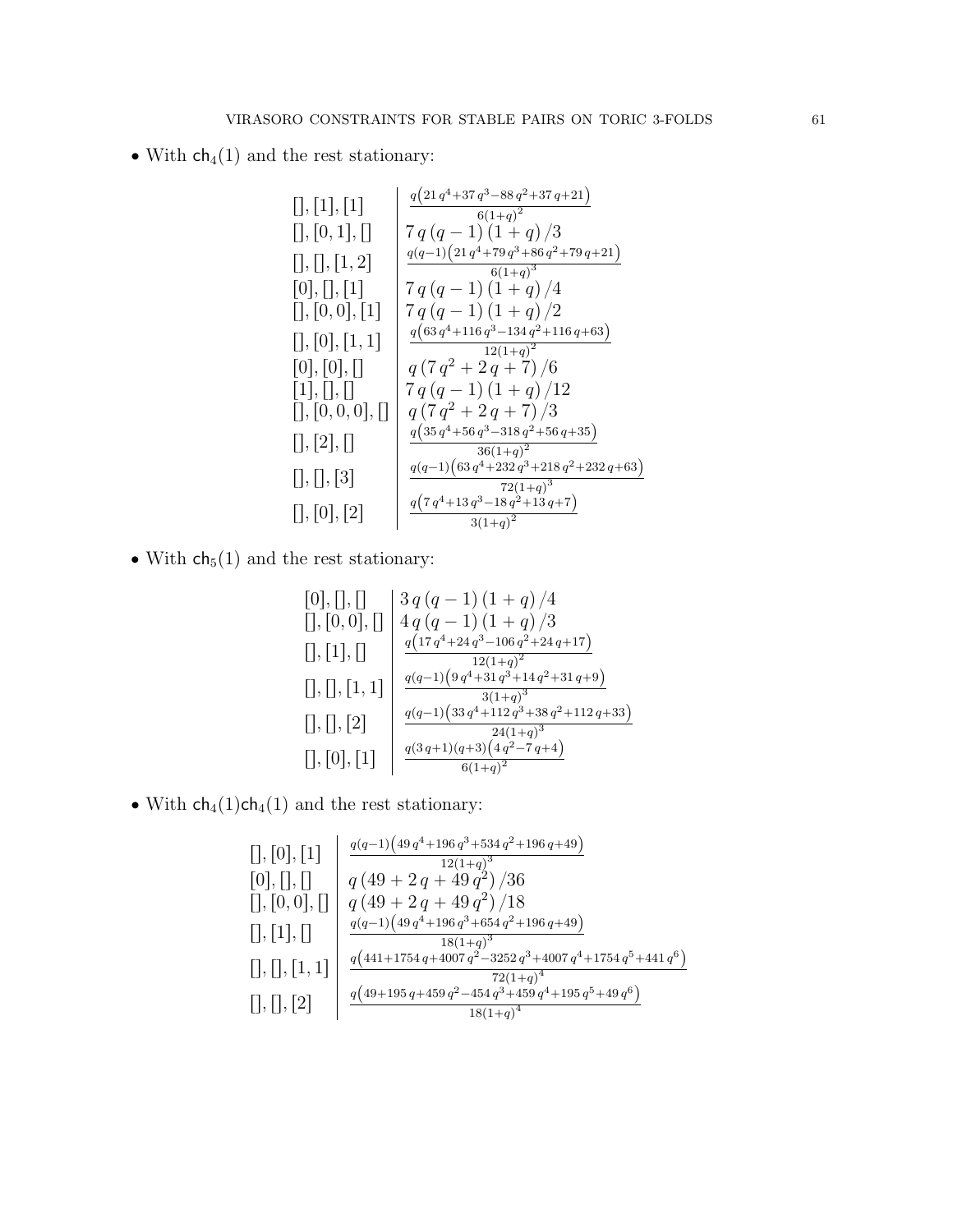• With  $ch_6(1)$  and the rest of stationary:

$$
\left[\left],\left[0\right],\left[\left]\right]\right|\right] \xrightarrow{q\left(17q^4+20q^3-114q^2+20q+17\right)} \frac{36(1+q)^2}{36(1+q)^2}
$$

$$
\left[\left],\left[\left],\left[1\right]\right]\right| \xrightarrow{q\left(q-1\right)\left(17q^4+48q^3-58q^2+48q+17\right)} \frac{q(q-1)\left(17q^4+48q^3-58q^2+48q+17\right)}{24(1+q)^3}
$$

• With  $\mathsf{ch}_4(1)\mathsf{ch}_4(1)\mathsf{ch}_4(1)$  and the rest stationary:

$$
\left[ \left[ , \left[ 0 \right], \left[ \right] \right] \left| \begin{array}{c} q \left( 343\,q^{6} + 1374\,q^{5} + 249\,q^{4} + 11396\,q^{3} + 249\,q^{2} + 1374\,q + 343 \right) \\ 108(1+q)^{4} \\ \left[ 1, \left[ \right], \left[ \left[ \right] \right] \right] \left| \begin{array}{c} q(q-1) \left( 343\,q^{6} + 2058\,q^{5} + 3705\,q^{4} + 29900\,q^{3} + 3705\,q^{2} + 2058\,q + 343 \right) \\ 72(1+q)^{5} \end{array} \right.
$$

• With  $\mathsf{ch}_5(1)\mathsf{ch}_4(1)$  and the rest stationary:

$$
\left[\big],\big[1\big]\right| \left\{ \frac{q(84+331q+928q^2-1878q^3+928q^4+331q^5+84q^6)}{36(1+q)^4} \right\}
$$
  

$$
\left[\big],\big[0\big],\big[1\big]\right| \left\{ \frac{2q(q-1)\left(7+28q+87q^2+28q^3+7q^4\right)}{9(1+q)^3} \right\}
$$

' Without stationary descendents:

$$
\left.\begin{array}{l|l} \text{ch}_7(1) & \frac{q(q-1)\left(2+3\,q-28\,q^2+3\,q^3+2\,q^4\right)}{18(1+q)^3} \\ \text{ch}_5(1)\text{ch}_5(1) & \frac{5q\left(13+50\,q+179\,q^2-580\,q^3+179\,q^4+50\,q^5+13\,q^6\right)}{72(1+q)^4} \\ \text{ch}_4(1)\text{ch}_6(1) & \frac{q\left(119+462\,q+1737\,q^2-5852\,q^3+1737\,q^4+462\,q^5+119\,q^6\right)}{216(1+q)^4} \\ \text{ch}_4(1)\text{ch}_4(1)\text{ch}_5(1) & \frac{q\left(-49-245\,q-81\,q^2-6365\,q^3+6365\,q^4+81\,q^5+245\,q^6+49\,q^7\right)}{27(1+q)^5} \\ \text{ch}_4(1)\text{ch}_4(1)\text{ch}_4(1)\text{ch}_4(1) & \frac{q\left(2401+14405\,q+55690\,q^2-594229\,q^3+1834570\,q^5-594229\,q^5+55690\,q^6+14405\,q^7+2401\,q^8\right)}{648(1+q)^6} \end{array} \right.
$$

# 9.3. Examples of the Virasoro relations.

9.3.1.  $\mathcal{L}_2^{\text{PT}}$ . Examples of the Virasoro relations for  $\mathcal{L}_1^{\text{PT}}$  were given in [\[21,](#page-64-2) Section 3]. We consider here the operator  $\mathcal{L}_2^{\text{PT}}$  for  $X = \mathbb{P}^3$ .

The Chern classes of the tangent bundle of  $\mathbb{P}^3$  are

$$
c_1 = 4H, \quad c_1c_2 = 24p,
$$

The constant term for  $k = 2$  is

$$
T_2 = -\frac{1}{2} \sum_{a+b=4} (-1)^{d^L d^R} (a + d^L - 3)!(b + d^R - 3)! \operatorname{ch}_a \operatorname{ch}_b(c_1) + \frac{1}{24} \sum_{a+b=2} a!b! \operatorname{ch}_a \operatorname{ch}_b(c_1 c_2)
$$
  
= -8\operatorname{ch}\_4(H) + 8\operatorname{ch}\_2(H)\operatorname{ch}\_2(p) - 2\operatorname{ch}\_2(L)^2 - 4\operatorname{ch}\_2(p),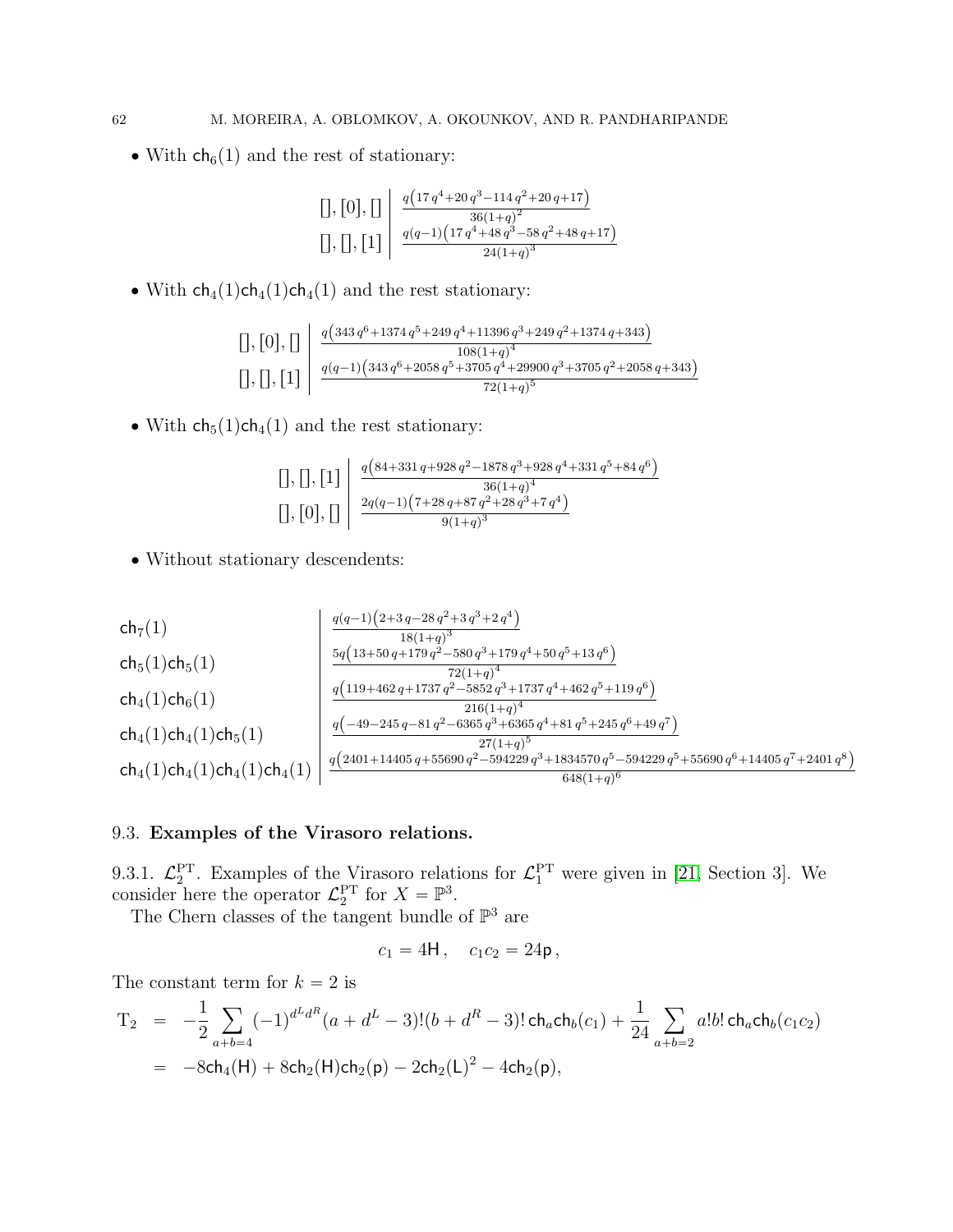where we used the evaluation  $ch_0(\gamma) = -\int_X \gamma$  and dropped all the terms with  $ch_1$ . The Virasoro operator for  $k = 2$  is then

$$
\begin{array}{lll} \mathcal{L}_2^{\rm PT} &=& \mathrm{T}_2 + \mathrm{R}_2 + 3! \mathrm{R}_{-1} \mathsf{ch}_3(p) \\ &=& -8\mathsf{ch}_4(\mathsf{H}) + 8\mathsf{ch}_2(\mathsf{H})\mathsf{ch}_2(\mathsf{p}) - 2\mathsf{ch}_2(\mathsf{L})^2 - 4\mathsf{ch}_2(\mathsf{p}) + \mathrm{R}_2 + 3! \mathrm{R}_{-1} \mathsf{ch}_3(\mathsf{p}) \,. \end{array}
$$

Since our examples will be for curves of degree 1 in  $\mathbb{P}^3$  and since

$$
ch_2(H) = H \cdot \beta \,,
$$

we can simplify the operator even further:

$$
\mathcal{L}_{2,\beta=L}^{\rm PT} = -8\mathsf{ch}_4(\mathsf{H}) + 10\mathsf{ch}_2(\mathsf{p}) - 2\mathsf{ch}_2(\mathsf{L})^2 + R_2 + 6\mathsf{ch}_3(\mathsf{p})R_{-1}.
$$

9.3.2. Stationary example. Let us check the Virasoro constraints of Theorem [4](#page-4-0) for  $k = 2$ and

$$
D=\mathsf{ch}_3(\mathsf{H})\mathsf{ch}_2(\mathsf{L}).
$$

The constant term part of the relation has three summands:

$$
-8\langle ch_4(H)ch_3(H)ch_2(L)\rangle_L = -\frac{8q(q-1)(3q^2+q+3)}{1+q},
$$
  
\n
$$
10\langle ch_2(p)ch_3(H)ch_2(L)\rangle_L = 15q(q^2-1),
$$
  
\n
$$
-2\langle ch_2(L)^2ch_3(H)ch_2(L)\rangle_L = -6q(q^2-1).
$$

The rest of the relation can be divided into two parts. The first part is  $R_2(D)$  which has two terms:

$$
6\langle ch_3(H)ch_4(L)\rangle_L = \frac{15q(q-1)^3}{2(1+q)},
$$
  
\n
$$
6\langle ch_5(H)ch_2(L)\rangle_L = \frac{q(q-1)(9q^2-2q+9)}{2(1+q)}.
$$

The second part is

$$
6\langle ch_3(p)R_{-1}(D)\rangle_L = 6\langle ch_3(p)ch_2(H)ch_2(L)\rangle_L + 6\langle ch_3(p)ch_3(H)ch_1(L)\rangle_L
$$
  
= 6\langle ch\_3(p)ch\_2(L)\rangle\_L  
= 3q(q^2 - 1).

Using the cancellation of poles

$$
-8\langle ch_4(H)ch_3(H)ch_2(L)\rangle_L + 6\langle ch_3(H)ch_4(L)\rangle_L + 6\langle ch_5(H)ch_2(L)\rangle_L = -12q(q^2-1),
$$

we easily verify the Virasoro relation

$$
\left\langle \mathcal{L}_2^{\mathrm{PT}}(\mathsf{ch}_3(\mathsf{H})\mathsf{ch}_2(\mathsf{L})) \right\rangle_{\mathsf{L}}^{X,\mathrm{PT}} = 0.
$$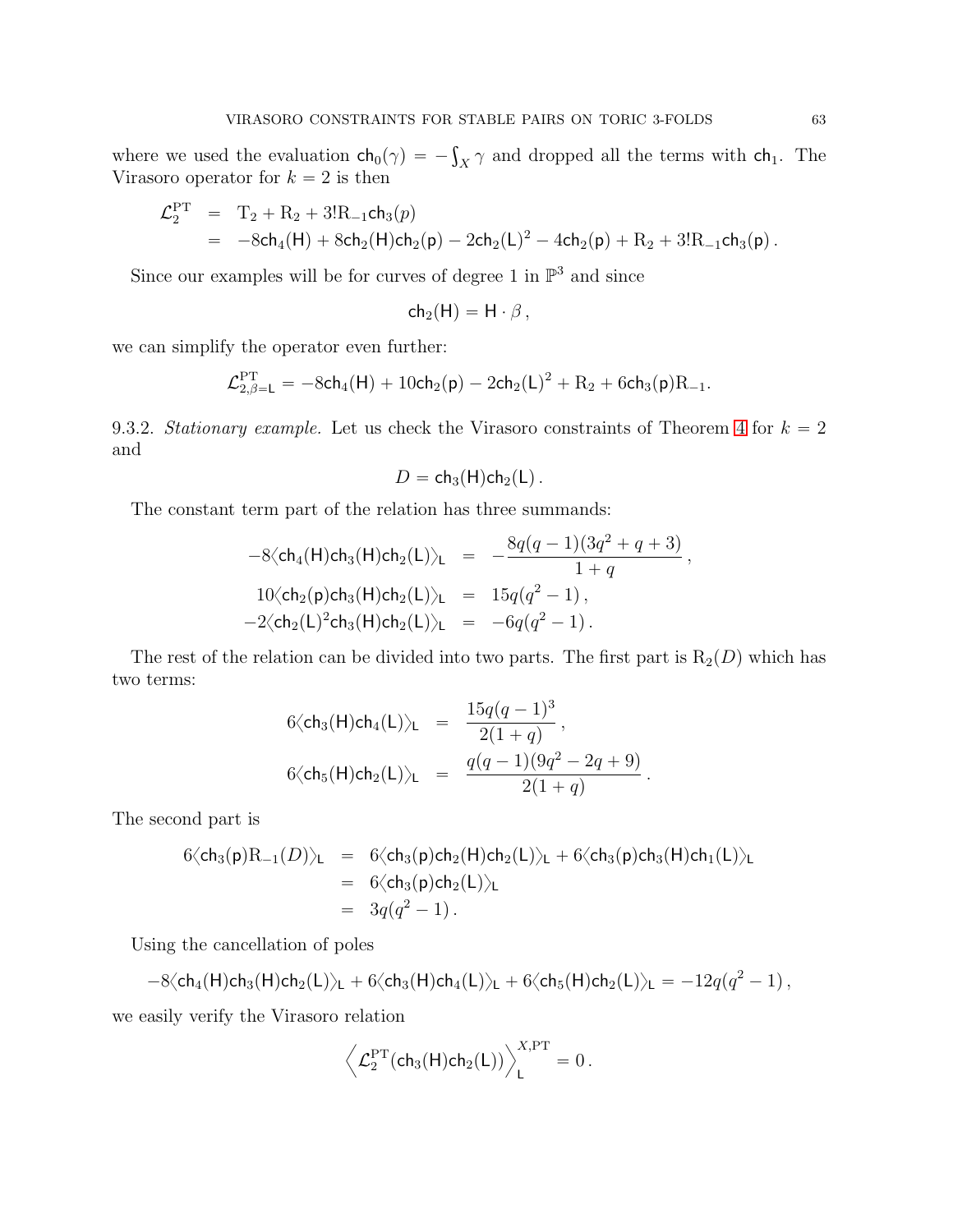9.3.3. Non-stationary example. Let us check the Virasoro relation  $\mathcal{L}_{2,\beta=1}^{\text{PT}}$  for

$$
D=\mathsf{ch}_5(1)\,,
$$

a non-stationary case (not covered by Theorem [4,](#page-4-0) but implied by Conjecture [3\)](#page-4-2).

The constant term part of the relation has three summands:

$$
-8\langle ch_4(H)ch_5(1)\rangle_{\mathsf{L}} = -\frac{q(q-1)(33q^4+112q^3+38q^2+112q+33)}{3(1+q)^3},
$$
  
\n
$$
10\langle ch_2(\mathsf{p})ch_5(1)\rangle_{\mathsf{L}} = \frac{15}{2}q(q-1)(1+q),
$$
  
\n
$$
-2\langle ch_2^2(\mathsf{L})ch_5(1)\rangle_{\mathsf{L}} = -\frac{8}{3}q(q-1)(1+q).
$$

The rest of the relation can be divided into two parts:

$$
24\langle ch_7(1)\rangle_{\mathsf{L}} = \frac{4q(q-1)(2+3q-28q^2+3q^3+2q^4)}{3(1+q)^3},
$$
  
6 $\langle ch_3(\mathsf{p})ch_4(1)\rangle_{\mathsf{L}} = \frac{7}{2}q(q-1)(1+q).$ 

After a remarkable cancellation of poles,

$$
-8\langle ch_4(H)ch_5(1)\rangle_{\rm L} + 24\langle ch_7(1)\rangle_{\rm L} = -\frac{25}{3}q(q-1)(1+q)\,,
$$

we verify the Virasoro relation

$$
\left\langle \mathcal{L}^{PT}_2(\mathsf{ch}_5(1)) \right\rangle^{X,PT}_\mathsf{L} = 0\,.
$$

#### <span id="page-63-0"></span>**REFERENCES**

- <span id="page-63-6"></span><span id="page-63-1"></span>[1] K. Behrend and B. Fantechi, The intrinsic normal cone, Invent. Math. 128 (1997), 45–88.
- <span id="page-63-4"></span>[2] T. Bridgeland, Hall algebras and curve-counting invariants, JAMS 24 (2011), 969–998.
- [3] T. Eguchi, K. Hori, Ch. Xiong, *Quantum cohomology and Virasoro algebra*, Phys. Lett. **B 402** (1997), no. 1-2, 71–80.
- <span id="page-63-8"></span>[4] C. Faber and R. Pandharipande, *Hodge integrals and Gromov-Witten theory*, Invent. Math. 139 (2000), 173–199.
- <span id="page-63-7"></span>[5] W. Fulton and R. Pandharipande, Notes on stable maps and quantum cohomology, in Proceedings of Algebraic Geometry – Santa Cruz (1995), Proc. Sympos. Pure Math. 62, 45–96.
- <span id="page-63-5"></span>[6] E. Getzler, The equivariant Toda lattice, Publ. Res. Inst. Math. Sci. 40 (2004), no. 2, 507–536.
- [7] E. Getzler and R. Pandharipande, Virasoro constraints and the Chern classes of the Hodge bundle, Nuclear Phys. B 530 (1998), 701–714.
- <span id="page-63-2"></span>[8] A. Givental, Gromov-Witten invariants and quantization of quadratic Hamiltonians, Mosc. Math. J. 1 (2001), no. 4, 551–568.
- <span id="page-63-9"></span><span id="page-63-3"></span>[9] T. Graber and R. Pandharipande, Localization of virtual classes, Invent. Math. 135 (1999), no. 2, 487–518.
- [10] H. Iritani, Convergence of quantum cohomology by quantum Lefschetz, Journal für die Reine und Angewandte Mathematik 610 (2007), 29–69.
- <span id="page-63-10"></span>[11] Ch. Kassel, Quantum groups, Graduate Texts in Mathematics, 155, Springer-Verlag, New York, 1995.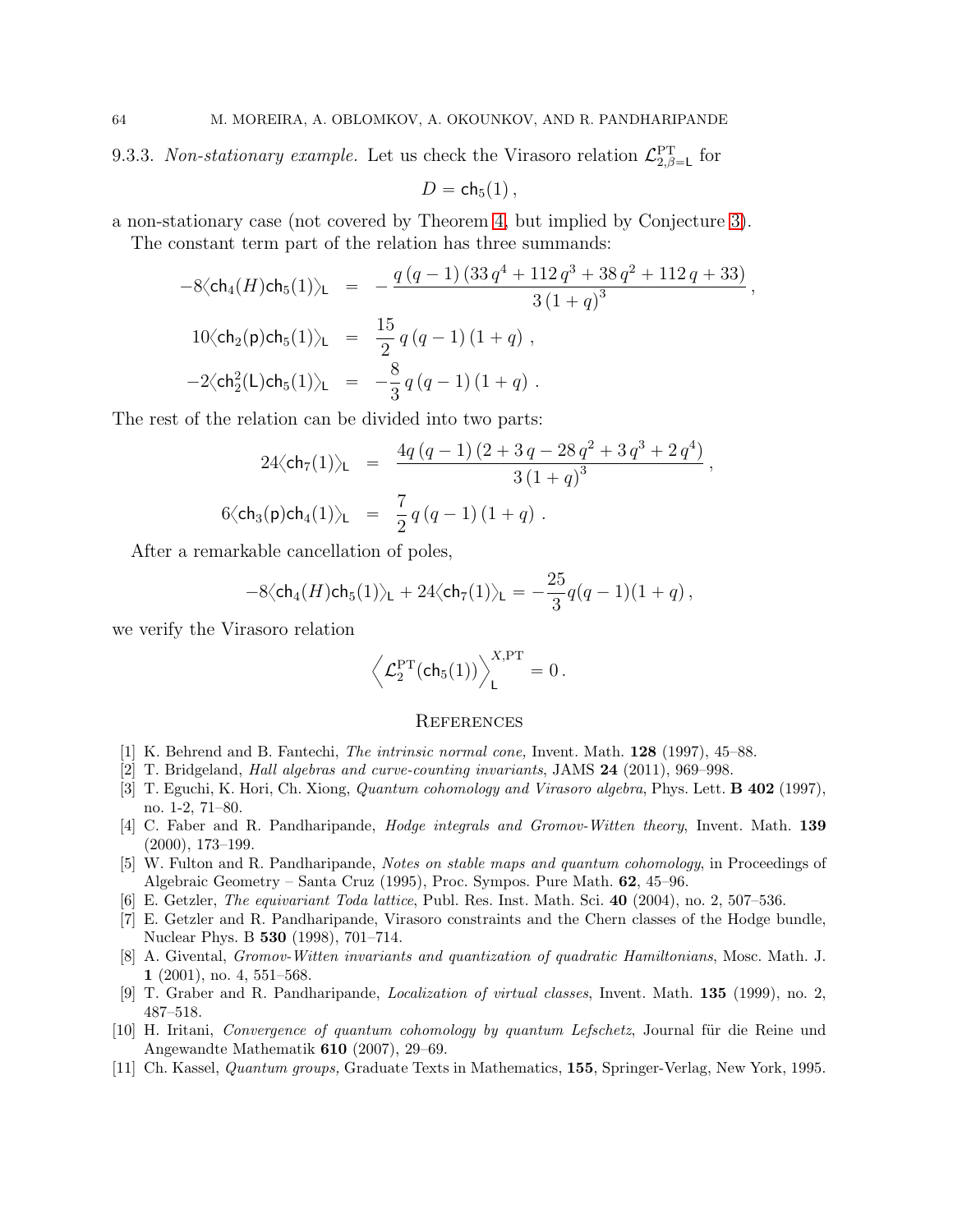- <span id="page-64-19"></span><span id="page-64-15"></span>[12] M. Kontsevich, Intersection theory on the moduli space of curves and the matrix Airy function, Comm. Math. Phys. 147 (1992), no. 1, 1—23.
- [13] J. Li and G. Tian, Virtual moduli cycles and Gromov-Witten invariants of algebraic varieties, JAMS 11 (1998), 119–174.
- <span id="page-64-16"></span>[14] D. Maulik, N. Nekrasov, A. Okounkov, R. Pandharipande, Gromov-Witten theory and Donaldson-Thomas theory. I, Compos. Math. 142, (2006), no. 5, 1263–1285.
- <span id="page-64-17"></span>[15] D. Maulik, N. Nekrasov, A. Okounkov, R. Pandharipande, Gromov-Witten theory and Donaldson-*Thomas theory. II, Compos. Math.* **142**,  $(2006)$ , no. 5, 1286–1304.
- <span id="page-64-21"></span>[16] D. Maulik, A. Oblomkov, A. Okounkov, R. Pandharipande,  $GW/DT$  correspondence for toric varieties, Invent. Math. 186, (2011), no. 2, 435–479.
- <span id="page-64-10"></span>[17] M. Moreira, Virasoro constraints for the stable pairs descendent theory of simply connected 3-folds (with applications to the Hilbert scheme of points of a surface), J. Lond. Math. Soc. (to appear), arXiv:2008.13746.
- <span id="page-64-0"></span>[18] A. Oblomkov, A. Okounkov, and R. Pandharipande. GW/PT descendent correspondence via vertex operators, Comm. Math. Phys 374 (2020), 1321–1359.
- <span id="page-64-12"></span>[19] A. Okounkov and R. Pandharipande, Virasoro constraints for target curves, Invent. Math. 163, (2006), no. 1, 47–108.
- <span id="page-64-13"></span>[20] R. Pandharipande. Three questions in Gromov-Witten theory, Proceedings of the ICM (Beijing 2002), Vol. II, 503–512.
- <span id="page-64-2"></span>[21] R. Pandharipande, Descendents for stable pairs on 3-folds, Modern Geometry: A celebration of the work of Simon Donaldson, Proc. Sympos. Pure Math. 99 (2018), 251–288. arXiv:1703.01747.
- <span id="page-64-20"></span>[22] R. Pandharipande, Cohomological field theory calculations, Proceedings of the ICM (Rio de Janeiro 2018), Vol I, Plenary lectures, 869–898, World Sci. Publications: Hackensack, NJ, 2018.
- <span id="page-64-6"></span><span id="page-64-5"></span>[23] R. Pandharipande and A. Pixton, Descendents on local curves: Rationality, Comp. Math. 149 (2013), 81–124.
- [24] R. Pandharipande and A. Pixton, Descendents on local curves: Stationary theory in Geometry and arithmetic, 283–307, EMS Ser. Congr. Rep., Eur. Math. Soc., Zürich, 2012.
- <span id="page-64-7"></span>[25] R. Pandharipande and A. Pixton, Descendent theory for stable pairs on toric 3-folds, Jour. Math. Soc. Japan. 65 (2013), 1337–1372.
- <span id="page-64-8"></span>[26] R. Pandharipande and A. Pixton, Gromov-Witten/Pairs descendent correspondence for toric 3-folds, Geom. Topol. 18 (2014), 2747–2821.
- <span id="page-64-9"></span>[27] R. Pandharipande and A. Pixton, Gromov-Witten/Pairs correspondence for the quintic, JAMS 30 (2017), 389–449.
- <span id="page-64-1"></span>[28] R. Pandharipande and R. P. Thomas, Curve counting via stable pairs in the derived category, Invent Math. **178** (2009), 407-447.
- <span id="page-64-3"></span>[29] R. Pandharipande and R. P. Thomas, 13/2 ways of counting curves, in Moduli spaces, 282–333, LMS Lecture Note Ser. 411, Cambridge Univ. Press, Cambridge, 2014.
- <span id="page-64-14"></span>[30] C. Teleman, *The structure of 2D semi-simple field theories*, Invent. Math. 188 (2012), no. 3, 525–588.
- [31] R.P. Thomas, A holomorphic Casson invariant for Calabi-Yau 3-folds, and bundles on K3 fibrations, J. Differential Geom. 54 (2000), 367–438.
- <span id="page-64-11"></span><span id="page-64-4"></span>[32] Y. Toda, Curve counting theories via stable objects I: DT/PT correspondence, JAMS 23 (2010), 1119–1157.
- <span id="page-64-18"></span>[33] D. van Bree, Virasoro constraints for moduli spaces of sheaves on surfaces, arXiv:2109.04889.
- [34] E. Witten, Two-dimensional gravity and intersection theory on moduli space, in Surveys in differential geometry, 1 (1990), 243–310.

M. Moreira, DEPARTMENT OF MATHEMATICS, ETH ZÜRICH E-mail address: miguel.moreira@math.ethz.ch